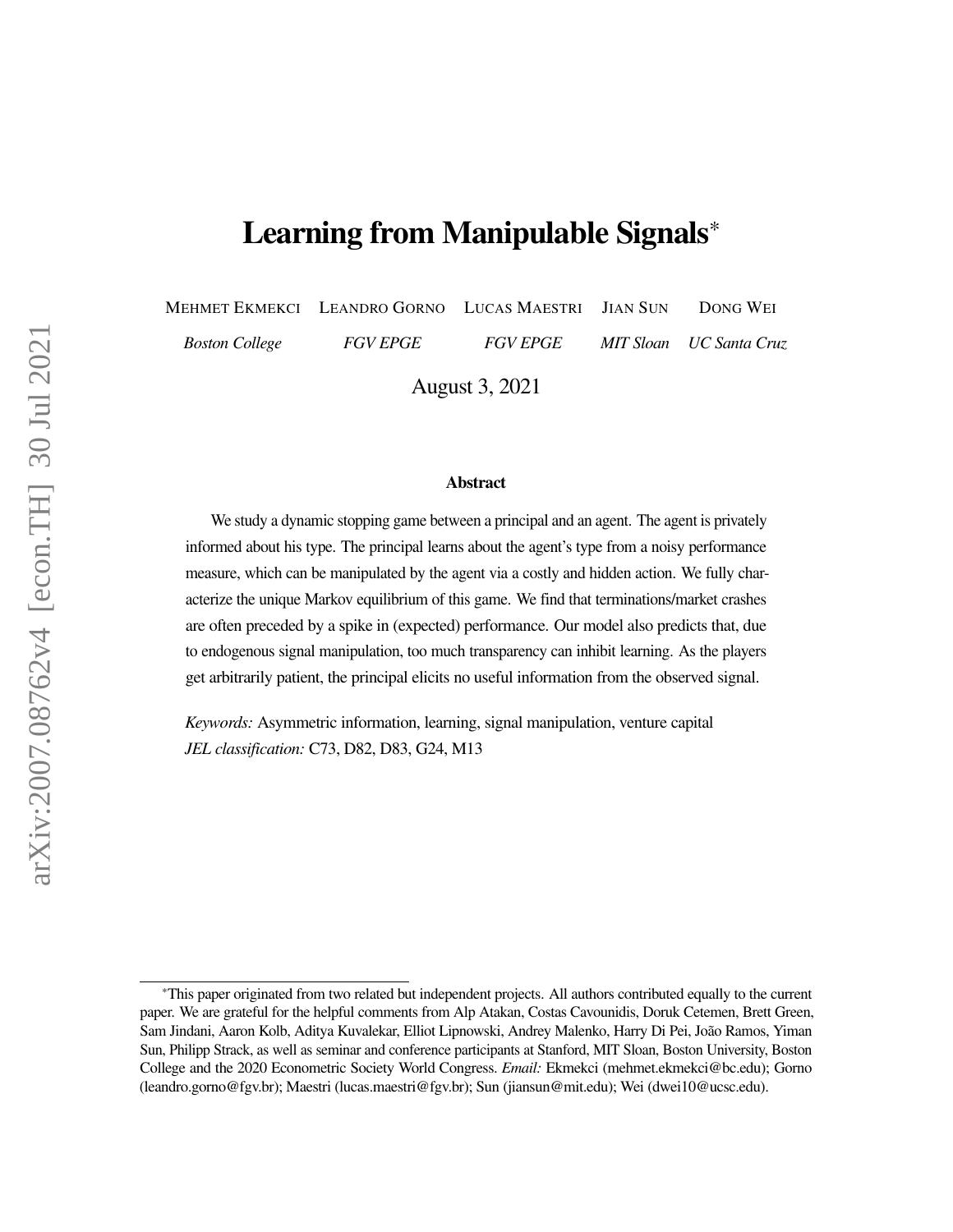### 1 Introduction

<span id="page-1-2"></span>Asymmetric information is pervasive in long-term relationships; meanwhile, learning often takes place during the interactions between different parties. For instance, venture capital (VC) firms face asymmetric information in their investments: startups often have better information about the odds of success of their projects than the investors [\(Brealey et al.,](#page-27-0) [1977;](#page-27-0) [Chan,](#page-27-1) [1983;](#page-27-1) [Gompers and Lerner,](#page-28-0)  $2004$ ). Moreover, due to the private benefits from receiving continuous funding,<sup>[1](#page-1-0)</sup> startups are willing to pursue projects that are less viable than what VCs are willing to invest in. VCs, upon agreeing to finance a startup, receive periodical performance reports (subscription growth, number of patents, media and user reviews, etc.) from the startup. These reports may provide information about the viability of the startup. However, the startup may undertake hidden actions to inflate the performance report, tampering with its informativeness. Examples include rideshare platforms who periodically announce their numbers of users and could inflate such statistics by specialized promotions, and Luckin Coffee and Theranos who have been under investigation for fabricating key performance data.

We analyze learning problems with asymmetric information and hidden actions, and investigate the equilibrium learning dynamics. In our model, a principal (VC) and an agent (startup) are engaged in a relationship that takes place in continuous time. Performance reports are modeled as public signals evolving according to a Brownian motion whose drift depends on the agent's privately-known type and action. If the agent is an *investible* type, then the drift is  $\mu > 0$ ; if the agent is a *noninvestible* type, then the drift is 0 by default, but the agent can take a costly action to boost the drift up to  $\mu$ . The signals serve only an informational role, and do not affect the principal's payoffs. The principal receives opportunities to terminate the relationship according to a Poisson process, and chooses whether to terminate the relationship whenever such an opportunity arises;<sup>[2](#page-1-1)</sup> she prefers to continue the relationship with the investible type and to terminate the relationship against the noninvestible type.

<span id="page-1-3"></span>We study Markov equilibria of this game where the state variable is the public belief that the agent is a noninvestible type. We call the complementary probability, i.e., the probability that the agent is an investible type, the agent's reputation. Our first result establishes the existence and uniqueness of Markov equilibrium.

In the unique equilibrium, the principal's termination strategy has a cutoff structure — the principal terminates the relationship if and only if the agent's reputation is sufficiently bad. The agent's equilibrium strategy depends on the magnitude of his discount rate. If his discount rate is

<span id="page-1-0"></span><sup>&</sup>lt;sup>[1](#page-1-2)</sup> An extreme example is the former CEO of WeWork, Adam Neumann, who allegedly purchased a corporate jet with the company's money for personal use.

<span id="page-1-1"></span> $2$  The Poisson arrival of stopping opportunities captures the frictions in the principal's decision making and implementation, and will technically help us avoid off-path histories in our equilibrium analysis.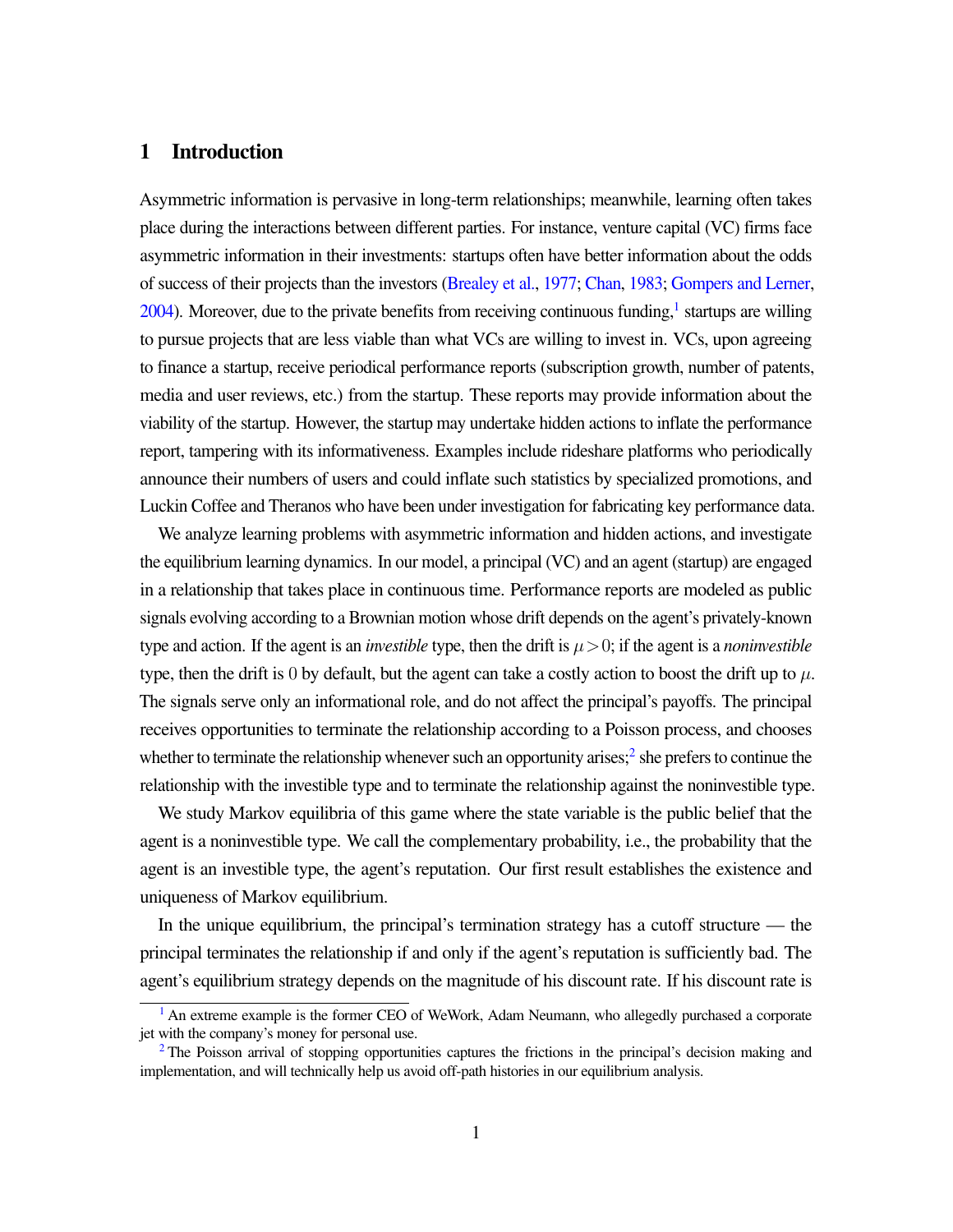greater than a cutoff (i.e., if he does not care much about the future), then he never engages in costly performance boosting. If his discount rate is less than the cutoff (i.e., if he is patient enough), then the agent does not engage in performance boosting when his reputation is very good or very bad, but will do so with intermediate reputation. In particular, the intensity of performance boosting is hump-shaped in the agent's reputation and *peaks* at the principal's termination cutoff.

Our first qualitative finding concerns the relationship between the agent's reputation and the expected performance, measured by the expected drift of the signal from an outsider's perspective. If the agent is so impatient that he never engages in performance boosting, then the expected performance is increasing in the agent's reputation (decreasing in the state variable). However, when the agent is more patient and engages in some performance boosting, the expected performance is non-monotone in the agent's reputation. Starting from an initial good reputation, as the agent's reputation deteriorates, the expected performance first declines, reaching a local minimum, and then it rises, reaching a local maximum precisely at the principal's termination cutoff, and decreases again thereafter (see Figure [3\)](#page-19-0). This finding may help explain why some startups deliver impressive performance reports, such as large sales growth (e.g., Luckin Coffee), extraordinary revenue flow (e.g., Theranos) or rapid expansion (e.g., WeWork), not long before investors pull their funds. It is also consistent with the observation that growing market suspicion and strong (expected) performance can coexist for a period of time.

Our second qualitative result concerns the relationship between the amount of information transmission and the transparency of the performance measure. Due to random events such as demand shocks and measurement errors, performance reports are imperfect signals of the agent's type and action, and we use the signal-to-noise ratio of the process to capture its transparency. In reality, transparency may be determined by the volatility of the product market and may also be affected by how much detail a startup is required to disclose. We show that, due to the agent's endogenous signal manipulation, the principal may be worse off as transparency improves. This result suggests that VCs can sometimes fare better when the startup initially operates in a more volatile market, and that policies that require disclosing too precise information may end up hurting the investors. We also find that exogenous delays in the principal's decision making can sometimes help her, as they facilitate information transmission by reducing the agent's incentive to manipulate the signal.

Specifically, if the opportunity to terminate the relationship arrives at a rate less than a cutoff (the high-friction case), then in equilibrium, the agent never engages in performance boosting too aggressively because termination is always unlikely. In this case, as the signal-to-noise ratio grows, the information flow in the principal's optimal stopping problem approaches immediate revelation of the agent's type, which benefits the principal.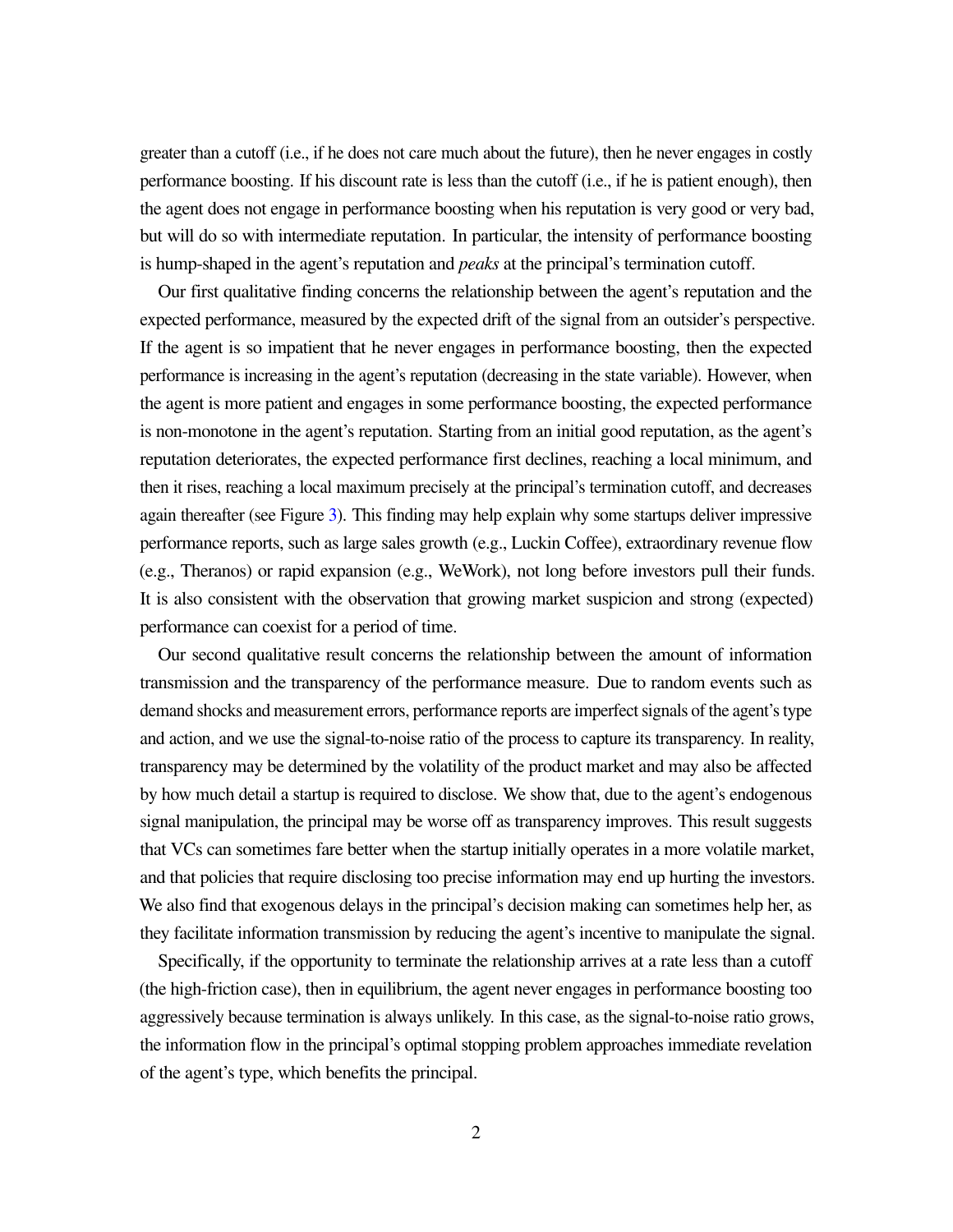On the other hand, if the termination opportunity arrives at a rate greater than the aforementioned cutoff (the low-friction case), then the agent has stronger incentives to engage in performance boosting. We find, perhaps surprisingly, that the principal's payoff is nonmonotone in the signal-to-noise ratio of the performance report, implying that the principal can be worse off when the performance measure becomes more transparent (less noisy). We obtain this result by looking at two extreme cases. At one extreme, if the performance report is independent of the agent's type and action (i.e., uninformative signals), then the principal can never learn about the agent's type and will receive her "no-information" value. At the other extreme, as the signal-to-noise ratio grows without bound, we show that the principal cannot utilize any information about the agent's type either. Intuitively, in this case the agent will engage in performance boosting aggressively, for otherwise his type would be revealed rapidly. Such aggressive performance boosting is anticipated by the principal, and thus largely reduces the informativeness of the signal. As a result, the principal's equilibrium payoff converges to her "no-information" value. In contrast to the extreme cases, for intermediate values of the signal-to-noise ratio, the principal will learn some information about the agent's type and get a payoff strictly above her "no-information" value.

Finally, we investigate the equilibrium outcomes as players get arbitrarily patient. We find a strong manifestation of the ratchet effect in the patient limit of our model. Since the principal cannot commit to refraining from using future information against the agent, a patient agent will engage in performance boosting with almost full intensity in order to maintain his reputation. In the limit, no useful information is revealed, and the principal's lack of commitment hurts her in the most extreme way.<sup>[3](#page-3-0)</sup>

<span id="page-3-3"></span><span id="page-3-2"></span>While the leading application of our model is the VC-startup relationships, we believe that the economic forces identified by our analysis are relevant in other scenarios, such as voter-politician, manager-worker and purchaser-supplier relationships, where learning with asymmetric information is a critical aspect. On the technical side, our choice of modeling this game in continuous time enables us to obtain semi-closed-form expressions that describe the key equilibrium properties.<sup>[4](#page-3-1)</sup> However, our most substantive technical contributions lie in the asymptotic analysis, namely Theorems [3](#page-20-0) and [4,](#page-26-0) where the lack of a fully closed-form solution presents additional challenges. To deal with them, we establish a new Learning Lemma (see Claim [17](#page-45-0) and Lemma OA.5) that allows us to measure how frequently those beliefs under which the agent's mimicking intensity is low are visited. This result, while interesting on its own and useful in other settings, enables us to tackle discontinuities which arise in the limit of equilibria of our model. At the end of Section [6,](#page-19-1) we explain in more detail how our

<span id="page-3-0"></span><sup>&</sup>lt;sup>[3](#page-3-2)</sup> This result holds if both players get arbitrarily patient at the same rate, or if the agent gets patient at a faster rate than does the principal.

<span id="page-3-1"></span>[<sup>4</sup>](#page-3-3) Besides papers reviewed below, recent works that exploit the tractability of continuous-time methods include [Demarzo et al.](#page-28-1) [\(2012\)](#page-28-1), [Bonatti et al.](#page-27-2) [\(2016\)](#page-27-2), [Ortner](#page-29-0) [\(2017\)](#page-29-0), [Cisternas\(2017\)](#page-27-3) and [Varas et al.](#page-29-1) [\(forthcoming\)](#page-29-1), among others.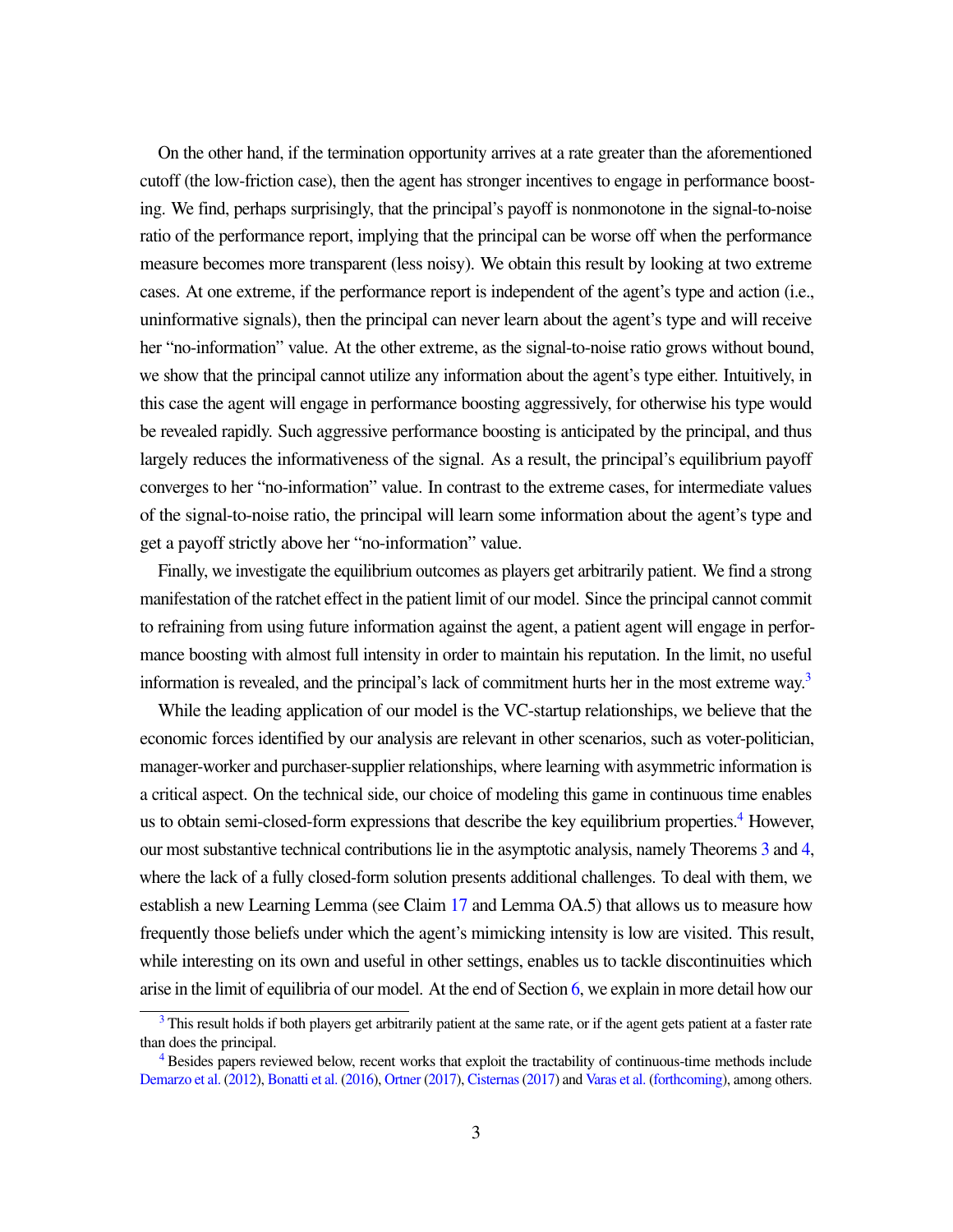proofs combine the Learning Lemma with the semi-closed-form solution to obtain these limit results.

Related Literature. Our paper is most closely related to the reputation literature and the literature on dynamic games with stopping decisions.

Most of the reputation literature — starting with [Kreps and Wilson](#page-28-2) [\(1982\)](#page-28-2) and [Milgrom and](#page-29-2) Roberts (1982), and later generalized by [Fudenberg and Levine](#page-28-3) [\(1989,](#page-28-3) [1992\)](#page-28-4) and most recently by [Pei](#page-29-3) [\(forthcoming\)](#page-29-3) — investigates whether and how much a long-lived informed player can benefit from its private information in repeated games played against myopic opponents. The focus is typically on the case where the informed party is arbitrarily patient, and on bounding the informed player's equilibrium payoffs.<sup>[5](#page-4-0)</sup> In contrast, our analysis fully characterizes (Markov) equilibrium behavior for all discount rates, and we uncover new qualitative features that the equilibrium dynamics exhibit.<sup>[6](#page-4-1)</sup>

<span id="page-4-3"></span><span id="page-4-2"></span>[Faingold and Sannikov](#page-28-5) [\(2011\)](#page-28-5) study reputation effects in games played in continuous time with one long-lived informed player against myopic opponents, and they characterize the set of sequential equilibria. Unlike [Faingold and Sannikov](#page-28-5) [\(2011\)](#page-28-5), the uninformed player in our game is forward-looking and can terminate the game. More importantly, the termination payoffs depend on the informed player's type, creating *interdependence* of payoffs between the players (similar to [Pei,](#page-29-3) [forthcoming\)](#page-29-3) and thus making their characterization not applicable to our model.

There is a growing interest in dynamic games with stopping decisions. [Gryglewicz](#page-28-6) [\(2009\)](#page-28-6), [Daley and Green](#page-28-7) [\(2012\)](#page-28-7), [Kolb](#page-28-8) [\(2015,](#page-28-8) [2019\)](#page-28-9), Dilmé [\(2019\)](#page-28-11), [Ekmekci and Maestri](#page-28-11) (2019) and [Sun](#page-29-4) [\(2020\)](#page-29-4) all study stopping games with two long-lived players, where the uninformed party receives information over time and obtains type-dependent payoffs. [Gryglewicz](#page-28-6) [\(2009\)](#page-28-6) introduces type dependence into a real options model wherein the principal's payoff depends on both an exogenously evolving state and the agent's type; in his model, the agent's action is perfectly monitored implying that the principal's inference problem is of a different nature. In [Daley and Green](#page-28-7) [\(2012\)](#page-28-7), [Kolb](#page-28-8)  $(2015)$  and  $Dilmé (2019)$  $Dilmé (2019)$ , the informed player makes the stopping decision while in our paper such decision is made by the uninformed player. This makes the players' incentives in our model quite different from theirs. In [Kolb](#page-28-9) [\(2019\)](#page-28-9), the agent can only influence the information process by irreversibly changing his type, while in our model the agent can directly manipulate the signal, with his type being persistent. Besides, the qualitative results on the equilibrium dynamics in our paper do not have a counterpart in these papers. [Ekmekci and Maestri](#page-28-11) [\(2019\)](#page-28-11) study a similar setting

<span id="page-4-0"></span> $<sup>5</sup>$  $<sup>5</sup>$  $<sup>5</sup>$  There are also papers that bound equilibrium payoff of the informed player with long-lived uninformed players,</sup> e.g., [Schmidt](#page-29-5) [\(1993\)](#page-29-5); [Cripps and Thomas](#page-28-12) [\(1997\)](#page-28-12); [Celentani et al.](#page-27-4) [\(1996\)](#page-27-4); [Atakan and Ekmekci](#page-27-5) [\(2012,](#page-27-5) [2015\)](#page-27-6).

<span id="page-4-1"></span>[<sup>6</sup>](#page-4-3) Studies on reputation dynamics include [Mailath and Samuelson](#page-29-6) [\(2001\)](#page-29-6); [Phelan](#page-29-7) [\(2006\)](#page-29-7); [Liu](#page-29-8) [\(2011\)](#page-29-8); [Ekmekci](#page-28-13) [\(2011\)](#page-28-13); [Lee and Liu](#page-29-9) [\(2013\)](#page-29-9); [Liu and Skrzypacz](#page-29-10) [\(2014\)](#page-29-10). However, these papers do not share similar equilibrium dynamics or qualitative results that we obtain partly because they look at repeated moral hazard games and/or the uninformed parties are myopic.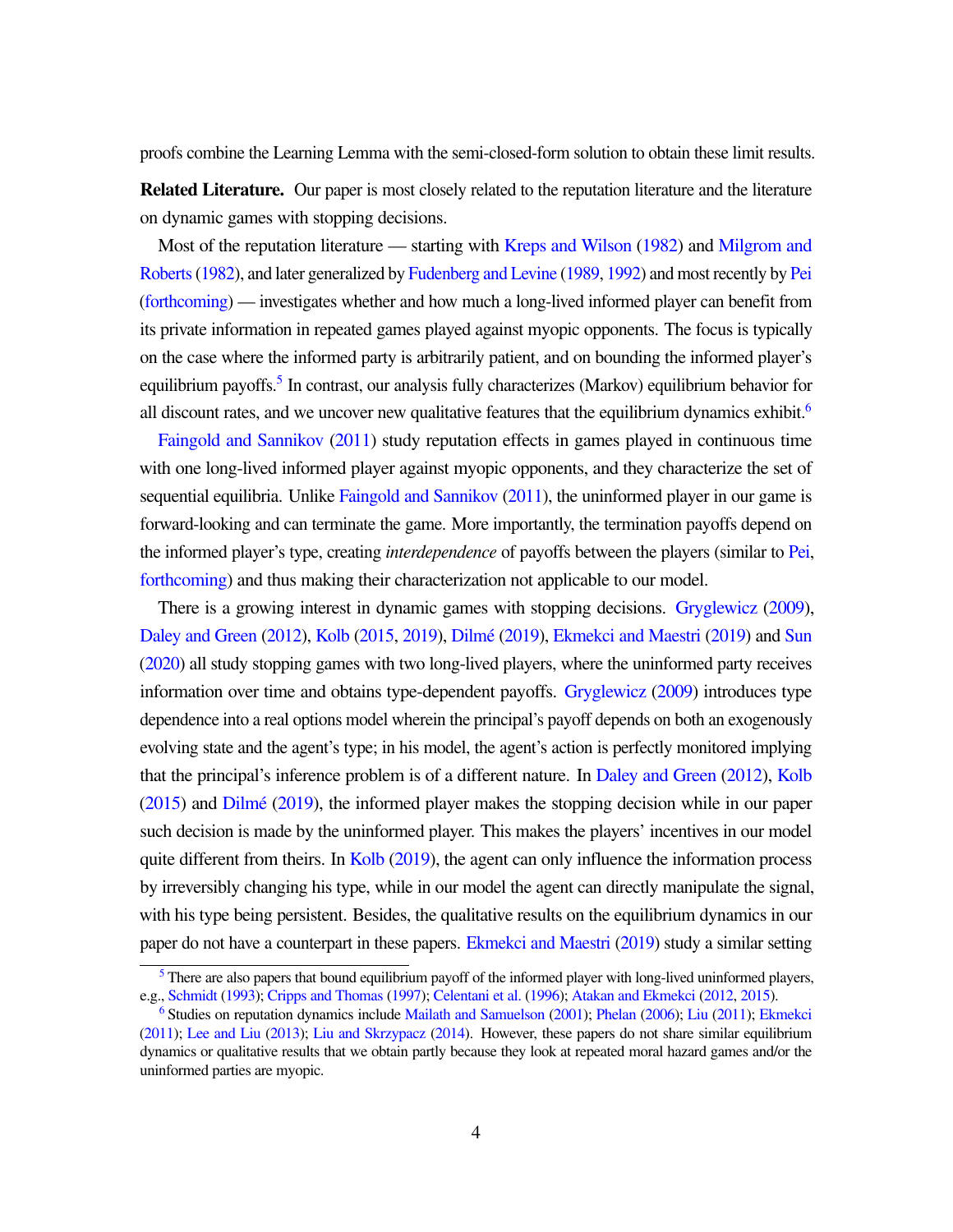in discrete time, and focus solely on the limiting case with arbitrarily patient players. While our Theorem [4](#page-26-0) is a continuous-time analogue of their main finding, we obtain much richer equilibrium dynamics for any fixed discount rate and develop alternative techniques for conducting asymptotic analysis. Finally, [Sun](#page-29-4) [\(2020\)](#page-29-4) studies dynamic censorship with Poisson news, wherein the agent can decide whether to show or hide the bad news after privately observing its realization.<sup>[7](#page-5-0)</sup>

<span id="page-5-2"></span>[Aghion and Jackson](#page-27-7) [\(2016\)](#page-27-7) and [Kuvalekar and Lipnowski](#page-29-11) [\(2020\)](#page-29-11) also study dynamic games (in discrete and continuous time, respectively) between two long-run players with stopping decisions. However, the nature of uncertainty and agent's actions in their models are quite different from ours. Specifically, both papers look at a career-concern type of model with symmetric information between the two players, while the agent's actions affecting the signal process are *costless* to the agent and *observable* to the principal. By contrast, in our model the agent has private information about his type, and his action is *costly* and *hidden*. This necessarily makes the principal's inference problem more delicate, as she has to form a conjecture about the agent's action which need coincide with the agent's actual strategy in equilibrium. Moreover, in our model the agent's trade-off is between improving his reputation and saving the mimicking cost, while in their models the agent is optimizing over the speed of learning (i.e., variance, rather than drift, of the belief process). [Orlov et](#page-29-12) [al.](#page-29-12) [\(2020\)](#page-29-12) also consider a dynamic setting with stopping decisions and symmetrically informed players, and they study the agent's optimal information disclosure policy in a persuasion game.

### 2 Model

#### 2.1 Players, types, actions, and information flow

A principal (she) and an agent (he), both risk-neutral, interact in continuous time  $t \in [0,\infty)$ .

At any time t, an exogenous stopping opportunity arrives according to a Poisson process  $\{J_t\}_{t>0}$ with rate  $\lambda > 0$ . When the said opportunity arrives, the principal chooses whether to *continue* or irreversibly *stop* the game. The Poisson arrival of stopping opportunities captures the frictions in the principal's decision making and implementation.<sup>[8](#page-5-1)</sup>

<span id="page-5-3"></span>The agent can be one of two types, denoted by  $\theta$ : an *investible* type  $(\theta = I)$ , or a *noninvestible* type ( $\theta = NI$ ). The agent's type is his private information. From the principal's viewpoint, the initial probability that the agent is a noninvestible type is  $p_0 \in (0,1)$ .

<span id="page-5-0"></span> $<sup>7</sup>$  $<sup>7</sup>$  $<sup>7</sup>$  In [Sun](#page-29-4) [\(2020\)](#page-29-4), the equilibrium censoring intensity is monotone in the agent's reputation while in our model,</sup> the intensity of performance boosting is non-monotone. Besides, his analysis focuses on the welfare implications of the censoring activity, while we examine the welfare effects of better transparency and the ratchet effect at the patient limit.

<span id="page-5-1"></span>[<sup>8</sup>](#page-5-3) Technically, this assumption ensures that there is no off-equilibrium history/belief. In Remark [1](#page-13-0) we discuss what happens as the frictions vanish, i.e. as  $\lambda \to \infty$ . None of our main results requires the frictions to be significant: they hold either for all  $\lambda$ , or when  $\lambda$  is sufficiently large.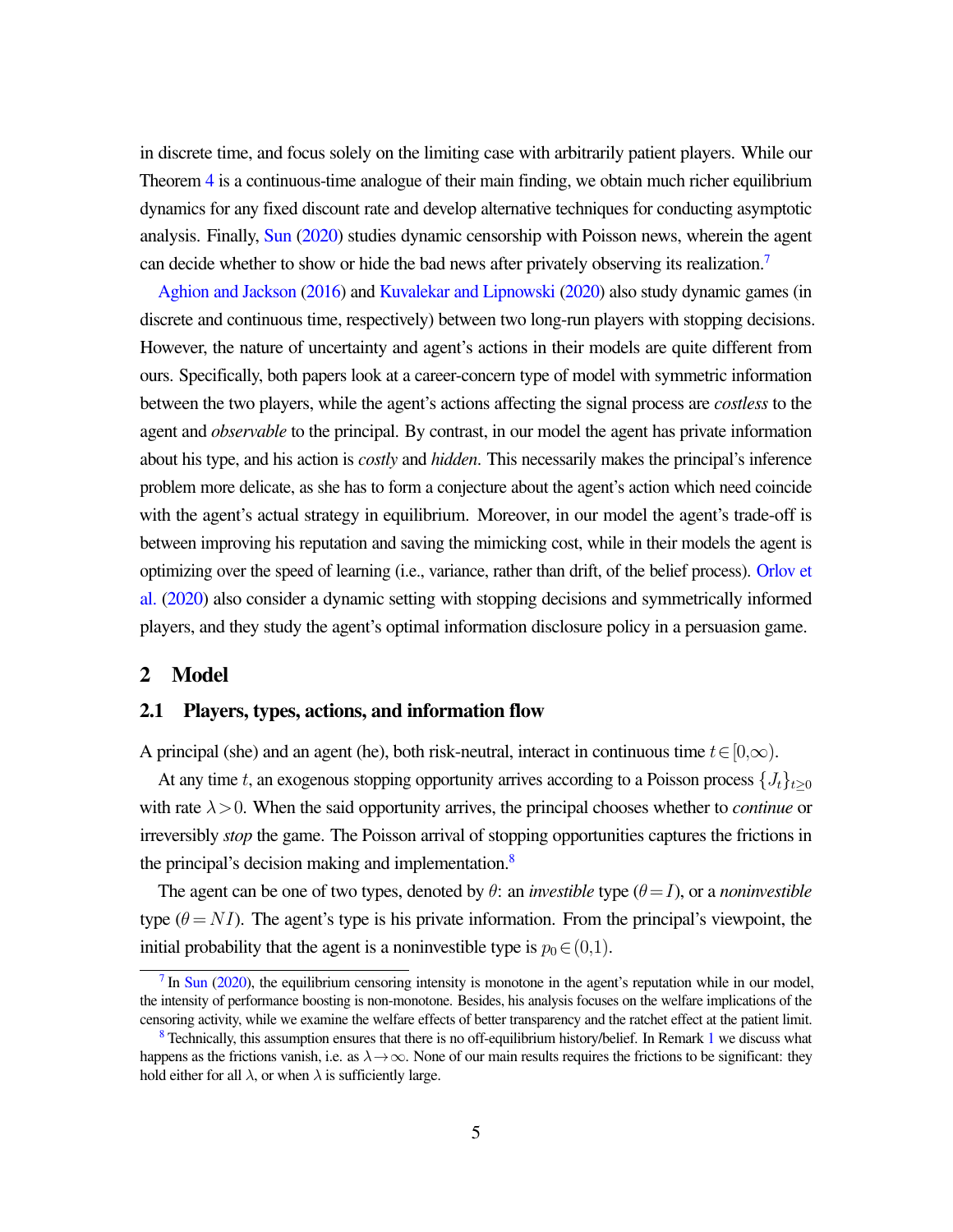There is a public signal  $\{X_t\}_{t>0}$  that evolves over time. If the agent is an investible type, then the public signal evolves according to the process:

$$
dX_t = \mu dt + \sigma dB_t,
$$

where  ${B_t}_{t\geq0}$  is a standard Brownian motion. Without loss, we assume that  $\mu>0$  and  $\sigma>0$ , and we define the *signal-to-noise ratio*  $\psi$  of the process as  $\psi = \mu/\sigma$ . If the agent is a noninvestible type, he chooses an  $\alpha_t \in [0,1]$  at any time t when the game has not stopped yet. In this case, his choice controls the drift of the public signal process:

$$
dX_t = \mu \alpha_t dt + \sigma dB_t.
$$

The model assumes that the investible type does not have any action choice, and the evolution of the public signal is exogenous conditional on this type (always having a drift of  $\mu$ ). Meanwhile, the noninvestible type chooses a *mimicking intensity*, which can be interpreted as the probability with which the noninvestible type acts the same as the investible type. In our leading application of VC investments, we can interpret the public signal as performance reports from the startup and the mimicking action taken by the noninvestible type as *performance boosting*.

#### 2.2 Strategies

The investible type of the agent does not have an action choice. A strategy for the noninvestible type is a stochastic process  $\{\alpha_t\}_{t>0}$ , which takes values in [0,1] and is progressively measurable with respect to the filtration generated by  ${B_t}_{t\geq0}$ . Let  $\mathscr A$  be the set of strategies for the agent.

A strategy for the principal is a stochastic process  $\beta \equiv {\beta_t}_{t\geq 0}$ , progressively measurable with respect to the filtration generated by  $\{X_t, J_t\}_{t \geq 0}$ , which represents the probability with which the principal takes the stopping action conditional on the arrival of a stopping opportunity. Let  $\mathscr B$  be the set of strategies for the principal.<sup>[9](#page-6-0)</sup>

Given a strategy profile  $(\alpha,\beta)$  and a prior  $p_0$ , the principal updates her belief about the agent's type using Bayes' rule, and we let  $\{p_t\}_{t\geq 0}$  denote the belief process defined by

<span id="page-6-2"></span><span id="page-6-1"></span>
$$
p_t := \mathbb{P}\{\theta = NI \mid \{X_s\}_{s \le t}\}.
$$
\n<sup>(1)</sup>

Note that the belief process  $p_t$ , conditional on a continuing relationship, is determined by the strategy

<span id="page-6-0"></span><sup>&</sup>lt;sup>[9](#page-6-1)</sup> We note that the principal only observes the public signal, while the agent knows his own past actions, and thus can recover  ${B_t}_{t\geq0}$  by removing the drift term.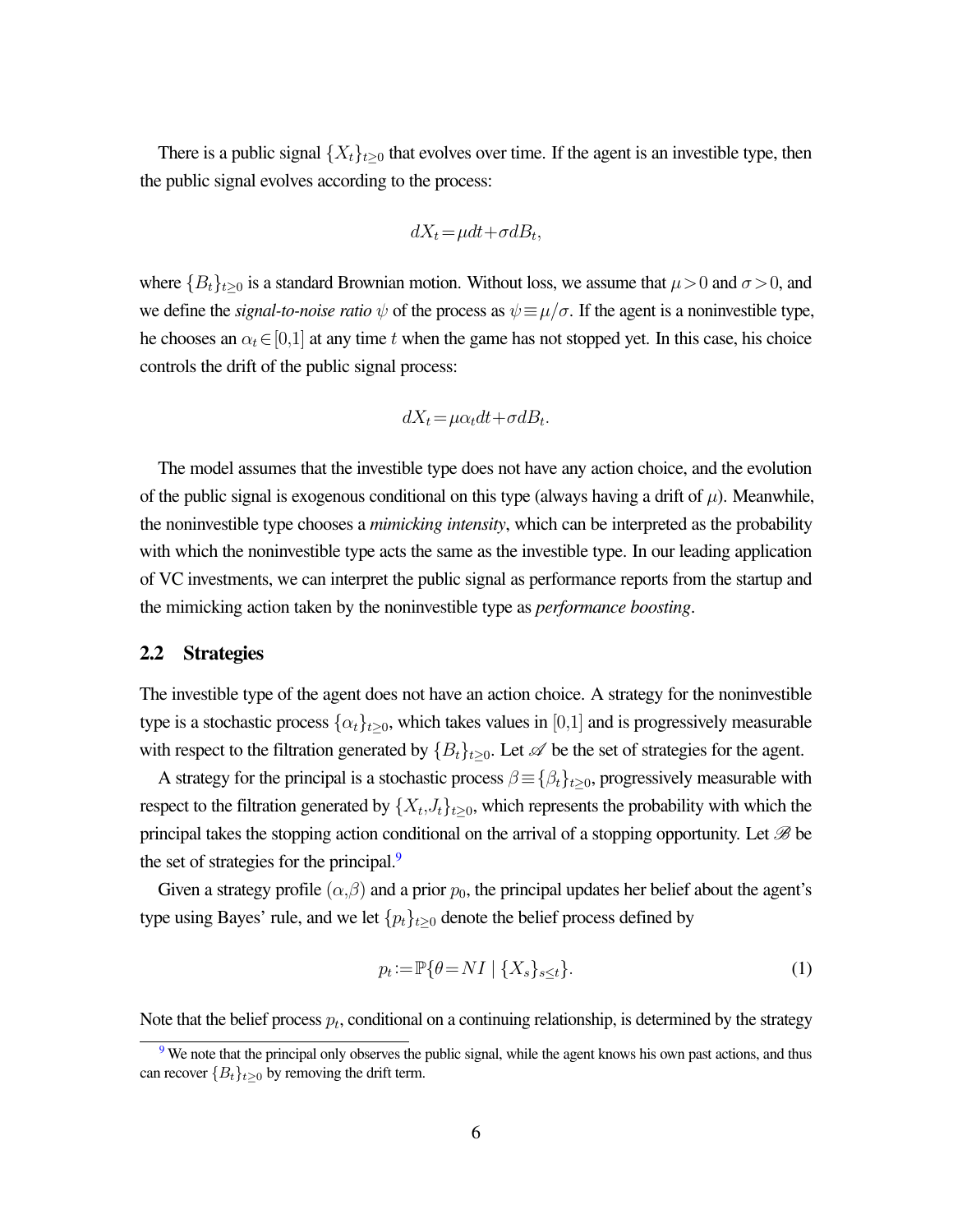of the agent and not affected by the strategy of the principal or the arrival of stopping opportunities.

### 2.3 Payoffs

If the game is stopped, the agent receives his outside option which we normalize to 0. If the game is not yet stopped, the noninvestible agent receives a flow payoff that depends on his action,  $u+(1-\alpha_t)c$ , where  $u>0$  and  $c>0$ .<sup>[10](#page-7-0),[11](#page-7-1)</sup> That is, if the noninvestible agent does (not) mimic the investible type then his flow payoff in the relationship is u (resp.,  $u+c$ ); thus, c is the flow cost of mimicking. For a given strategy profile,  $(\alpha, \beta)$ , the expected discounted payoff of the noninvestible agent at time  $t$  is given by

<span id="page-7-4"></span><span id="page-7-3"></span>
$$
U_1(t,\alpha,\beta) := \mathbb{E}\bigg\{\int_t^{\mathbb{T}} e^{-r_1(\tau-t)} r_1[u+(1-\alpha_{\tau})c]d\tau \bigg|\ \theta = NI, \{B_s\}_{s\leq t}\bigg\},\
$$

where  $\mathbb T$  is the random time at which the game stops and the expectation is taken over  $\mathbb T$ . This expression can be simplified to

$$
U_1(t,\alpha,\beta) := \mathbb{E}\left\{\int_t^\infty e^{-\Lambda_1(t,\tau,\beta)}r_1[u+(1-\alpha_\tau)c]d\tau \mid \theta = NI, \{B_s\}_{s\leq t}\right\},\,
$$

where we define the discounting exponent (taking into account the agent's discount rate  $r_1$  and the termination probability)

<span id="page-7-5"></span>
$$
\Lambda_1(t,\tau,\beta) := \int_t^\tau (r_1 + \lambda \beta_s) ds.
$$

The principal's flow payoff does not depend on the agent's action or the public signal,<sup>[12](#page-7-2)</sup> and we normalize her flow payoff to zero. However, the principal receives a lump-sum payoff of  $w_{NI} > 0$  if the game stops against a noninvestible type, and  $w_I < 0$  if the game stops against an investible type. That is, relative to continuing the relationship, the principal prefers stopping against a noninvestible type but dislikes terminating an investible type. Thus, given a strategy profile  $(\alpha,\beta)$ , the expected discounted payoff of the principal at time  $t$  is given by

$$
U_2(t,\alpha,\beta) := \mathbb{E}\left\{\int_t^\infty e^{-\Lambda_2(t,\tau,\beta)}\lambda\beta_\tau \left(\mathbbm{1}_{\{\theta=NI\}}w_{NI} + \mathbbm{1}_{\{\theta=I\}}w_I\right)d\tau \mid \{X_s\}_{s\leq t}\right\},\,
$$

<span id="page-7-0"></span><sup>[10](#page-7-3)</sup> Interpreting the noninvestible type as choosing between mimicking ( $A_t=1$ ) or not ( $A_t=0$ ) and  $\alpha_t$  as the probability of taking the mimicking action, we can think of the noninvestible type's flow payoff as defined by  $u+1_{\{A_t=0\}}c$ .

<span id="page-7-2"></span><span id="page-7-1"></span><sup>&</sup>lt;sup>[11](#page-7-4)</sup> The flow payoff of the investible type in the relationship is always some positive constant, say,  $u+c$ .

 $12$  This assumption seems reasonable in our leading example of venture capital investments, wherein an investor's payoff is mainly driven by the viability (type) of the startup rather than its performance in the initial financing period, while the initial performance is still informative to the investor about the startup's type.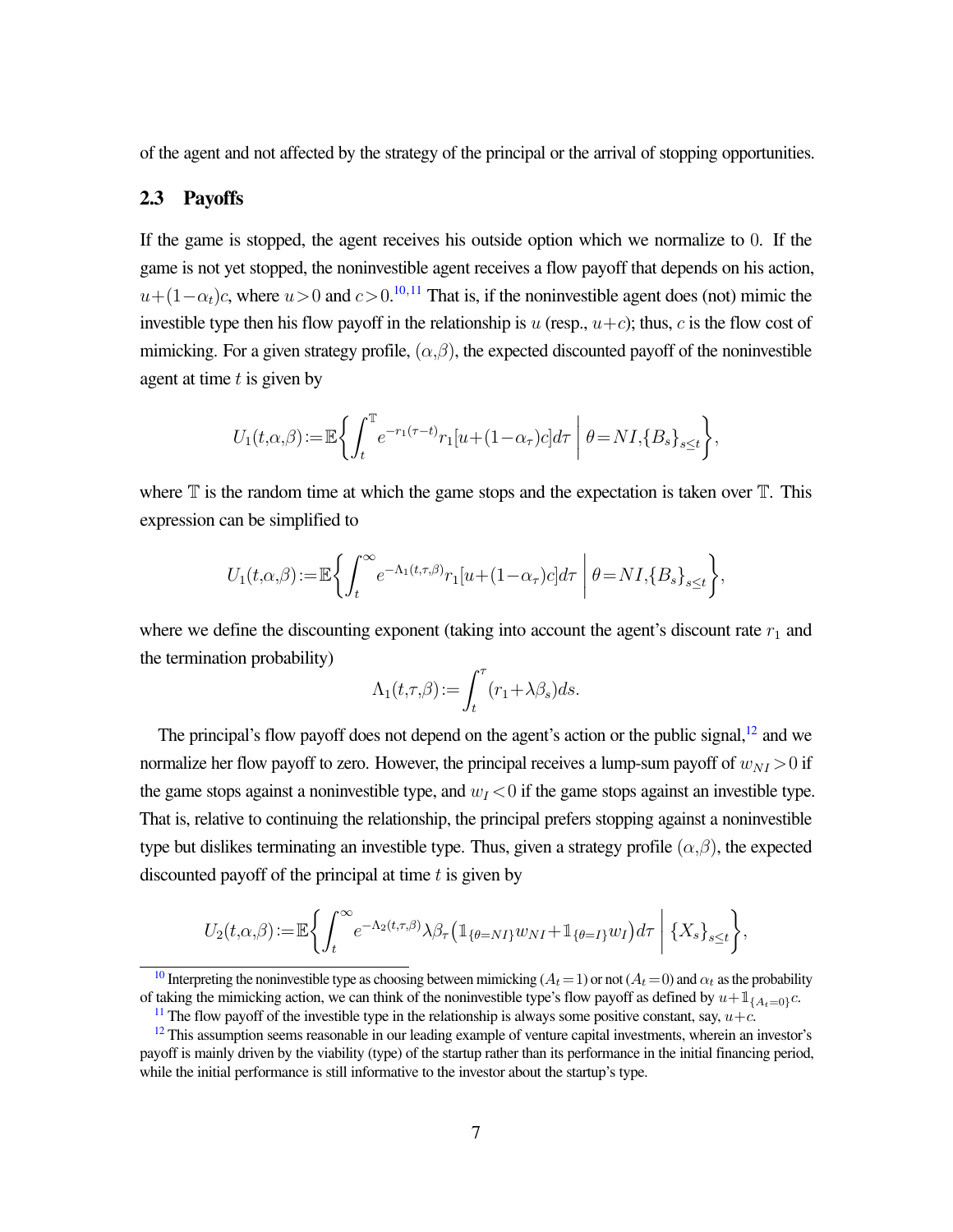where we define the discounting exponent (taking into account the principal's discount rate  $r_2$  and the termination probability)

$$
\Lambda_2(t,\tau,\beta) := \int_t^\tau (r_2 + \lambda \beta_s) ds.
$$

Note that  $U_2(t, \alpha, \beta)$  is calculated conditional on the stopping opportunity *not* arriving (or having been forgone) at time  $t$ .

### 3 Discussion of Model Assumptions

The essential ingredients of our model are the following:

- 1. The agent has private information about his type, and wants to stay in the relationship for as long as possible.
- 2. The principal faces a learning problem about the agent's type; she prefers to terminate against the nonivestible type and to continue with the investible type.
- <span id="page-8-1"></span>3. The noninvestible type can manipulate the drift of a noisy signal at a cost to mimic the investible type's performance.<sup>[13](#page-8-0)</sup>
- 4. The signal only serves an informational role and is payoff-irrelevant to the principal.

In addition to these assumptions, we adopt a normalization of flow payoffs and outside options to simplify the exposition. Below, we present an alternative but equivalent formulation, which fits better with our VC examples and provides a foundation to the principal's simplified payoff structure.

Suppose that the principal's outside option is independent of the agent's type and is equal to 0. By continuing the relationship the principal incurs a flow cost equal to  $b > 0$ . There is a *revealing event* that arrives according to a Poisson process with rate  $\delta$ , independent of the agent's type and the signal process. When the event arrives, the game ends delivering a lump-sum payoff to the principal. This payoff is equal to  $\pi_I > 0$  if the agent is investible and  $\pi_{NI} = 0$  otherwise. The flow cost represents the continuous financial inputs that the VC contributes to the startup. The revealing event corresponds to the VC's realization of the startup's profitability (type), and the ensuing type-dependent lump-sum payoffs correspond to the value of the startup to the VC upon learning its type. As in the original formulation, the principal can terminate the relationship whenever a stopping opportunity arrives. The arrival follows a Poisson process at rate  $\lambda$ , and is independent of

<span id="page-8-0"></span> $13$  Our equilibrium characterization in Theorem [1](#page-11-0) is robust to introducing some strategic behavior to the investible type. See Remark [2](#page-13-1) for a discussion.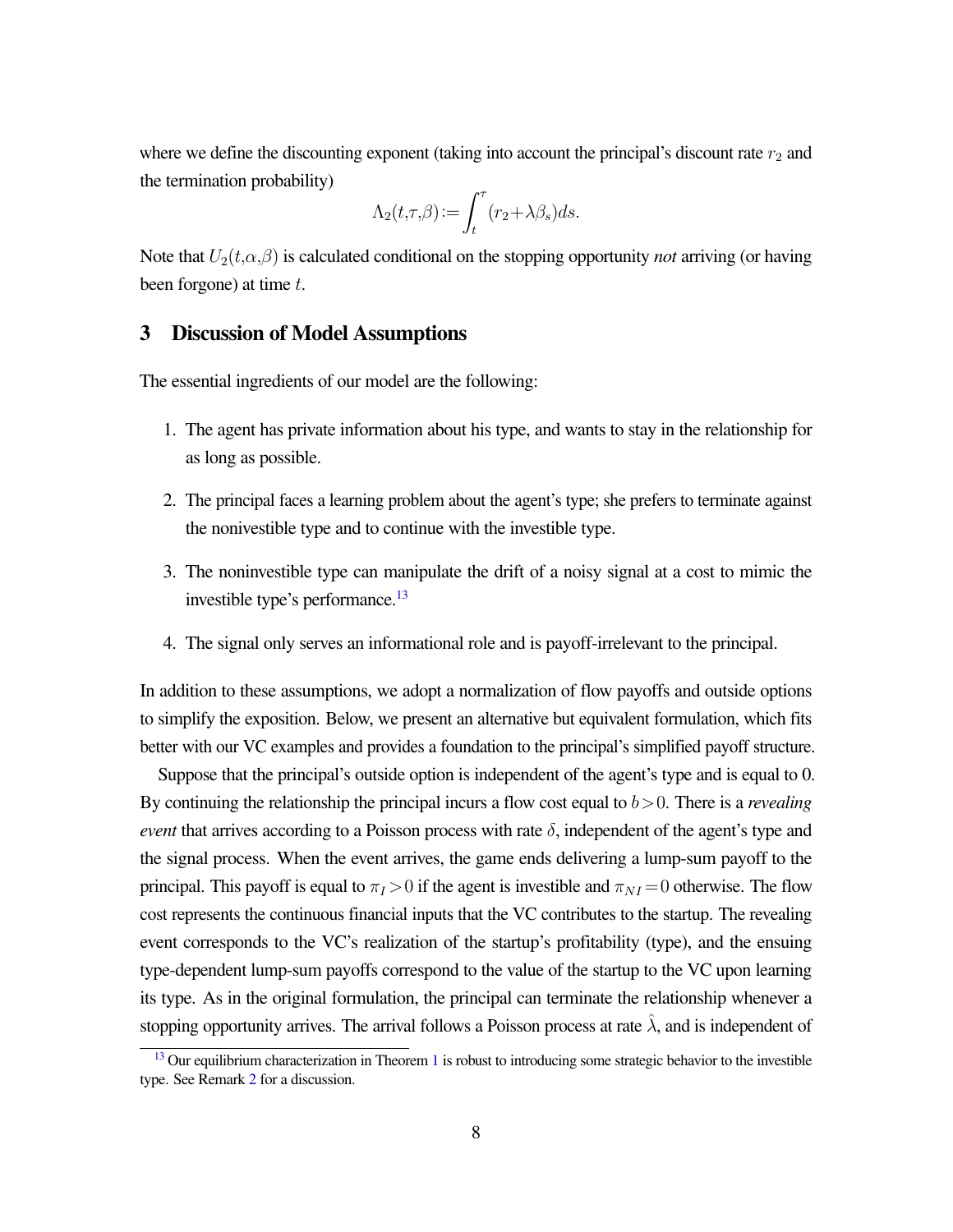the revealing event. These intermittent stopping opportunities capture the frictions that are inevitable in a VC's decision making and implementation. For example, the withdrawal of funding may be decided only through board meetings which are called upon once in a while; moreover, a VC that wants to liquidate its shares in a startup may have to wait some time until a buyer shows up.

The (noninvestible) agent's flow payoff is  $\hat{u}$  if he engages in performance boosting and  $\hat{u}+\hat{c}$ otherwise. The agent receives a payoff of 0 when the relationship ends, either because the principal terminates it or the revealing event occurs.<sup>[14](#page-9-0)</sup> The discount rates of the agent and the principal are  $\hat{r}_1$  and  $\hat{r}_2$ , respectively.

This formulation is strategically equivalent to the benchmark model with a type-dependent outside option for the principal. The equivalence is achieved through the following transformation of parameters, which can be verified by standard calculations. The agent's flow payoffs are identical across the two formulations, i.e.,  $u=\hat{u}$ ,  $c=\hat{c}$ , and so is the arrival rate of the principal's stopping opportunity,  $\lambda = \lambda$ . The implied discount rates are augmented by the arrival rate of the revealing event, i.e.,  $r_1=\hat{r}_1+\delta$ ,  $r_2=\hat{r}_2+\delta$ . And finally, the principal's type-dependent outside options are given by

<span id="page-9-2"></span>
$$
w_I = \frac{\hat{r}_2 b - \delta \pi_I}{\hat{r}_2 + \delta}, \quad w_{NI} = \frac{\hat{r}_2 b}{\hat{r}_2 + \delta}
$$

<span id="page-9-3"></span>.

As long as  $\pi_I > \frac{\hat{r}_2}{\delta}$  $\frac{\partial^2}{\partial \delta}$ b (i.e., if the reward to the principal upon learning that the agent is investible is large enough), we have  $w_I < 0 < w_{NI}$ , as in our baseline model.

Finally, our model focuses solely on the adverse-selection aspect of the problem, by assuming that performance reports do not directly affect the principal's payoff. This seems reasonable in contexts such as VC-startup relationships, wherein an investor's payoff is mostly driven by the viability (type) of the startup rather than its performance in the initial financing period, though the initial performance is informative about the startup's type.<sup>[15](#page-9-1)</sup>

<span id="page-9-0"></span><sup>&</sup>lt;sup>[14](#page-9-2)</sup> We could also assume that the investible type gets a positive lump-sum reward when the revealing event occurs, but this will not change the game in any way because the revealing event is out of everyone's control.

<span id="page-9-1"></span><sup>&</sup>lt;sup>[15](#page-9-3)</sup> Moreover, we have verified that our equilibrium characterization still holds even after allowing for some dependence of the principal's flow payoff on the agent's action. This analysis is not included in the manuscript and is readily available upon request.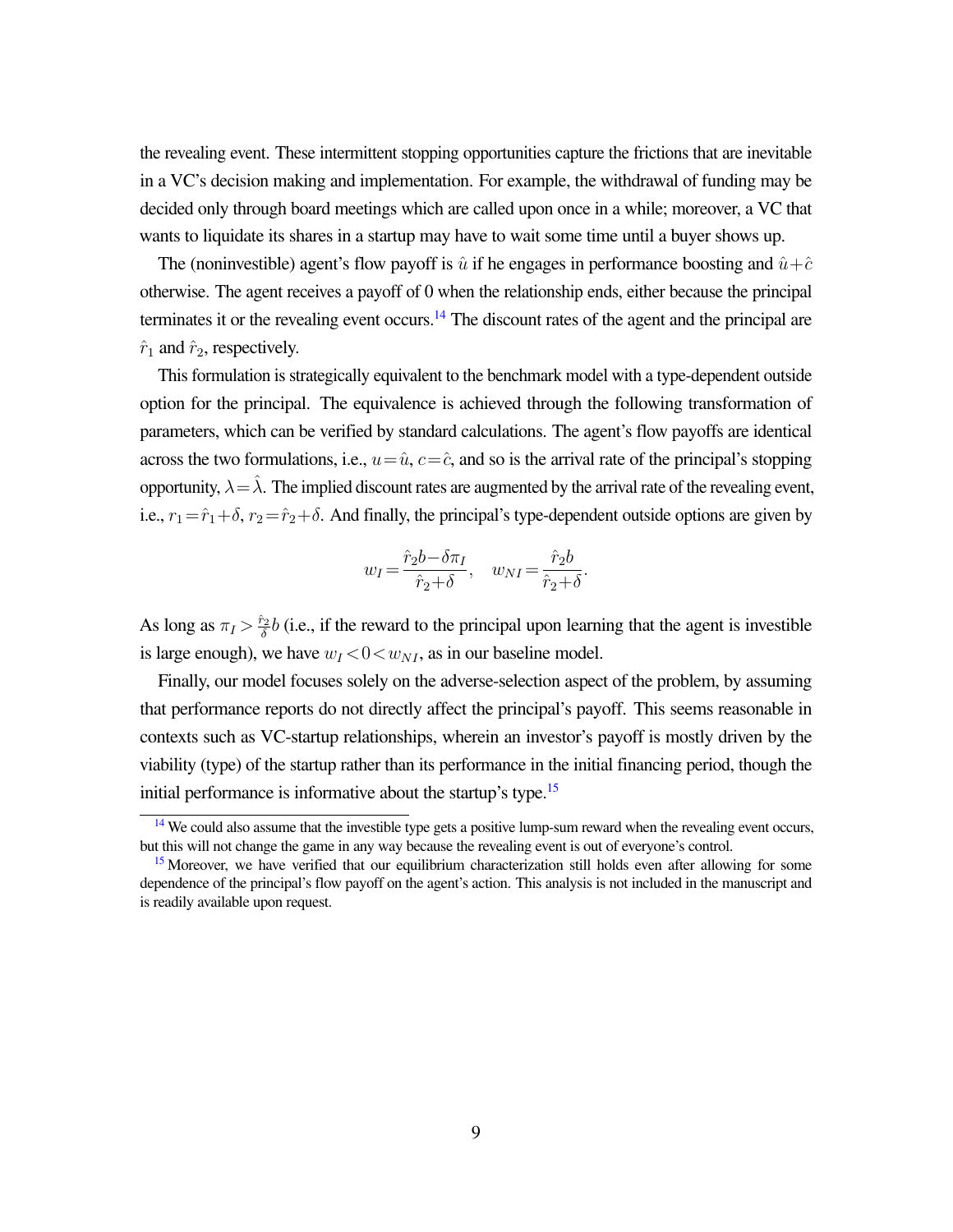## 4 Equilibrium Characterization

### 4.1 Equilibrium Concept

An **equilibrium** is a strategy profile  $(\alpha, \beta)$  such that

$$
U_1(t,\alpha,\beta) \geq U_1(t,\tilde{\alpha},\beta),
$$
  

$$
U_2(t,\alpha,\beta) \geq U_2(t,\alpha,\tilde{\beta}),
$$

for all alternative strategies  $\tilde{\alpha} \in \mathscr{A}$  and  $\tilde{\beta} \in \mathscr{B}$ , almost surely for all  $t \geq 0$ .

<span id="page-10-3"></span>Let $^{16}$  $^{16}$  $^{16}$ 

 $\mathscr{P}:=\{f:(0,1)\rightarrow[0,1], f \text{ is right-continuous and piecewise Lipschitz}\}.$ 

Recall that the belief process defined in [\(1\)](#page-6-2) is determined by the agent's strategy. We say that a strategy  $\alpha$  of the agent is *Markovian* if there exists *policy function*  $a \in \mathscr{P}$  such that  $\alpha_t = a(p_t)$  for all  $t > 0$ . An equilibrium  $(\alpha, \beta)$  is **Markovian** if there exist policy functions  $a, b \in \mathcal{P}$  such that  $\alpha_t = a(p_t)$  and  $\beta_t = b(p_t)$  for all  $t \ge 0$ . In this case, we say that the policy profile  $(a,b) \in \mathcal{P}^2$  is *induced* by  $(\alpha,\beta)$ .

<span id="page-10-4"></span>Given a Markovian equilibrium  $(\alpha, \beta)$ , let SP( $\alpha$ ) be the set of posteriors reached on the equilibrium path. $17$ 

<span id="page-10-2"></span>**Lemma 1.** Any Markovian equilibrium  $(\alpha, \beta)$  with an induced policy profile  $(a, b)$  satisfies i)  $\sup_{p \in (0,1)} a(p) < 1$ *, and ii*)  $SP(\alpha) = (0,1)$ *.* 

Lemma [1](#page-10-2) says that in any Markovian equilibrium the agent's action is always bounded away from full mimicking and that every posterior belief is reached with positive probability. Intuitively, if the noninvestible type is expected to choose  $a=1$  at some belief  $\hat{p}$ , then the signal from that time on becomes uninformative, making  $\hat{p}$  an absorbing state. But if the belief is not moving, the noninvestible type's best reply at state  $\hat{p}$  is to choose  $a=0$ , which violates the (implicit) requirement that the agent's equilibrium action must coincide with the principal's conjecture about his action. In fact, one can show that an equilibrium policy function  $a(\cdot)$  must be bounded away from 1, and

<span id="page-10-0"></span><sup>&</sup>lt;sup>[16](#page-10-3)</sup> A function  $f:(0,1) \rightarrow [0,1]$  is piecewise Lipschitz if there exist  $n \in \mathbb{N}$  and  $0=x_1 < x_2 < ... < x_n = 1$ , such that for each  $i \in \{1,...,n-1\}$ , there exists a Lipschitz function  $f_i$  on  $[x_i,x_{i+1}]$  such that  $f_i(p) = f(p)$  for all  $p \in (x_i,x_{i+1})$ .

<span id="page-10-1"></span><sup>&</sup>lt;sup>[17](#page-10-4)</sup> Consider a Markovian equilibrium,  $(\alpha, \beta)$ , and the underlying probability space  $(\Omega, \mathfrak{F}, \mathbb{P})$ . For each  $p \in (0,1)$ , we define  $\Phi(p) := {\{\omega \in \Omega : \exists t \leq \mathbb{T} \text{ such that } p_t(\omega) = p\}}$ , where  $\mathbb{T}$  is the equilibrium stopping time. The belief span,  $SP(\alpha)$ , is the set of all p such that  $\mathbb{P}(\Phi(p)) > 0$ . Because  $p_t$  in a continuing relationship depends only on the agent's strategy  $\alpha$  and the principal's stopping opportunity may not arrive at any t, the belief span is also solely determined by  $\alpha$ . Consequently, this notion of belief span can be defined for any (Markovian) strategy of the agent.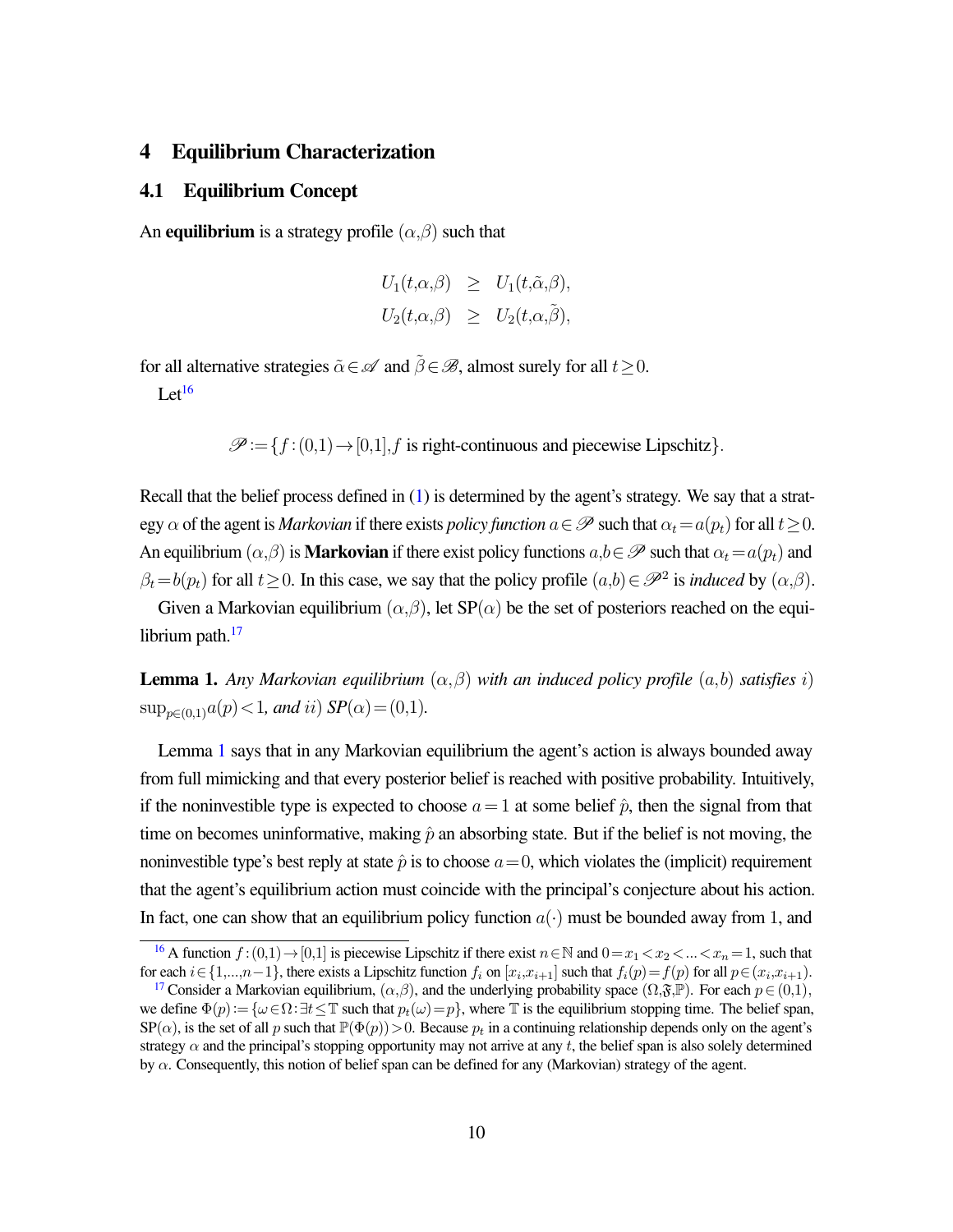thus the variance of the belief process is always bounded away from  $0.18$  $0.18$  Together with the Poisson arrival of stopping opportunities, this makes all interior beliefs reachable on the equilibrium path.

Given a Markovian equilibrium  $(\alpha, \beta)$ , the continuation payoff at time t depends only on the public belief  $p_t$ . Hence, we define the value function of the (noninvestible) agent as

<span id="page-11-3"></span>
$$
V(p) := \mathbb{E}\{U_1(t, \alpha, \beta) \mid p_t = p, \theta = NI\}
$$

and the value function of the principal as

$$
W(p) := \mathbb{E}\{U_2(t,\alpha,\beta) \mid p_t = p\}
$$

for every  $p \in (0,1)$ .

We say that a value function is **regular** if it is continuously differentiable everywhere, and twice continuously differentiable everywhere except perhaps at a finite number of points. We say that a Markovian equilibrium  $(\alpha, \beta)$  is **smooth** if the associated value functions are regular and the agent's policy function  $a(\cdot)$  is Lipschitz. We refer to smooth Markovian equilibria simply as **Markov** equilibria.<sup>[19](#page-11-2)</sup> Moreover, when there is no confusion, we denote a Markov equilibrium by the policy profile  $(a,b)$  that it induces.

#### <span id="page-11-4"></span>4.2 Characterization

We first introduce some terminology to define properties of policy functions for the principal and the agent. Recall that the state variable  $p$  is the principal's belief that the agent is noninvestible.

**Definition 1.** The policy function  $b \in \mathcal{P}$  for the principal has a **cutoff structure** if there exists  $\tilde{p} \in [0,1]$  such that  $b(p)=0$  for  $p < \tilde{p}$ , and  $b(p)=1$  for  $p > \tilde{p}$ . We refer to  $\tilde{p}$  as the cutoff belief of b.

**Definition 2.** The policy function  $a \in \mathcal{P}$  for the (noninvestible) agent is **fully separating** if  $a(p)=0$  for all  $p \in (0,1)$ .

<span id="page-11-5"></span>**Definition 3.** The policy function  $a \in \mathcal{P}$  for the (noninvestible) agent is **hump-shaped** if a is continuous and there are cutoffs  $0 < p<sub>L</sub> < p<sup>*</sup> < p<sub>R</sub> < 1$  such that  $a(p) = 0$  for  $p \leq p<sub>L</sub>$ , strictly increasing on  $(p_L, p^*)$ , strictly decreasing on  $(p^*, p_R)$ , and  $a(p) = 0$  for  $p \ge p_R$ .

<span id="page-11-1"></span><span id="page-11-0"></span> $18$  This result holds for any fixed value of the parameters. The lower bound on the volatility of the belief process,  $1-\sup_{p\in(0,1)}a(p)$ , depends on players' discount rates, the arrival rate of the Poisson process, and the signal to noise ratio. Therefore, the informativeness of the public signal can get arbitrarily close to zero in some cases (e.g., when the signal to noise ratio is very high or the agent is very patient, as we will see in Sections [6](#page-19-1) and [7\)](#page-25-0).

<span id="page-11-2"></span> $19$  We emphasize that "smoothness" is built into our definition of the term "Markov equilibrium." We do not look for non-smooth Markovian equilibria in this paper, and any claim about equilibrium uniqueness does not rule out the possibility of non-smooth Markovian equilibria.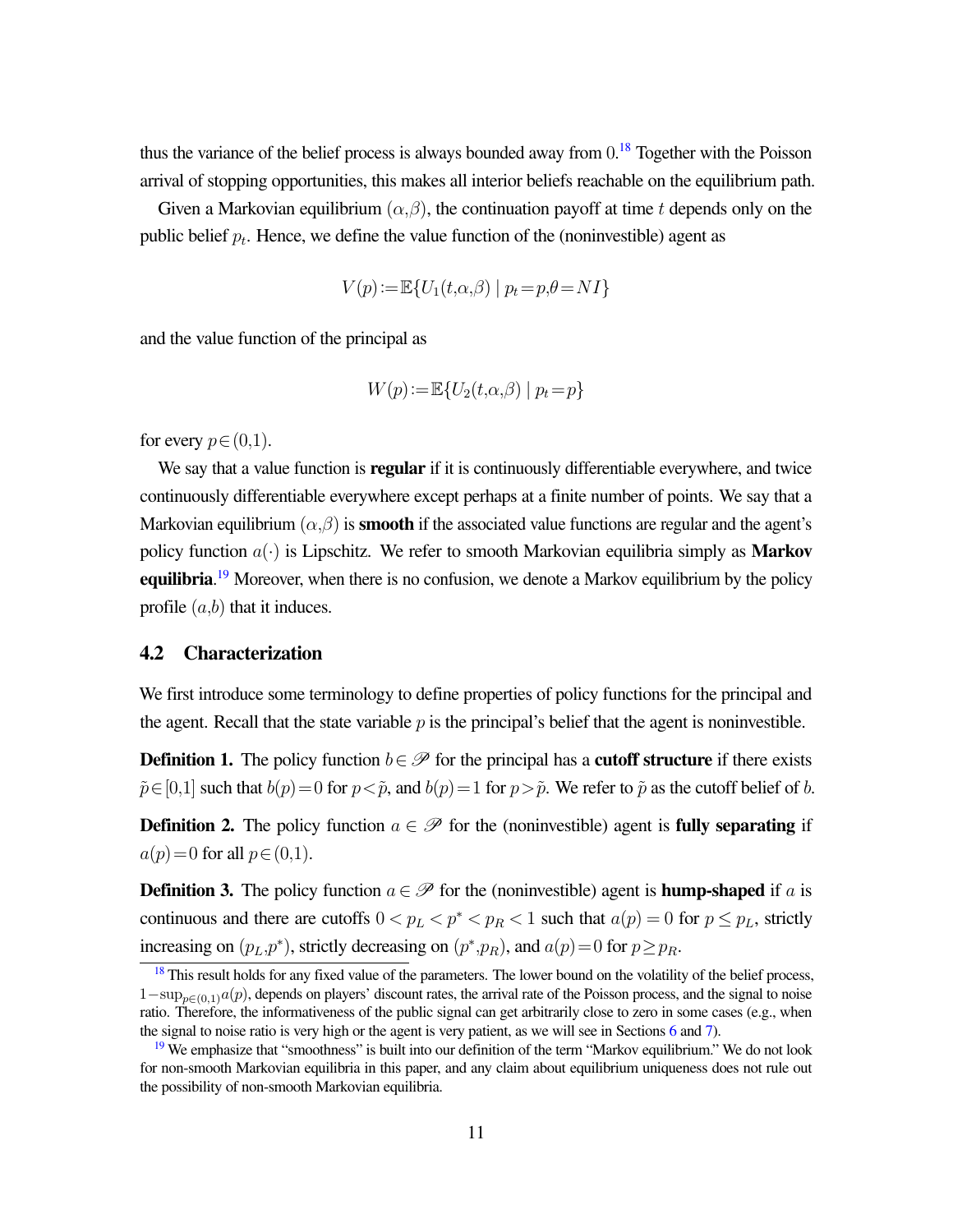Theorem 1. *There always exists a unique Markov equilibrium* (a,b)*. In this equilibrium,* b *has a cutoff structure with some cutoff belief* p <sup>∗</sup>∈(0,1)*. Moreover, there exists* r <sup>∗</sup>>0 *such that*

- *1. If*  $r_1 \geq r^*$ , then a *is fully separating.*
- 2. If  $r_1 < r^*$ , then a is hump-shaped and is maximized at  $p^*$ .

Theorem [1](#page-11-0) characterizes the structure of the unique Markov equilibrium. First, the principal uses a cutoff strategy. This follows from the type-dependent stopping payoff of the principal, and the absence of flow payoffs.

Second, the noninvestible agent's behavior depends on his discount rate. If he is impatient (i.e., with a high discount rate), then he never mimics the investible type, because he always finds the saving of the mimicking cost to outweigh the benefit of having a better reputation. A richer dynamics opens up if the agent is patient (i.e., with a low discount rate). In this case, his behavior can be described by three reputation phases: good, medium and bad, as depicted in Figure [1.](#page-13-2) Both in the good and the bad reputation phases, the noninvestible type does not mimic the investible type at all, but for different reasons: when his reputation is good  $(p < p<sub>L</sub>)$ , the relationship is highly stable, so the noninvestible agent gains little from further improving his reputation by mimicking; when his reputation is bad  $(p>p<sub>R</sub>)$ , termination is so imminent that the noninvestible agent gives up building reputation. In the intermediate phase, however, the noninvestible type first starts to mimic more often as his reputation worsens in order to slow down the principal's learning. We interpret this as a "*scramble-to-rescue" effect*: the agent increases his mimicking intensity (before  $p^*$ ) as the relationship gets less stable. After certain point, he gradually gives up as the relationship becomes doomed. His mimicking intensity is highest at belief  $p^*$  when the principal's action switches from continuing the relationship to termination.<sup>[20](#page-12-0)</sup>

<span id="page-12-1"></span>That the agent's mimicking intensity reaches its peak around  $p^*$  can be understood from an equilibrium perspective. In general, the agent's incentive to manipulate depends on: i) how responsive the belief is to signal realizations; ii) how sensitive the principal's decision is to belief changes. If the agent manipulates more *in equilibrium*, then the principal believes that the signal is less informative and her belief is less responsive to the signal realizations, which reduces the agent's incentive to manipulate through (i). When the principal's decision is very sensitive to the agent's reputation (namely, at reputations around the cutoff  $p^*$ ), the agent's manipulation has to be high in order to partially neutralize the effect of such sensitivity, and ensure that the marginal cost of manipulation equals the marginal benefit.

<span id="page-12-0"></span> $20$  Even though the principal's optimal action switches at  $p^*$ , the agent's mimicking intensity does not immediately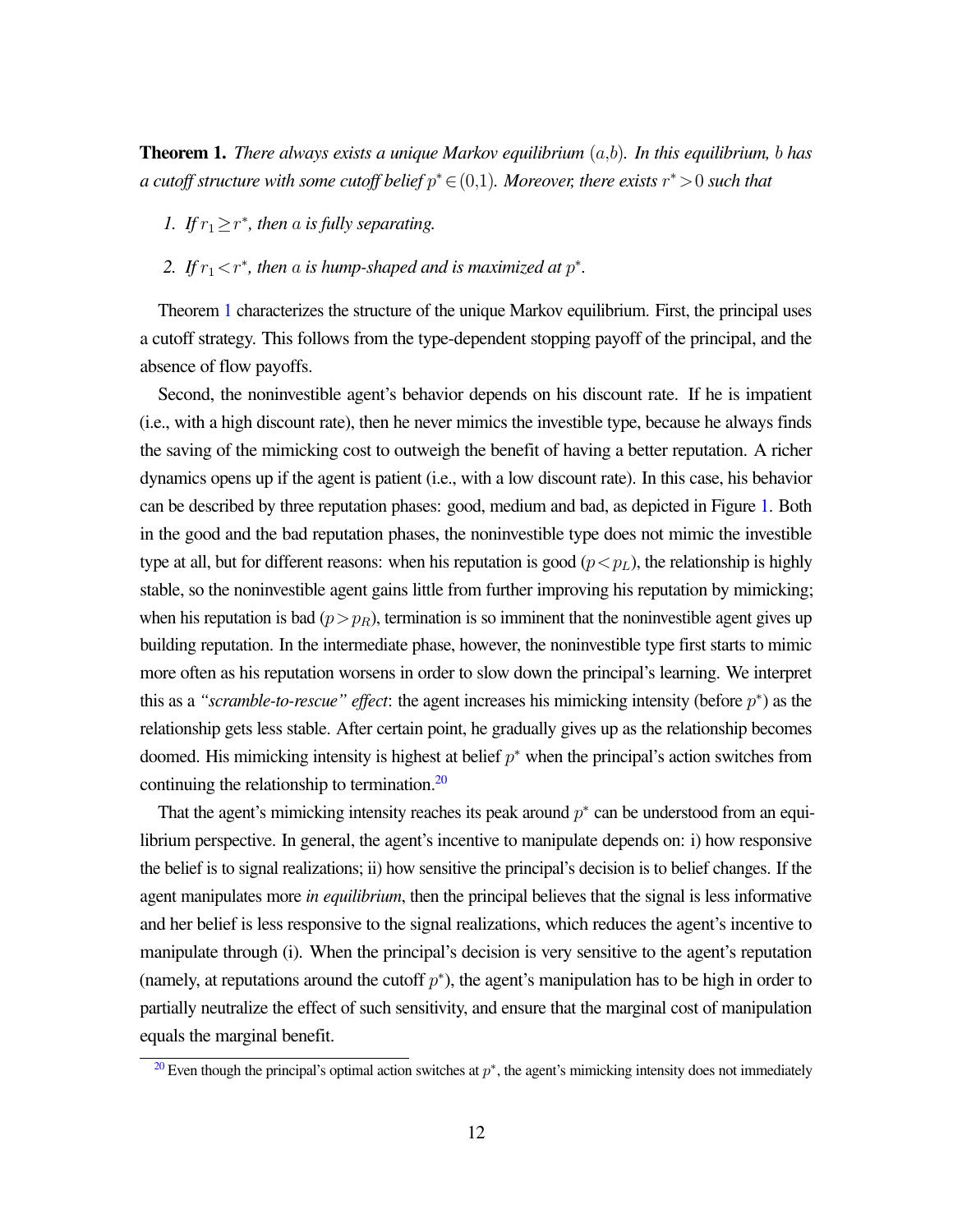<span id="page-13-2"></span>

Figure 1: Agent's Equilibrium Policy Function When  $r_1 < r^*$ . This figure is plotted under the following parameter values:  $r_1 = 0.5$ ,  $r_2 = 0.5$ ,  $\lambda = 2$ ,  $\psi = 1.5$ ,  $u = 1$ ,  $c = 1$ ,  $w_{NI} = 1$ ,  $w_I = -1$ . In equilibrium,  $p_L \approx 0.195$ ,  $p^* \approx 0.565$ ,  $p_R \approx 0.633$ .

Finally, the cutoff discount rate,  $r^*$ , can be characterized in closed form. Specifically,  $r^*$  is the unique solution to the following equation:

<span id="page-13-3"></span>
$$
r^*(\sqrt{1+8r^*/\psi^2}+\sqrt{1+8(r^*+\lambda)/\psi^2})+\lambda(\sqrt{1+8r^*/\psi^2}+1)=4\lambda\left(\frac{u}{c}+1\right).
$$
 (2)

Some comparative statics results are readily obtained from [\(2\)](#page-13-3). In particular,  $r^*$  increases with  $\lambda$ ,  $\psi$  and  $\frac{u}{c}$ . This is intuitive, because the noninvestible type will have a higher incentive to mimic if: *i)* the stopping opportunity arrives more frequently and thus the relationship is less stable; *ii)* the signal-to-noise ratio is higher and thus a manipulation of signal is more profitable; *iii)* mimicking is relatively less costly. We also note that  $r^*$  does not depend on the principal's payoff parameters  $(r_2, w_{NI} \text{ and } w_I).$ 

<span id="page-13-0"></span>**Remark 1.** As the stopping frictions vanish (i.e., as  $\lambda \rightarrow \infty$ ), the cutoff discount rate  $r^*$  converges *from below to a finite number*  $\bar{r}$ *. For any fixed*  $r < \bar{r}$ *, the agent's equilibrium policy function converges to one that resembles Figure [1](#page-13-2) for*  $p < p^*$  *and is equal to 0 for all*  $p > p^*$ *, that is,*  $p^*_R$ *converges to* p ∗ *, creating a discontinuity at* p ∗ *. This is intuitive because in the limit the agent's incentive when*  $p < p^*$  *is similar to what we explained before, but once the belief is above*  $p^*$  *the agent expects the relationship to be terminated in the next instant regardless of what he does, and thus he should choose*  $a=0$  *to save the mimicking cost.*<sup>[21](#page-13-4)</sup>

<span id="page-13-1"></span>drop to 0 right after the belief passes  $p^*$ . This is because the relationship can only be terminated when a stopping opportunity arrives, leaving some hope for the agent to rebuild his reputation and avoid termination.

<span id="page-13-5"></span><span id="page-13-4"></span><sup>&</sup>lt;sup>[21](#page-13-5)</sup> Technically, if  $\lambda$  is set to  $\infty$ , i.e., if we literally allow the principal to terminate the relationship whenever she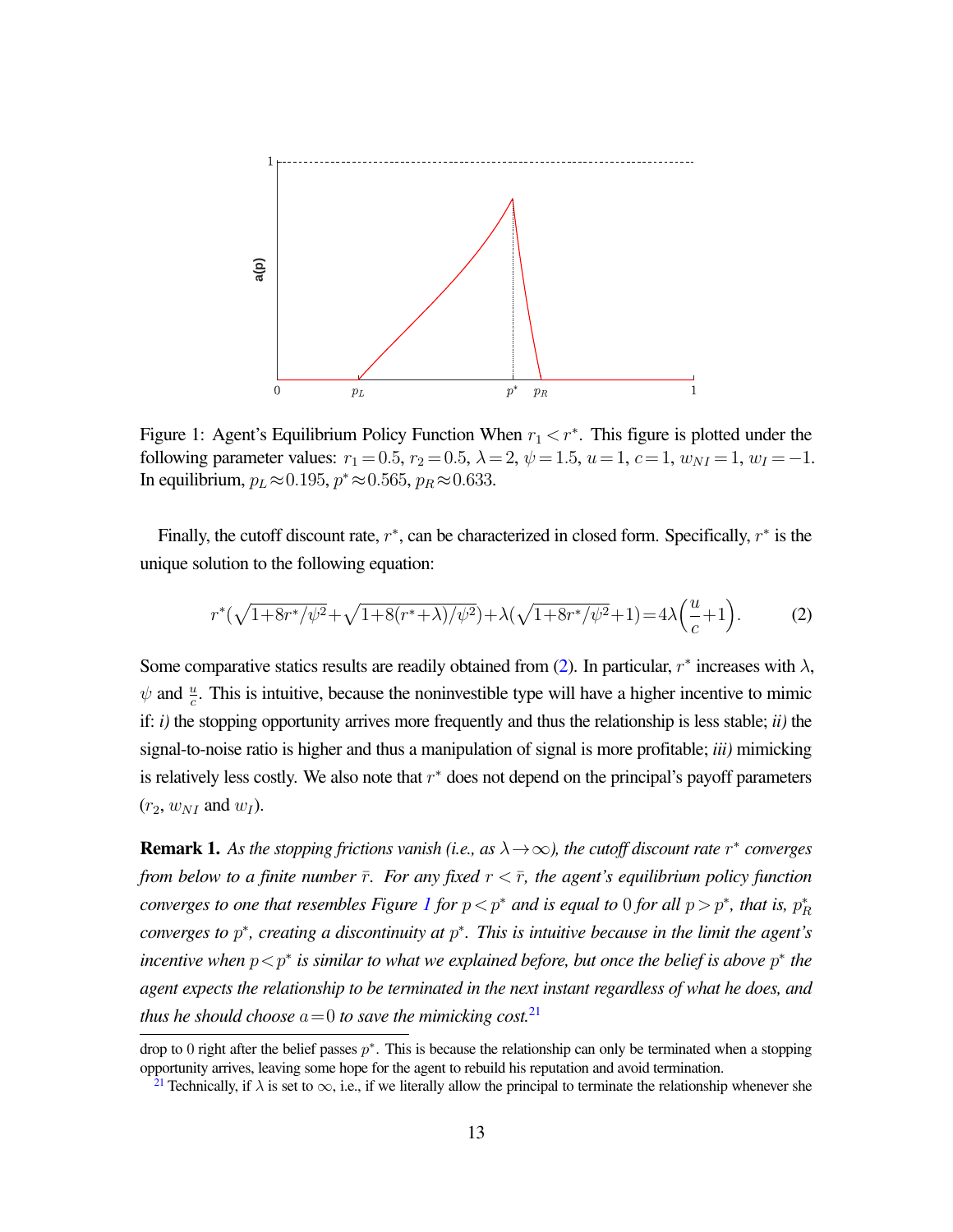Remark 2. *The assumption that the investible type does not have an action choice makes him a "commitment/behavioral" type in the sense of the reputation literature. However, many of the insights of this paper are robust to certain forms of strategic behavior. For instance, if we allow the investible type to costlessly choose a drift, then the unique equilibrium we characterize in Theorem [1](#page-11-0) remains an equilibrium in this modified game.*[22](#page-14-0)

Below we describe our approach to proving Theorem [1.](#page-11-0) Finding a Markov equilibrium amounts to finding a policy profile  $(a,b)$ , and a conjecture that the principal holds about the agent's strategy such that:  $i$ ) the principal's conjecture determines her interpretation of public signal histories into her beliefs about the agent's type; *ii)* the principal's policy b is optimal given her conjecture about the agent's strategy; *iii)* the agent's policy a is optimal given b and the principal's conjecture; *iv)* the principal's conjecture coincides with  $a$ .

Specifically, any Markov equilibrium  $(a,b)$  satisfies the optimality conditions stated below.<sup>[23](#page-14-1)</sup> Principal's Optimality:

<span id="page-14-5"></span><span id="page-14-4"></span><span id="page-14-3"></span>
$$
b \in \underset{\tilde{b} \in \mathcal{P}}{\operatorname{argmax}} \hat{W}(p, a, \tilde{b}),\tag{3}
$$

where

$$
\hat{W}(p,a,\tilde{b}) := \mathbb{E}\{e^{-r_2 \nu}(\mathbb{1}_{\{\theta = NI\}} w_{NI} + \mathbb{1}_{\{\theta = I\}} w_I)\},\
$$

where  $p_0=p$ ,  $\nu$  is the time when the game stops, controlled by both  $\tilde{b}$  and  ${J_t}_{t\geq0}$ , and the evolution of  $\{p_t\}_{t>0}$  is given by the SDE (for a formal derivation, see, e.g., [Bolton and Harris,](#page-27-8) [1999\)](#page-27-8)

<span id="page-14-2"></span>
$$
dp_t = -\psi(1 - a_t)\gamma(p_t)d\tilde{B}_t,\tag{4}
$$

In [\(4\)](#page-14-2),  $\psi$  is the signal-to-noise ratio parameter,  $a_t$  is a function of  $p_t$ ,  $\gamma$ : [0,1]  $\to \mathbb{R}_+$  is defined by  $\gamma(p) := p(1-p)$ , and  $(\tilde{B}_t)_{t\geq 0}$  is the innovation process associated with the filtering of the principal, i.e.,

<span id="page-14-6"></span>
$$
d\tilde{B}_t := \frac{dX_t - \mu(p_t a_t + 1 - p_t)}{\sigma} = \frac{dX_t}{\sigma} - \psi(p_t a_t + 1 - p_t)dt.
$$
\n<sup>(5)</sup>

wants, for that game additional refinement is needed to preserve equilibrium uniqueness, because once  $p > p^*$  the agent expects the relationship to be terminated right away in which case his action choice in that instant has no payoff consequence. See [Kuvalekar and Lipnowski](#page-29-11) [\(2020\)](#page-29-11) for a detailed discussion and a refinement that will select the limiting policy function we described in the limiting game. In our model, the Poisson arrival of stopping opportunities helps us avoid such complications and obtain equilibrium uniqueness for every finite  $\lambda$  without additional refinements.

<span id="page-14-0"></span> $22$  The equilibrium is no longer unique though. For example, both types choosing zero drift and the principal ignoring the signal is always an equilibrium in that case.

<span id="page-14-1"></span><sup>&</sup>lt;sup>[23](#page-14-4)</sup> The optimality conditions [\(3\)](#page-14-5) and [\(6\)](#page-15-0) restrict the players to maximize their payoffs over Markov controls in  $\mathscr{P}$ . This is for expository purposes and is without loss. In the proof of Theorem [1](#page-11-0) we verify that the equilibrium strategies are mutual best replies among all strategies in  $\mathscr{B}$  and  $\mathscr{A}$ .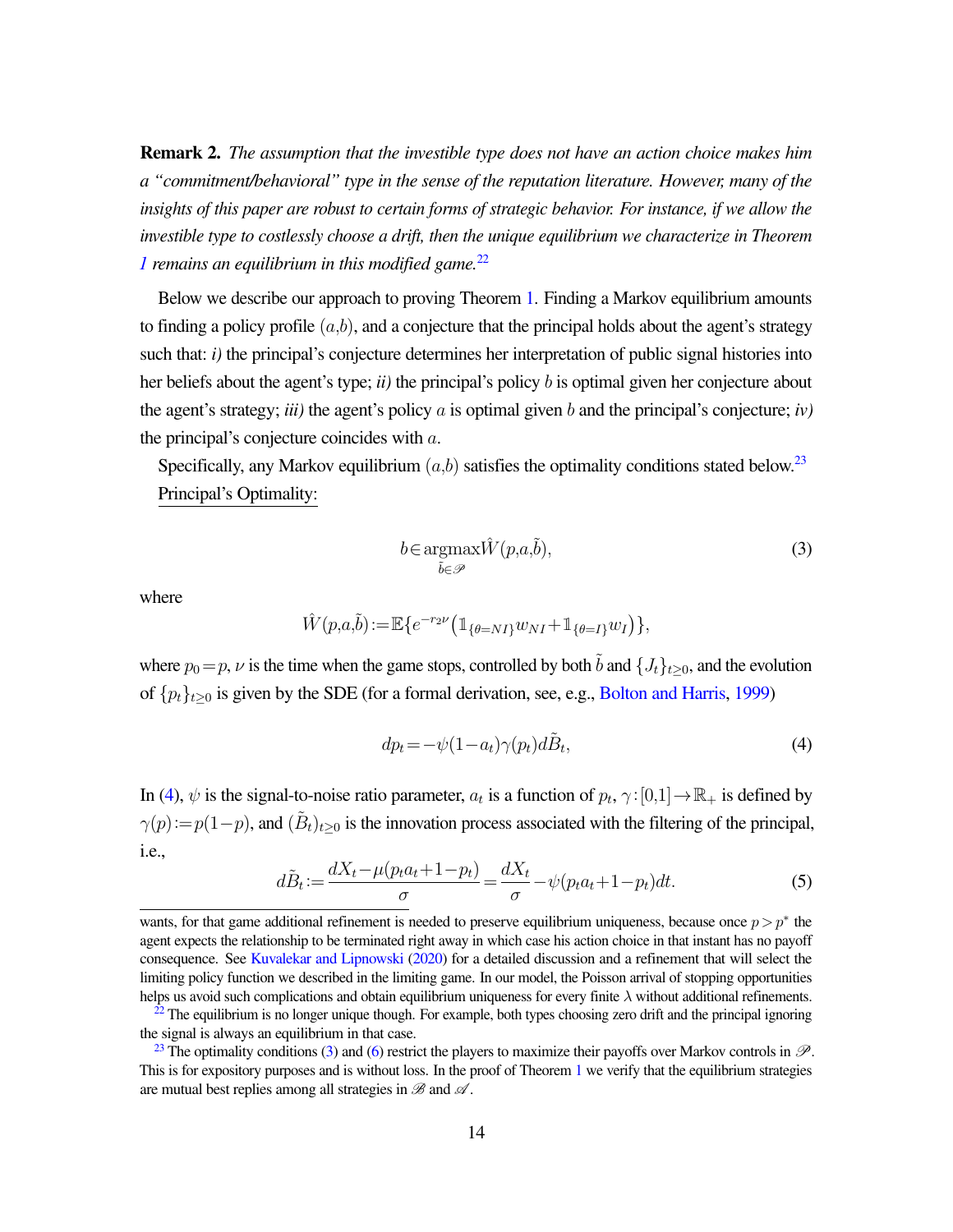The optimality condition  $(3)$  requires that b maximizes the principal's payoff when the agent is using policy  $a$ .

Agent's Optimality:

<span id="page-15-0"></span>
$$
a \in \underset{\tilde{a} \in \mathcal{P}}{\operatorname{argmax}} \hat{V}(p, \tilde{a}, b; a), \tag{6}
$$

and

$$
\hat{V}(p,\tilde{a},b;a) := \mathbb{E}\left\{\int_0^{\nu} e^{-r_1\tau}\left\{r_1[(1-\tilde{a}(p_\tau))c+u]\right\}d\tau\right\}
$$

where  $p_0 = p$ ,  $\nu$  is the time when the game stops, and the evolution of  $\{p_t\}_{t\geq 0}$  is given by substituting  $dX_t = \mu \tilde{a}_t dt + \sigma dB_t$  into equations [\(4\)](#page-14-2) and [\(5\)](#page-14-6). Specifically, from the noninvestible type's perspective, the belief process satisfies:

<span id="page-15-1"></span>
$$
dp_t = \psi^2 (1 - a_t) [1 - \tilde{a}_t - p_t (1 - a_t)] \gamma(p_t) dt - \psi (1 - a_t) \gamma(p_t) dB_t.
$$
 (7)

In a Markov equilibrium  $(a,b)$ , the principal has a conjecture about the agent's behavior, which determines how she interprets any history of signal realizations into her belief about the agent's type. This conjecture has to coincide with the agent's policy  $\alpha$  in equilibrium. If the agent contemplates a deviation from the equilibrium, this would not affect the processes in equations [\(4\)](#page-14-2) and [\(5\)](#page-14-6) (which jointly describe the dependence of beliefs on the public history), but would affect the process that governs the evolution of  $X_t$  (public histories). The necessary condition [\(6\)](#page-15-0) requires that the agent does not have a profitable deviation from his equilibrium policy function  $a$ , when the principal conjectures that the agent is using this policy function.

We now build on the implications of the necessary conditions outlined above. We first show that in any Markov equilibrium, the principal's policy function has a cutoff structure: she terminates the relationship if and only if the agent's reputation is bad enough. We then show that the agent's equilibrium policy function must be either fully separating (i.e., never mimicking) or hump-shaped. Finally, the existence and uniqueness of Markov equilibrium follow from a fixed-point argument.

Let  $R(p) := p w_{NI} + (1-p) w_I$  be the principal's expected payoff if the relationship is terminated at belief p. Define  $p^{**} := R^{-1}(0) > 0$  and  $p_H := R^{-1}\left(\frac{\lambda}{r_2 + \lambda}w_{NI}\right) < 1$ .

<span id="page-15-2"></span>Lemma 2. *If* (a,b) *is a Markov equilibrium, then* b *has a cutoff structure with a cutoff belief*  $p^* \in [p^{**}, p_H].$ 

To prove this result, we utilize the optimality condition in [\(3\)](#page-14-5). Observe that the equilibrium value function,  $W(p)$ , is such that  $W(p) := W(p,a,b)$ . Then, the principal's value and policy functions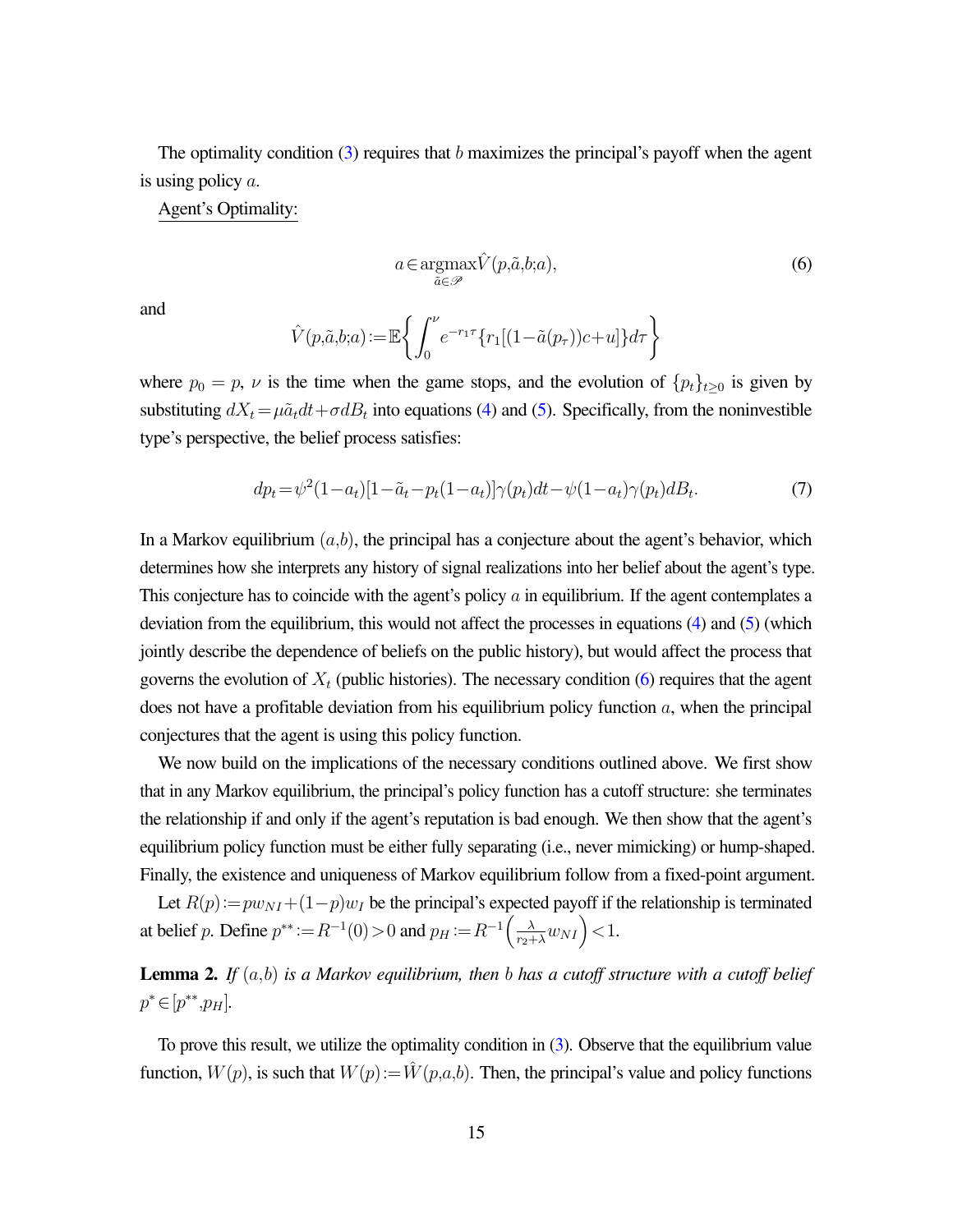must satisfy the following HJB equation:

<span id="page-16-2"></span>
$$
r_2W(p) = \max_{\tilde{b} \in [0,1]} \left\{ \frac{1}{2} \psi^2 [1 - a(p)]^2 \gamma(p)^2 W''(p) + \lambda \tilde{b}[R(p) - W(p)] \right\}.
$$
 (8)

It is clear that  $b(p)=0$  whenever  $R(p) < W(p)$ , and  $b(p)=1$  whenever  $R(p) > W(p)$ . In the proof, we show that these functions have a unique intersection point. Moreover, because terminating the relationship when  $p < p^*$  gives the principal a negative payoff, and because the stopping opportunity arrives only once in a while which bounds her payoff from waiting by  $\frac{\lambda}{r_2 + \lambda} w_{NI}$ , the principal's optimal stopping threshold must be between  $p^{**}$  and  $p<sub>H</sub>$ . See Figure [2](#page-16-0) for an illustration.

<span id="page-16-0"></span>

Figure 2: Principal's Equilibrium Cutoff. This figure is plotted under the following parameter values:  $r_1 = 0.5$ ,  $r_2 = 0.5$ ,  $\lambda = 2$ ,  $\psi = 1.5$ ,  $u = 1$ ,  $c = 1$ ,  $w_{NI} = 1$ ,  $w_I = -1$ . In equilibrium,  $p^{**}=0.5, p^* \approx 0.565, p_H=0.9.$ 

<span id="page-16-1"></span>We now turn to the agent's behavior.

**Lemma 3.** Suppose  $b \in \mathcal{P}$  is a cutoff policy function for the principal with cutoff belief  $p^*$ . Then, *there is a unique policy function*  $a \in \mathscr{P}$  *for the agent such that i)*  $\hat{V}(p,a(p),b(p);a(p))$  *is a regular function of* p, *ii*) a *is Lipschitz and*  $\sup_{p \in (0,1)} a(p) < 1$ *, and iii*) a *satisfies* [\(6\)](#page-15-0)*. Moreover, this unique policy function is fully separating if*  $r_1 \geq r^*$ *, and is hump-shaped if*  $r_1 < r^*$ *.*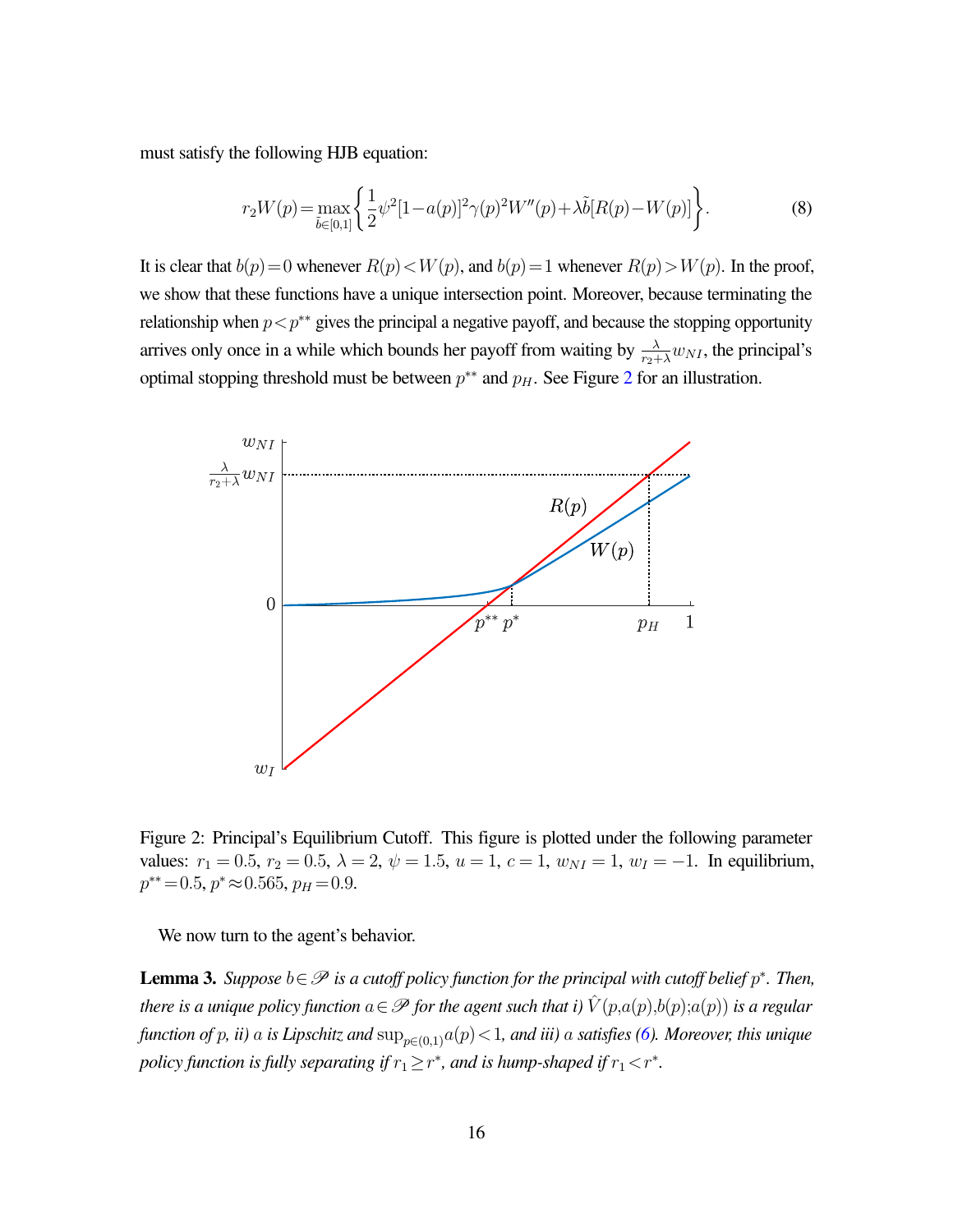The proof of Lemma  $3$  is more involved. This is because finding a solution to program  $(6)$  is akin to finding a fixed point: the policy  $\alpha$  for the agent is optimal when the principal holds the conjecture a. Nonetheless, we are able to characterize its unique solution in closed form.

Intuitively, if the agent is impatient, the short-run incentives determine his behavior, and the noninvestible type will never pay the cost to mimic the investible type, leading to a fully separating policy function. If the agent is patient, full separation can no longer be part of an equilibrium. This is because the fully separating policy function, if conjectured by the principal, generates opportunities to build a reputation rather fast; and when the agent cares enough about the future, it will give strict incentives to the noninvestible type to mimic.

What is the dynamics of the agent's mimicking intensity when he is patient? When the public belief  $p$  is very small, it takes a long time for the belief to increase all the way up to the termination cutoff. Hence, the limited benefit of further improving reputation cannot justify the mimicking cost. As a result,  $a(p)=0$  for low p. When p is very large, it takes so long for the agent to regain his reputation that he simply gives up. Consequently,  $a(p)=0$  for high p. For intermediate p, the agent's short-run temptation and long-run benefits are more balanced, so that  $a(p) \in (0,1)$ . Specifically, after the good reputation phase, for  $p \in (p_L, p^*)$ , the noninvestible type starts to mimic more often as his reputation worsens (i.e., the scramble-to-rescue effect). Such an incentive peaks at  $p^*$  where the principal's action is most sensitive to a change in belief. After that, for  $p \in (p^*, p_R)$ , the noninvestible type gradually gives up restoring his reputation as termination becomes more imminent.

### <span id="page-17-0"></span>5 Non-Monotonicity of Expected Performance

We saw in Theorem [1](#page-11-0) that the noninvestible type will engage in performance boosting whenever he is sufficiently patient, in which case  $a(\cdot)$  peaks at the termination cutoff  $p^*$ . This has been referred to as the "scramble-to-rescue" effect: the agent increases his mimicking intensity (before  $p^*$ ) as the relationship gets less stable.

What are the implications of this effect on the observables? An outsider (the principal or a modeler) does not see the agent's type or action, but can observe his performance, such as subscription growth or progress reports. In our model, the expected performance at time t is given by

$$
EP_t \! := \! \frac{E[dX_t]}{dt} \! = \! \mu \! \left(\underbrace{1 \! - \! p_t + \underbrace{p_t a(p_t)}_{\text{noninvestible}}\right)\!.
$$

Holding constant  $a < 1$ , the expected performance decreases with p. We call this the *belief effect*: if the agent is more likely to be noninvestible, then the expected performance is lower. This is the entire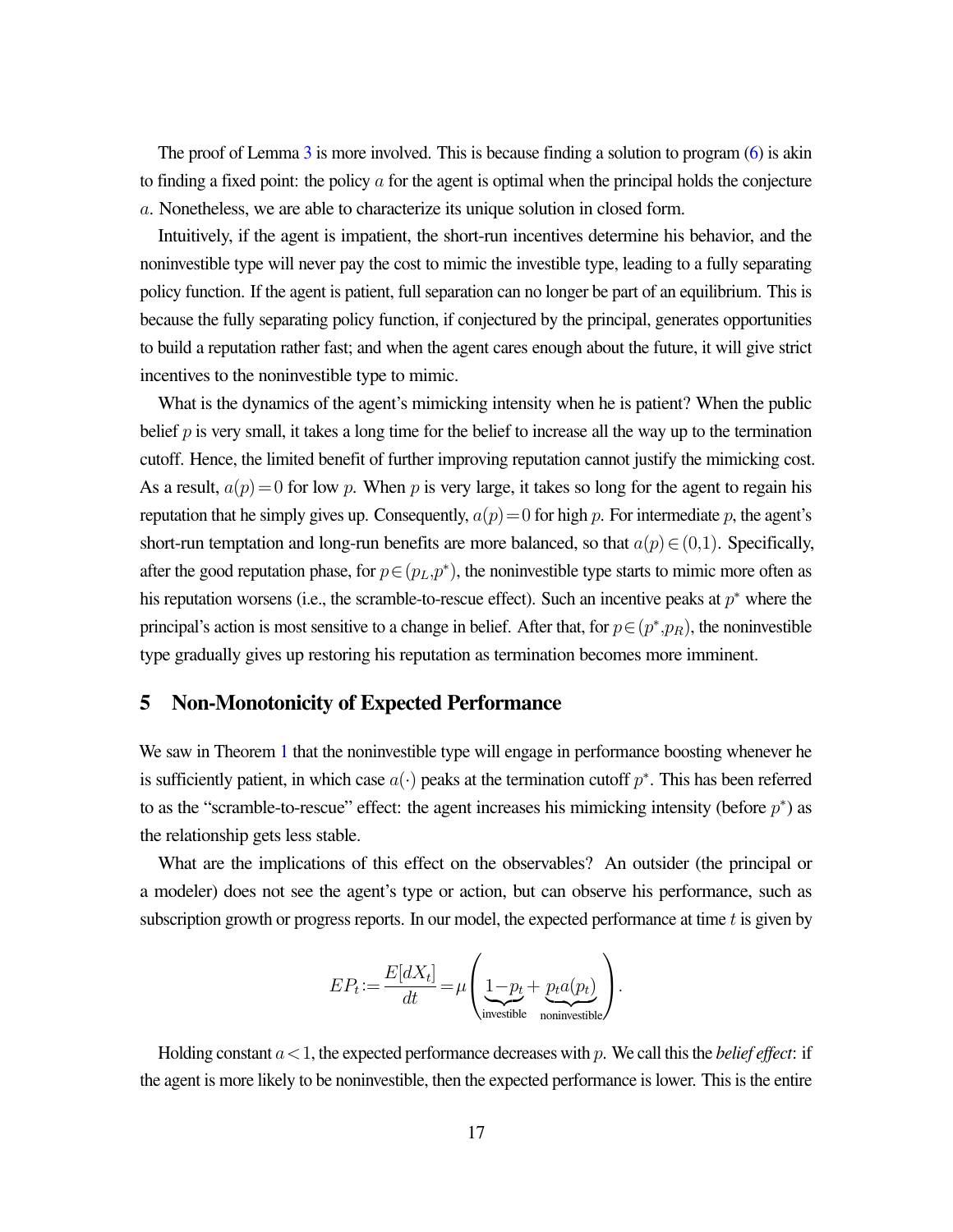story if the equilibrium is fully separating, in which case  $a(p)=0$  everywhere and  $EP(p)=\mu(1-p)$ .

However, if the equilibrium is not fully separating, the noninvestible type's mimicking intensity  $\alpha$ is no longer constant: it is increasing below  $p^*$  due to the scramble-to-rescue effect. Hence, whether the expected performance increases or decreases with the public belief depends on which of the two effects is stronger. The following theorem characterizes the evolution of the expected performance when the stopping opportunity arrives sufficiently fast.

<span id="page-18-0"></span>**Theorem 2.** *Fixing all parameters of the model other than*  $r_1$  *and*  $\lambda$ *, there exists*  $\bar{\lambda}$  *such that for all*  $\lambda > \overline{\lambda}$ ,  $EP(p)$  *is non-monotone whenever the equilibrium is not fully separating (i.e., whenever*  $r_1 < r^*$ ). In particular,  $EP(p)$  is

- *strictly decreasing for*  $p \in [0,p)$ *, where* p *is in*  $[p_L, p^*);$
- *strictly increasing for*  $p \in (p, p^*)$ ;
- <span id="page-18-5"></span><span id="page-18-4"></span>• *strictly decreasing for*  $p \in (p^*, 1]$ *.*

Theorem [2](#page-18-0) shows that if the arrival rate of the stopping opportunity is large enough, the scrambleto-rescue effect will dominate the belief effect when the public belief is less than but close to the termination cutoff  $p^*$ . As a result, the expected performance reaches a local maximum at  $p^*$ whenever the agent's equilibrium policy function is hump-shaped (see Figure [3\)](#page-19-0).  $24,25$  $24,25$  $24,25$ 

In the context of our applications, Theorem [2](#page-18-0) offers an empirical prediction of our model: when performance boosting is expected to happen, terminations are preceded by a spike in expected performance. This seems consistent with a number of famous cases of corporate failure, such as Theranos, Luckin Coffee and WeWork: there were periods of time during which market suspicions about their business models grew, meanwhile the companies kept performing strongly and/or expanding aggressively prior to the crashes of their market values.  $^{26}$  $^{26}$  $^{26}$ 

<span id="page-18-6"></span><span id="page-18-1"></span><sup>&</sup>lt;sup>[24](#page-18-4)</sup> The lower bound on  $\lambda$  is not crucial for this qualitative predication. In fact, even if  $\lambda$  is small, we can show that the expected performance is either decreasing or has the shape described in Theorem [2](#page-18-0) (see Lemma [4\)](#page-40-0). Moreover, for any  $\lambda$ , we can find a  $\bar{r}$  (less than  $r^*$ ) such that the expected performance is non-monotone whenever  $r_1 < \bar{r}$ . The only difference for small  $\lambda$  is that we cannot say definitively what will happen when  $r_1 \in (\bar{r}, r^*)$ .

<span id="page-18-2"></span><sup>&</sup>lt;sup>[25](#page-18-5)</sup> The sudden drop of expected performance after  $p^*$  carries over to the time domain. Specifically, because  $EP(p)$ is locally maximized (thus concave) at  $p^*$ , one can show that the stochastic process  $EP_t$  is a local supermartingale when  $p_t = p^*$ .

<span id="page-18-3"></span><sup>&</sup>lt;sup>[26](#page-18-6)</sup> For example, in the third quarter of 2019, Luckin Coffee reported a 470.1% increase in the total items sold from 7.8 million in the same quarter of 2018. Its stock price was slashed by 75% in April 2020, following suspicion and then admission of fabricating sales data. Likewise, before scandals started to unravel, Theranos falsely claimed in 2014 that the company had annual revenues of \$100 million, a thousand times more than the actual figure of \$100,000. In the case of We-Work, the company once had expanded to over 86 cities in 32 countries, despite growing suspicion about its profitability. However, in September 2019, the companied delayed its IPO, followed by a 90% slash in valuation and enormous layoffs.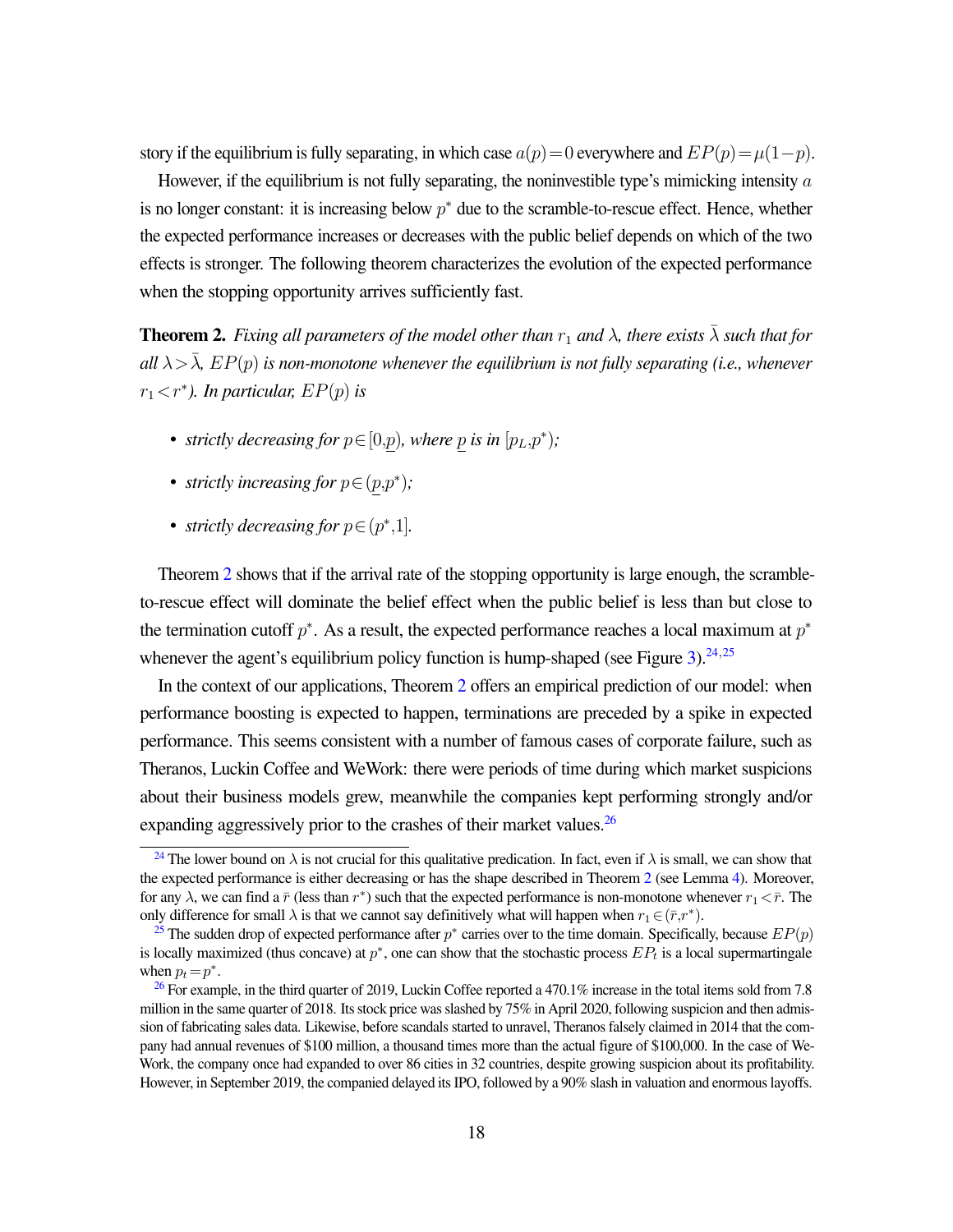<span id="page-19-0"></span>

Figure 3: Agent's Expected Performance When  $\lambda > \overline{\lambda}$  and  $r_1 < r^*$ . This figure is plotted under the following parameter values:  $r_1=0.5$ ,  $r_2=0.5$ ,  $\lambda=2$ ,  $\psi=1.5$ ,  $u=1$ ,  $c=1$ ,  $w_{NI}=1$ ,  $w_I=-1$ .

### <span id="page-19-1"></span>6 Environments with Low Volatility / High Transparency

The noise in the performance measure may come from various random events such as temporary demand shocks, measurement errors, etc., making  $X_t$  only an imperfect signal of the agent's type. We say that a performance measure is more transparent if it is less affected by the noise component, and we can use the signal-to-noise ratio of the process to capture its *transparency*. In reality, transparency may be determined by the intrinsic volatility of the product market; it may also be affected by how much detail about the market or the project that a startup is required to disclose in a performance report. Indeed, one may expect that, other things equal, disclosing more details about the objective market conditions can help an investor better understand the numbers in the report.

In this section, we investigate the question: Do improvements in transparency always benefit the principal? We show that, under some parameters, improving transparency can inhibit learning and hurt the principal, due to the agent's endogenous response through signal manipulation. We also find that frictions in the principal's decision making (which cause decision delays) can sometimes help her, as they serve as a commitment of not terminating the relationship too quickly and thus reduce the agent's incentive to manipulate the signal.

<span id="page-19-3"></span>Recall that the signal-to-noise ratio parameter is defined by  $\psi = \mu/\sigma$ . In what follows, we will fix all parameters other than  $\psi$ , and analyze the principal's payoff as  $\psi$  increases. Hence, we make explicit the dependence of any variable or function on  $\psi$ <sup>[27](#page-19-2)</sup>

<span id="page-19-2"></span><sup>&</sup>lt;sup>[27](#page-19-3)</sup> As is clear from the belief processes [\(4\)](#page-14-2) and [\(7\)](#page-15-1) and HJBs [\(8\)](#page-16-2) and [\(10\)](#page-30-0), in equilibrium  $\mu$  and  $\sigma$  always affect the players' incentives and payoffs through  $\psi$ . So writing equilibrium objects as functions of  $\psi$  (while dropping  $\mu$ and  $\sigma$ ) is without loss.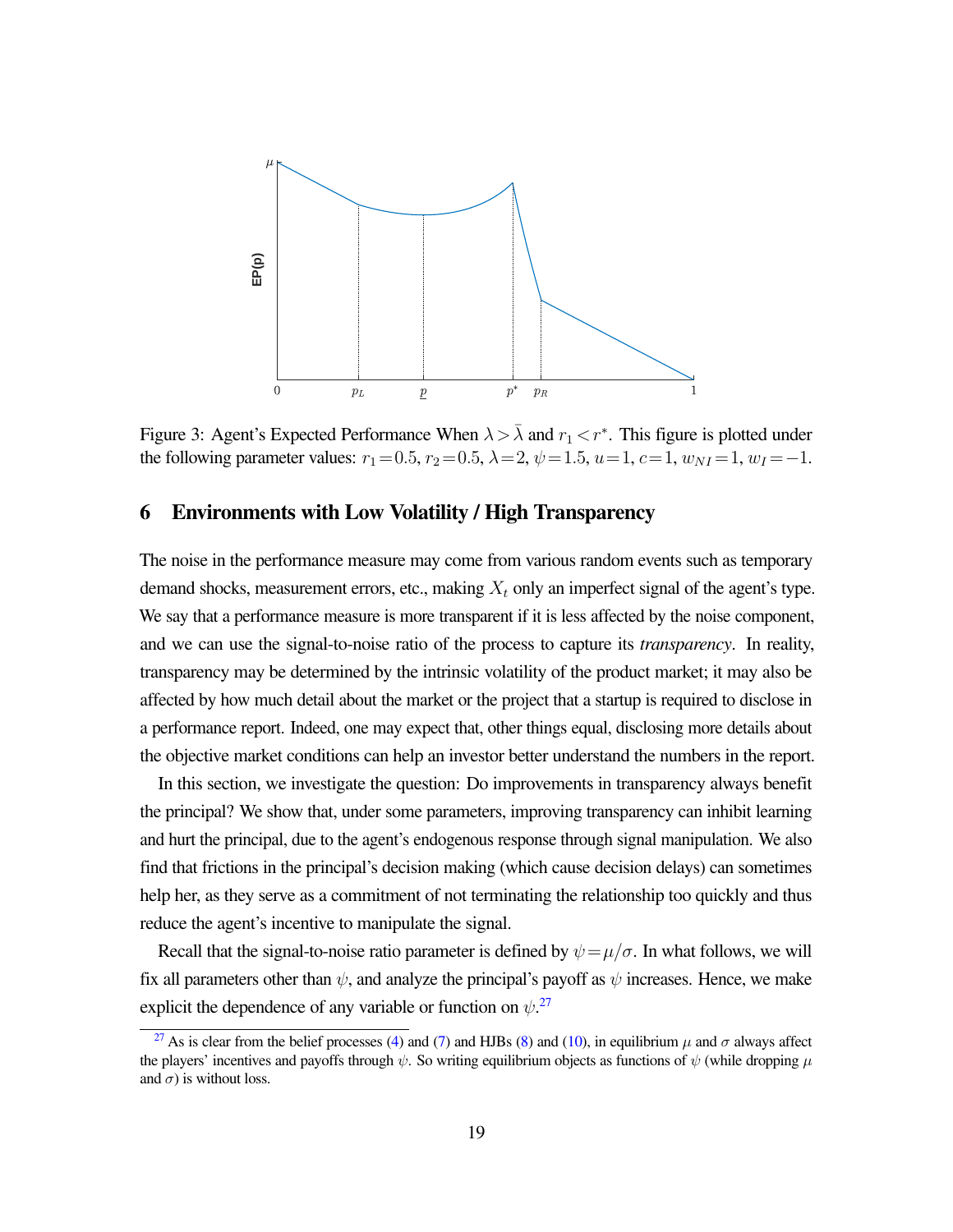As a benchmark, suppose that the principal never receives any information about the agent's type. Recall that  $R(p) = pw_{NI} + (1-p)w_I$  and  $p^{**} = R^{-1}(0)$ . In this case, the principal would continue the relationship if  $p < p^{**}$ , and she would terminate the relationship at the first stopping opportunity if  $p > p^{**}$ . This leads to the following "no-information value function" for the principal:

$$
\underline{W}(p) := \frac{\lambda}{r_2 + \lambda} \max\{0, p w_{NI} + (1 - p) w_I\} = \frac{\lambda}{r_2 + \lambda} \max\{0, R(p)\}.
$$

Note that when  $\psi$  is near 0, the signal process is close to pure noise regardless of the agent's action. So we have the following observation.

**Observation 1.**  $\lim_{\psi \to 0} W(p_0; \psi) = \underline{W}(p_0)$  *and*  $\lim_{\psi \to 0} p^*(\psi) = p^{**}$ *.* 

Now suppose that the agent's type is exogenously and immediately revealed to the principal. In this case, the principal will obtain her highest possible payoff for each belief, summarized by her "full-information value function":

$$
\overline{W}(p) := \frac{\lambda}{r_2 + \lambda} [p \max\{0, w_{NI}\} + (1-p) \max\{0, w_I\}] = \frac{\lambda}{r_2 + \lambda} p w_{NI}.
$$

Note that the principal's equilibrium payoff is always strictly between  $W(p_0)$  and  $\overline{W}(p_0)$ . This is because some learning will take place in equilibrium (as the noninvestible type never fully mimics), but the agent's type is not immediately revealed (as  $\psi < \infty$ ).

**Observation 2.** *For all*  $\psi \in (0,\infty)$  *and*  $p_0 \in (0,1)$ *,*  $W(p_0;\psi) \in (\underline{W}(p_0),\overline{W}(p_0))$ *.* 

The next theorem characterizes the limiting behavior of the principal's payoff as  $\psi$  goes to infinity.

<span id="page-20-0"></span>**Theorem 3.** Letting  $\tilde{\lambda} := r_1 \left( \frac{c}{n} \right)$  $\frac{c}{u}$ ),

*I.* If 
$$
\lambda < \tilde{\lambda}
$$
, then  $\lim_{\psi \to \infty} ||W(\cdot;\psi) - \overline{W}(\cdot)||_{\infty} = 0$  and  $\lim_{\psi \to \infty} p^*(\psi) = 1$ .

2. If 
$$
\lambda > \tilde{\lambda}
$$
, then  $\lim_{\psi \to \infty} ||W(\cdot;\psi) - \underline{W}(\cdot)||_{\infty} = 0$  and  $\lim_{\psi \to \infty} p^*(\psi) = p^{**}$ .

This result is heavily driven by the agent's equilibrium behavior. When the stopping opportunity arrives slowly ( $\lambda < \tilde{\lambda}$ ), the noninvestible type's incentives to mimic are not strong. Intuitively, the relationship is relatively stable from the agent's viewpoint because, due to the lack of stopping opportunity, it will take a long time for the relationship to end even if the principal has decided to terminate it. As a result, the agent's equilibrium action is bounded away from "full mimicking" for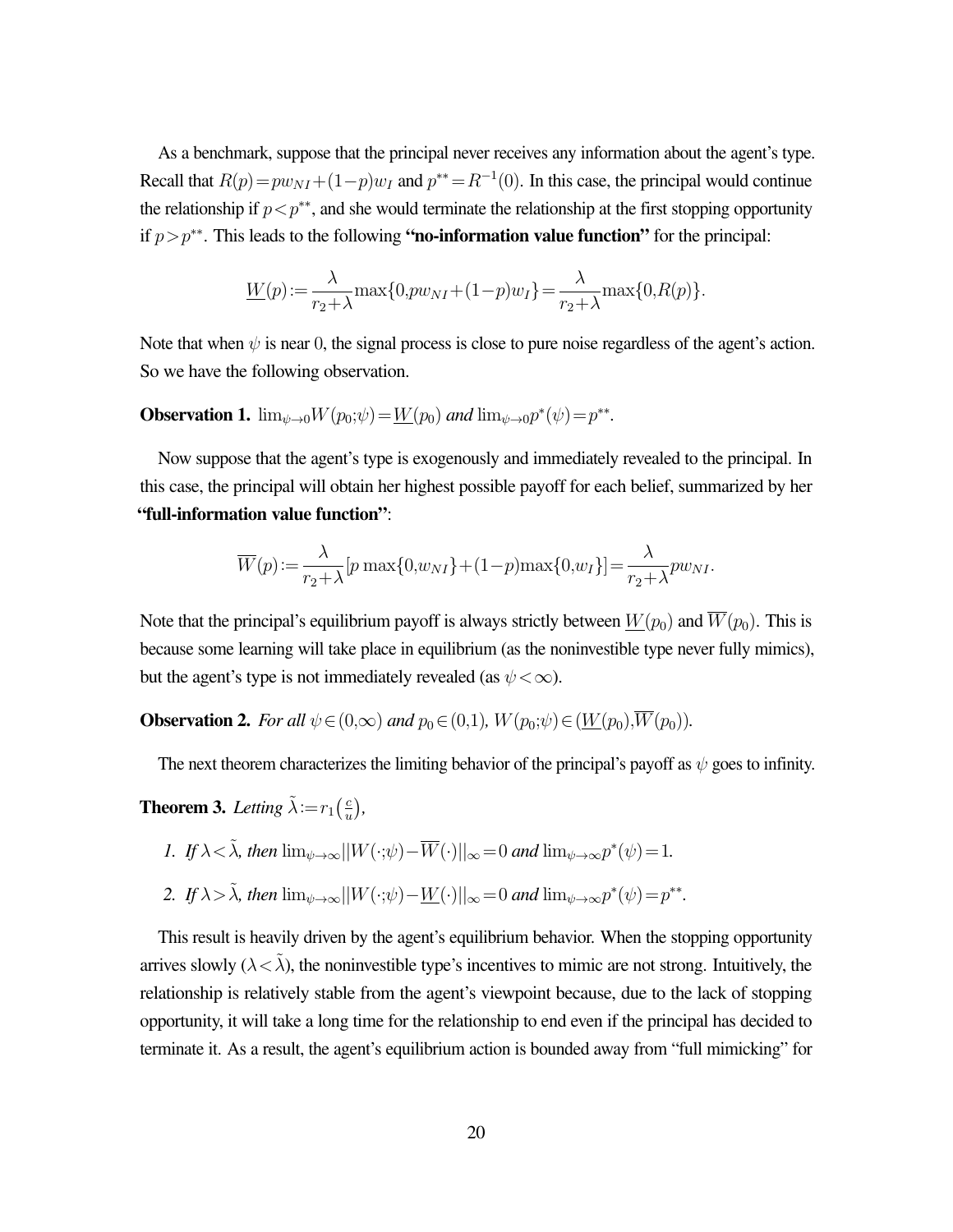<span id="page-21-2"></span>all  $\psi$ <sup>[28](#page-21-0)</sup>. As  $\psi$  grows without bound, the public signal becomes increasingly informative about the agent's type, and in the end, the agent's type is almost immediately revealed. Thus, the principal can afford to wait until being very certain that the agent is noninvestible, and her equilibrium value function converges to  $\overline{W}$  (see Figure [4,](#page-21-1) left panel).

On the other hand, when the stopping opportunity arrives fast  $(\lambda > \tilde{\lambda})$ , the noninvestible type has stronger incentives to mimic the investible type. In particular, as  $\psi$  increases without bound, the equilibrium mimicking intensity at the termination cutoff converges to 1. The speed of this convergence is so fast that the variance of the belief process vanishes there (i.e.,  $p^*$  becomes an almost absorbing state). Meanwhile, the equilibrium policy function  $a(\cdot)$  converges to 1 also for  $p < p^*$ , and it converges to a function that is strictly less than 1 for  $p > p^*$ . In both of these regions, the principal will learn some information about the agent's type from the public signal. However, this information is not useful (payoff-relevant) for the principal since it does not lead to an action change. Hence, the principal's termination cutoff converges to  $p^{**}$  and her equilibrium value function converges to  $W$ —as if no information would ever arrive (see Figure [4,](#page-21-1) right panel).

<span id="page-21-1"></span>

Figure 4: Convergence of the Principal's Equilibrium Value Function. This figure is plotted under the following parameter values:  $r_1=0.5$ ,  $r_2=0.5$ ,  $u=1$ ,  $c=1$ ,  $w_{NI}=1$ ,  $w_I=-1$  (so that  $p^{**}=0.5$ ,  $\tilde{\lambda}=0.25$ );  $\lambda=0.1$  for (a),  $\lambda=2$  for (b).

To better understand the limiting equilibrium dynamics when  $\lambda > \tilde{\lambda}$ , note from equation [\(4\)](#page-14-2) that the diffusion coefficient of the principal's belief process at time t is proportional to  $\psi(1-a_t)$ . For

<span id="page-21-0"></span><sup>&</sup>lt;sup>[28](#page-21-2)</sup> For sufficiently small  $\lambda$ , the noninvestible type does not mimic at all (i.e.,  $a(p) = 0$  for all p), and the principal's problem becomes identical to a standard two-armed bandit problem. For relatively large  $\lambda$  (still less than  $\lambda$ ), some mimicking appears in equilibrium, but  $a(\cdot)$  is still uniformly bounded away from 1 for all  $\psi$ .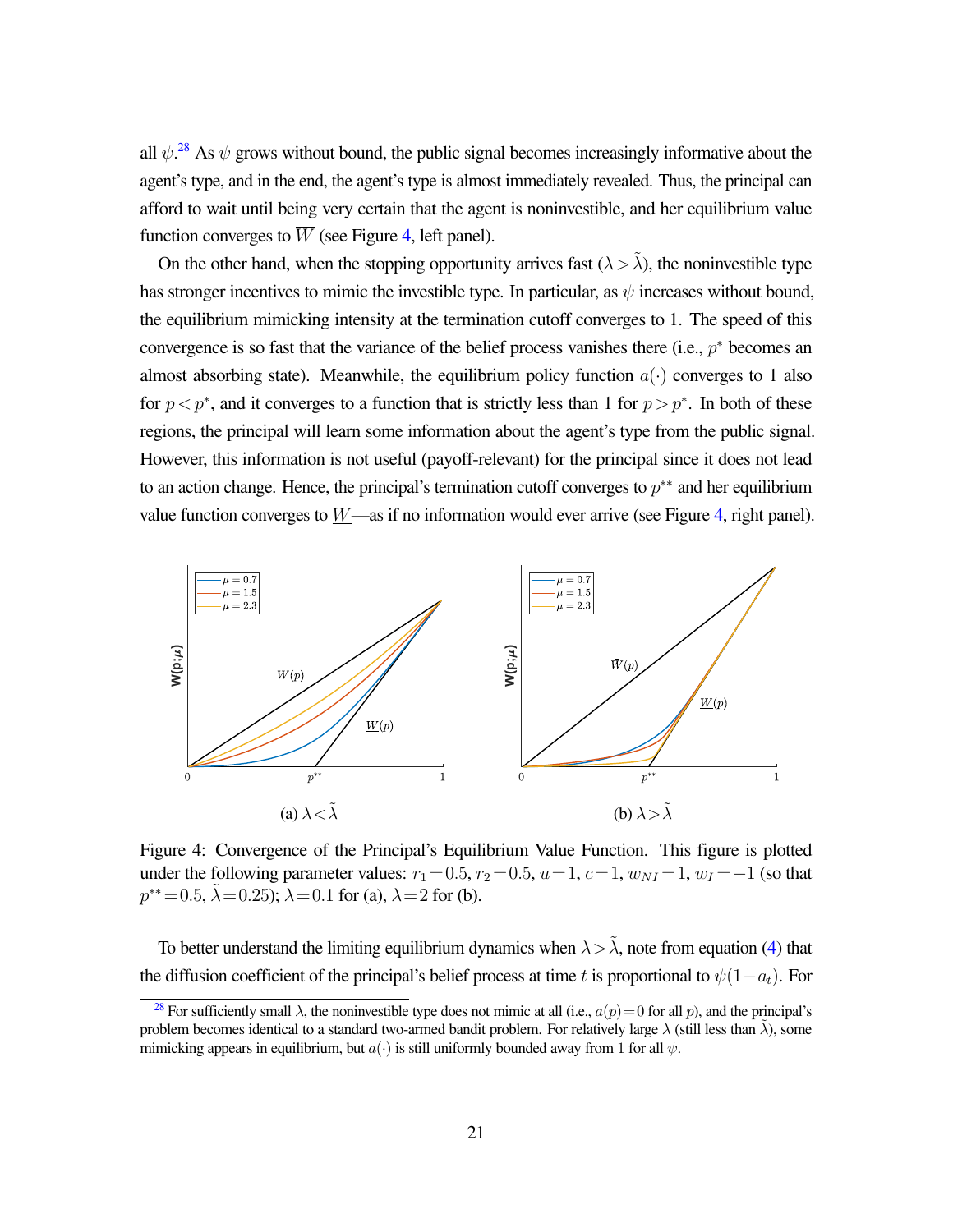any fixed  $p$ , we can write it as

$$
\underbrace{\psi}_{\text{direct effect}} [1 - \underbrace{a(p;\psi)}_{\text{equilibrium effect}}].
$$

As  $\psi$  increases, the *direct effect* through the multiplier accelerates information revelation while the *equilibrium effect* through the agent's strategy slows down learning. Its limit depends on the value of  $p$ ; in particular, one can show that

$$
\lim_{\psi \to \infty} \psi[1 - a(p;\psi)] \in (0,\infty), \text{ for all } p \in (0,p^{**}),
$$
  
\n
$$
\lim_{\psi \to \infty} \psi[1 - a(p;\psi)] = \infty, \text{ for all } p \in (p^{**},1),
$$
  
\n
$$
\lim_{\psi \to \infty} \psi[1 - a(p^*(\psi);\psi)] = 0.
$$

This suggests the following limiting equilibrium dynamics. If the prior belief is above  $p^{**}$ , there is an immediate split of belief to either 1 or very close to  $p^{**}$  and then it (almost) stops moving. If the prior belief is below  $p^{**}$ , then learning takes place gradually but becomes slower and slower as the posterior approaches  $p^{**}$ . In both cases the principal's learning does not stop despite the agent's extreme manipulation, but because her posterior never moves across  $p^{**}$ , the principal's action never changes with the information she learns, and so payoff-wise it is as if no information ever arrives.

The next two corollaries follow immediately from Theorem [3.](#page-20-0)

<span id="page-22-0"></span>**Corollary 1.** For any  $\lambda > \tilde{\lambda}$  and  $p_0 \in (0, 1)$ , there exist  $\psi_1, \psi_2$  such that  $\psi_1 > \psi_2$  and  $W(p_0;\psi_1) < W(p_0;\psi_2)$ .

Corollary [1](#page-22-0) illustrates that a more transparent performance measure (higher  $\psi$ ) can sometimes reduce the principal's payoff. This result indicates that VCs can sometimes fare better when the startup operates in a more volatile environment. Moreover, policies that require the startup to disclose too precise information may end up hurting the investors. Intuitively, when the signal-to-noise ratio is very high, the mimicking incentives of the noninvestible type can be so strong that the public signal provides little useful information to the principal about the agent's type. In that case, introducing more noise to the public signal can lessen such perverse incentives of the noninvestible type, which leads to a more informative equilibrium signal process, benefiting the principal.<sup>[29](#page-22-1)</sup> This result also suggests that

<span id="page-22-2"></span><span id="page-22-1"></span> $29$  The possibility that better monitoring/more transparency may hurt a principal or relationship has appeared in other settings, such as career-concern models (Holmström, [1999;](#page-28-14) [Dewatripont et al.,](#page-28-15) [1999\)](#page-28-15), contracting in insurance markets [\(Hirshleifer,](#page-28-16) [1971;](#page-28-16) [Schlee,](#page-29-13) [2001\)](#page-29-13), contracting with moral hazard [\(Zhu,](#page-29-14) [2020\)](#page-29-14), and dynamic team production [\(Cetemen](#page-27-9) [et al.,](#page-27-9) [2020;](#page-27-9) [Ramos and Sadzik,](#page-29-15) [2020\)](#page-29-15). In our model, this effect shows up for a different reason: better monitoring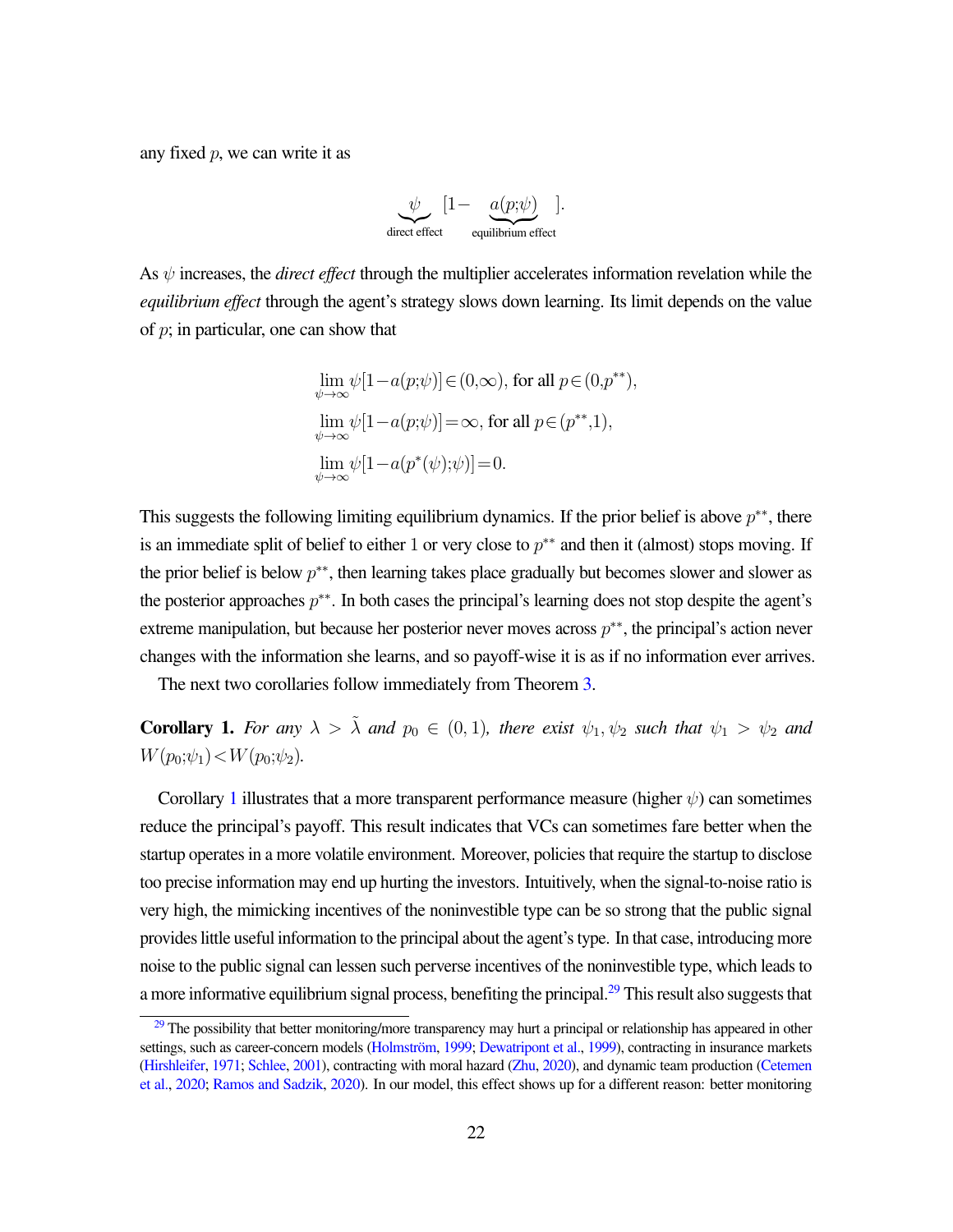there is usually a strictly positive but finite level of transparency that maximizes the principal's value.

<span id="page-23-0"></span>**Corollary 2.** For some large  $\psi$  and any  $p_0 \in (0,1)$ , there exists  $\lambda_1$ ,  $\lambda_2$  such that  $\lambda_1 > \lambda_2$  and  $W(p_0;\psi,\lambda_1) < W(p_0;\psi,\lambda_2)$ .

Corollary [2](#page-23-0) demonstrates that more frictions in the principal's decision making (i.e., less frequent arrivals of the stopping opportunity) may sometimes improve the principal's equilibrium payoff. Intuitively, such frictions instill some commitment to not terminating the relationship too soon in the principal's behavior, which, similar to before, weakens the noninvestible type's incentive to manipulate the signals. In turn, this indirect effect through the agent allows the signal process to provide more information to the principal and possibly increases her equilibrium payoff. Because of this, the principal does not always have an incentive to reduce the frictions that prevent prompt decisions.

### Explanation of the Proof

For interested readers, we provide below an explanation of our proof of Theorem [3](#page-20-0) and highlight our technical contributions. This subsection can be skipped without interrupting the flow of the paper.

It is technically difficult to analyze players' behavior and payoffs as  $\psi \rightarrow \infty$  because incentives change discontinuously at the cutoff  $p^*$  in the limit problem. This discontinuity makes the analysis of the semi-closed-form solution quite elusive and obliges to develop a new set of methods to deal with asymptotics. In particular, our analysis leverages three key elements:

- (i) A Learning Lemma, which stipulates a "zero-one law" between the agent's mimicking behavior and the principal's learning;
- (ii) The semi-closed-form solution of the unique equilibrium;
- (iii) The martingale property of the belief process.

Let us begin by stating the Learning Lemma.

**Learning Lemma** (Claim [17\)](#page-45-0). *Fix any prior*  $p_0 \in (0,1)$ *, any*  $r_1 > 0$ *, and some open interval*  $S = (s, \bar{s})$  *such that*  $0 < s < p_0 < \bar{s} < 1$ *. For each*  $\psi > 0$ *, let*  $a_{\psi}(\cdot)$  *be the policy function induced by some Markovian strategy*  $\alpha_{\psi}$ . Take any  $\varepsilon > 0$  and let  $\overline{T}$  be the first time at which  $p_t$  reaches the *boundary of* S*. Then we have:*

$$
\limsup_{\psi \uparrow \infty} \mathbb{E}^{NI} \Bigg\{ r_1 \! \int_0^{\bar{\mathbb{T}}} \! e^{-r_1 t} \mathbb{I}_{\big\{ a_{\psi}(p_t) \le 1-\varepsilon \big\}} dt \Bigg\} \! = \! 0.
$$

may give stronger incentives to the agent to engage in performance boosting, which depresses the informativeness of the public signals.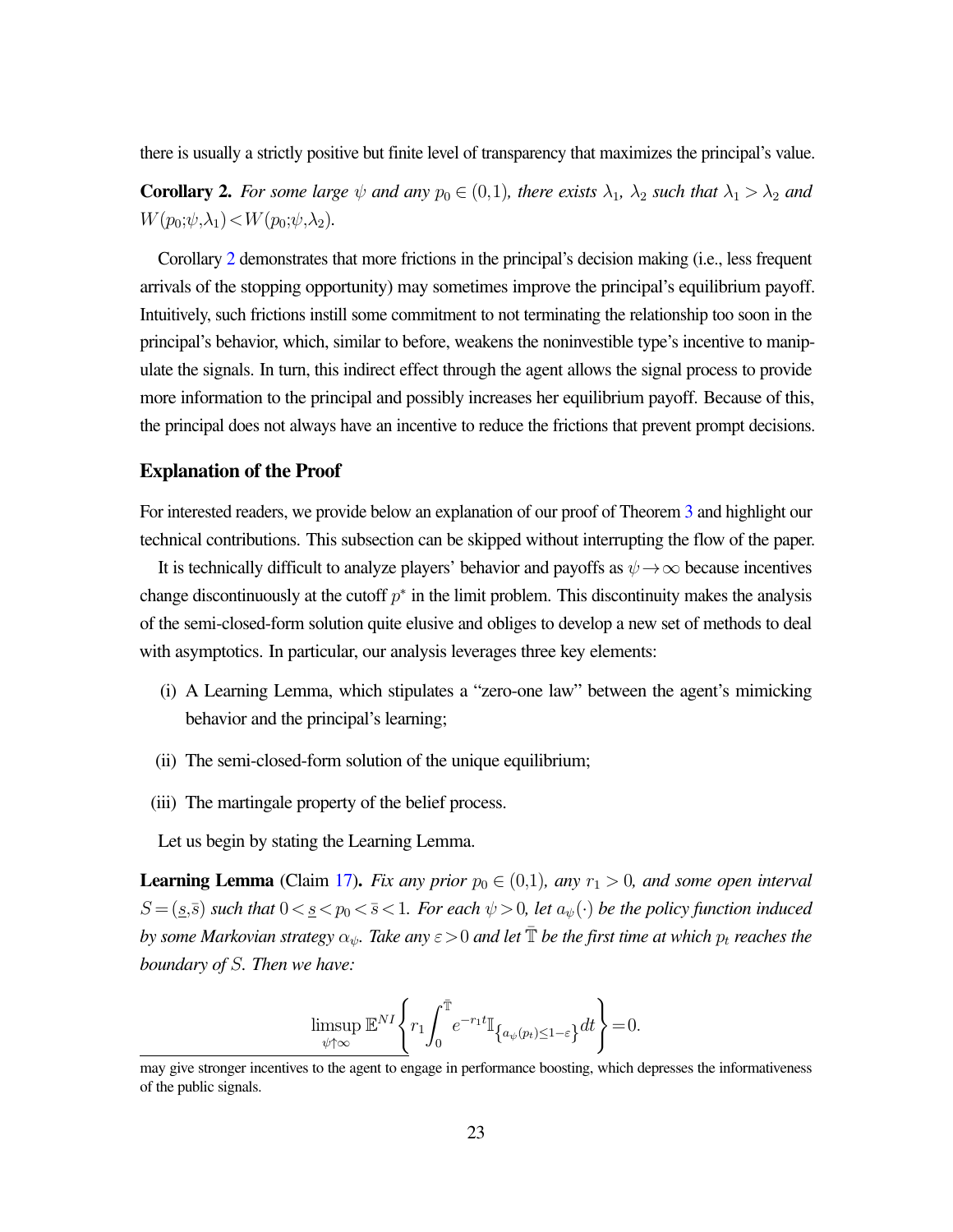The lemma says that as  $\psi \to \infty$ , little time will be spent on those beliefs under which the noninvestible type is not mimicking intensively (i.e. those p such that  $a_{\psi}(p) < 1-\epsilon$ ). In other words, for any interval of beliefs, either the noninvestible type mimics (almost) fully, or the principal's learning is extremely fast so that the posterior moves out of the interval in (almost) no time.<sup>[30](#page-24-0)</sup> This Learning Lemma is an important input to the proof of our asymptotic results, but it may also be of independent interest itself. Indeed, it holds for *any* Markovian strategy, not only the equilibrium one, and a variation of this lemma will be used to prove our result in the next section.<sup>[31](#page-24-1)</sup>

We now provide an explanation of our proof of Theorem 3 in the low-friction case where  $\lambda > r_1 \left( \frac{u}{c} \right)$  $\frac{u}{c}$ ). The proof proceeds in three steps.

In Step 1, we show that u is an upper bound for the agent's payoff at any belief  $p \in (0,1)$  as  $\psi \rightarrow \infty$ , and this bound is tight at beliefs below the termination cutoff. Since the agent's value function  $v(p)$  is decreasing, it suffices to prove the result for p small. As the agent loses reputation on average, we can use our semi-closed-form solution to prove that for  $p < p^*$  the agent's payoff in a mixing region is bounded above by

<span id="page-24-5"></span><span id="page-24-4"></span><span id="page-24-3"></span>
$$
u + (1 - a(p))c.
$$

We then note that  $u$  is an upper bound for the agent's payoff at  $p^*$  because the mimicking intensity at  $p^*$  converges to 1. Indeed, if this was not the case then the agent would be revealing information very fast as  $\psi \to \infty$ , yielding a payoff no greater than  $\frac{\lambda}{\lambda + r_1}(u+c)$  which, in the low-friction case, is smaller than  $u$  by assumption. The bound at  $p^*$  is then used to bound the agent's limit payoff at any (fixed)  $p \in (0,p^*)$ . Indeed, the Learning Lemma tells us that either the agent mimics with (almost) full intensity, or the posterior reaches  $p^*$  (almost) immediately, and in both cases his payoff is no greater than  $u$ . It turns out that this upper bound is tight and the agent's payoff converges to u as  $\psi \to \infty$  at any belief in  $(0, p^*)$ . Indeed, should his limit payoff fall short of u, the noninvestible type would have too strong mimicking incentives which, in turn, would be incompatible with the indifference condition in the mixing region.<sup>[32](#page-24-2)</sup>

In Step 2, we prove that starting from any belief below p ∗ , the *expected discounted duration* of

<span id="page-24-0"></span><sup>&</sup>lt;sup>[30](#page-24-3)</sup> The Learning Lemma also holds conditional on the investible type, and (thus) it holds unconditionally from the principal's perspective.

<span id="page-24-1"></span> $31$  This Learning Lemma resonates with the learning result in [Cripps et al.](#page-28-17) [\(2004\)](#page-28-17). Their result states that when the monitoring technology is fixed, in the long run, either the agent's type is revealed or the agent's behavior converges to full mimicking. Our Learning Lemma (proved in a continuous-time setting) requires the noise in monitoring to get arbitrarily small, but its relevance is not limited to the long run.

<span id="page-24-2"></span> $32$  The martingale property of the belief process implies that by fully mimicking the investible type, the agent can lengthen the expected duration of the game while guaranteeing a flow payoff of  $u$ .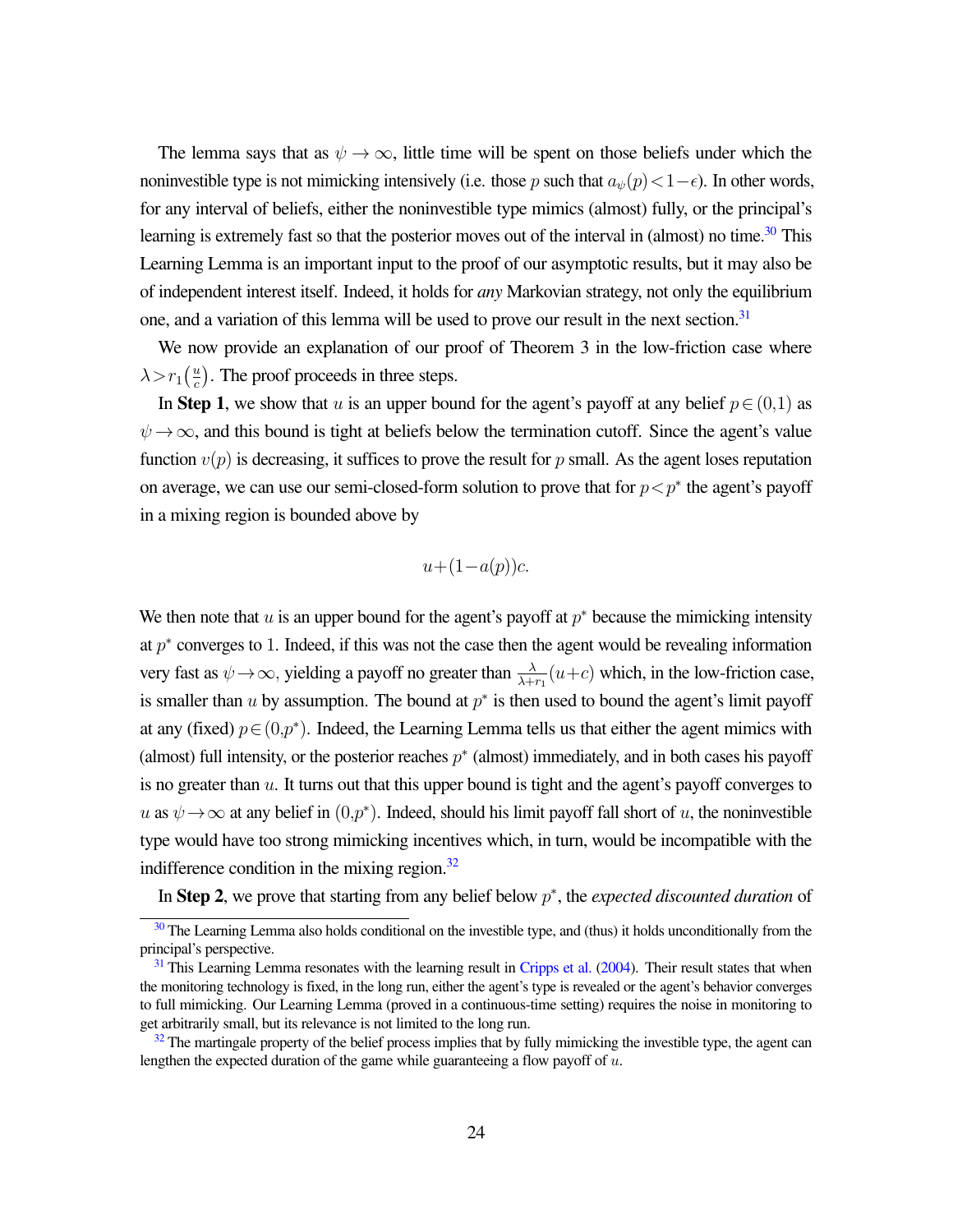the game,  $1 - \mathbb{E}^{NI}[e^{-r_1\mathbb{T}}]$ , converges to 1 as  $\psi \to \infty$ ; roughly speaking, this means that the game tends to continue for a very long time. To establish this, recall first that the Learning Lemma tells us that during the game (almost) all time will be spent on beliefs where the agent (almost) fully mimics. This implies that at almost all time the agent is getting a flow payoff of  $u$ . But since the agent's value converges to  $u$ , as shown in Step 1, the expected duration of the game has to converge to 1. We remark that since  $\mathbb{E}^{NI}[e^{-r_1\mathbb{T}}] \to 0$  and the termination region is more likely reached by the noninvestible type (due to the martingale property of the belief process), we must also have  $\mathbb{E}^{I}[e^{-r_1\mathbb{T}}] \to 0$  (and hence  $\mathbb{E}[e^{-r_2\mathbb{T}}] \to 0$ ).

In Step 3, we establish the convergence of the principal's equilibrium cutoff and value function as  $\psi \rightarrow \infty$ . Recall that we always have  $p^* \geq p^{**}$ , as the option value of waiting is always nonnegative. Assume that in the limit we had  $p^* > p^{**}$ . Then take a posterior  $p \in (p^{**}, p^*)$  and recall from Step 2 that  $\mathbb{E}[e^{-r_2 \mathbb{T}}] \to 0$ . Thus the principal's payoff must converge to zero at that posterior (because the principal's payoff from staying in the relationship forever is normalized to 0). However,  $p \in (p^{**}, p^*)$ implies that  $R(p) > 0$ , and hence the principal could profitably deviate by terminating the relationship in the next opportunity. So we conclude that  $\lim_{\psi \to \infty} p^*(\psi) \to p^{**}$ . Finally, Step 2 also implies that  $W(p;\psi) \to 0$  for every  $p < p^{**}$ . Since the limit value function  $\lim_{\psi \to \infty} W(p;\psi)$  is convex, it agrees with  $\underline{W}(p)$  in  $[0,p^{**}]$ , and  $\underline{W}(p)$  is affine in  $[p^{**},1]$ , it follows that  $\lim_{\psi \to \infty} W(p;\psi) = \underline{W}(p)$ .

### <span id="page-25-0"></span>7 Information at the Patient Limit

We now investigate the equilibrium outcomes as players get arbitrarily patient. The purpose is to see more clearly the role of patience in the principal's incentives to wait for more information and in the agent's incentives to engage in performance boosting.

First, consider an extreme case where  $r_1$  is constant and  $r_2$  goes to 0 (i.e., the principal gets arbitrarily more patient than the agent). In this case, the agent's mimicking intensity (which is independent of  $r<sub>2</sub>$ ) stays bounded away from 1 everywhere, implying that the public signal always reveals some information about the agent's type. As the principal gets more patient, her marginal cost of waiting for new information becomes lower. Consequently, a patient principal will terminate the relationship only when  $p$  is very high. Indeed, the termination cutoff converges to 1 and the principal's payoff converges to  $\overline{W}$ .

Next, consider the other extreme case where  $r_2$  is constant and  $r_1$  goes to 0 (i.e., the agent gets arbitrarily more patient than the principal). As the agent gets more patient, he cares more about staying in the relationship for long and less about the instantaneous mimicking cost. Thus, the noninvestible type has stronger incentives to mimic the investible type, and the equilibirum mimicking intensity approaches one at and below the termination cutoff. In the limit, the outcome is similar to the case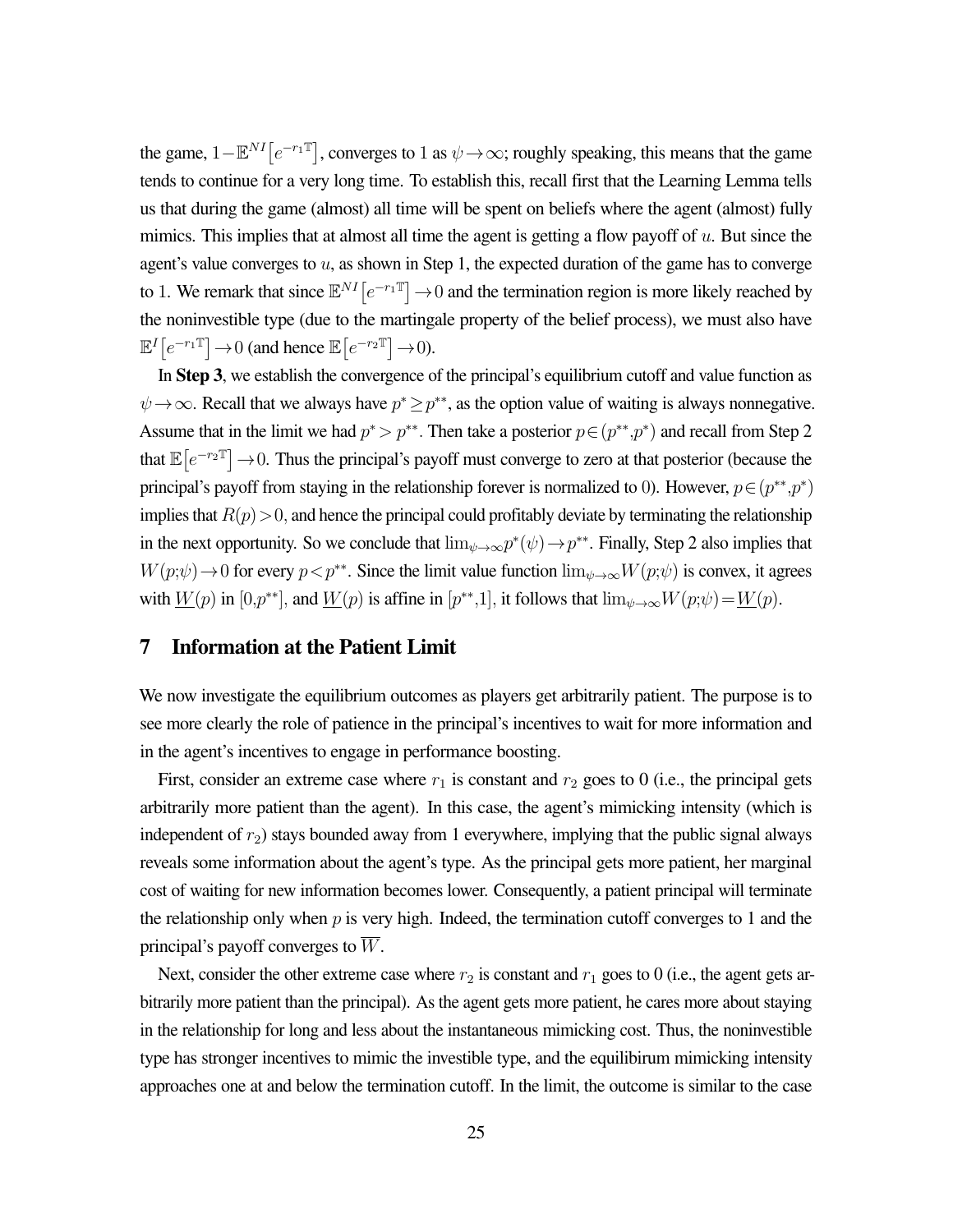for large  $\psi$  and  $\lambda$  characterized in the previous section. That is, it is as if no information ever arrives, with the termination cutoff converging to  $p^{**}$  and the principal's value function converging to  $W$ .

What happens in between the two extreme cases? Take a sequence  $\{r_{1,n}, r_{2,n}\}_n$  of discount rates such that  $r_{i,n} \to 0$  for both  $i=1,2$  and  $\lim_{n \to \infty} \frac{r_{2,n}}{r_{1,n}}$  $\frac{r_{2,n}}{r_{1,n}} = \chi \in (0,\infty)$ . Consider a sequence of games along which all other parameters are fixed, and let  $\{W_n, V_n\}_n$  be the corresponding sequence of value functions for the principal and the agent, respectively. The following theorem displays their limits.

<span id="page-26-0"></span>**Theorem 4.**  $W_n(\cdot)$  *converges uniformly to*  $\max\{0, R(\cdot)\}\$ *, and*  $V_n(\cdot)$  *converges pointwise to*  $V^*(\cdot)$ *which satisfies*

<span id="page-26-2"></span>
$$
V^*(p) := \begin{cases} u, & \text{if } p < p^{**} \\ 0, & \text{if } p > p^{**} \end{cases}.
$$

Theorem [4](#page-26-0) shows that if both players get arbitrarily patient at comparable rates, then it is as if the principal does not receive any information.<sup>[33](#page-26-1)</sup> Along the sequence, both the agent's incentives to mimic and the principal's resolve to wait for more information get stronger, but it turns out that the former effect dominates the latter.

We view this result as a strong manifestation of the ratchet effect in the patient limit of our model. Since the principal cannot commit to not using future information against the agent, the noninvestible type will engage in performance boosting with almost full intensity in order to maintain his reputation. In the end, no useful information is ever revealed, and the principal's lack of commitment hurts her in the most extreme way. In our applications, this result suggests that the use of other instruments, such as some form of commitment (e.g., setting a deadline and/or grace period), additional screening devices (e.g., performance-based investment levels and/or salaries), or huge fines that increase the expected cost of performance boosting, may be necessary to help the principal get more information.

### 8 Concluding Remarks

In this paper, we study a stopping game with asymmetric information where the performance measures that reflect the fundamental can be manipulated by an agent at a cost. Despite the model being stylized, we obtain rich equilibrium dynamics. Our model illustrates that inflated performance can coexist with growing suspicion about a project's viability. Our analysis also implies that too much transparency may hinder the principal's ability to learn, by encouraging excessive performance boosting. This result suggests that some noise in the monitoring technology may be beneficial for the principal. Furthermore, we find an extreme form of ratchet effect in the patient limit, precluding

<span id="page-26-1"></span><sup>&</sup>lt;sup>[33](#page-26-2)</sup> Recall that the "no-information" value function  $\underline{W}(\cdot) = \frac{\lambda}{r_2 + \lambda} \max\{0, R(\cdot)\}\$ , so  $\max\{0, R(\cdot)\}\$  is the limiting "no-information" value function as  $r_2$  tends to 0.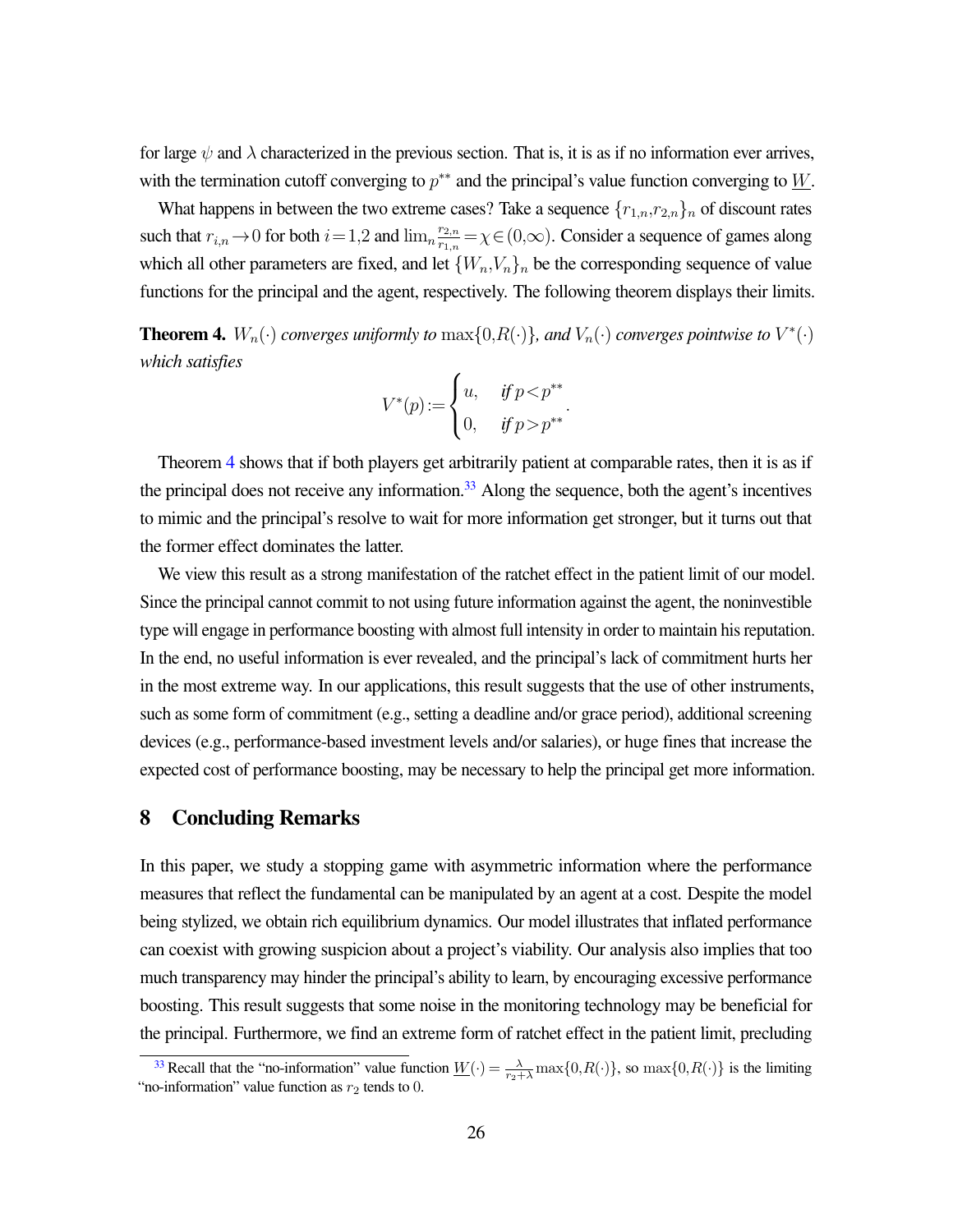any useful learning. This happens because the principal lacks the commitment to refrain from using the information obtained during the relationship against the agent, giving a highly patient noninvestible type strong incentives to boost performance and maintain his reputation.

Several ways to extend our analysis are worth mentioning. While our main focus is the adverse selection problem, in some settings moral hazard is a prominent issue. Thus, it would be interesting to allow the agent's action to directly influence the principal's payoff. Relatedly, in that setting the principal might want to use history-dependent flow payoffs to reward/punish the agent. Another possibility is to expand the choice set of the principal by allowing her to elevate the "status" of the relationship, such as promoting the agent or upgrading the terms of financing. Finally, optimal contracting in this setting remains an open problem. We leave all these aspects as interesting directions for future research.

### **References**

- <span id="page-27-7"></span>Aghion, Philippe and Matthew O. Jackson, "Inducing Leaders to Take Risky Decisions: Dismissal, Tenure, and Term Limits," *American Economic Journal: Microeconomics*, 2016, *8* (3), 1–38.
- <span id="page-27-5"></span>Atakan, Alp and Mehmet Ekmekci, "Reputation in Long-Run Relationships," *Review of Economic Studies*, 2012, *79* (2), 451–480.
- <span id="page-27-6"></span>and , "Reputation in the Long-Run with Imperfect Monitoring," *Journal of Economic Theory*, 2015, *157*, 553–605.
- <span id="page-27-8"></span>Bolton, Patrick and Christopher Harris, "Strategic Experimentation," *Econometrica*, 1999, *67* (2), 349–374.
- <span id="page-27-2"></span>Bonatti, Alessandro, Gonzalo Cisternas, and Juuso Toikka, "Dynamic Oligopoly with Incomplete Information," *The Review of Economic Studies*, 2016, *84* (2), 503–546.
- <span id="page-27-0"></span>Brealey, Richard, Hayne E. Leland, and David H. Pyle, "Informational Asymmetries, Financial Structure, and Financial Intermediation," *The Journal of Finance*, 1977, *32* (2), 371–387.
- <span id="page-27-4"></span>Celentani, Marco, Drew Fudenberg, David K. Levine, and Wolfgang Pesendorfer, "Maintaining a Reputation Against a Long-Lived Opponent," *Econometrica*, 1996, *64* (3), 691–704.
- <span id="page-27-9"></span>Cetemen, Doruk, Ilwoo Hwang, and Ayca Kaya, "Uncertainty-Driven Cooperation," *Theoretical Economics*, 2020, *15* (3), 1023–1058.
- <span id="page-27-1"></span>Chan, Yuk-Shee, "On the Positive Role of Financial Intermediation in Allocation of Venture Capital in a Market with Imperfect Information," *The Journal of Finance*, 1983, *38* (5), 1543–1568.
- <span id="page-27-3"></span>Cisternas, Gonzalo, "Two-Sided Learning and the Ratchet Principle," *The Review of Economic Studies*, 2017, *85* (1), 307–351.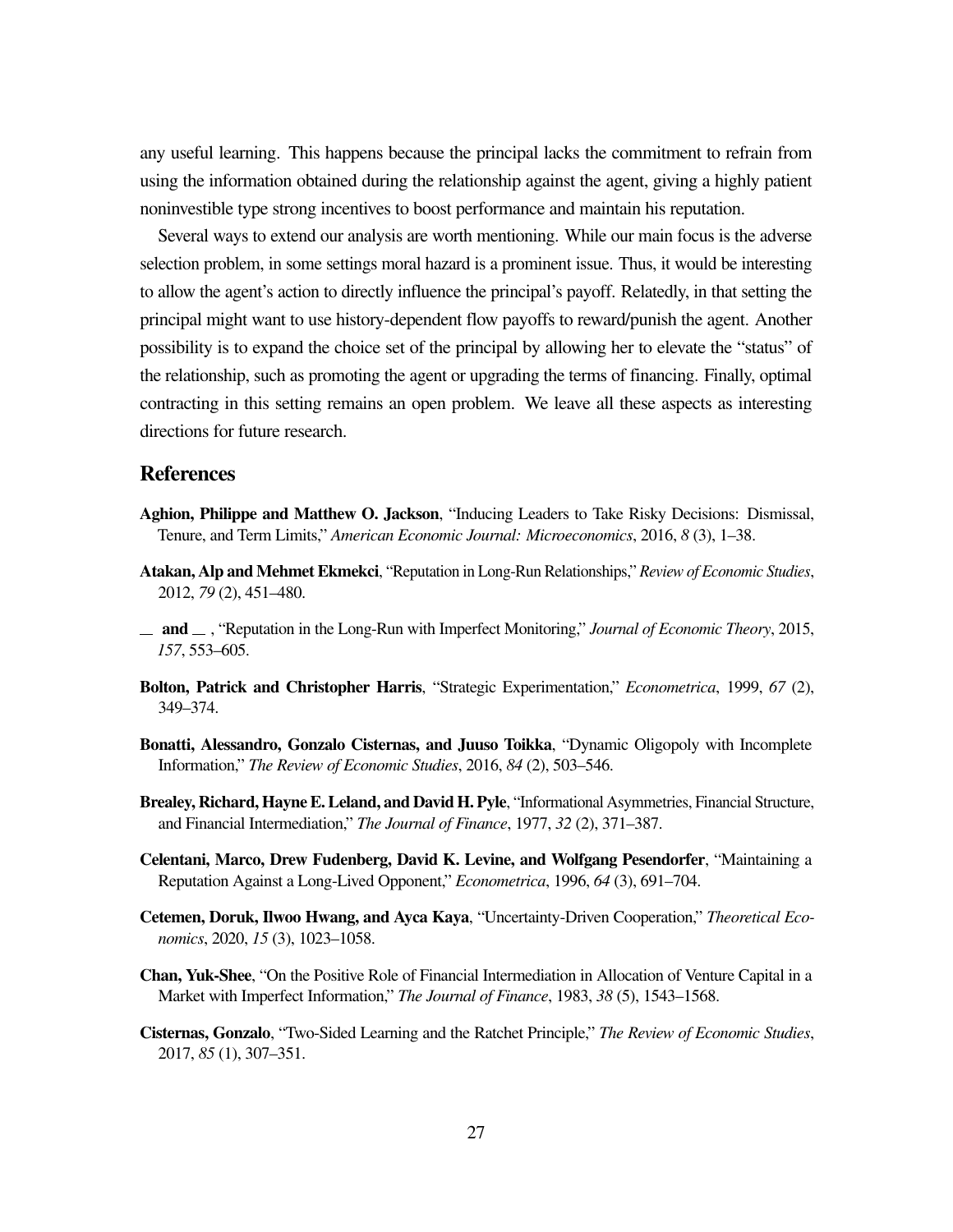- <span id="page-28-12"></span>Cripps, Martin and Jonathan Thomas, "Reputation and Perfection in Repeated Common Interest Games," *Games and Economic Behavior*, 1997, *18*, 141–158.
- <span id="page-28-17"></span>Cripps, Martin W., George J. Mailath, and Larry Samuelson, "Imperfect Monitoring and Impermanent Reputations," *Econometrica*, 2004, *72* (2), 407–432.
- <span id="page-28-7"></span>Daley, Brendan and Brett Green, "Waiting for News in the Market for Lemons," *Econometrica*, 2012, *80* (4), 1433–1504.
- <span id="page-28-1"></span>Demarzo, Peter M., Michael J. Fishman, Zhiguo He, and Neng Wang, "Dynamic Agency and the q Theory of Investment," *The Journal of Finance*, 2012, *67* (6), 2295–2340.
- <span id="page-28-15"></span>Dewatripont, Mathias, Ian Jewitt, and Jean Tirole, "The Economics of Career Concerns, Part I: Comparing Information Structures," *Review of Economic Studies*, 1999, *66* (1), 183–198.
- <span id="page-28-10"></span>Dilmé, Francesc, "Dynamic Quality Signaling with Hidden Actions," *Games and Economic Behavior*, 2019, *113*, 116 – 136.
- <span id="page-28-13"></span>Ekmekci, Mehmet, "Sustainable Reputations with Rating Systems," *Journal of Economic Theory*, 2011, *146* (2), 479 – 503.
- <span id="page-28-11"></span> $-$  and Lucas Maestri, "Reputation and Screening in a Noisy Environment with Irreversible Actions," 2019. MPRA Paper 100885, University Library of Munich, Germany.
- <span id="page-28-5"></span>Faingold, Eduardo and Yuliy Sannikov, "Reputation in Continuous-Time Games," *Econometrica*, 2011, *79* (3), 773–876.
- <span id="page-28-3"></span>Fudenberg, Drew and David K. Levine, "Reputation and Equilibrium Selection in Games with a Patient Player," *Econometrica*, 1989, *57* (4), 759–778.
- <span id="page-28-4"></span>and , "Maintaining a Reputation When Strategies Are Imperfectly Observed," *The Review of Economic Studies*, 1992, *59* (3), 561–579.
- <span id="page-28-0"></span>Gompers, Paul and Josh Lerner, *The Venture Capital Cycle*, MIT Press, 2004.
- <span id="page-28-6"></span>Gryglewicz, Sebastian, "Signaling in a stochastic environment and dynamic limit pricing," 2009. Working Paper.
- <span id="page-28-16"></span>Hirshleifer, Jack, "The Private and Social Value of Information and the Reward to Inventive Activity," *The American Economic Review*, 1971, *61* (4), 561–574.
- <span id="page-28-14"></span>**Holmström, Bengt**, "Managerial Incentive Problems: A Dynamic Perspective," *The Review of Economic Studies*, 1999, *66* (1), 169–182.
- <span id="page-28-8"></span>Kolb, Aaron M., "Optimal Entry Timing," *Journal of Economic Theory*, 2015, *157*, 973 – 1000.
- <span id="page-28-9"></span>, "Strategic Real Options," *Journal of Economic Theory*, 2019, *183*, 344 – 383.
- <span id="page-28-2"></span>Kreps, David and Robert Wilson, "Reputation and Imperfect Information," *Journal of Economic Theory*, 1982, *27* (2), 253–279.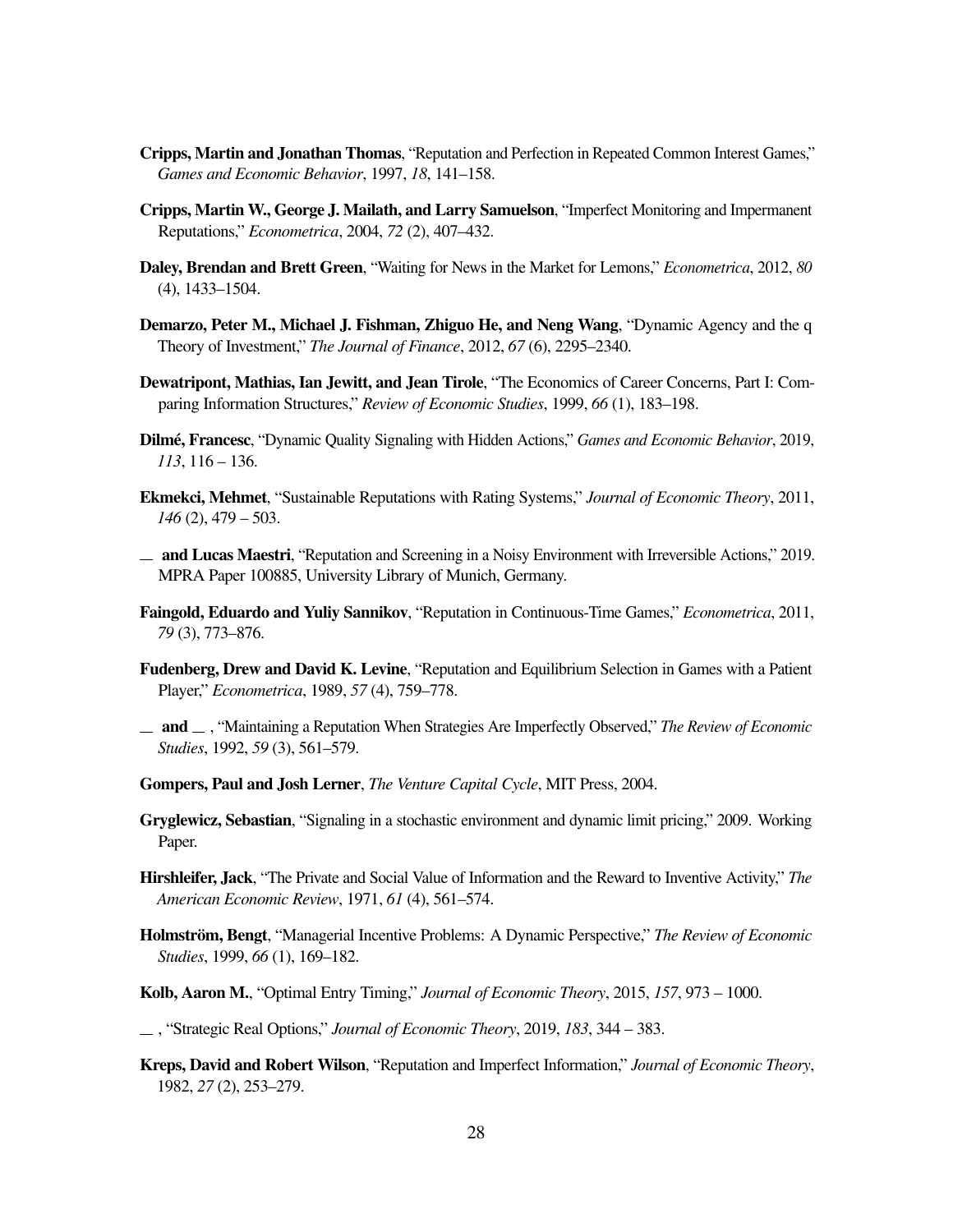- <span id="page-29-11"></span>Kuvalekar, Aditya and Elliot Lipnowski, "Job Insecurity," *American Economic Journal: Microeconomics*, 2020, *12* (2), 188–229.
- <span id="page-29-9"></span>Lee, Jihong and Qingmin Liu, "Gambling Reputation: Repeated Bargaining With Outside Options," *Econometrica*, 2013, *81* (4), 1601–1672.
- <span id="page-29-8"></span>Liu, Qingmin, "Information Acquisition and Reputation Dynamics," *The Review of Economic Studies*, 2011, *78* (4), 1400–1425.
- <span id="page-29-10"></span>and Andrzej Skrzypacz, "Limited Records and Reputation Bubbles," *Journal of Economic Theory*, 2014, *151*, 2 – 29.
- <span id="page-29-6"></span>Mailath, George and Larry Samuelson, "Who Wants a Good Reputation?," *The Review of Economic Studies*, 2001, *68* (2), 415–441.
- <span id="page-29-2"></span>Milgrom, Paul and John Roberts, "Predation, Reputation, and Entry Deterrence," *Journal of Economic Theory*, 1982, *27* (2), 280–312.
- <span id="page-29-12"></span>Orlov, Dmitry, Andrzej Skrzypacz, and Pavel Zryumov, "Persuading the Principal to Wait," *Journal of Political Economy*, 2020, *128* (7), 2542–2578.
- <span id="page-29-0"></span>Ortner, Juan, "Durable Goods Monopoly with Stochastic Costs," *Theoretical Economics*, 2017, *12* (2), 817–861.
- <span id="page-29-3"></span>Pei, Harry Di, "Reputation Effects Under Interdependent Values," *Econometrica*, forthcoming.
- <span id="page-29-7"></span>Phelan, Christopher, "Public Trust and Government Betrayal," *Journal of Economic Theory*, 2006, *130* (1), 27–43.
- <span id="page-29-15"></span>Ramos, Joao and Tomasz Sadzik, "Partnership with Persistence," 2020. Working Paper.
- <span id="page-29-16"></span>Ross, Kevin, "Stochastic Control in Continuous Time," 2008. Available at: [http://statweb.](http://statweb.stanford.edu/~kjross/Stat220notes.pdf) [stanford.edu/˜kjross/Stat220notes.pdf](http://statweb.stanford.edu/~kjross/Stat220notes.pdf).
- <span id="page-29-13"></span>Schlee, Edward E., "The Value of Information in Efficient Risk-Sharing Arrangements," *The American Economic Review*, 2001, *91* (3), 509–524.
- <span id="page-29-5"></span>Schmidt, Klaus, "Reputation and Equilibrium Characterization in Repeated Games with Conflicting Interests," *Econometrica*, 1993, *61* (2), 325–351.
- <span id="page-29-4"></span>Sun, Yiman, "A Dynamic Model of Censorship," 2020. Working Paper.
- <span id="page-29-1"></span>Varas, Felipe, Iván Marinovic, and Andrzej Skrzypacz, "Random Inspections and Periodic Reviews: Optimal Dynamic Monitoring," *The Review of Economic Studies*, forthcoming.
- <span id="page-29-14"></span>Zhu, Yiran, "Better Monitoring...Worse Productivity?," 2020. Working Paper.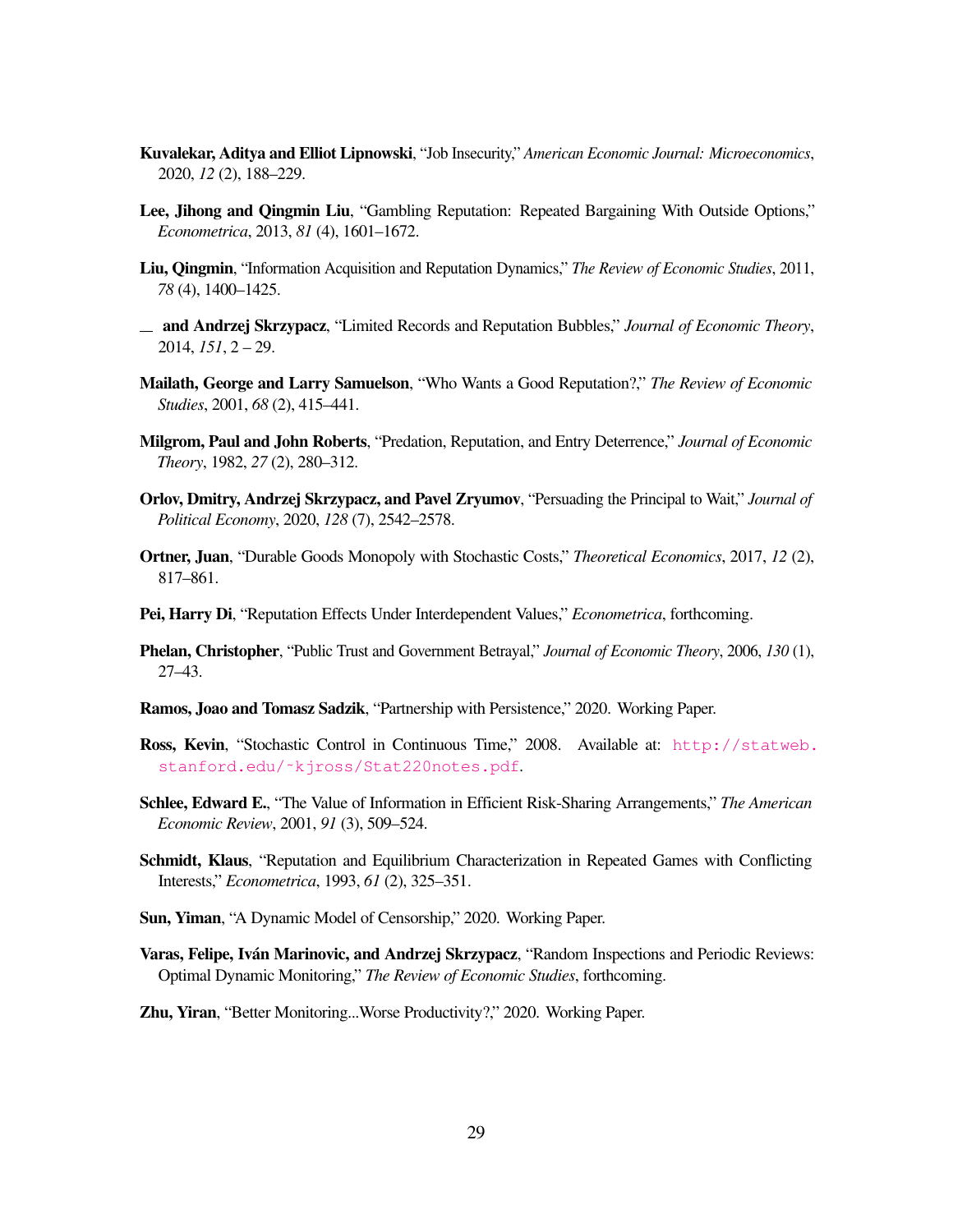### A Appendix: Proofs

Remark. Because only the noninvestible type of the agent has an active choice to make, whenever there is no confusion we simply refer to the "noninvestible-type agent" as the agent.

### A.[1](#page-11-0) Equilibrium Characterization: Toward a Proof of Theorem 1

To establish Theorem [1,](#page-11-0) we use the results that the equilibrium belief process must have full support (Lemma [1\)](#page-10-2), and that the principal's equilibrium strategy must have a cutoff structure (Lemma [2\)](#page-15-2). These two lemmas are proved in the Online Appendix. The main proof characterizes the agent's (pseudo-)best reply to any cutoff termination rule (Lemma [3\)](#page-16-1). Finally, we prove equilibrium existence and uniqueness using a fixed point argument.

#### A.1.1 Proof of Lemma [3](#page-16-1)

In light of Lemma [2,](#page-15-2) let us fix a cutoff termination rule of the principal. We define a new state variable  $Z_t := \log \frac{p_t}{1-p_t}$ , which is a strictly increasing transformation of  $p_t$ . Note that  $Z_t$  is defined on  $(-\infty,\infty)$ .

Given the principal's conjecture  $a(\cdot)$  about the agent's policy function and the agent's actual policy function  $\tilde{a}(\cdot)$ , the law of motion of  $p_t$  is given by [\(7\)](#page-15-1). By Itô's lemma, the law of motion of  $Z_t$  is

<span id="page-30-5"></span><span id="page-30-3"></span>
$$
dZ_t = \psi^2 (1 - a_t) \left[ 1 - \tilde{a}_t - \frac{1}{2} (1 - a_t) \right] dt - \psi (1 - a_t) dB_t.
$$
\n(9)

Now, suppose that the principal uses a particular cutoff policy function b with cutoff belief  $p^* \in (0,1)$ . Suppose also that the noninvestible type's policy function a satisfies the conditions in Lemma [3:](#page-16-1)  $a(\cdot)$  is Lipschitz, sup<sub>p∈(0,1)</sub>a(p) < 1, and it satisfies [\(6\)](#page-15-0), i.e.,  $a \in \text{argmax}_{\tilde{a} \in \mathcal{P}} \hat{V}(p, \tilde{a}, b; a)$ ; moreover, the resulting  $V(p) = \hat{V}(p,a(p),b(p);a(p))$  is regular. For brevity, we call any  $a(\cdot)$  that satisfies these conditions **a** *pseudo-best reply* **to**  $b(\cdot)$ .<sup>[34](#page-30-1)</sup> Lipschitz continuity of  $a(\cdot)$  implies that, for any control in  $\mathscr P$  or  $\mathscr A$ , the controlled process  $p_t$  or  $Z_t$  in the agent's problem always admits a unique strong solution.

Let  $Z_t$  be the new state variable and define  $v(z) := V\left(\frac{e^z}{1+t}\right)$  $\frac{e^z}{1+e^z}$  and  $z^* := \log \frac{p^*}{1-p}$  $\frac{p}{1-p^*}$ . Because we work with  $Z_t$  most of the time in this appendix, *we will write*  $a(z)$  *to mean*  $a\left(\frac{e^z}{1+t}\right)$  $\frac{e^z}{1+e^z}$  whenever there is no confusion. The HJB for the agent is  $35$ 

<span id="page-30-4"></span><span id="page-30-0"></span>
$$
[r_1+b(z)\lambda]v(z) = \max_{\tilde{a}\in[0,1]} r_1[u+(1-\tilde{a})c] + \psi^2[1-a(z)][1-\tilde{a}-\frac{1}{2}(1-a(z))]v'(z) + \frac{1}{2}\psi^2[1-a(z)]^2v''(z).
$$
\n(10)

The following sequence of claims establishes some necessary properties of any pseudo-best reply  $a(\cdot)$ .

<span id="page-30-6"></span>**Claim 1.** 
$$
a(z) = 1 - \frac{r_1 c}{\max\{r_1 c, -\psi^2 v'(z)\}},
$$
 for all  $z \in (-\infty, \infty)$ .

<span id="page-30-2"></span><sup>[35](#page-30-4)</sup> Since v is regular, v is  $C^2$  except at possibly finite points. This HJB holds on any interval over which v is  $C^2$ .

<span id="page-30-1"></span><sup>&</sup>lt;sup>[34](#page-30-3)</sup> We call such  $a(\cdot)$  pseudo-best reply because  $b(\cdot)$  by itself does not lead to a well-defined strategy of the principal; the principal's interpretation of the observed signal into her posterior belief depends on (her conjecture of) the agent's strategy. The equilibrium condition that the principal's conjecture coincides with the agent's actual strategy is imposed as part of the definition of a pseudo-best reply.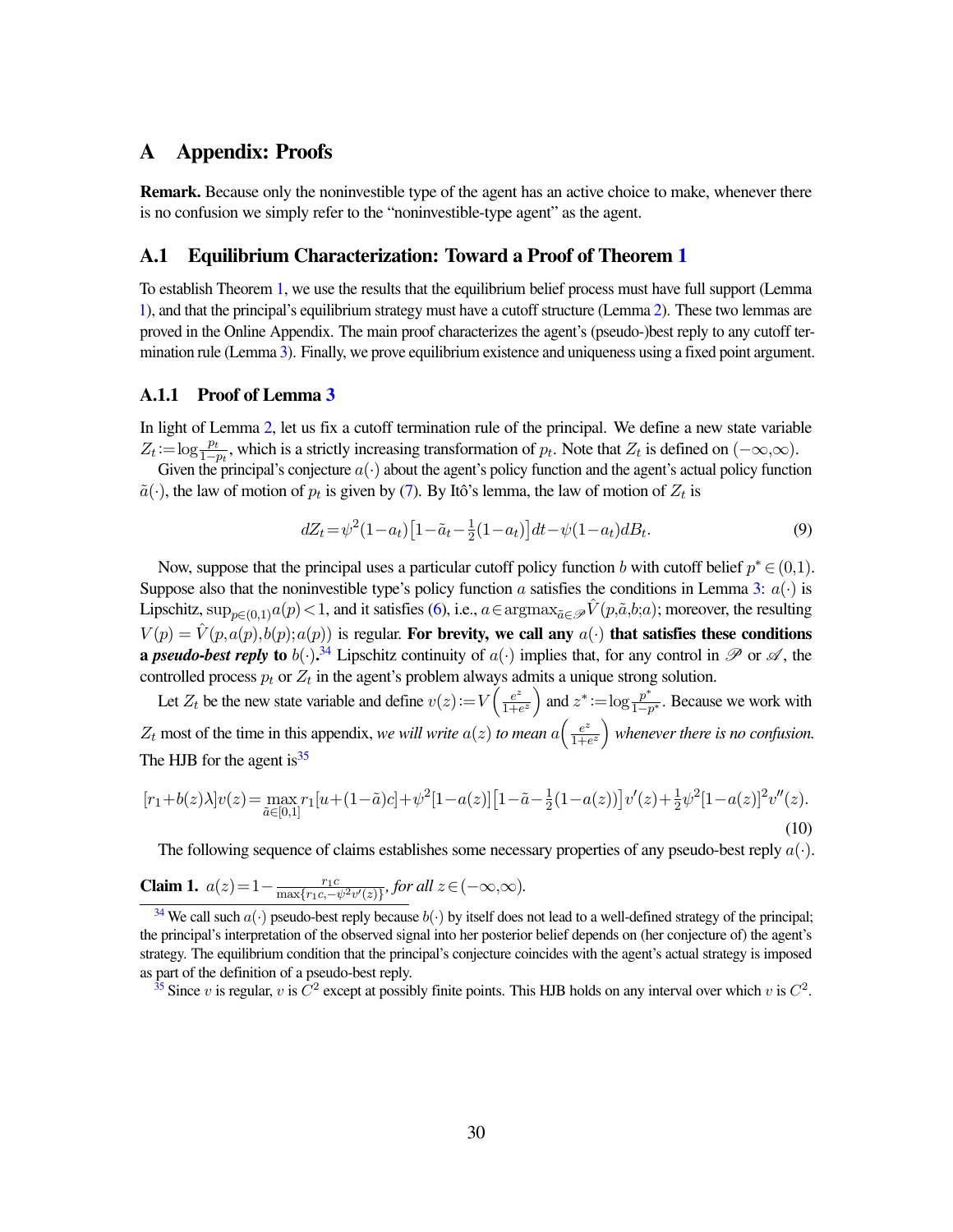*Proof.* Since the RHS of [\(10\)](#page-30-0) is affine in the choice variable, optimality requires that, for almost every  $z \in \mathbb{R}$ ,<sup>[36](#page-31-0)</sup>

$$
a(z) \begin{cases} =0, & \text{if } r_1c + \psi^2[1-a(z)]v' > 0 \\ \in [0,1] & \text{if } r_1c + \psi^2[1-a(z)]v' = 0 \\ =1, & \text{if } r_1c + \psi^2[1-a(z)]v' < 0 \end{cases}
$$

This implies that, for almost every  $z \in \mathbb{R}$ , we have

<span id="page-31-6"></span><span id="page-31-5"></span><span id="page-31-1"></span>
$$
a(z) = 1 - \frac{r_1 c}{\max\{r_1 c, -\psi^2 v'(z)\}}.
$$
\n(11)

Since both sides of [\(11\)](#page-31-1) are continuous in z (recall that  $a(\cdot)$  is Lipschitz by assumption, and  $v(\cdot)$  is  $C^1$  by assumption), we conclude that [\(11\)](#page-31-1) must hold for every  $z \in \mathbb{R}^{37}$  $z \in \mathbb{R}^{37}$  $z \in \mathbb{R}^{37}$  $\Box$ 

<span id="page-31-9"></span>**Claim 2.** *Fix any*  $z_1 < z_2 \leq z^*$  *and suppose that*  $a(z) = 0$  *for all*  $z \in (z_1, z_2)$ *. Then,* 

<span id="page-31-3"></span>
$$
v(z) = u + c + A_1 e^{\xi_L z} + A_2 e^{\xi'_L z}, \forall z \in (z_1, z_2)
$$
\n(12)

for some  $A_1, A_2$   $\in$   $\mathbb R$ *, where*  $\xi_L$   $>$   $0$   $>$   $\xi'_L$  are the two roots of the characteristic equation  $\xi^2 + \xi$   $=$   $2r_1/\psi^2$ .

*Proof.* Since  $b(z) = 0$  and  $a(z) = 0$  for all  $z \in (z_1, z_2)$ , equation [\(10\)](#page-30-0) becomes

$$
r_1v(z) = r_1(u+c) + \frac{1}{2}\psi^2[v'(z) + v''(z)].
$$

It is easy to verify that its general solution is given by [\(12\)](#page-31-3).

<span id="page-31-10"></span>**Claim 3.** *Fix any*  $z^* \leq z_1 < z_2$  *and suppose that*  $a(z) = 0$  *for all*  $z \in (z_1, z_2)$ *. Then,* 

<span id="page-31-4"></span>
$$
v(z) = \frac{r_1}{r_1 + \lambda}(u+c) + B_1 e^{\xi_R z} + B_2 e^{\xi'_R z}, \forall z \in (z_1, z_2)
$$
\n(13)

*for some*  $B_1, B_2 \in \mathbb{R}$ , where  $\xi_R < 0 < \xi_R'$  are the two roots of the characteristic equation  $\xi^2 + \xi =$  $2(r_1+\lambda)/\psi^2$ .

*Proof.* Since  $b(z) = 1$  and  $a(z) = 0$  for all  $z \in (z_1, z_2)$ , equation [\(10\)](#page-30-0) becomes

$$
(r_1 + \lambda)v(z) = r_1(u+c) + \frac{1}{2}\psi^2[v'(z) + v''(z)].
$$

It is easy to verify that its general solution is given by [\(13\)](#page-31-4).

Now, let us denote by  $\Phi$  and  $\phi$  the CDF and PDF of the standard normal distribution, respectively.

<span id="page-31-8"></span>**Claim 4.** *Fix any*  $z_1 < z_2 \leq z^*$  *and suppose that*  $a(z) \in (0,1)$  *for all*  $z \in (z_1,z_2)$ *. Then,* 

<span id="page-31-7"></span>
$$
v(z) = u + \sqrt{\kappa_L} \Phi^{-1} (C_1 e^z + C_2), \forall z \in (z_1, z_2)
$$
\n(14)

 $\Box$ 

 $\Box$ 

<span id="page-31-0"></span><sup>&</sup>lt;sup>[36](#page-31-5)</sup> Since sup<sub>z∈R</sub>a(z) < 1 by definition of a pseudo-best reply (and by Lemma [1\)](#page-10-2), the law of motion [\(9\)](#page-30-5) implies that the distribution of  $Z_t$  has full support for any  $t>0$ , i.e.,  $supp(Z_t)=\mathbb{R}, \forall t>0$ .

<span id="page-31-2"></span> $37$  This is because any continuous function that is 0 almost everywhere is equal to 0 everywhere.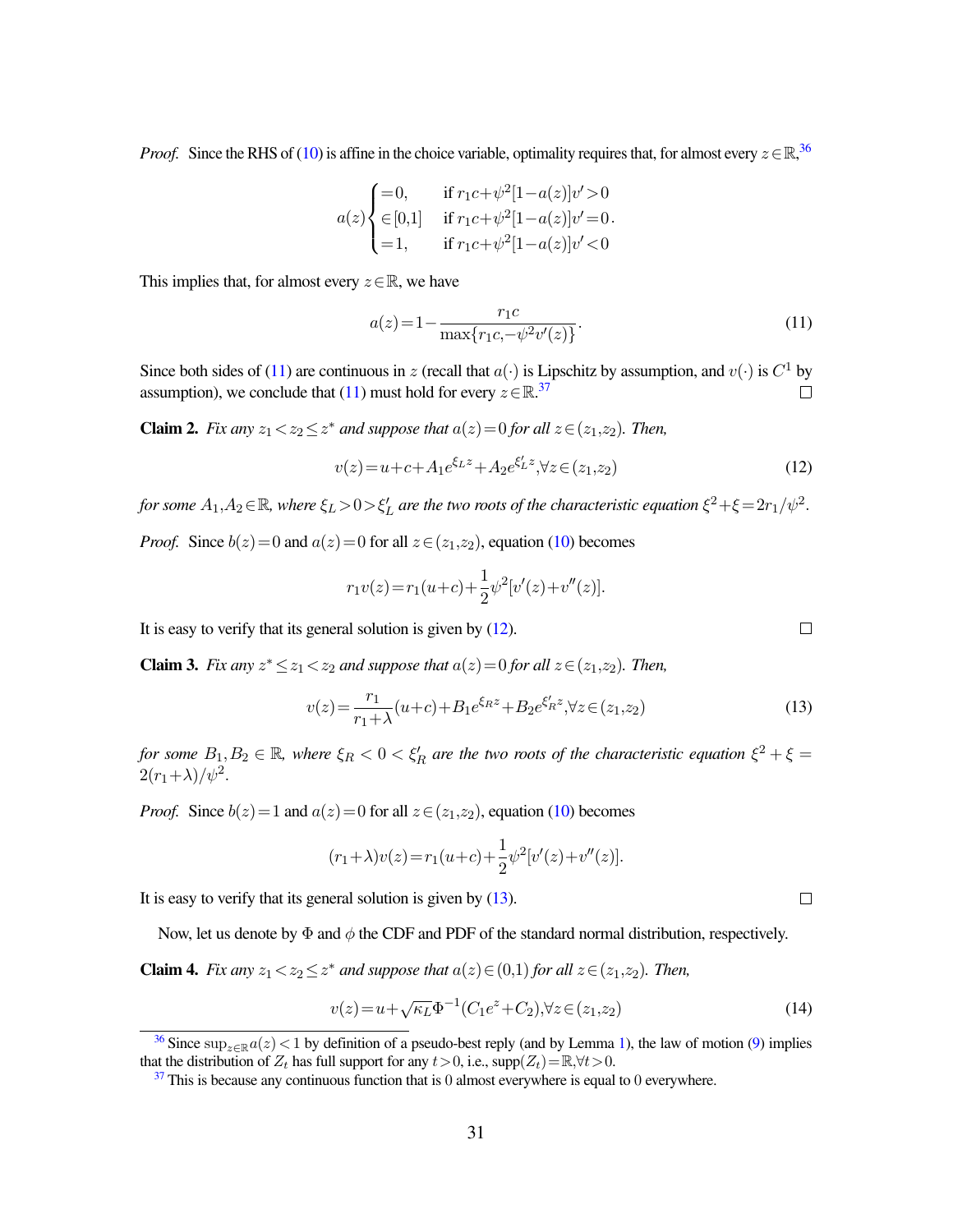*and*

<span id="page-32-1"></span>
$$
a(z) = 1 + \frac{\sqrt{2r_1}}{\psi} \frac{\phi(\Phi^{-1}(C_1 e^z + C_2))}{C_1 e^z}
$$
\n(15)

for some  $C_1 < 0$  and  $C_2 \in \mathbb{R}$ , where  $\kappa_L := \frac{r_1 c^2}{2\psi^2}$ .

*Moreover,* a(z) *is strictly increasing, or strictly decreasing, or first strictly decreasing and then strictly increasing on*  $(z_1, z_2)$ *.* 

*Proof.* Fix any  $z_1 < z_2 \leq z^*$  $z_1 < z_2 \leq z^*$  $z_1 < z_2 \leq z^*$  such that  $a(z) \in (0,1)$  for all  $z \in (z_1,z_2)$ . Claim 1 implies that

<span id="page-32-0"></span>
$$
a(z) = 1 + \frac{r_1 c}{\psi^2 v'(z)}, \forall z \in (z_1, z_2). \tag{16}
$$

Substituting [\(16\)](#page-32-0) into [\(10\)](#page-30-0) and setting  $b(z)=0$ , we have

<span id="page-32-2"></span>
$$
v(z) = u + \kappa_L \frac{v''(z) - v'(z)}{v'(z)^2}.
$$
\n(17)

It is easy to verify that its general solution is given by [\(14\)](#page-31-7), and that the resulting  $a(\cdot)$  implied by [\(16\)](#page-32-0) is given by [\(15\)](#page-32-1). Moreover, since  $a(z) \in (0,1)$ , we must have  $v'(z) < 0$ , i.e.,  $C_1 < 0$ .

To analyze the monotonicity of  $a(\cdot)$  on  $(z_1, z_2)$ , we first establish the following equality which links  $a'(z)$ to  $a(z)$ :

<span id="page-32-3"></span>
$$
1 - a(z) - a'(z) = 2\left(\frac{v(z) - u}{c}\right).
$$
\n(18)

By  $(16)$ ,

$$
1 - a(z) = -\frac{r_1 c}{\psi^2 v'(z)}.
$$

Differentiating this expression, we obtain

$$
-a'(z) = \frac{r_1 c}{\psi^2} \frac{v''(z)}{v'(z)^2} = -\frac{v''(z)}{v'(z)} [1 - a(z)].
$$

Recall, from the agent's HJB [\(17\)](#page-32-2) in this case, that

$$
\frac{v''(z)}{v'(z)} = 1 + \frac{[v(z) - u]v'(z)}{\kappa_L} = 1 - 2\left(\frac{v(z) - u}{c}\right)\frac{1}{1 - a(z)},
$$

where the second equality follows from [\(16\)](#page-32-0) and  $\kappa_L = \frac{r_1 c^2}{2\psi^2}$ . Equation [\(18\)](#page-32-3) then follows immediately. Equation [\(18\)](#page-32-3) implies that

- (i) If  $a'(\tilde{z}) < 0$  for some  $\tilde{z} \in (z_1, z_2)$ , then  $a'(z) < 0$  for all  $z \in (z_1, \tilde{z})$ .
- (ii) There does not exist an interval  $I \subseteq (z_1, z_2)$  s.t.  $a'(z) = 0$  for all  $z \in I$ .
- (iii) If  $a(\tilde{z}) \ge 0$  for some  $\tilde{z} \in (z_1,z_2)$ , then  $a(\cdot)$  is strictly increasing on  $(\tilde{z},z_2)$ .

To see (i), suppose that  $a'(\tilde{z}) < 0$  for some  $\tilde{z} \in (z_1, z_2)$ . Since  $a(\cdot)$  given by [\(15\)](#page-32-1) is a smooth function on  $(z_1, z_2)$ , we can define  $\underline{z} = \inf \{ z \in [z_1, \tilde{z}) : a'(\cdot)|_{(z, \tilde{z})} < 0 \}$ . Result (i) is proved if  $\underline{z} = z_1$ . Suppose (for a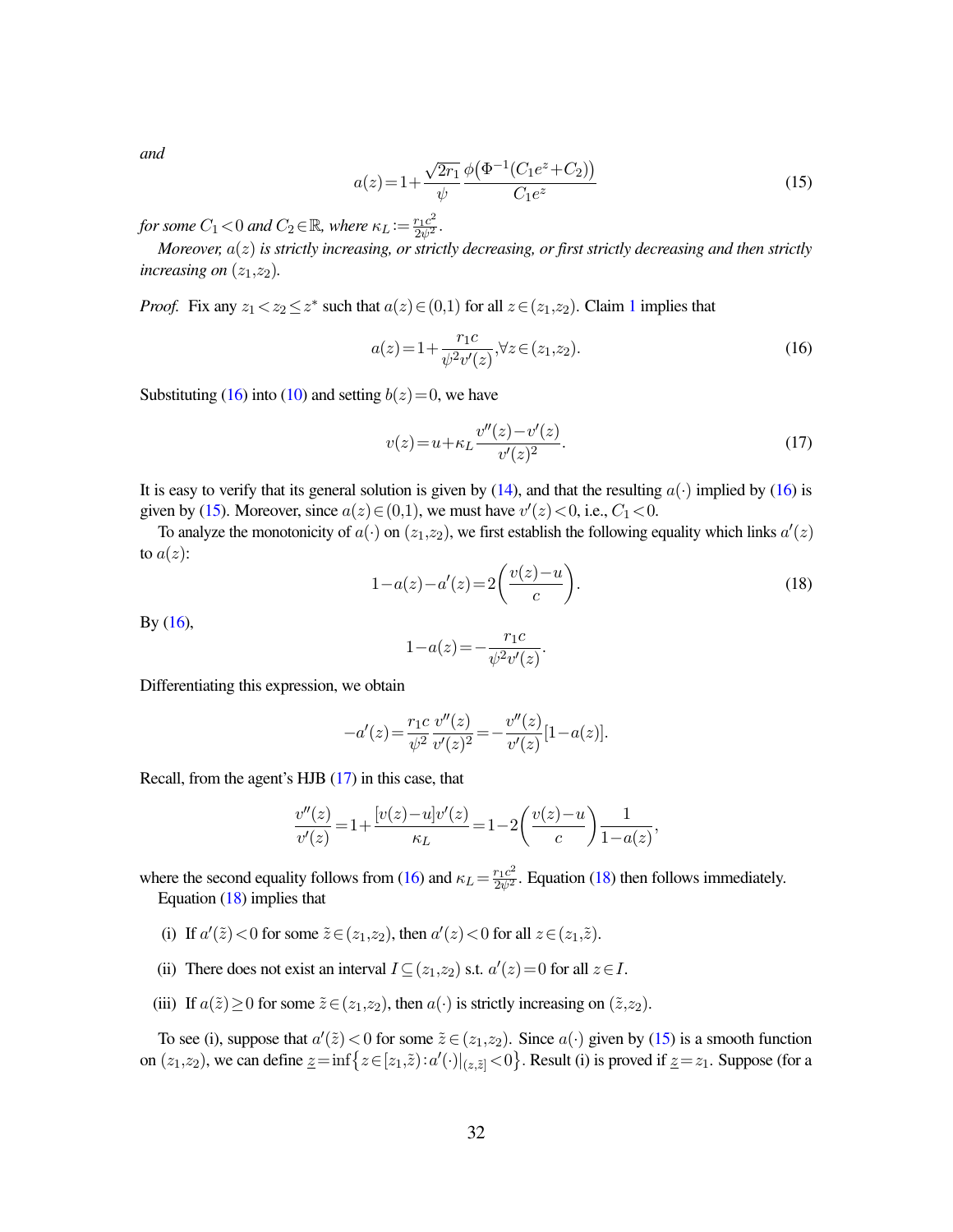contradiction) that  $z > z_1$ . Continuity of a' implies that  $a'(z) = 0$ . Moreover, since  $a'(z) < 0$  for all  $z \in (z, \tilde{z}]$ , we have  $a(\underline{z})>a(\tilde{z})$ . Then,

$$
2\left(\frac{v(\underline{z})-u}{c}\right) = 1 - a(\underline{z}) - a'(\underline{z}) < 1 - a(\widetilde{z}) - a'(\widetilde{z}) = 2\left(\frac{v(\widetilde{z})-u}{c}\right)
$$

where the equalities follow from [\(18\)](#page-32-3) and the strict inequality follows from  $a(\underline{z}) > a(\tilde{z})$  and  $a'(\underline{z}) = 0 > a'(\tilde{z})$ . But this is a contradiction to  $v(z) > v(\tilde{z})$  because  $C_1 < 0$  and v is strictly decreasing on  $(z_1, z_2)$ .

To see (ii), suppose (for a contradiction) that there exists an interval  $I \subseteq (z_1, z_2)$  s.t.  $a'(z) = 0$  for all  $z \in I$ . Then, the LHS of  $(18)$  is constant on I while the RHS is strictly decreasing, a contradiction.

To see (iii), suppose that  $a'(\tilde{z}) \ge 0$  for some  $\tilde{z} \in (z_1, z_2)$ . Then, we must have  $a'(z) \ge 0$  for all  $z \in (\tilde{z}, z_2)$ , for otherwise we would reach a contradiction to (i). Further, take any  $z_3, z_4$  s.t.  $\tilde{z} \leq z_3 < z_4 \leq z_2$ . Since  $a'(z) \ge 0$ , we know that  $a(z_3) \le a(z_4)$ . But this inequality must be strict, for otherwise  $a(z_3) = a(z) = a(z_4)$ for all  $z \in (z_3, z_4)$  contradicting Result (ii). So,  $a(\cdot)$  is strictly increasing on  $(\tilde{z}, z_2)$ .

Finally, to establish the monotonicity of  $a(\cdot)$ , suppose first that  $a'(z) \ge 0$  for all  $z \in (z_1, z_2)$ . The same argument for (iii) above proves that a must be strictly increasing on  $(z_1, z_2)$ . Suppose now that  $a'(\tilde{z}) < 0$  for some  $\tilde{z} \in (z_1, z_2)$ . Let  $Z \subseteq (z_1, z_2)$  be the largest interval containing  $\tilde{z}$  s.t.  $a'(z) < 0$  for all  $z \in Z$ . Result (i) immediately implies that inf  $Z = z_1$ . If sup $Z = z_2$ , then  $a(\cdot)$  is strictly decreasing on  $(z_1, z_2)$ . If sup $Z < z_2$ , continuity of a' implies that  $a'(sup Z) = 0$ . Then, Result (iii) implies that  $a(\cdot)$  is strictly increasing on  $(\sup Z, z_2)$ . In summary,  $a(\cdot)$  is either strictly increasing, or strictly decreasing, or first strictly decreasing and then strictly increasing on  $(z_1, z_2)$ .  $\Box$ 

<span id="page-33-3"></span>**Claim 5.** *Fix any*  $z^* \leq z_1 < z_2$  *and suppose that*  $a(z) \in (0,1)$  *for all*  $z \in (z_1,z_2)$ *. Then,* 

<span id="page-33-0"></span>
$$
v(z) = \frac{r_1}{r_1 + \lambda} u + \sqrt{\kappa_R} \Phi^{-1} (D_1 e^z + D_2), \forall z \in (z_1, z_2)
$$
\n(19)

*and*

<span id="page-33-1"></span>
$$
a(z) = 1 + \frac{\sqrt{2(r_1 + \lambda)}}{\psi} \frac{\phi(\Phi^{-1}(D_1 e^z + D_2))}{D_1 e^z}
$$
(20)

for some  $D_1 < 0$  and  $D_2 \in \mathbb{R}$ , where  $\kappa_R := \frac{r_1^2 c^2}{2(r_1 + \lambda)\psi^2}$ .

*Moreover,* a(z) *is strictly increasing, or strictly decreasing, or first strictly decreasing and then strictly increasing on*  $(z_1, z_2)$ *.* 

*Proof.* The idea of this proof is completely analogous to that of Claim [4.](#page-31-8) Fix any  $z^* \le z_1 < z_2$  such that  $a(z) \in (0,1)$  for all  $z \in (z_1,z_2)$ . In this case, equation [\(16\)](#page-32-0) still holds. Substituting it into [\(10\)](#page-30-0) and setting  $b(z)=1$ , we have

$$
v(z) = \frac{r_1}{r_1 + \lambda} u + \kappa_R \frac{v''(z) - v'(z)}{v'(z)^2}
$$

It is easy to verify that its general solution is given by  $(19)$ , and that the resulting a implied by  $(16)$  is given by [\(20\)](#page-33-1). Moreover, since  $a(z) \in (0,1)$ , we must have  $v'(z) < 0$ , i.e.,  $D_1 < 0$ .

Analogous to [\(18\)](#page-32-3), the following equation links  $a(z)$  to  $a'(z)$  in this case:

<span id="page-33-2"></span>
$$
1 - a(z) - a'(z) = 2\left(\frac{v(z) - \frac{r_1}{r_1 + \lambda}u}{c}\right)\left(\frac{r_1 + \lambda}{r_1}\right).
$$
\n(21)

.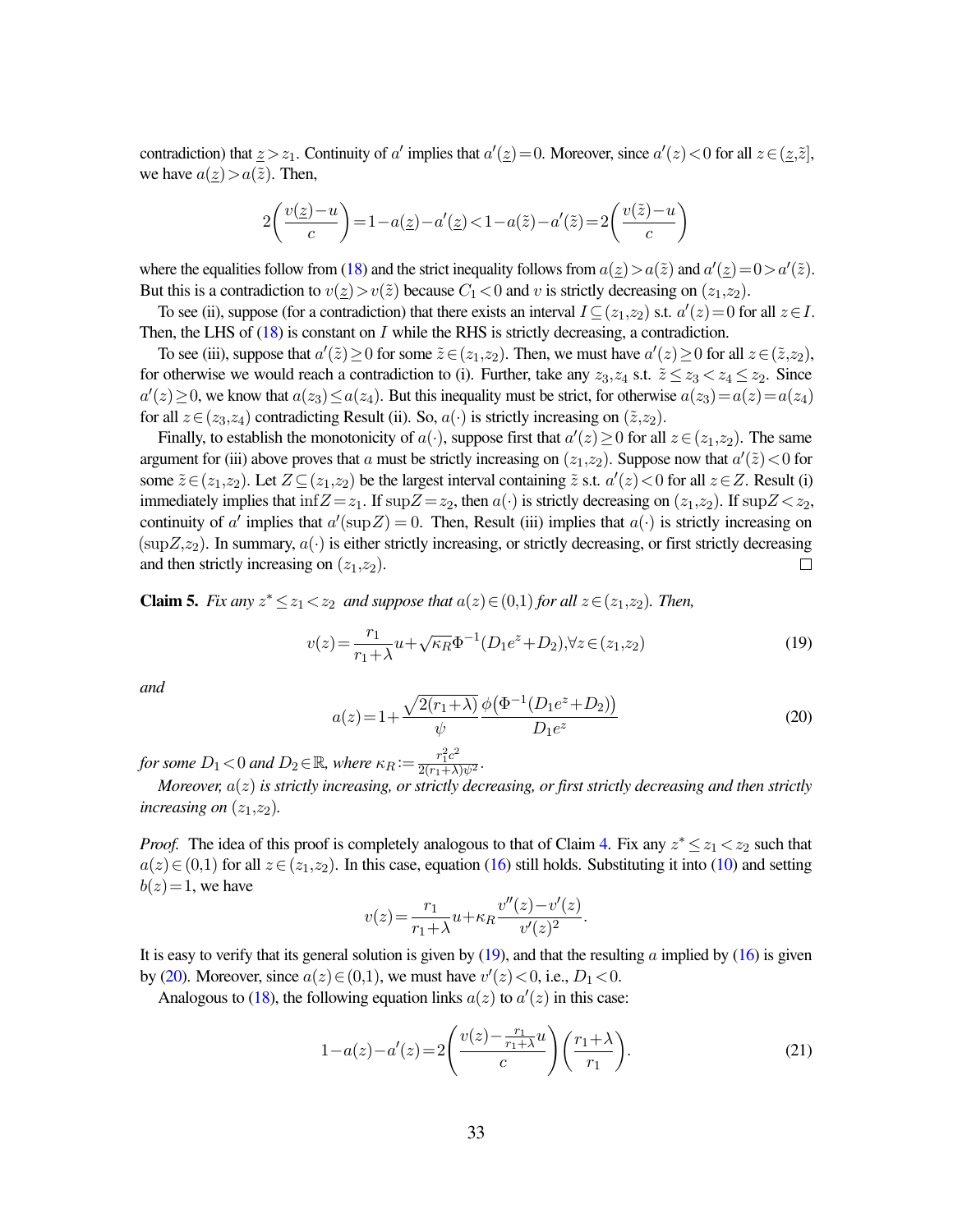The proof of equation [\(21\)](#page-33-2) and the monotonicity of  $a(\cdot)$  is along the same lines as in the proof of Claim [4,](#page-31-8) and is thus omitted.  $\Box$ 

<span id="page-34-0"></span>**Claim 6.** *If*  $a(\tilde{z}) > 0$ *, then there are*  $z_L, z_R$  *such that*  $z_L < \tilde{z} < z_R$  *and*  $a(z_L) = a(z_R) = 0$ *.* 

*Proof.* Let  $a(\tilde{z}) > 0$  and suppose, seeking a contradiction, that  $a(z) > 0$  for all  $z > \tilde{z}$ . Then, for all such z, we would have (by Claim [1\)](#page-30-6)  $v'(z) = -\frac{r_1 c}{\psi^2 |1 - a(z)|} \le -\frac{r_1 c}{\psi^2}$ . Taking the limit for arbitrary large z, we obtain  $\lim_{z\to+\infty}v(z)=-\infty$ , a contradiction as v is always nonnegative. Similarly, if  $a(z)>0$  for all  $z<\tilde{z}$ , then  $\lim_{z\to-\infty}v(z)=+\infty$ , which contradicts that v is bounded above by  $u+c$ .  $\Box$ 

<span id="page-34-1"></span>**Claim 7.** For any  $z_1, z_2$  such that either  $z_1 < z_2 \leq z^*$  or  $z^* \leq z_1 < z_2$ ,  $a(z_1) = a(z_2) = 0$  implies  $a(z) = 0$ *for all*  $z \in [z_1,z_2]$ *.* 

*Proof.* Fix any  $z_1 < z_2 \leq z^*$  such that  $a(z_1) = a(z_2) = 0$ . Suppose (for a contradiction) that there exists  $\tilde{z} \in (z_1, z_2)$  s.t.  $a(\tilde{z}) \in (0,1)$ . Let Z be the largest interval containing  $\tilde{z}$  such that  $a(z) \in (0,1)$  for all  $z \in Z$ . Obviously,  $z_1 \le \inf Z < \sup Z \le z_2$ , and  $a(\inf Z) = a(\sup Z) = 0$  because  $a(\cdot)$  is continuous. By Claim [4,](#page-31-8)  $a(\cdot)$  is strictly increasing, or strictly decreasing, or first strictly decreasing and then strictly increasing on Z. Since  $a(\inf Z)=0$ ,  $a(\cdot)$  can only be strictly increasing on Z, but this contradicts the continuity of  $a(\cdot)$ at supZ. An analogous argument which invokes Claim [5](#page-33-3) establishes same result for any  $z^* \leq z_1 < z_2$  such that  $a(z_1)=a(z_2)=0$ .  $\Box$ 

<span id="page-34-2"></span>**Corollary 3.** One of the following must hold for any pseudo-best reply  $a(\cdot)$ :

- $a(z) = 0$  *for all*  $z \in \mathbb{R}$ ;
- $a(z)$  *is hump-shaped (and maximized at*  $z^*$ ).

*Proof.* Suppose that  $a(\cdot)$  is not always equal to 0. Then there exists  $\tilde{z}$  s.t.  $a(\tilde{z}) > 0$ . Let Z be the largest interval containing  $\tilde{z}$  such that  $a(z) > 0$  for all  $z \in Z$ . Let  $z_L = \inf Z$  and  $z_R = \sup Z$ . By Claim [6,](#page-34-0)  $-\infty < z_L < z_R < \infty$ . By continuity of a,  $a(z_L) = a(z_R) = 0$ . Then we must have  $z^* \in (z_L, z_R)$ , for otherwise we would reach a contradiction to Claim [7.](#page-34-1) Moreover, for any  $z \in (z_L, z_R)^c$ , we must have  $a(z) = 0$ , for otherwise we can construct another Z' which also contains  $z^*$  such that  $Z'-Z\neq\emptyset$ , contradicting the maximality of Z. Since  $a(z_L) = 0$ , Claim [4](#page-31-8) implies that  $a(\cdot)$  must be strictly increasing on  $(z_L, z^*)$ . Similarly, since  $a(z_R) = 0$ , Claim [5](#page-33-3) implies that a must be strictly decreasing on  $(z^*, z_R)$ .

In summary, if  $a(\cdot)$  is not always equal to 0, then there exist  $z_L < z_R$  s.t.  $a(\cdot) = 0$  on  $(-\infty, z_L) \cup (z_R, \infty)$ ,  $a(\cdot)$  is strictly increasing on  $(z_L, z^*)$ , and strictly decreasing on  $(z^*, z^R)$ ; that is,  $a(\cdot)$  is hump-shaped and maximized at  $z^*$ .  $\Box$ 

<span id="page-34-3"></span>**Claim 8.**  $a(\cdot)$  *is hump-shaped if and only if*  $r_1 < r^*$ *, where*  $r^*$  *is the unique solution to* [\(2\)](#page-13-3).

*Proof.* ("Only if" part) Suppose first that  $a(\cdot)$  is hump-shaped. We will show that this implies  $r_1 < r^*$ . By Definition [3,](#page-11-5) there exist  $z_L, z_R$  s.t.  $-\infty < z_L < z^* < z_R < \infty$  such that  $a(z) = 0$  on  $(-\infty, z_L] \cup [z_R, \infty)$  and  $a(z) \in (0,1)$  on  $(z_L,z_R)$ . Let

$$
v^* := v(z^*), \quad v_L := v(z_L), \quad v_R := v(z_R).
$$

We now calculate the undetermined coefficients in Claims [2](#page-31-9) to [5](#page-33-3)  $(A_1, A_2, B_1, B_2, C_1, C_2, D_1, D_2)$  and  $z_R, z_L, v_R, v_L$ ) in various parts of the agent's policy and value, as functions of  $v^*$  and model parameters.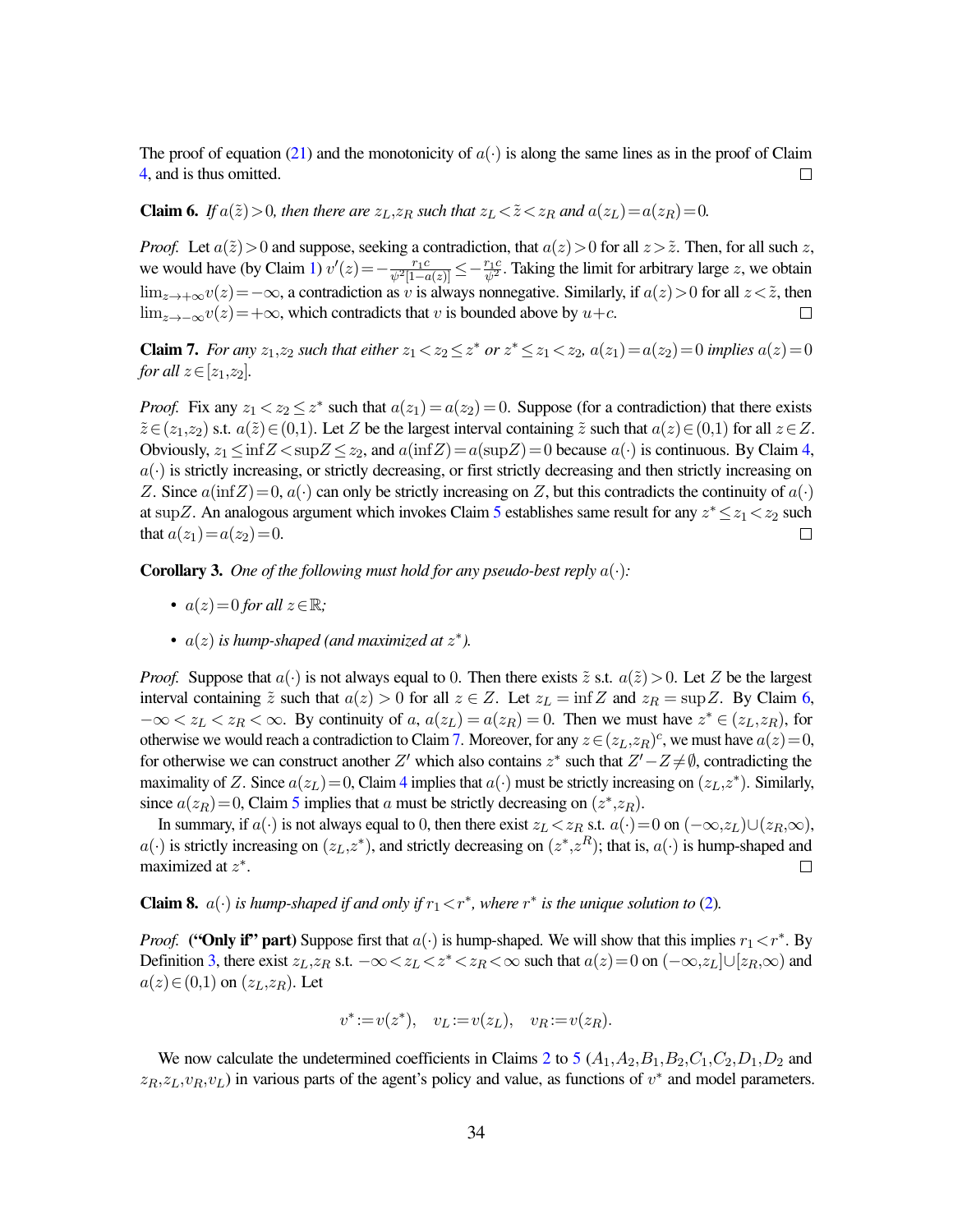First, consider  $z < z^*$ . As  $z \to -\infty$ , the agent's value function is given in Claim [2](#page-31-9) by [\(12\)](#page-31-3). Because  $v(\cdot)$ is bounded, we must have

<span id="page-35-0"></span>
$$
A_2 = 0.\t\t(22)
$$

Note that Claim [1](#page-30-6) implies that  $r_1c = -\psi^2 v'(z_L)$  $r_1c = -\psi^2 v'(z_L)$  $r_1c = -\psi^2 v'(z_L)$ , that is,  $v'(z_L) = -\frac{r_1c}{\psi^2}$ . By Claims 2 and [4,](#page-31-8) the value function  $v(\cdot)$  must satisfy the following value-matching and smooth-pasting conditions at  $z_L$  and  $z^*$ :

$$
u + c + A_1 e^{\xi_L z_L} = v_L,
$$
 (value-matching at  $z_L$ )

$$
u + \sqrt{\kappa_L} \Phi^{-1} (C_1 e^{z_L} + C_2) = v_L,
$$
 (value-matching at  $z_L$ )

$$
u + \sqrt{\kappa_L} \Phi^{-1} \Big( C_1 e^{z^*} + C_2 \Big) = v^*,
$$
 (value-matching at  $z^*$ )

<span id="page-35-1"></span>
$$
A_1 \xi_L e^{\xi_L z_L} = -\frac{r_1 c}{\psi^2},
$$
 (smooth-pasting at  $z_L$ )  

$$
\frac{\sqrt{\kappa_L} C_1 e^{z_L}}{\phi \left(\frac{v_L - u}{\sqrt{\kappa_L}}\right)} = -\frac{r_1 c}{\psi^2}.
$$
 (smooth-pasting at  $z_L$ )

These five conditions can uniquely pin down the undetermined vector  $(v_L, z_L, A_1, C_1, C_2)$  as:

$$
v_L = u + c - \frac{r_1 c}{\xi_L \psi^2},\tag{23}
$$

$$
e^{z_L} = e^{z^*} \left[ \frac{\frac{\sqrt{2r_1}}{\psi} \phi\left(\frac{v_L - u}{\sqrt{\kappa_L}}\right)}{\frac{\sqrt{2r_1}}{\psi} \phi\left(\frac{v_L - u}{\sqrt{\kappa_L}}\right) + \Phi\left(\frac{v_L - u}{\sqrt{\kappa_L}}\right) - \Phi\left(\frac{v^* - u}{\sqrt{\kappa_L}}\right)} \right],\tag{24}
$$

$$
A_1 = -\frac{r_1 c}{\xi_L \psi^2} e^{-\xi_L z_L}
$$
\n(25)

$$
C_1 = e^{-z^*} \left[ \Phi\left(\frac{v^*-u}{\sqrt{\kappa_L}}\right) - \Phi\left(\frac{v_L - u}{\sqrt{\kappa_L}}\right) - \frac{\sqrt{2r_1}}{\psi} \phi\left(\frac{v_L - u}{\sqrt{\kappa_L}}\right) \right],\tag{26}
$$

$$
C_2 = \Phi\left(\frac{v_L - u}{\sqrt{\kappa_L}}\right) + \frac{\sqrt{2r_1}}{\psi} \phi\left(\frac{v_L - u}{\sqrt{\kappa_L}}\right). \tag{27}
$$

Now, consider  $z > z^*$ . As  $z \to \infty$ , the agent's value function is given in Claim [3](#page-31-10) by [\(13\)](#page-31-4). Because  $v(\cdot)$ is bounded, we must have

<span id="page-35-5"></span><span id="page-35-4"></span><span id="page-35-3"></span><span id="page-35-2"></span>
$$
B_2 = 0.\t\t(28)
$$

Note that Claim [1](#page-30-6) implies that  $r_1c = -\psi^2 v'(z_R)$ , that is,  $v'(z_R) = -\frac{r_1c}{\psi^2}$ . By Claims [3](#page-31-10) and [5,](#page-33-3) the value function  $v(\cdot)$  must satisfy the following value-matching and smooth-pasting conditions at  $z_R$  and  $z^*$ :

$$
(u+c)\frac{r_1}{r_1+\lambda} + B_1 e^{\xi_R z_R} = v_R,
$$
 (value-matching at  $z_R$ )  
\n
$$
\frac{r_1}{r_1+\lambda}u + \sqrt{\kappa_R}\Phi^{-1}(D_1 e^{z_R} + D_2) = v_R,
$$
 (value-matching at  $z_R$ )  
\n
$$
\frac{r_1}{r_1+\lambda}u + \sqrt{\kappa_R}\Phi^{-1}(D_1 e^{z^*} + D_2) = v^*,
$$
 (value-matching at  $z^*$ )  
\n
$$
B_1 \xi_R e^{\xi_R z_R} = -\frac{r_1 c}{\psi^2},
$$
 (smooth-pasting at  $z_R$ )  
\n
$$
\frac{\sqrt{\kappa_R}D_1 e^{z_R}}{(\sqrt{\kappa_R}D_1 - \frac{r_1}{\psi^2})^2} = -\frac{r_1 c}{\psi^2}.
$$
 (smooth-pasting at  $z_R$ )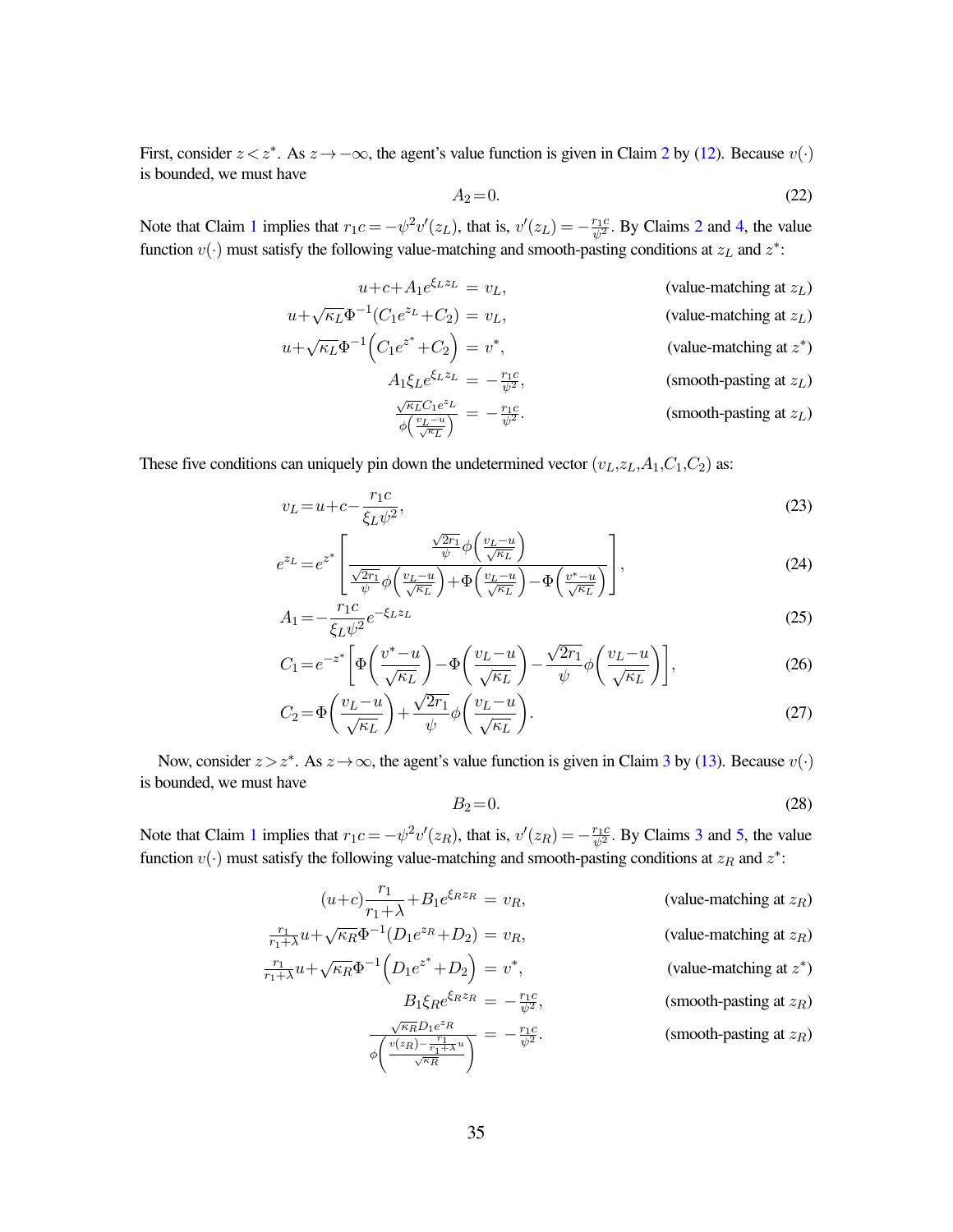These five conditions can uniquely pin down the undetermined vector  $(v_R, z_R, B_1, D_1, D_2)$  as:

<span id="page-36-1"></span>
$$
v_R = \frac{r_1}{r_1 + \lambda} (u + c) - \frac{r_1 c}{\xi_R \psi^2},
$$
\n(29)

$$
e^{z_R} = e^{z^*} \left[ \frac{\frac{\sqrt{2(r_1+\lambda)}}{\psi} \phi\left(\frac{v_R - \frac{r_1}{r_1+\lambda}u}{\sqrt{\kappa_R}}\right)}{\frac{\sqrt{2(r_1+\lambda)}}{\psi} \phi\left(\frac{v_R - \frac{r_1}{r_1+\lambda}u}{\sqrt{\kappa_R}}\right) + \Phi\left(\frac{v_R - \frac{r_1}{r_1+\lambda}u}{\sqrt{\kappa_R}}\right) - \Phi\left(\frac{v^* - \frac{r_1}{r_1+\lambda}u}{\sqrt{\kappa_R}}\right)} \right],
$$
(30)

<span id="page-36-7"></span>
$$
B_1 = -\frac{r_1 c}{\xi_R \psi^2} e^{-\xi_R z_R},\tag{31}
$$

$$
D_1 = e^{-z^*} \left[ \Phi\left(\frac{v^* - \frac{r_1}{r_1 + \lambda}u}{\sqrt{\kappa_R}}\right) - \Phi\left(\frac{v_R - \frac{r_1}{r_1 + \lambda}u}{\sqrt{\kappa_R}}\right) - \frac{\sqrt{2(r_1 + \lambda)}}{\psi} \phi\left(\frac{v_R - \frac{r_1}{r_1 + \lambda}u}{\sqrt{\kappa_R}}\right) \right],\tag{32}
$$

$$
D_2 = \Phi\left(\frac{v_R - \frac{r_1}{r_1 + \lambda}u}{\sqrt{\kappa_R}}\right) + \frac{\sqrt{2(r_1 + \lambda)}}{\psi} \phi\left(\frac{v_R - \frac{r_1}{r_1 + \lambda}u}{\sqrt{\kappa_R}}\right). \tag{33}
$$

Given  $v^*$  and model parameters, equations [\(12\)](#page-31-3) through [\(15\)](#page-32-1), [\(19\)](#page-33-0) and [\(20\)](#page-33-1) with coefficients given by [\(22\)](#page-35-0) through [\(33\)](#page-36-0) fully determine the agent's policy function  $a(\cdot)$  and his value function  $v(\cdot)$  on R. Since  $a(z) \in (0,1)$  $a(z) \in (0,1)$  $a(z) \in (0,1)$  on  $(z_L, z_R)$ , Claim 1 implies that  $v'(z) < 0$  on  $(z_L, z_R)$ , which in turn implies that  $v_L > v_R$ . Note that  $v_L$  and  $v_R$  are given by [\(23\)](#page-35-1) and [\(29\)](#page-36-1), both of which are independent of  $v^*$ . In particular,  $v_L > v_R$ amounts to  $u+c-\frac{r_1c}{\xi_L\psi^2} > \frac{r_1}{r_1+}$  $\frac{r_1}{r_1+\lambda}(u+c)-\frac{r_1c}{\xi_R\psi^2}$ . Straightforward calculation shows that this is equivalent to

$$
r_1(\sqrt{1+8r_1/\psi^2}+\sqrt{1+8(r_1+\lambda)/\psi^2})+\lambda(\sqrt{1+8r_1/\psi^2}+1)<4\lambda(\frac{u}{c}+1),
$$

that is,  $r_1 < r^*$  (see condition [\(2\)](#page-13-3)). Therefore, we have shown that " $a(\cdot)$  is hump-shaped  $\Rightarrow r_1 < r^{**}$ ", so the "only if" part of the claim is proved.

("If" part) Suppose now that  $a(\cdot)$  is not hump-shaped. We will show that this implies  $r_1 \geq r^*$ . By Corollary [3,](#page-31-10) we know that  $a(z)=0$  for all  $z\in\mathbb{R}$ . Then, by Claims [2](#page-31-9) and 3,  $v(\cdot)$  is given by [\(12\)](#page-31-3) for  $z\lt z^*$ and by [\(13\)](#page-31-4) for  $z > z^*$ . We now pin down the undetermined coefficients  $(A_1, A_2, B_1, B_2)$  as functions of model parameters. Since  $v(\cdot)$  is bounded as  $z \to -\infty$  or  $z \to +\infty$ , we must have

<span id="page-36-6"></span><span id="page-36-4"></span><span id="page-36-2"></span><span id="page-36-0"></span>
$$
A_2 = 0,\t\t(34)
$$

<span id="page-36-5"></span><span id="page-36-3"></span>
$$
B_2 = 0.\t\t(35)
$$

Also, the value function  $v(\cdot)$  must satisfy the following value-matching and smooth-pasting condition at  $z^*$ :

$$
u + c + A_1 e^{\xi_L z^*} = \frac{r_1}{r_1 + \lambda} (u + c) + B_1 e^{\xi_R z^*},
$$
 (value-matching at  $z^*$ )  

$$
A_1 \xi_L e^{\xi_L z^*} = B_1 \xi_R e^{\xi_R z^*}
$$
 (smooth-posting at  $z^*$ )

$$
A_1 \xi_L e^{\xi_L z^*} = B_1 \xi_R e^{\xi_R z^*}.
$$
 (smooth-pasting at  $z^*$ )

These two conditions uniquely pin down  $(A_1, B_1)$  as:

$$
A_1 = \frac{\xi_R}{\xi_L - \xi_R} \frac{\lambda}{r_1 + \lambda} (u + c) e^{-\xi_L z^*},\tag{36}
$$

$$
B_1 = \frac{\xi_L}{\xi_L - \xi_R} \frac{\lambda}{r_1 + \lambda} (u + c) e^{-\xi_R z^*}.
$$
\n
$$
(37)
$$

Since  $a(z) = 0$  for all  $z \in \mathbb{R}$ , by Claim [1](#page-30-6) we must have  $r_1 c \ge -\psi^2 v'(z)$  for all  $z \in \mathbb{R}$ . In particular, this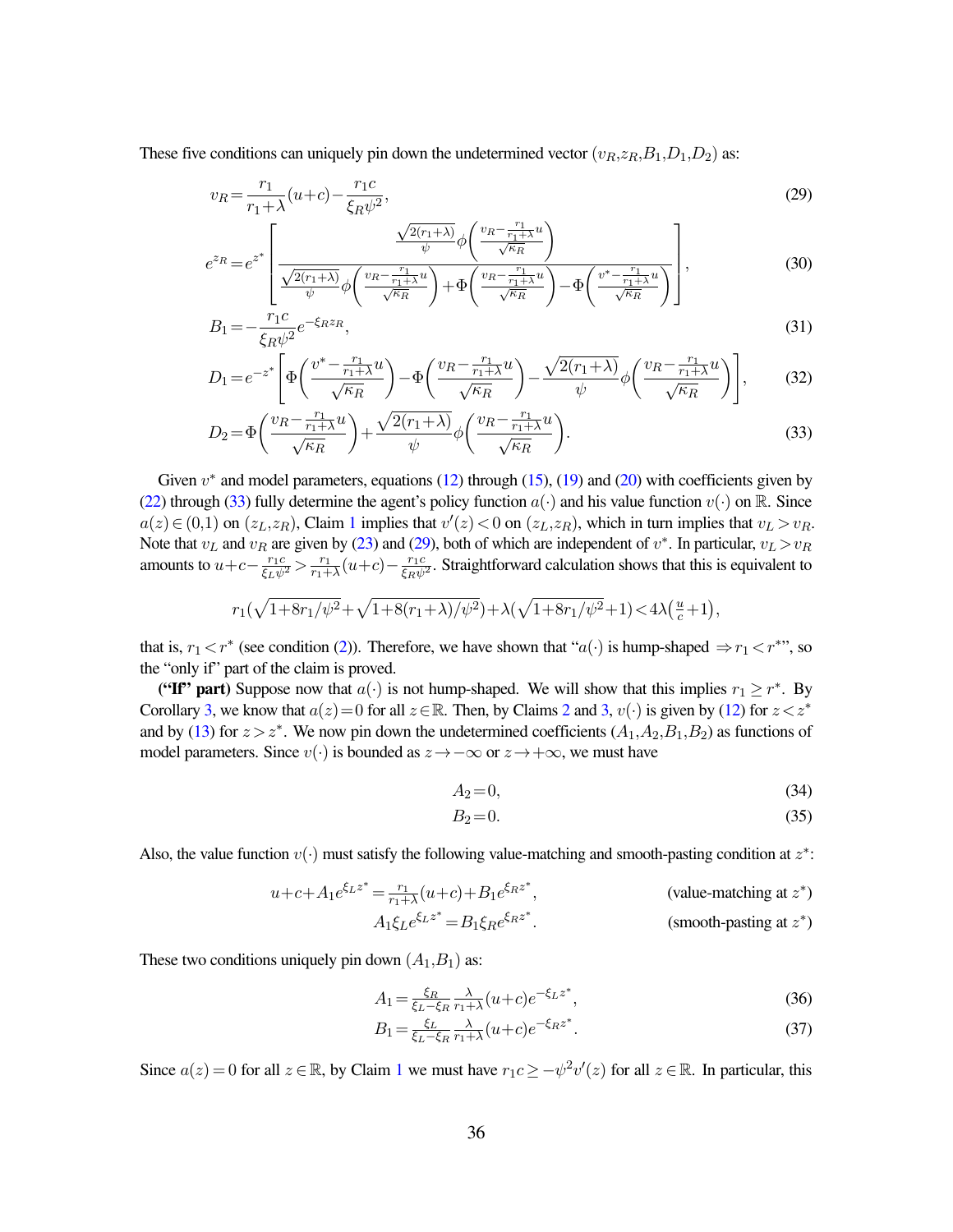should hold at  $z^*$ :  $r_1 c \ge -\frac{\xi_R \xi_L}{\xi_L - \xi_R} \frac{\lambda}{r_1 + \lambda}$  $\frac{\lambda}{r_1 + \lambda} (u+c) \psi^2$ . Straightforward calculation shows that this is equivalent to

$$
r_1(\sqrt{1+8r_1/\psi^2}+\sqrt{1+8(r_1+\lambda)/\psi^2})+\lambda(\sqrt{1+8r_1/\psi^2}+1)\geq 4\lambda(\frac{u}{c}+1),
$$

that is,  $r_1 \ge r^*$  (see condition [\(2\)](#page-13-3)). Therefore, we have shown that " $a(\cdot)$  is not hump-shaped  $\Rightarrow r_1 \ge r^*$ ", so the "if" part of the claim is also proved.  $\Box$ 

In Claim [8,](#page-34-3) we find that if  $r_1 < r^*$ , then  $a(\cdot)$  is hump-shaped, in which case we can express all coefficients and cutoffs in the agent's policy and value functions in closed form with respect to  $v^* := v(z^*)$  and model parameters. However,  $v^*$  itself is an endogenous object that needs to be determined. Our next claim, proved in the Online Appendix, paves the final way for establishing Lemma [3.](#page-16-1)

<span id="page-37-4"></span>**Claim 9.** Suppose that  $r_1 < r^*$ , and let  $v_L$  and  $v_R$  be given by [\(23\)](#page-35-1) and [\(29\)](#page-36-1), respectively. Define  $a^*_{-}, a^*_{+}: [v_R, v_L] \rightarrow \mathbb{R}$  by

$$
a_{-}^{*}(x) := 1 - \frac{\frac{\sqrt{2r_1}}{\psi} \phi\left(\frac{x-u}{\sqrt{\kappa_L}}\right)}{\frac{\sqrt{2r_1}}{\psi} \phi\left(\frac{v_L - u}{\sqrt{\kappa_L}}\right) + \Phi\left(\frac{v_L - u}{\sqrt{\kappa_L}}\right) - \Phi\left(\frac{x-u}{\sqrt{\kappa_L}}\right)},\tag{38}
$$

$$
a_{+}^{*}(x) := 1 - \frac{\frac{\sqrt{2(r_{1}+\lambda)}}{\psi} \phi\left(\frac{x - \frac{r_{1}}{r_{1}+\lambda}u}{\sqrt{\kappa_{R}}}\right)}{\frac{\sqrt{2(r_{1}+\lambda)}}{\psi} \phi\left(\frac{v_{R} - \frac{r_{1}}{r_{1}+\lambda}u}{\sqrt{\kappa_{R}}}\right) + \Phi\left(\frac{v_{R} - \frac{r_{1}}{r_{1}+\lambda}u}{\sqrt{\kappa_{R}}}\right) - \Phi\left(\frac{x - \frac{r_{1}}{r_{1}+\lambda}u}{\sqrt{\kappa_{R}}}\right)}.
$$
(39)

*Then,*  $a^*_{-}(\cdot)$  *is strictly decreasing on*  $[v_R, v_L]$  *with*  $a^*_{-}(v_R) \in (0,1)$  *and*  $a^*_{-}(v_L) = 0$ *;*  $a^*_{+}(\cdot)$  *is strictly increasing on*  $[v_R, v_L]$  *with*  $a^*_+(v_R) = 0$  *and*  $a^*_+(v_L) \in (0,1)$ *.* 

*Proof.* See Online Appendix.

*Proof of Lemma* [3.](#page-16-1) Suppose first that  $r_1 \geq r^*$ . By Corollary [3](#page-34-2) and Claim [8,](#page-34-3) any pseudo-best reply  $a(\cdot)$  must be such that  $a(z)=0$  for all  $z\in\mathbb{R}$ . Obviously, such function is unique. To verify that  $a(z)=0$  for all  $z\in\mathbb{R}$ is indeed a solution to [\(6\)](#page-15-0), note that we have shown in the proof of Claim [8](#page-34-3) that, together with the  $v(\cdot)$  given by [\(12\)](#page-31-3) and [\(13\)](#page-31-4) and the coefficients given by [\(34\)](#page-36-2) through [\(37\)](#page-36-3), it satisfies the agent's HJB equation [\(10\)](#page-30-0).<sup>[38](#page-37-0)</sup> Since  $v(\cdot)$  is bounded, we have  $\lim_{t\to\infty} e^{-r_1t}\mathbb{E}\left[v(z_t)1_{\{\tau\geq t\}}\right]=0$ , where  $\tau$  is the stopping time when the relationship is terminated. Then by [Ross](#page-29-16) [\(2008,](#page-29-16) Theorem 3.3.5),  $a(z)=1$  for all  $z\in\mathbb{R}$  is indeed a solution to [\(6\)](#page-15-0). In addition,  $v(\cdot)$  is regular because the functions given by [\(12\)](#page-31-3) and [\(13\)](#page-31-4) are smooth, and value-matching and smooth-pasting conditions are imposed at  $z^*$ .

Suppose now that  $r_1 < r^*$ . By Claim [8,](#page-34-3) any psuedo-best reply  $a(\cdot)$  is hump-shaped. We first show that such function, if it exists, must be unique. By Claims [2](#page-31-9) to [5](#page-33-3) and the proof of the "only if" part of Claim [8,](#page-34-3) such a policy function and the associated value function must satisfy [\(12\)](#page-31-3) through [\(15\)](#page-32-1), [\(19\)](#page-33-0) and [\(20\)](#page-33-1) with coefficients given by [\(22\)](#page-35-0) through [\(33\)](#page-36-0), given the value  $v^* := v(z^*)$ .

Recall that the functions  $a^*$  and  $a^*$  are defined in [\(38\)](#page-37-1) and [\(39\)](#page-37-2), respectively. By Claim [4](#page-31-8) and equations [\(26\)](#page-35-2) and [\(27\)](#page-35-3), it is easy to verify that  $\lim_{z \uparrow z^*} a(z; v^*) = a^*_{-}(v^*)$ . Similarly, by Claim [5](#page-33-3) and equations [\(32\)](#page-36-4) and [\(33\)](#page-36-0), it is easy to verify that  $\lim_{z\downarrow z^*} a(z;v^*) = a^*_+(v^*)$ . Since  $a(\cdot)$  is continuous at  $z^*, v^*$  must satisfy

<span id="page-37-5"></span>
$$
a_{-}^{*}(v^{*}) = a_{+}^{*}(v^{*}). \tag{40}
$$

<span id="page-37-3"></span><span id="page-37-2"></span><span id="page-37-1"></span> $\Box$ 

<span id="page-37-0"></span><sup>&</sup>lt;sup>[38](#page-37-3)</sup> Everywhere except at  $z^*$  where  $v''$  does not exist.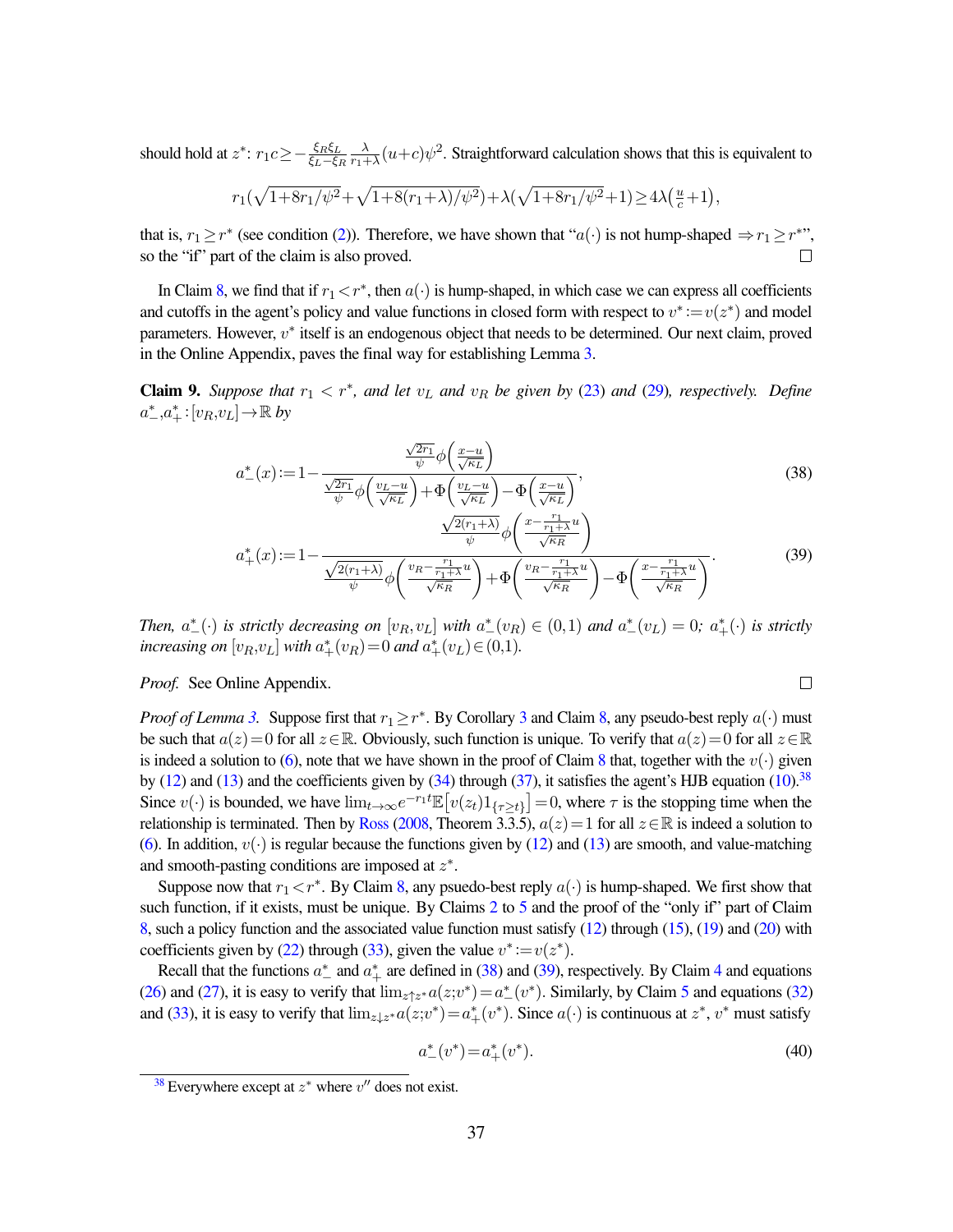By Claim [9,](#page-37-4) there is a unique  $v^* \in (v_R, v_L)$  satisfying [\(40\)](#page-37-5), rendering the unique (candidate) policy function. Finally, take such unique  $v^*$ , and let  $a(\cdot)$  and  $v(\cdot)$  be defined by [\(12\)](#page-31-3) through [\(15\)](#page-32-1), [\(19\)](#page-33-0) and [\(20\)](#page-33-1) with coefficients given by [\(22\)](#page-35-0) through [\(33\)](#page-36-0). Exactly the same verification argument as in the case of  $r_1 \ge r^*$ confirms that  $a(\cdot)$  indeed solves [\(6\)](#page-15-0). In addition,  $v(\cdot)$  is regular because the functions given by [\(12\)](#page-31-3), [\(13\)](#page-31-4), [\(14\)](#page-31-7) and [\(19\)](#page-33-0) are smooth, and value-matching and smooth-pasting conditions are imposed at  $z_L$ ,  $z^*$  and  $z_R$ .

#### A.1.2 Proof of Theorem [1](#page-11-0)

Lemmas [2](#page-15-2) and [3](#page-16-1) establish the unique *structure* of Markov equilibria. To prove Theorem [1,](#page-11-0) we still need an argument for equilibrium existence and uniqueness.

*Proof of Theorem [1.](#page-11-0)* Suppose first that  $r_1 \geq r^*$ . By Lemma [3,](#page-16-1) the agent's pseudo-best reply to any cutoff termination rule satisfies that  $a(p)=0$  for all  $p \in (0,1)$ . In fact, the verification theorem we invoke in proving Lemma [3](#page-16-1) tells us that such  $a(\cdot)$  satisfies the agent's optimality condition [\(6\)](#page-15-0) in a stronger sense, even if we allow him to maximize over all strategies in  $\mathscr A$  instead of over Markov controls in  $\mathscr P$ . On the other hand, given this Markovian strategy of the agent under which the belief span is  $(0,1)$ , the proof of Lemma [2](#page-15-2) (in the Online Appendix) can be used verbatim to show that the principal has a unique best reply whose policy function b admits a cutoff  $p^* \in (0,1)$ . Hence, such  $(a,b)$  is the unique Markov equilibrium in this case.

Suppose now that  $r_1 < r^*$ . Lemmas [2](#page-15-2) and [3](#page-16-1) imply that any Markov equilibrium  $(a,b)$  must be such that  $a$  is hump-shaped and  $b$  has a cutoff structure. We now show that there exists a unique Markov equilibrium.

To show that a Markov equilibrium exists, note that the pseudo-best reply of the noninvestible agent can be described by a function  $\varphi_1$  that maps a conjecture  $\tilde{p}^*$  about the cutoff  $p^*$  used by the principal into a policy function  $a(·)$  defined on (0,1), the probability-domain version of the policy function in z−space constructed in Claim [8'](#page-34-3)s proof. The function  $\varphi_1$  is continuous.<sup>[39](#page-38-0)</sup> Moreover, the best reply of the principal can be described by a function  $\varphi_2$  that maps any Markov strategy  $\alpha$  of the noninvestible agent into a unique cutoff  $p^*$ , and Lemma [2](#page-15-2) also tells us that  $p^* \in [p^{**},p_H] \subset (0,1).^{40}$  $p^* \in [p^{**},p_H] \subset (0,1).^{40}$  $p^* \in [p^{**},p_H] \subset (0,1).^{40}$ 

Define the composition  $\varphi := \varphi_2 \cdot \varphi_1$  that maps each conjecture  $\tilde{p}^*$  into the associated optimal cutoff  $p^{*,41}$  $p^{*,41}$  $p^{*,41}$ The mapping  $\varphi$  satisfies

<span id="page-38-5"></span><span id="page-38-4"></span><span id="page-38-3"></span>
$$
\varphi(\tilde{p}^*) = \underset{p' \in [p^{**}, p_H]}{\operatorname{argmax}} \hat{M}(p, p', \tilde{p}^*),
$$

where

$$
\hat{M}(p,p',\tilde{p}^*)\!:=\!r_2\!\int_0^{+\infty}\!\int_{p'}^1\!e^{-r_2t}R(q)d\Gamma(t,q|\tilde{p}^*,p)
$$

and  $\Gamma$  is the joint probability measure of getting the first Poisson shock in the stopping region  $[p', 1)$  at time t and state  $\tilde{p}$ , when the prior belief at time zero is p. Notice that  $\varphi(p^*)$  is the unique solution to this maximization problem and is independent of the prior due to its Markovian nature. Moreover,  $\hat{M}(p,p',\tilde{p}^*)$ is jointly continuous in  $(p', \tilde{p}^*)$ . Since the choice space is compact and the objective is continuous in both the choice variable p' and the "parameter"  $\tilde{p}^*$ , the Maximum Theorem implies that  $\varphi$  is continuous.

<span id="page-38-1"></span><span id="page-38-0"></span><sup>&</sup>lt;sup>[39](#page-38-3)</sup> This follows from Lemma OA.1 in the Online Appendix, i.e., the translation invariance of the agent's problem.

 $40$  Lemma [2](#page-15-2) is stated for an equilibrium. However, its proof is applicable to the principal's best reply to any Markovian strategy of the agent.

<span id="page-38-2"></span><sup>&</sup>lt;sup>[41](#page-38-5)</sup> Note that  $SP[\varphi_1(\tilde{p}^*)] = (0,1)$  for all  $\tilde{p}^* \in (0,1)$ , because the pseudo-best reply delivered by Lemma [3](#page-16-1) (derived in Claim  $8$ 's proof) is always bounded away from 1 by a positive number and thus the diffusion coefficient of the belief process is bounded away from 0.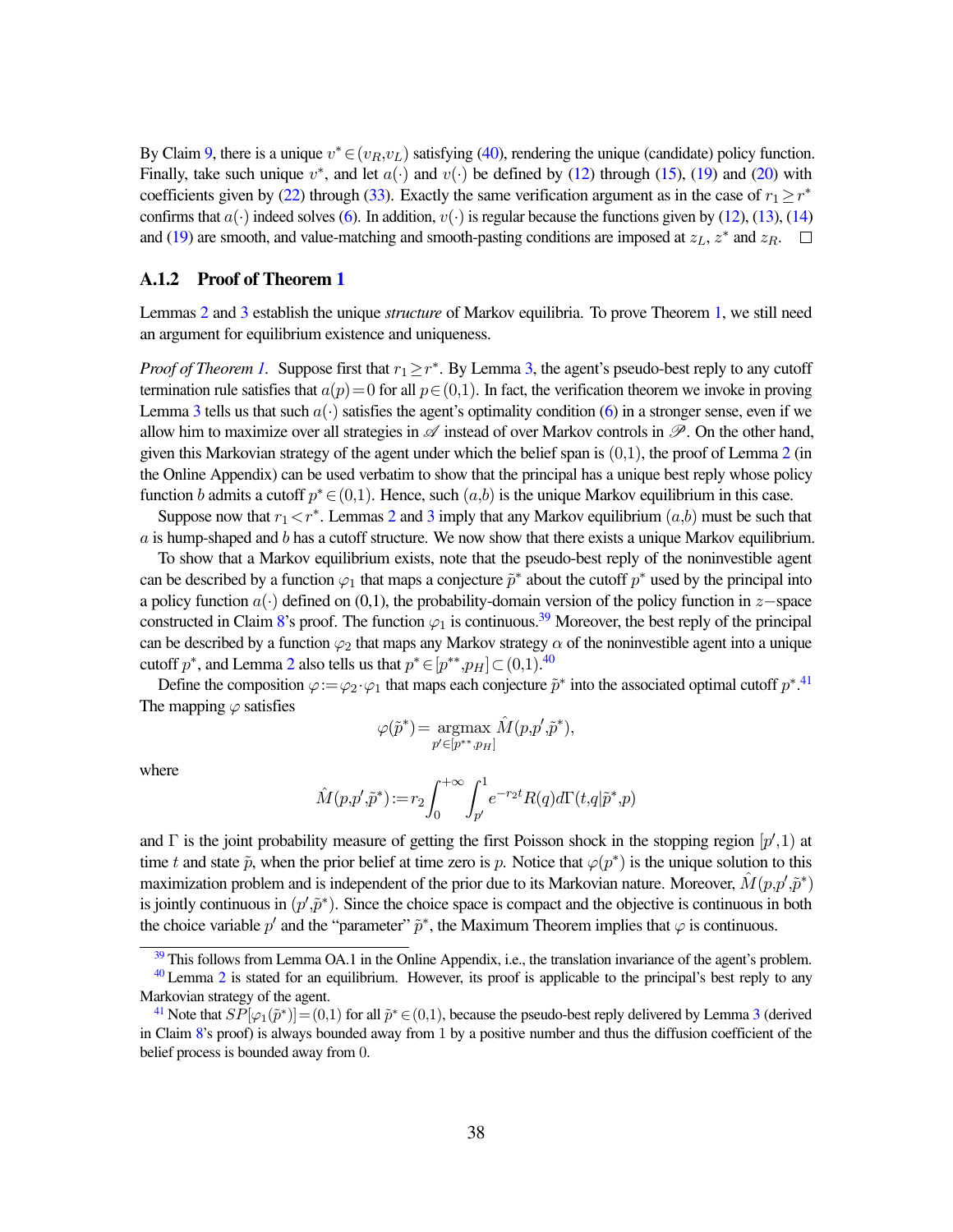Since  $\varphi$  is a continuous function mapping from  $(0,1)$  to  $[p^{**}, p_H]$  such that  $\liminf_{p\to 0} [\varphi(p)-p] \geq p^{**} > 0$ and  $\limsup_{p\to 1} [\varphi(p)-p] \leq p_H - 1 < 0$ , the intermediate value theorem implies that there must be  $p^* \in (0,1)$ such that  $\varphi(p^*) = p^*$ . Taking any such  $p^*$ , it is easy to verify that  $(a^* := \varphi_1(p^*), b^* := 1_{\{p_t \geq p^*\}})$  represents a Markov equilibrium. This proves equilibrium existence.

To show that the Markov equilibrium is unique, let  $(a,b)$  be a Markov equilibrium in which the principal uses a threshold  $p^*$ , associated with a likelihood  $z^*$ . Consider the payoff of the principal when deviating to a different threshold  $z'$  when the state is z.

$$
M(z, z', z^*) := p(z) \mathbb{E} \Big\{ e^{-r_2 T_{NI}(z, z', z^*)} \Big\} w_{NI} + (1 - p(z)) \mathbb{E} \Big\{ e^{-r_2 T_I(z, z', z^*)} \Big\} w_I,
$$

where  $T_{\theta}(z, z', z^*)$  is the random time of occurrence of the first Poisson shock that arrives while the state lies in the stopping interval [ $z'$ ,+ $\infty$ ), provided the initial state is z and the dynamics is conditioned on type  $\theta \in$  $\{I, NI\}$ . By the conditional translation invariance property proved in Lemma OA.2 of the Online Appendix,

$$
\mathbb{E}\Big\{e^{-r_2T_{\theta}(z,z',z^*)}\Big\}\!=\!\mathbb{E}\Big\{e^{-r_2T_{\theta}(0,z'-z,z^*-z)}\Big\}
$$

for all  $z, z', z^* \in \mathbb{R}$ . The FOC of the principal is

$$
\frac{\partial M(z,z',z^*)}{\partial z'} = p(z)D_{NI}(z,z',z^*)w_{NI} + (1-p(z))D_I(z,z',z^*)w_I = 0,
$$

where we define  $D_{\theta}(z, z', z^*) := \frac{\partial \mathbb{E}\left\{e^{-r_2 T_{\theta}(z, z', z^*)}\right\}}{\partial z'}$  for each  $\theta \in \{I, NI\}$ ,  $z, z', z^* \in \mathbb{R}$ . Note that this condition should hold for every  $z \in \mathbb{R}$ . In equilibrium, the principal's choice of  $z'$  must coincide with  $z^*$ , so the FOC becomes:  $p(z)D_{NI}(z, z^*, z^*)w_{NI} + (1-p(z))D_I(z, z^*, z^*)w_I = 0$ , which can be rewritten as:

$$
p(z)\!=\!\frac{D_C(z,\!z^*\!,\!z^*\!)\!w_C}{D_C(z,\!z^*\!,\!z^*\!)\!w_C\!-\!D_S(z,\!z^*\!,\!z^*\!)\!w_S}.
$$

Evaluating the limit from below as  $z \uparrow z^*$ , we have

$$
p^* = p(z^*) = \frac{D_C(z^*, z^*, z^*) w_C}{D_C(z^*, z^*, z^*) w_C - D_S(z^*, z^*, z^*) w_S} = \frac{D_C(0,0,0) w_C}{D_C(0,0,0) w_C - D_S(0,0,0) w_S}
$$

where the last equality follows from Lemma OA.2 in the Online Appeneix, i.e., the conditional translation invariance of the principal's payoff function. Since the RHS is independent of  $p^*$ , we conclude that there can be at most one value  $p^*$  consistent with a Markov equilibrium, establishing the uniqueness claim.

<span id="page-39-0"></span>Corollary 4. *The following hold:*

- *1.*  $W(\cdot)$  *is (weakly) increasing, nonnegative and convex on* (0,1)*, and it satisfies*  $\lim_{p\to 0} W(p)=0$  *and*  $\lim_{p\to 1} W(p) = \frac{\lambda}{r_2 + \lambda} w_{NI}$ .
- 2. v(·) *is strictly decreasing on* R*, and it satisfies*  $\lim_{z\to -\infty} v(z) = u + c$  *and*  $\lim_{z\to\infty} v(z) =$  $r_1$  $\frac{r_1}{r_1 + \lambda}(u+c)$ *. Moreover,*  $v(\cdot)$  *is concave on*  $(-\infty, z^*)$  *and convex on*  $(z^*, \infty)$ *.*

*Proof.* See Online Appendix.

 $\Box$ 

,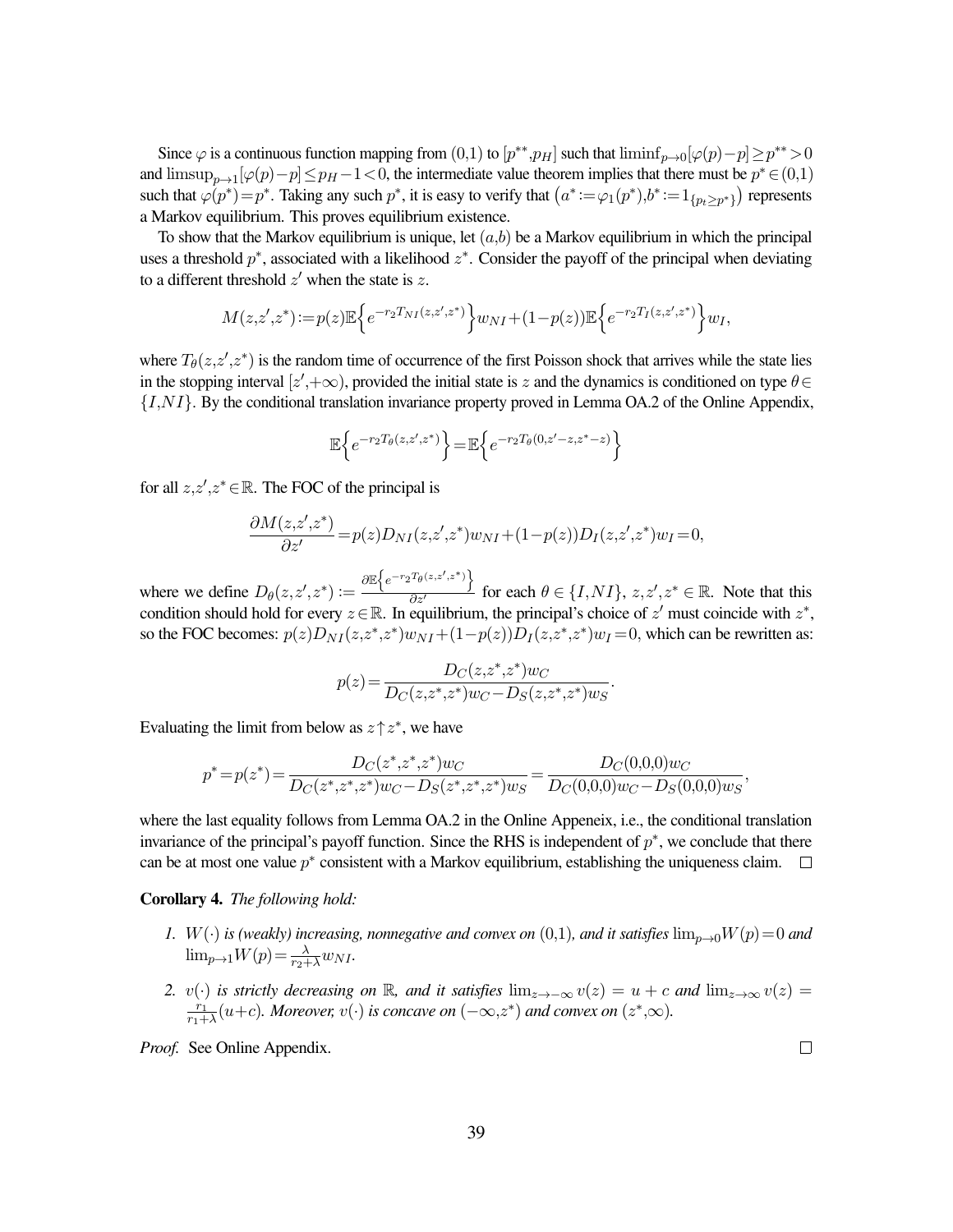#### A.2 Expected Performance: Toward a Proof of Theorem [2](#page-18-0)

In this section, we prove Theorem [2](#page-18-0) which is about the non-monotonicity of the expected performance.

Given a Markov equilibrium  $(a,b)$  (where the equilibrium policy functions are defined on the  $z$ −space), let  $v$  be the agent's value function,  $z^*$  be the principal's termination cutoff, and recall that the agent's expected performance is given by

<span id="page-40-4"></span><span id="page-40-2"></span>
$$
EP(z) = \psi[1 - (1 - a(z))p(z)],\tag{41}
$$

where  $p(z) = \frac{e^z}{1 + e^z}$  $\frac{e^z}{1+e^z}$ . Our analysis in this section fixes all model parameters, except  $r_1$  and/or  $\lambda$ .<sup>[42](#page-40-1)</sup>

<span id="page-40-0"></span>**Lemma 4.** If  $r_1 \geq r^*$ , then  $EP(\cdot)$  is strictly decreasing on  $\mathbb{R}$ . If  $r_1 < r^*$ , then either  $EP(\cdot)$  is strictly *decreasing on*  $\mathbb{R}$ *, or*  $EP(\cdot)$  *is* 

- *strictly decreasing for*  $z < \underline{z}$ *, where*  $\underline{z}$  *is some number in*  $[z_L, z^*);$
- *strictly increasing for*  $z \in (\underline{z}, z^*)$ ;
- *strictly decreasing for*  $z > z^*$ *.*

*Proof.* If  $r_1 \ge r^*$  $r_1 \ge r^*$  $r_1 \ge r^*$ , Theorem 1 tells us that  $a(z) = 0$  for all  $z \in \mathbb{R}$ . Thus,  $EP(z) = \psi[1-p(z)]$ , which is strictly decreasing on R.

If  $r_1 < r^*$  $r_1 < r^*$  $r_1 < r^*$ , by Theorem 1 the agent's equilibrium policy function a is hump-shaped, with cutoffs denoted by  $z_L$  and  $z_R$  such that  $a(z) > 0$  if and only if  $z \in (z_L, z_R)$ . Obviously,  $EP(\cdot)$  is strictly decreasing on  $(-\infty, z_L)$  and on  $(z^*, \infty)$ , because on each of these intervals  $a(\cdot)$  is weakly decreasing and  $p(\cdot)$  is strictly increasing in z. We now focus on the monotonicity of  $EP(\cdot)$  on  $(z_L, z^*)$ .

First, analogous to [\(18\)](#page-32-3), we establish the following equality which links  $EP(z)$  to  $EP'(z)$ :

<span id="page-40-5"></span>
$$
\psi - EP(z) - \frac{EP'(z)}{p(z)} = 2\psi \left(\frac{v(z) - u}{c}\right). \tag{42}
$$

To see this, note first that since  $a(z) > 0$  on  $(z_L, z^*)$ , by equation [\(41\)](#page-40-2) and Claim [1](#page-30-6) we have

<span id="page-40-3"></span>
$$
\psi - EP(z) = \psi[1 - a(z)]p(z) = -\frac{r_1 c}{\psi} \frac{p(z)}{v'(z)}.
$$
\n(43)

Differentiating this expression, we obtain

$$
-EP'(z) = -\frac{r_1c}{\psi}\bigg(-\frac{v''(z)p(z)}{v'(z)^2} + \frac{p(z)[1-p(z)]}{v'(z)}\bigg) = \psi[1-a(z)]p(z)\bigg(-\frac{v''(z)}{v'(z)} + 1 - p(z)\bigg).
$$

where the first equality follows from  $p'(z) = p(z)[1-p(z)]$  and the second equality follows from [\(43\)](#page-40-3). Recall, from the agent's HJB [\(17\)](#page-32-2) in this case, that

$$
\frac{v''(z)}{v'(z)}\!=\!1\!+\!\frac{[v(z)\!-\!u]v'(z)}{\kappa_L}\!=\!1\!-\!2\!\left(\frac{v(z)\!-\!u}{c}\right)\!\frac{1}{1\!-\!a(z)},
$$

<span id="page-40-1"></span><sup>&</sup>lt;sup>[42](#page-40-4)</sup> In Section [5,](#page-17-0) we defined  $EP_t = \mu[1-(1-a_t)p_t]$ . To ease notation, here we divide the original expression by σ, which is completely equivalent because for this exercise µ and σ are fixed numbers.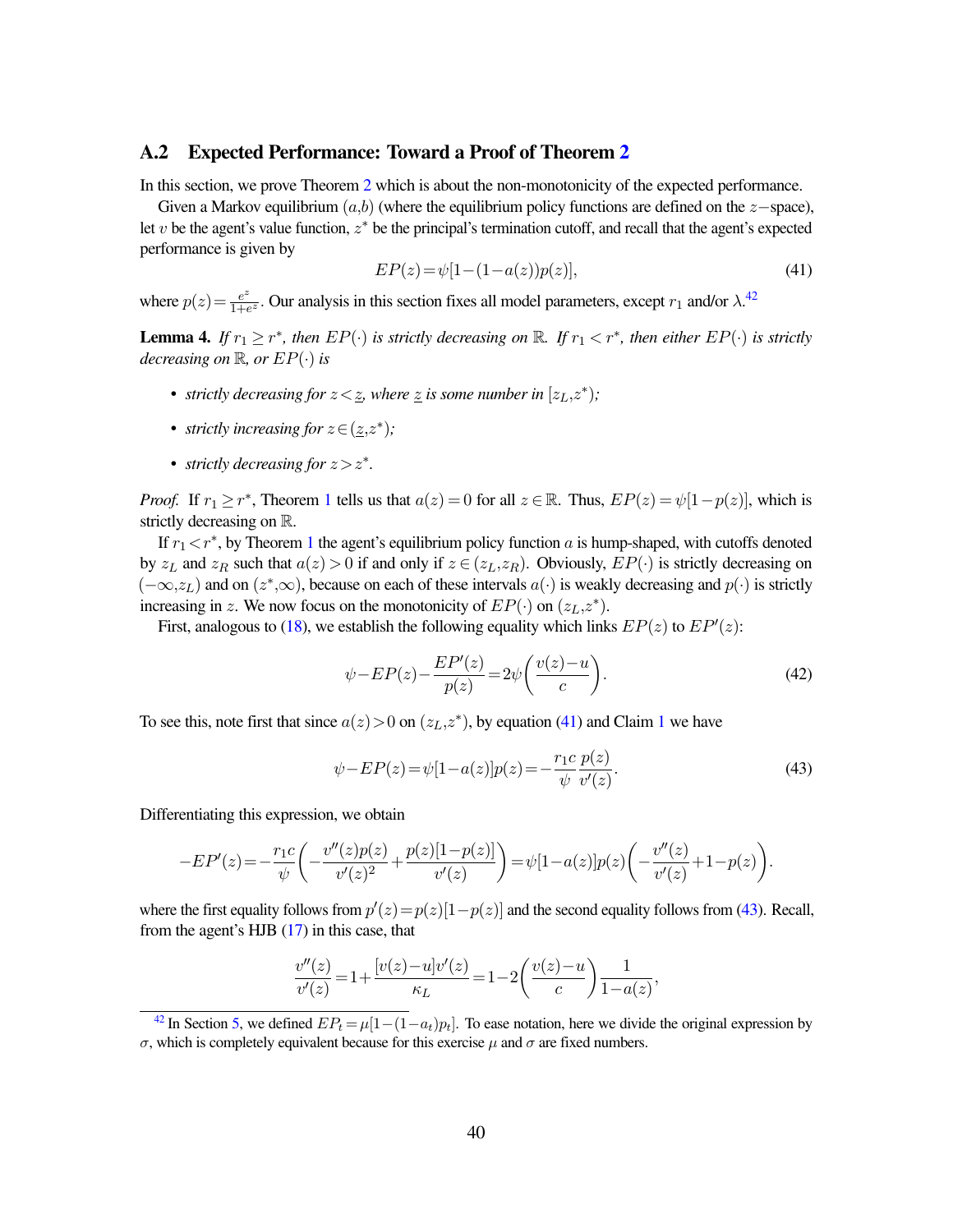where the second equality follows from Claim [1](#page-30-6) and  $\kappa_L = \frac{r_1 c^2}{2\psi^2}$ . Thus,

$$
-\frac{EP'(z)}{p(z)} = \psi[1-a(z)] \left[ 2\left(\frac{v(z)-u}{c}\right) \frac{1}{1-a(z)} - p(z) \right]
$$

$$
= 2\psi \left(\frac{v(z)-u}{c}\right) - \psi[1-a(z)]p(z)
$$

$$
= 2\psi \left(\frac{v(z)-u}{c}\right) - [\psi - EP(z)],
$$

where the last equality follows from  $(43)$ . Equation  $(42)$  then follows immediately.

From equation [\(42\)](#page-40-5), we can apply the same argument as that after equation [\(18\)](#page-32-3) to show that  $EP(\cdot)$  must be either strictly increasing, or strictly decreasing, or first strictly decreasing and then strictly increasing on  $(z_L, z^*)$ , a property that echoes what we have shown for the policy function  $a(\cdot)$  in Claim [4.](#page-31-8) Since we know that  $EP(\cdot)$  is strictly decreasing on  $(-\infty, z_L)$  and on  $(z^*, \infty)$ , the result in the lemma follows.  $\Box$ 

<span id="page-41-1"></span>**Corollary 5.**  $EP(\cdot)$  *is non-monotone if and only if*  $r_1 < r^*$  *and*  $EP'_{-}(z^*) > 0$ *.* 

**Lemma 5.**  $EP(\cdot)$  is non-monotone if and only if  $r_1 < r^*$  and  $[1 - a(z^*)]p(z^*) > 2\left(\frac{v^* - u}{c}\right)$  $\frac{-u}{c}$ ), where  $v^* := v(z^*).$ 

*Proof.* Since  $a(z) > 0$  on  $(z_L, z^*]$ , by Claim [1](#page-30-6) and equation [\(14\)](#page-31-7) we have

<span id="page-41-0"></span>
$$
1 - a(z) = -\frac{r_1 c}{\psi^2 v'(z)} \propto \frac{\phi\left(\frac{v(z) - u}{\sqrt{\kappa_L}}\right)}{e^z}, \forall z \in (z_L, z^*].
$$
\n(44)

 $\Box$ 

Then,

$$
EP'_{-}(z^{*}) > 0
$$
\n
$$
\iff \frac{d}{dz}[(1-a(z))p(z)]|_{z=z^{*}} < 0
$$
\n
$$
-a'(z)p(z)+[1-a(z)]p(z)[1-p(z)]|_{z=z^{*}} < 0
$$
\n
$$
\iff [1-a(z)]p(z)\left[-\frac{a'(z)}{1-a(z)}+1-p(z)\right]|_{z=z^{*}} < 0
$$
\n
$$
\iff [1-a(z)]p(z)\left[\frac{d\ln[1-a(z)]}{dz}+1-p(z)\right]|_{z=z^{*}} < 0
$$
\n
$$
\iff \frac{d\ln[1-a(z)]}{dz}+1-p(z)|_{z=z^{*}} < 0
$$
\n
$$
\iff \frac{d}{dz}\left[\ln\phi\left(\frac{v(z)-u}{\sqrt{\kappa_{L}}}\right)-z\right]+1-p(z)\right|_{z=z^{*}_{-}} < 0
$$
\n
$$
\iff \left(-\frac{v^{*}-u}{\sqrt{\kappa_{L}}}\right)\left(\frac{v'(z^{*})}{\sqrt{\kappa_{L}}}\right)-p(z^{*}) < 0
$$
\n
$$
\iff \left(-\frac{v^{*}-u}{\kappa_{L}}\right)\left(\frac{v'(z^{*})}{\sqrt{\kappa_{L}}}\right)-p(z^{*}) < 0
$$
\n
$$
\iff \frac{v^{*}-u}{\kappa_{L}} < -\frac{p(z^{*})}{v'(z^{*})}
$$
\n
$$
\iff 2\left(\frac{v^{*}-u}{c}\right) < [1-a(z^{*})]p(z^{*})
$$
\n
$$
\iff \text{ (because } -v'(z^{*}) > 0)
$$
\n
$$
\iff 2\left(\frac{v^{*}-u}{c}\right) < [1-a(z^{*})]p(z^{*})
$$
\n
$$
\iff \text{ (by } \kappa_{L} = \frac{r_{L}c^{2}}{2\psi^{2}} \text{ and (44))
$$

<span id="page-41-2"></span>By Corollary [5,](#page-41-1) the result follows.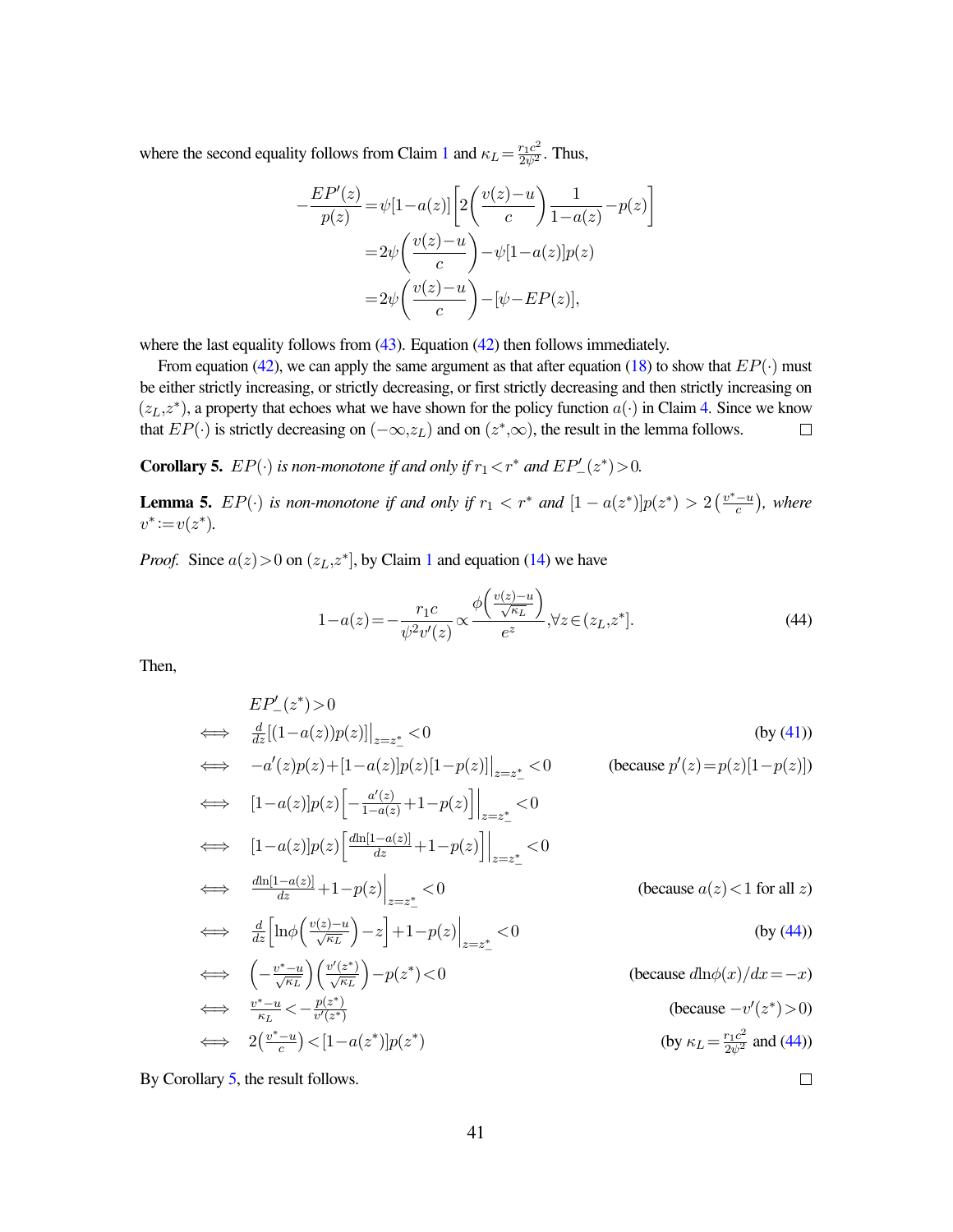**Corollary 6.**  $EP(\cdot)$  *is non-monotone if*  $r_1 < r^*$  *and*  $v^* < u$ *.* 

For a given  $\lambda$ , recall that  $r^*(\lambda)$  is the unique solution to [\(2\)](#page-13-3). It is easy to see that there exists a unique  $\lambda_1$  > 0 such that

<span id="page-42-0"></span>
$$
r^*(\lambda_1) = \psi^2. \tag{45}
$$

Consequently,  $r^*(\lambda) > \psi^2$  if and only if  $\lambda > \lambda_1$ .

The following lemma deals with the agent's discount rates that are close to  $r^*(\lambda)$ .

<span id="page-42-3"></span>**Lemma 6.** If  $\lambda > \lambda_1$  and  $\psi^2 < r_1 < r^*(\lambda)$ , then  $EP(\cdot)$  is non-monotone.

*Proof.* Recall that, in the proof of Claim [8,](#page-34-3) we have shown that if  $a(\cdot)$  is hump-shape, then  $v_L := v(z_L)$  and  $v_R := v(z_R)$  are calculated in [\(23\)](#page-35-1) and [\(29\)](#page-36-1), respectively. Moreover,  $v_L > v_R$  if (and only if)  $r_1 < r^*(\lambda)$ , and since  $v'(\cdot) < 0$ , we have  $v^* \in (v_R, v_L)$ .

From [\(23\)](#page-35-1), it is easy to verify that  $v_L < u$  if and only if  $r_1 > \psi^2$ . Therefore, if  $\lambda > \lambda_1$  and  $\psi^2 < r_1 < r^*(\lambda)$ , we have  $v_R < v^* < v_L < u$ . By Corollary [6,](#page-41-2)  $EP(\cdot)$  is non-monotone.  $\Box$ 

What about  $r_1 \in (0, \psi^2]$ ? For  $\lambda > \lambda_1$  and  $r_1 \leq \psi^2$ , recall that the functions  $a^*_{-}(\cdot; r_1), a^*_{+}(\cdot; r_1, \lambda)$ :  $[v_R, v_L] \to \mathbb{R}$  are defined by [\(38\)](#page-37-1) and [\(39\)](#page-37-2), respectively. Recall also, from the proof of Lemma [3,](#page-16-1) that  $v^* \in (v_R, v_L)$  is the unique solution to  $a^*_{-}(x;r_1) = a^*_{+}(x;r_1,\lambda)$ .

<span id="page-42-2"></span>**Claim 10.** If  $\lambda > \lambda_1$  and  $r_1 \leq \psi^2$ , then  $u \in [v_R, v_L]$ . Moreover,  $v^* < u$  if and only if  $a^*_{-}(u; r_1) < a^*_{+}(u; r_1, \lambda)$ .

*Proof.* Suppose that  $\lambda > \lambda_1$  and  $r_1 \leq \psi^2$ . First, by definition of  $\lambda_1$  in [\(45\)](#page-42-0), we have  $r^*(\lambda) > \psi^2 \geq r_1$ , so the equilibrium  $a(\cdot)$  is hump-shaped and  $v_L>v_R$ . Substituting the expressions of  $\xi_L$  and  $\xi_R$  into [\(23\)](#page-35-1) and [\(29\)](#page-36-1), we can rewrite  $v<sub>L</sub>$  and  $v<sub>R</sub>$  as

$$
v_L(r_1) = u + c \left( 1 - \frac{\sqrt{1 + 8r_1/\psi^2} + 1}{4} \right),
$$
  

$$
v_R(r_1, \lambda) = \frac{r_1}{r_1 + \lambda} \left[ u + c \left( 1 + \frac{\sqrt{1 + 8(r_1 + \lambda)/\psi^2} - 1}{4} \right) \right].
$$

It is easy to verify that  $v_L$  is strictly decreasing in  $r_1$  and  $v_R$  is strictly increasing in  $r_1$ . Thus, for  $\lambda > \lambda_1$ and  $r_1 \leq \psi^2$ ,

$$
v_R(r_1,\lambda) < v_R(r^*(\lambda),\lambda) = v_L(r^*(\lambda)) < v_L(\psi^2) \le v_L(r_1)
$$

where the inequalities follow from the monotonicity of  $v<sub>L</sub>$  and  $v<sub>R</sub>$  in  $r<sub>1</sub>$ , and the equality follows from the definition of  $r^*$ . Note that  $v_L(\psi^2) = u$ , so we have  $u \in [v_R, v_L]$ .

The fact that  $u \in [v_R, v_L]$  implies that  $a^*_{-}(u; r_1)$  and  $a^*_{+}(u; r_1, \lambda)$  are well-defined. By Claim [9,](#page-37-4) the function  $g: [v_R, v_L] \to \mathbb{R}$  defined by  $g(x; r_1, \lambda) := a^*_{-}(x; r_1) - a^*_{+}(x; r_1, \lambda)$  is strictly decreasing in x, and  $v^*$ is the unique zero point of  $g(\cdot;r_1,\lambda)$  on  $[v_R,v_L]$ . Therefore,

$$
v^* \! < \! u \Longleftrightarrow g(u\!\!; \!r_1,\! \lambda) \! < \! 0 \Longleftrightarrow a_-^*(u\!\!; \!r_1) \! < \! a_+^*(u\!\!; \!r_1,\! \lambda),
$$

as desired.

The next lemma deals with the case where the agent's discount rate  $r_1$  is small.

<span id="page-42-1"></span>**Lemma 7.** *There exist*  $\lambda_2 \geq \lambda_1$  *and*  $\underline{r} > 0$ *, such that if*  $\lambda > \lambda_2$  *and*  $0 < r_1 < r$ *, then*  $EP(\cdot)$  *is non-monotone.* 

 $\Box$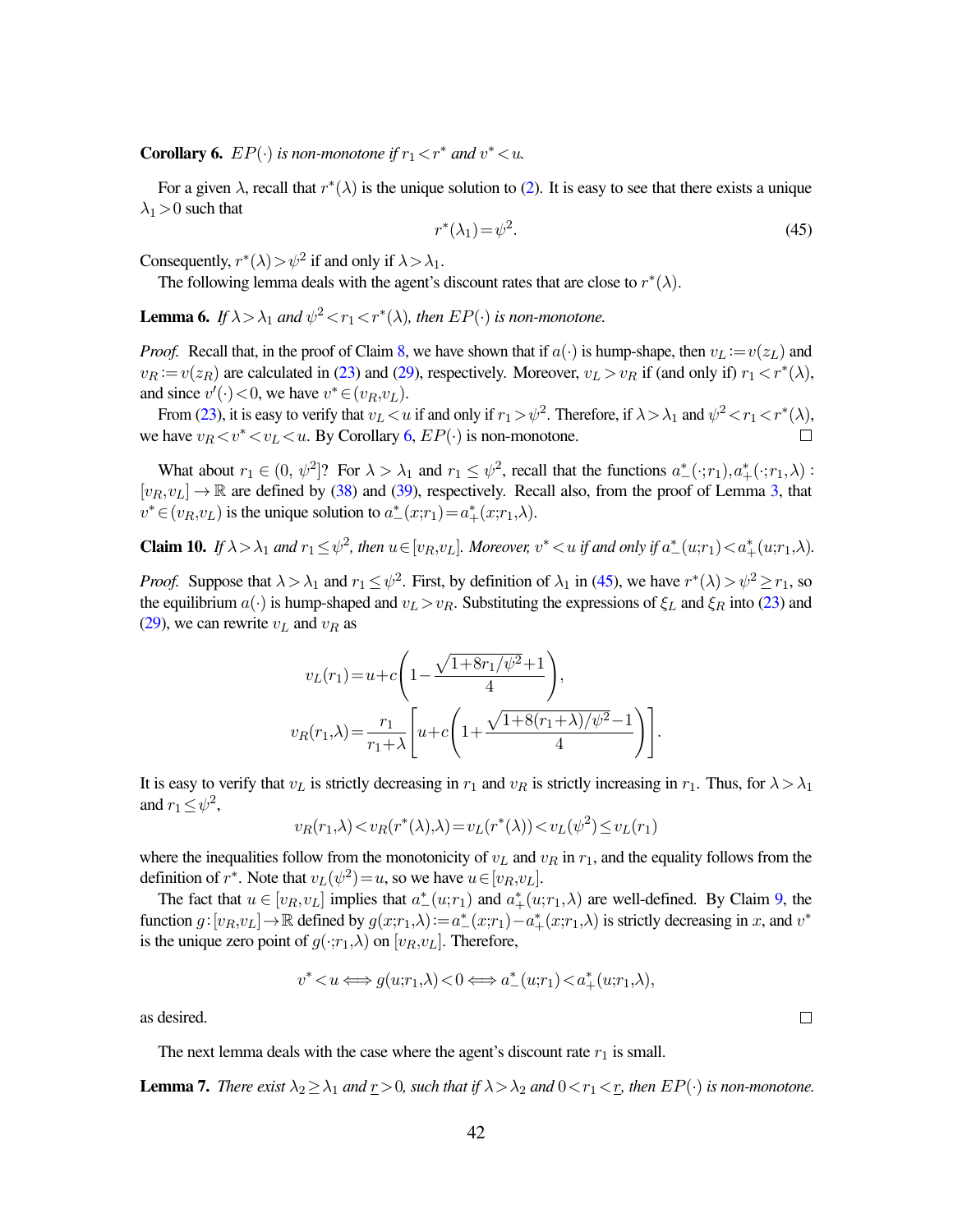*Proof.* See Online Appendix.

We note that the bound r obtained in Lemma [7](#page-42-1) is a fixed number independent of  $\lambda$ . We now turn to the last case where  $r_1 \in [\underline{r}, \psi^2]$ .

<span id="page-43-0"></span>**Claim 11.** *There exist*  $\lambda'_3 \geq \lambda_1$  *and*  $A > 1$  *such that if*  $\lambda > \lambda'_3$ *, then* 

<span id="page-43-2"></span>
$$
a_{+}^{*}(u;r_{1},\lambda) > 1 - A \exp\left(-\frac{\psi^{2}}{c^{2}r_{1}^{2}}\frac{\lambda^{2}}{r_{1} + \lambda}u^{2}\right), \forall r_{1} \in [\underline{r},\psi^{2}].
$$
\n(46)

*Proof.* See Online Appendix.

<span id="page-43-4"></span>**Lemma 8.** There exists  $\lambda_3 \geq \lambda_1$  such that if  $\lambda > \lambda_3$  and  $\underline{r} \leq r_1 \leq \psi^2$ , then  $EP(\cdot)$  is non-monotone.

*Proof.* Let  $\lambda'_3 \ge \lambda_1$  and  $A > 1$  be delivered by Claim [11.](#page-43-0) For each  $r_1 \in [r, \psi^2]$ , let  $\lambda(r_1)$  be the unique solution on  $\mathbb{R}_+$  to  $A \exp \left(-\frac{\psi^2}{c^2 r}\right)$  $\overline{c^2r_1^2}$  $\lambda^2$  $\left(\frac{\lambda^2}{r_1+\lambda}u^2\right) = 1 - a^*_{-}(u;r_1)$ . Note that  $\lambda(r_1)$  is well-defined for all  $r_1 \in [r, \psi^2]$ because the LHS is strictly decreasing in  $\lambda$  while the RHS is independent of  $\lambda$ .<sup>[43](#page-43-1)</sup> Hence, we have

<span id="page-43-3"></span>
$$
A \exp\left(-\frac{\psi^2}{c^2 r_1^2} \frac{\lambda^2}{r_1 + \lambda} u^2\right) < 1 - a^*_{-}(u; r_1), \forall \lambda > \lambda(r_1). \tag{47}
$$

Also,  $\lambda(r_1)$  is continuous in  $r_1$  by the implicit function theorem. Let  $\lambda''_3 := \max_{r \in [r, \psi^2]} \lambda(r)$  and  $\lambda_3 := \max\{\lambda'_3, \lambda''_3\}$ . Combining [\(46\)](#page-43-2) and [\(47\)](#page-43-3), we have

$$
a_+^*(u;r_1,\lambda)>1-A\mathrm{exp}\bigg(-\frac{\psi^2}{c^2r_1^2}\frac{\lambda^2}{r_1+\lambda}u^2\bigg)>a_-(u;r_1)\text{, for all }\lambda>\lambda_3\text{ and }r_1\in[\underline{r},\psi^2].
$$

Then, by Claim [10](#page-42-2) and Corollary [6,](#page-41-2) we conclude that  $EP(\cdot)$  is non-monotone if  $\lambda > \lambda_3$  and  $r_1 \in [\underline{r}, \psi^2]$ .

*Proof of Theorem [2.](#page-18-0)* Let  $\lambda_1$  be defined in [\(45\)](#page-42-0), and let  $\lambda_2$  and  $\lambda_3$  be delivered by Lemmas [7](#page-42-1) and [8,](#page-43-4) respectively. Define  $\bar{\lambda}$  := $\max\{\lambda_1,\lambda_2,\lambda_3\}$ . Lemmas [6](#page-42-3) through [8](#page-43-4) imply that if  $\lambda > \bar{\lambda}$  and  $r_1 < r^*(\lambda)$ , then  $EP(\cdot)$ is non-monotone. Lemma [4](#page-40-0) then leads to the conclusion of the theorem.  $\Box$ 

#### A.[3](#page-20-0) Effects of Better Transparency: Toward a Proof of Theorem 3

In this section, we prove Theorem [3](#page-20-0) which is about the convergence of the principal's equilibrium value function when the signal-to-noise ratio  $\psi$  grows without bound.

Take any sequence  $\{\psi_n\}_n$  such that  $\lim_n \psi_n = +\infty$ . For each  $n \in \mathbb{N}$ , take the unique Markov equilibrium  $(a_n,b_n)$  associated with the signal-to-noise ratio  $\psi_n$ . Let  $V_n(\cdot)$  be the agent's value function in the equilibrium  $(a_n, b_n)$  and  $W_n(\cdot)$  be the principal's value function. We will often use  $z \equiv \log(p/1-p)$  as state variable when analyzing the agent's behavior. When doing so, we denote by  $v_n(z) := V_n(p(z))$  the agent's value function in the z-space. Write  $z_n^*$  for the principal's equilibrium cutoff. Write  $z_{L,n}$  for the infimum belief z at which the agent plays  $a_n(z) > 0$  and write  $z_{R,n}$  for the supremum. Write T for the equilibrium stopping time that stops the play of the game. *Without labeling explicitly, we note that the distribution of* T *depends on n* and the current state z. For  $i = 1,2$ , let  $\mathbb{E}_n^{\theta} \{ e^{-r_i \mathbb{T}} \}$  be the expected discount factor when the stopping

<span id="page-43-5"></span> $\Box$ 

<span id="page-43-1"></span><sup>&</sup>lt;sup>[43](#page-43-5)</sup> Moreover, when  $\lambda = 0$ , the LHS is equal to  $A > 1 - a^*_{-}(u; r_1)$ ; when  $\lambda \to \infty$ , the LHS converges to  $0 < 1 - a^*_{-}(u; r_1).$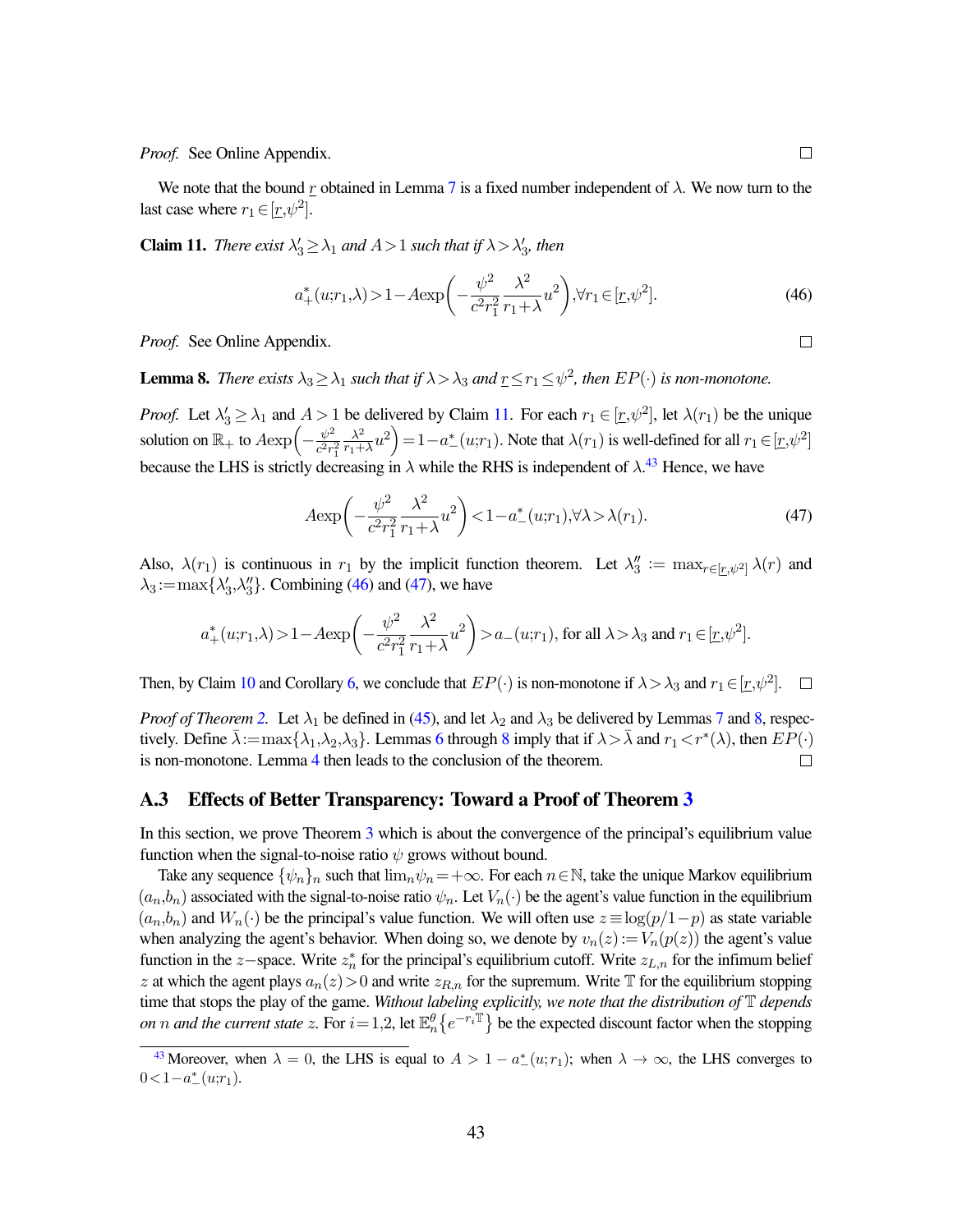action is taken in the equilibrium  $(a_n, b_n)$  discounted at rate  $r_i$  and given the equilibrium strategy of type  $\theta \in \{NI,I\}$ . When the game starts at state z, let

$$
\mathbb{E}_n\Big\{e^{-r_i\mathbb{T}}\Big\} \!:=\! p(z)\mathbb{E}_n^{NI}\Big\{e^{-r_i\mathbb{T}}\Big\}\!+\!(1\!-\!p(z))\mathbb{E}_n^I\Big\{e^{-r_i\mathbb{T}}\Big\}.
$$

**A.3.1** Case 1:  $\lambda < r_1 \left(\frac{c}{u}\right)$  $\left(\frac{c}{u}\right)$ , i.e.,  $u < \frac{r_1}{r_1+\lambda}(u+c)$ 

*Proof of Part 1 of Theorem [3.](#page-20-0)* We first show that there is  $\varepsilon > 0$  such that  $a_n(z_n^*) < 1 - \varepsilon$  for all n. Without loss, assume that  $a_n(z_n^*) > 0$  for all n. Then condition [\(18\)](#page-32-3) implies that

$$
a_n(z_n^*) = 1 - 2\left(\frac{v_n(z_n^*) - u}{c}\right) - a'_n(z_{n-}^*) < 1 - 2\left(\frac{\frac{r_1}{r_1 + \lambda}(u+c) - u}{c}\right),
$$

where the inequality follows from  $v_n(\cdot) \geq \frac{r_1}{r_1+1}$  $\frac{r_1}{r_1 + \lambda}(u+c)$  and  $a'_n(z^*_{n-}) > 0$ . By the assumption of Case 1, we can set  $\varepsilon = 2 \left( \frac{\frac{r_1}{r_1 + \lambda} (u+c) - u}{c} \right)$ c  $\Big) > 0.$ 

Since  $a_n(\cdot)$  is maximized at  $z_n^*$ , the above implies that  $a_n(\cdot)$  is uniformly bounded away from 1. Consequently, as  $\psi_n \to \infty$ , the principal learns the agent's type almost immediately, and thus the principal's equilibrium value function  $W_n(\cdot)$  converges uniformly to her full-information value function  $\overline{W}(\cdot)$ .  $\Box$ 

**A.3.2** Case 2:  $\lambda > r_1 \left(\frac{c}{v}\right)$  $\left(\frac{c}{u}\right)$ , i.e.,  $u > \frac{r_1}{r_1 + \lambda}(u+c)$ 

<span id="page-44-0"></span>**Claim 12.** *There exists*  $N \in \mathbb{N}$  *such that whenever*  $n \geq N$ *,*  $a_n(·)$  *is hump-shaped.* 

*Proof.* From condition [\(2\)](#page-13-3), it is easily verified that  $\lim_{n} r_n^* = \lambda \left( \frac{2u}{c} + 1 \right)$ . The assumption of Case 2 implies that  $r_1 < \lambda \left(\frac{u}{c}\right)$  $\frac{u}{c}$ ) <  $\lambda(\frac{2u}{c}+1)$ . By Theorem [1,](#page-11-0) the result follows.  $\Box$ 

We assume  $n \geq N$  for the rest of the proofs in Case 2.

<span id="page-44-1"></span>**Claim 13.** *Take any compact set*  $[p_1, p_2] \subset (0, 1)$ *. We have*  $\limsup_{n \to \infty} [\max_{z \in [z(p_1), z(p_2)]} v_n(z)] \le u$ *.* 

*Proof.* Because  $p^* \in [p^{**}, p_H]$  (by Lemma [2\)](#page-15-2), we can without loss assume that  $p_n^* \in [p_1, p_2]$ . Since  $v_n(\cdot)$  is decreasing, it suffices to show that  $\limsup v_n(z(\frac{p_1}{2}))$  $\left(\frac{21}{2}\right)\leq u.$ 

By Claim [12,](#page-44-0)  $a_n(\cdot)$  is hump-shaped for all n. First assume that  $a_n(z_n^*) \to 1$ . Take any  $\varepsilon > 0$ , and let  $z_n^{\varepsilon}$ be the smallest z such that  $a_n(z)=1-\varepsilon$ , which is well-defined for every large n such that  $a_n(z_n^*)>1-\varepsilon$ . Consider the stochastic process  $Z_t$  in the equilibrium  $(a_n, b_n)$  under the noninvestible-type strategy and the initial condition  $Z_0 = z \left( \frac{p_1}{2} \right)$  $\frac{20}{2}$ ). Let  $\mathbb{T}_n^{\dagger}$  be the stopping time that stops the game at the first time that  $Z_t \geq z_n^{\varepsilon}$ . From the law of motion [\(9\)](#page-30-5), as  $\psi_n \to \infty$ , we have  $\mathbb{E}_n^{NI}\left[e^{-r_1\mathbb{T}_n^{\dagger}}\right] \to 1$  and hence  $v_n(z(\frac{p_1}{2}))$  $\left(\frac{\partial}{2}^{\frac{1}{2}}\right)\right)\rightarrow v_n(z_n^{\varepsilon}).$ Moreover, since  $v_n(\cdot)$  is decreasing and concave to the left of  $z_\varepsilon^n$  (by Corollary [4\)](#page-39-0), we have

$$
r_1v_n(z_\varepsilon^n) = r_1[u + (1 - a_n(z_\varepsilon^n))c] + \frac{1}{2}\psi^2[1 - a_n(z_\varepsilon^n)]^2[v'(a_n(z_\varepsilon^n)) + v''(a_n(z_\varepsilon^n))]
$$
  
 
$$
\leq r_1[u + (1 - a_n(z_\varepsilon^n))c],
$$

which implies  $v_n(z_\varepsilon^n) \le u + \varepsilon c$ , delivering the result as  $\varepsilon$  is arbitrary.

Next assume that  $\liminf a_n(z_n^*) < 1$ . Take an  $\epsilon > 0$  such that  $u > \frac{r_1}{r_1 + \lambda}(u + c) + \epsilon$ ; such an  $\epsilon$ exists because of the assumption of Case 2. Notice that we can find a  $z^{\dagger}$  sufficiently large such that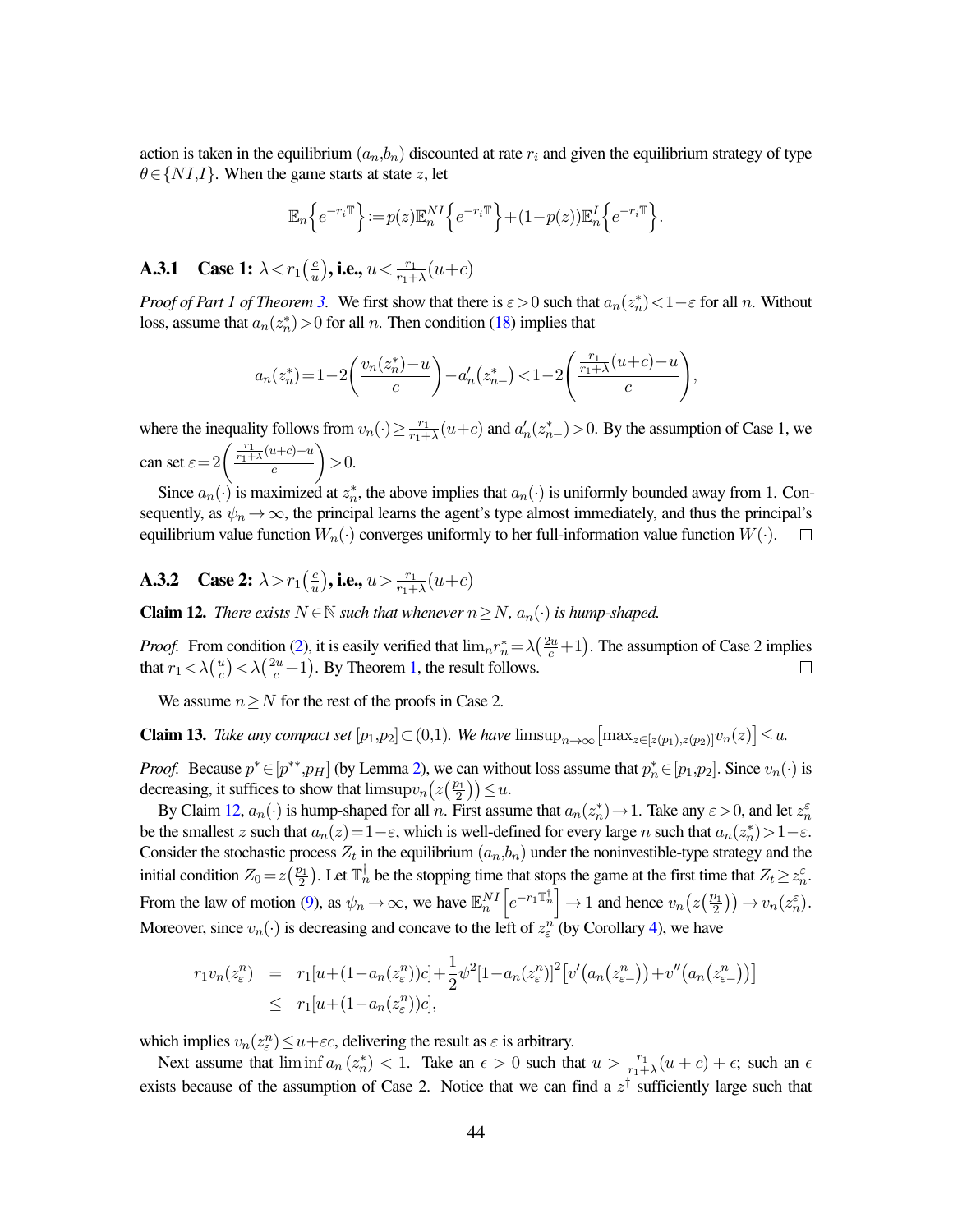<span id="page-45-4"></span> $\frac{r_1}{r_1+\lambda}(u+c)+\epsilon, \forall n$ . <sup>[44](#page-45-1)</sup> Let  $\mathbb{T}_n^{\dagger}$  be the stopping time that stops the game at the first time that  $Z_t=z^{\dagger}$ .  $v_n(z^\dagger) < \frac{r_1}{r_1+1}$ As  $\psi_n \to \infty$ , we have  $v_n(z(\frac{p_1}{2}))$  $\left(\frac{v_1}{2}\right)\right) \rightarrow v_n(z^{\dagger}) < \frac{r_1}{r_1 + r_2}$  $\frac{r_1}{r_1+\lambda}(u+c)+\epsilon.$  $\Box$ 

<span id="page-45-2"></span>Claim 14.  $\lim_{n\to\infty}z_{L,n}=-\infty$ .

 $\sqrt{1+8r_1/\psi_n^2}+1$ *Proof.* Recall that  $v_n(z_{L,n}) = v_{L,n}$  whose expression is given by [\(23\)](#page-35-1), i.e.,  $v_{L,n} = u+c \left(1-\frac{1}{2}\right)$  . 4 It is easy to see that  $\lim_n v_n(z_{L,n})=u+\frac{c}{2}$  $\frac{c}{2}$ . Assume toward a contradiction, taking a subsequence if necessary, that  $\lim_{n \to \infty} z_{L,n} = \underline{z} > -\infty$ . Then for any  $\varepsilon > 0$ , we have  $z_{L,n} \in [\underline{z} - \varepsilon, \underline{z} + \varepsilon]$  and  $v_n(z_{L,n}) \ge u + \frac{c}{4}$  when *n* is sufficiently large. Take any  $\varepsilon < (0, c/4)$ . By Claim [13](#page-44-1) and the monotonicity of  $v_n(\cdot)$ , there exists  $n^*$ such that for every  $n > n^*$  and for every  $z \in [\underline{z} - \varepsilon, \underline{z} + \varepsilon]$ , we have  $v_n(z) < u + \varepsilon < u + \frac{c}{4}$  $\frac{c}{4}$ , a contradiction to  $v_{L,n}$   $\rightarrow$   $u + \frac{c}{2}$  $\frac{c}{2}$  and  $z_{L,n} \rightarrow \underline{z}$ .  $\Box$ 

<span id="page-45-3"></span>**Claim 15.** *For any*  $\kappa > 0$ *, we have*  $\lim_{n \to \infty} a_n(z_n^* - \kappa) = 1$ *.* 

*Proof.* Assume toward a contradiction that, taking a subsequence if necessary,  $\lim_{n \to \infty} a_n(z_n^* - \kappa) = 1 - 2\varepsilon$  for some  $\varepsilon > 0$ . Take any large  $M > 0$  and notice that Claim [14](#page-45-2) tells us that  $z_{L,n} < z_n^* - \kappa - M$  for large n. Since  $a_n(\cdot)$  is increasing on  $[z_n^*-\kappa-M,z_n^*-\kappa]$  and  $\lim_{n\to\infty}a_n(z_n^*-\kappa)=1-2\varepsilon$ , we know that  $a_n(z)<1-\varepsilon$ (infinitely often) for all  $z \in [z_n^*-\kappa-M, z_n^*-\kappa]$ . Recall from condition [\(18\)](#page-32-3) that for  $z \in [z_n^*-\kappa-M, z_n^*-\kappa]$ ,

$$
a'_n(z) = 1 - a_n(z) - 2\left(\frac{v_n(z) - u}{c}\right),
$$

implying, in light of Claim [13,](#page-44-1) that for *n* sufficiently large, we have  $a'_n(z) > \frac{\varepsilon}{2}$  $\frac{\varepsilon}{2}$  for all  $z \in [z_n^* - \kappa - M, z_n^* - \kappa]$ . But then, we can take M large enough such that  $a_n(z_n^*-\kappa-M) < 0$ , a contradiction.

<span id="page-45-5"></span>**Claim 16.** *For any*  $\kappa > 0$ *, we have*  $\lim_{n \to \infty} v_n(z_n^* - \kappa) = u$ *.* 

*Proof.* From Claim [13](#page-44-1) and Lemma [2](#page-15-2), we know  $\limsup v_n(z_n^*-\kappa) \leq u$ . Assume toward a contradiction, taking a subsequence if necessary, that  $\lim_{n\to\infty} v_n(z_n^* - \kappa) = u - 2\varepsilon$  for some  $\varepsilon > 0$ . This implies that  $v_n(z_n^* - \kappa) < u - \varepsilon$  for *n* sufficiently large. Note also that Claim [14](#page-45-2) tells us that  $z_n^* - \kappa > z_{L,n}$  for *n* sufficiently large. From condition [\(18\)](#page-32-3),  $a'_n(z) = 1 - a_n(z) - 2\left(\frac{v_n(z) - u}{c}\right)$  $\left(\frac{z}{c}\right)^{-u}$  for all  $z \in [z_n^* - \kappa, z_n^* - \frac{\kappa}{2}]$  $\frac{\kappa}{2}$ . Then by Claim [15](#page-45-3) and the monotonicity of  $a_n(\cdot)$ , we know that for n sufficiently large,  $a'_n(z) > \frac{\varepsilon}{c}$  $\frac{\varepsilon}{c}$  for all  $z \in [z_n^* - \kappa, z_n^* - \frac{\kappa}{2}]$  $\frac{\kappa}{2}$ . But then, we have  $a_n(z_n^*-\kappa) < 1-(\frac{\kappa}{2})$  $\left(\frac{\varepsilon}{c}\right)$ , a contradiction to Claim [15.](#page-45-3)  $\Box$ 

<span id="page-45-0"></span>**Claim 17.** *Fix a prior*  $p_0 \in (0,1)$  *and some*  $\bar{p} \in (p_0,1)$ *. For each*  $\psi > 0$ *, consider an adapted Markov function*  $\alpha_{\psi}(\cdot)$  and a belief process defined by substituting  $\alpha_{\psi}(\cdot)$  into [\(7\)](#page-15-1). Take  $\varepsilon > 0$  and let  $\bar{\mathbb{T}}$  be the random time *that stops the play in the first time that*  $p \geq \overline{p}$ *. Then we have:* 

$$
\underset{\psi\uparrow\infty}{\text{limsup}}\mathbb{E}^{NI}\left\{r_1\!\int_0^{\bar{\mathbb{T}}} \!\!e^{-r_1t}\mathbb{I}_{\left\{\alpha_\psi\left(p_t\right)\leq 1-\varepsilon\right\}}dt\right\}\!=\!0.
$$

<span id="page-45-1"></span><sup>&</sup>lt;sup>[44](#page-45-4)</sup> To see this, note first that  $p_n^*$  is bounded above by  $p_H < 1$  (Lemma [2\)](#page-15-2). Next observe that the posterior is a submartingale according to the strategy of the noninvestible type. This implies that for every  $\eta > 0$  we can find  $p_n < 1$ such that, conditional on the noninvestible-type strategy,  $p \in (p_n,1)$  implies that the posterior goes below  $p_H$  with probability less than  $\eta$ . This immediately easily implies the existence of said  $z^{\dagger}$ .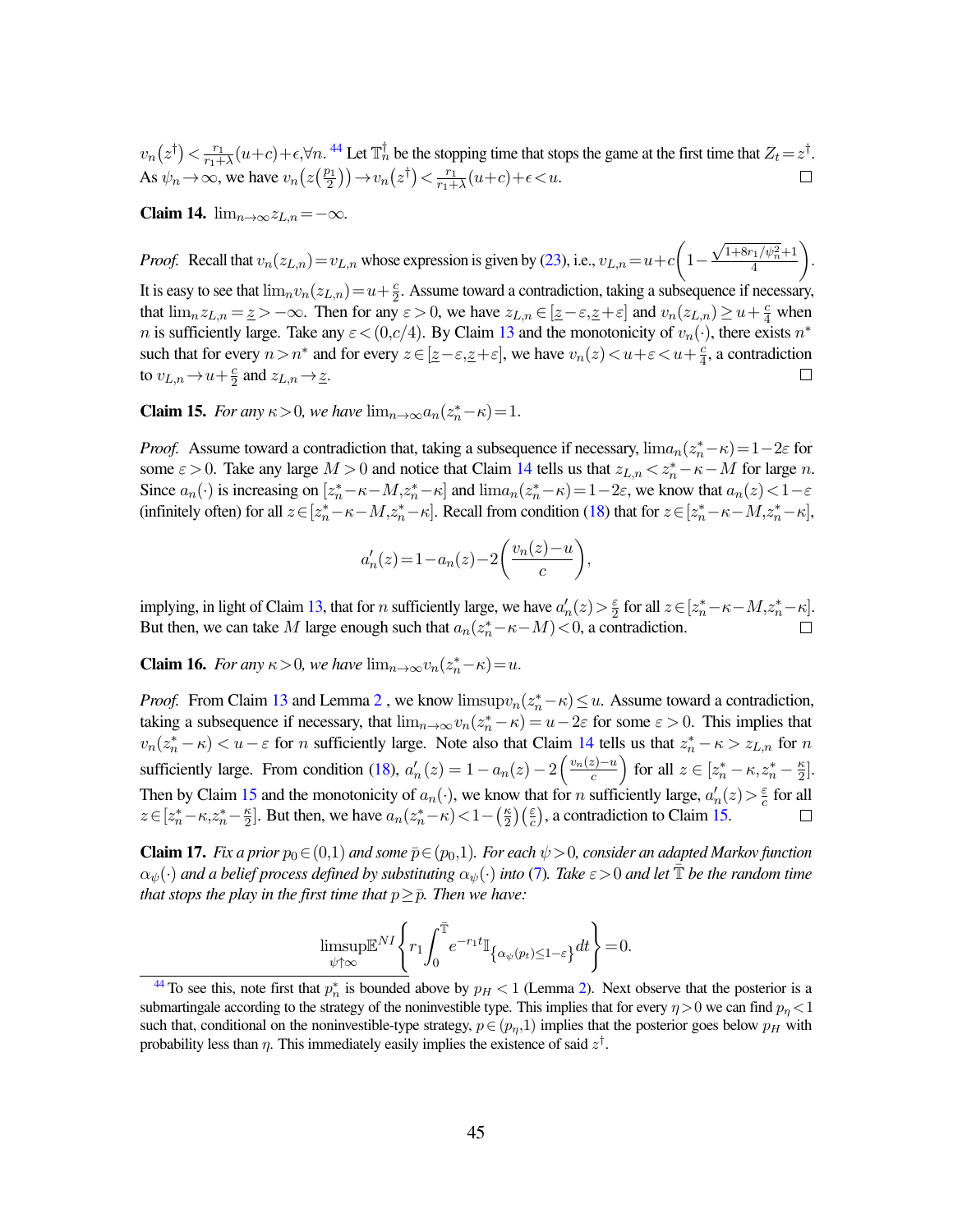*Proof.* See Online Appendix (Section [B.3,](#page-57-0) and Lemma OA.5 in Section [B.4\)](#page-57-1). In words, this lemma says that if the noninvestible type does not mimic too often, then as the noise in the signal vanishes, the principal can learn the agent's type almost immediately.  $\Box$ 

<span id="page-46-1"></span>**Lemma 9.** Fix any  $\kappa > 0$  and, for each  $n \in \mathbb{N}$ , assume that the game starts at the prior  $z_n^* - \kappa$ . Let  $\mathbb{T}_n^*$  be the stopping time that stops the play in the first time that a posterior reaches  $[z_n^*,\infty)$ . We have:

$$
\limsup_{n \to \infty} \mathbb{E}_n^{NI} \Big[ e^{-r_1 \mathbb{T}_n^*} \Big] = 0.
$$

*Proof.* Let  $\hat{z}_n := z_n^* - \kappa$  and  $z_n := z_n^* - 2\kappa$ . Let  $\mathbb{T}_n(\underline{z}_n)$  be the stopping time that stops the play in the first time that the posterior reaches  $\underline{z}_n$  and  $\mathbb{T}_n(z_n^*)$  be the stopping time that stops the play in the first time that the posterior reaches  $z_n^*$ . Observe that for any  $n$ ,  $\mathbb{P}_n^{NI}[\mathbb{T}_n(\underline{z}_n) < \infty] + \mathbb{P}_n^{NI}[\mathbb{T}_n(z_n^*) < \infty] = 1$ .

By Claim [15,](#page-45-3) we know that for any  $\varepsilon > 0$ , there exists  $n_1 \in \mathbb{N}$  such that  $n > n_1$  implies that  $v_n(\hat{z}_n^*)$  is bounded above by:

<span id="page-46-0"></span>
$$
\mathbb{P}_{n}^{NI}[\mathbb{T}_{n}(\underline{z}_{n})<\infty]\mathbb{E}_{n}^{NI}\left[\int_{0}^{\mathbb{T}_{n}(\underline{z}_{n})}u e^{-r_{1}t}dt + e^{-r_{1}\mathbb{T}_{n}(\underline{z}_{n})}v_{n}(\underline{z}_{n})|\mathbb{T}_{n}(\underline{z}_{n})<\infty\right] + \mathbb{P}_{n}^{NI}[\mathbb{T}_{n}(z_{n}^{*})<\infty]\mathbb{E}_{n}^{NI}\left[\int_{0}^{\mathbb{T}_{n}(z_{n}^{*})}u e^{-r_{1}t}dt + e^{-r_{1}\mathbb{T}_{n}(z_{n}^{*})}v_{n}(z_{n}^{*})|\mathbb{T}_{n}(z_{n}^{*})<\infty\right] + \varepsilon.
$$
\n(48)

Next we obtain an upper bound for  $v_n(z_n^*)$ . For that, we let  $\mathbb{T}_{\lambda}$  be the random time of the next Poisson shock. Note that

$$
v_n(z_n^*) = \mathbb{P}_n^{NI}[z_{\mathbb{T}_\lambda} > z_n^*] \mathbb{E}_n^{\theta_S} \left[ \int_0^{\mathbb{T}_\lambda} e^{-r_1 t} [u + (1 - a_n(z_t))c] dt \, | \, z_{\mathbb{T}_\lambda} > z_n^* \right]
$$
  
+ 
$$
\mathbb{P}_n^{NI}[z_{\mathbb{T}_\lambda} \leq z_n^*] \mathbb{E}_n^{\theta_S} \left[ \int_0^{\mathbb{T}_\lambda} e^{-r_1 t} [u + (1 - a_n(z_t))c] dt + e^{-r_1 \mathbb{T}_\lambda} v_n(z_{\mathbb{T}_\lambda}) \, | \, z_{\mathbb{T}_\lambda} \leq z_n^* \right].
$$

Now we use the following facts to bound the expected value above: i) Because  $a_n(z_t) \geq 0$ ,

$$
\mathbb{E}_n^{NI}\bigg[\int_0^{\mathbb{T}_\lambda} e^{-r_1t}[u+(1-a_n(z_t))c]dt\,|\,z_{\mathbb{T}_\lambda}>z_n^*\bigg]\leq \mathbb{E}_n^{NI}\bigg[\int_0^{\mathbb{T}_\lambda} e^{-r_1t}(u+c)dt\,|\,z_{\mathbb{T}_\lambda}>z_n^*\bigg].
$$

ii) From Claim [13,](#page-44-1)

$$
\text{limsup}\mathbb{E}_{n}^{NI}\Big[\mathbb{I}_{\big\{z_{\mathbb{T}_{\lambda}}\leq z_{n}^{*}\big\}}v_{n}(z_{\mathbb{T}_{\lambda}})\Big]\!\leq\!\text{limsup}\mathbb{E}_{n}^{NI}\Big[\mathbb{I}_{\big\{z_{\mathbb{T}_{\lambda}}\leq z_{n}^{*}\big\}}u\Big]
$$

.

iii) For every  $\varepsilon > 0$ , from Claim [17,](#page-45-0)

$$
\text{limsup}\mathbb{P}_n^{NI}\bigg[\{z_{\mathbb{T}_\lambda}\leq z_n^*\}\cap\bigg\{\int_0^{\mathbb{T}_\lambda}e^{-r_1t}(1-a(z_t))dt>\varepsilon\bigg\}\bigg]=0.
$$

Conditions (i), (ii) and (iii) above imply that for every  $\epsilon > 0$ , we can find  $n_2 \in \mathbb{N}$  with  $n_2 > n_1$  such that  $n > n_2$ implies  $v_n(z_n^*) \leq \mathbb{P}_n^{NI}[z_{\mathbb{T}_{\lambda}} > z_n^*] \mathbb{E}_n^{NI} \left[ \int_0^{\mathbb{T}_{\lambda}} e^{-r_1 t} (u+c) dt \, | \, z_{\mathbb{T}_{\lambda}} > z_n^* \right] + \mathbb{P}_n^{\theta_S}[z_{\mathbb{T}_{\lambda}} \leq z_n^*] u + \epsilon$ . Since Poisson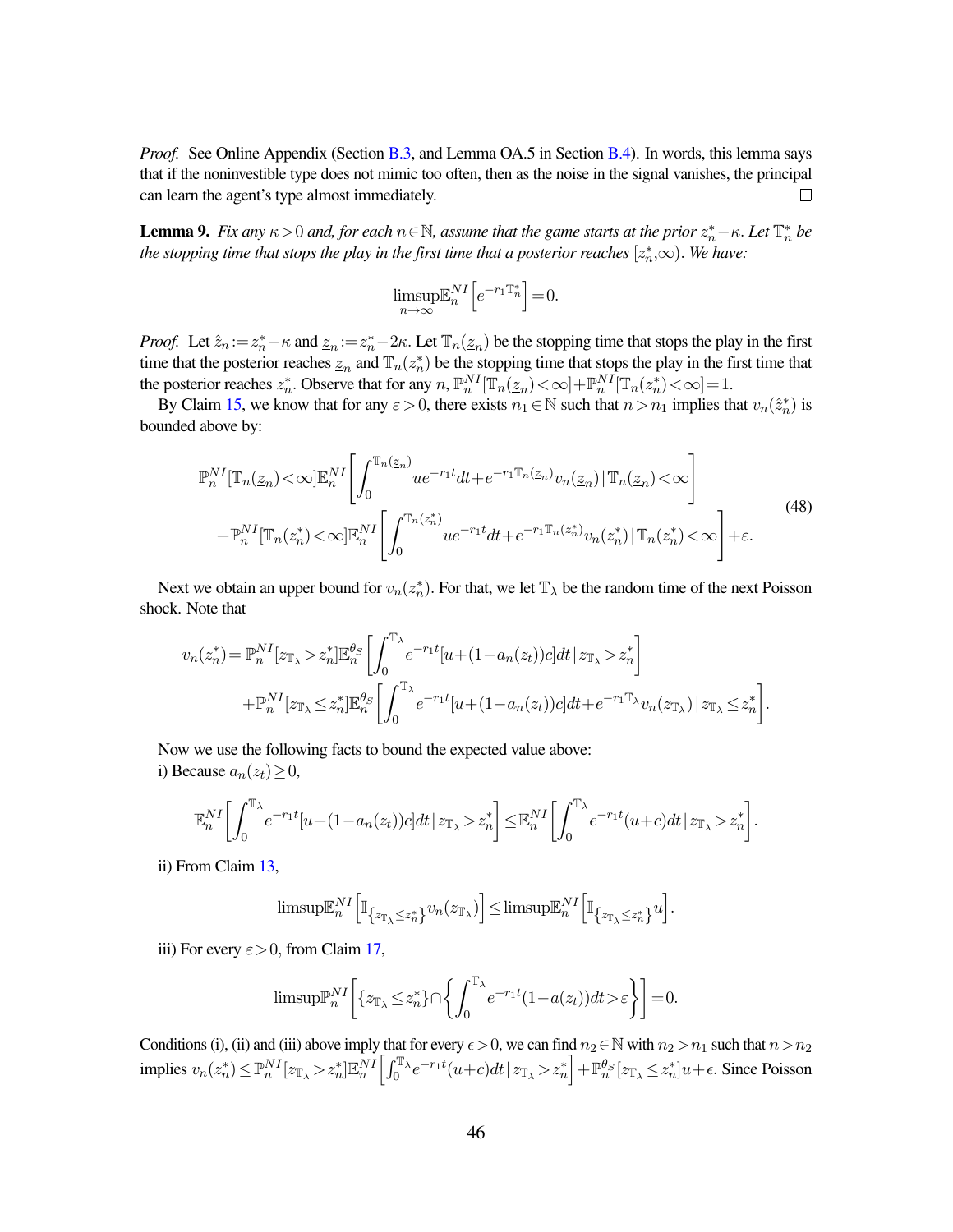shocks are independent of the Brownian motion,  $\mathbb{E}_n^{NI} \left[ \int_0^{\mathbb{T}_\lambda} e^{-r_1 t} (u+c) dt \, | \, z_{\mathbb{T}_\lambda} > z_n^* \right] = \left( \frac{r}{r+1} \right)$  $\frac{r}{r+\lambda}(u+c) < u.$ Moreover, notice that the  $z_t$  (and  $p_t$ ) are submartingales conditional on  $\theta = NI$ , so  $\mathbb{P}_n^{NI}[z_{\mathbb{I}_{\lambda}} > z_n^*] \geq \frac{1}{2}$  $\frac{1}{2}$ . Therefore, the last two observations imply

$$
v_n(z_n^*)\!\leq\! \frac{1}{2}\!\left(\frac{r_1}{r_1\!+\!\lambda}\right)\!(u\!+\!c)\!+\!\frac{1}{2}u\!+\!\epsilon.
$$

Since  $\left(\frac{r_1}{r_1+1}\right)$  $r_1+\lambda$  $\int (u+c) < u$  and  $\epsilon$  is arbitrary, we conclude that  $\limsup v_n(z_n^*) < u$ .

Going back to the upper bound [\(48\)](#page-46-0) for  $v_n(\hat{z}_n^*)$ , we have shown that  $\limsup v_n(z_n^*) < u$ , and from Claim [16,](#page-45-5) we know that  $\lim_{n} i(x_n^*) = \lim_{n} i(x_n^*) = u$ . So for [\(48\)](#page-46-0) to be an valid upper bound of  $v_n(\hat{z}_n^*)$  for arbitrary  $\varepsilon$ , we must have  $\limsup_{n\to\infty} \mathbb{E}_n^{NI} \left[ e^{-r_1 \mathbb{T}_n(z_n^*)} \right] = 0$ , i.e.,  $\limsup_{n\to\infty} \mathbb{E}_n^{NI} \left[ e^{-r_1 \mathbb{T}_n^*} \right] = 0$ , as desired.

<span id="page-47-0"></span>**Lemma 10.**  $\lim_{n\to\infty} z_n^* = z^{**}$ , where  $z^{**}$  is the myopic cutoff satisfying  $R(p(z^{**}))=0$ 

*Proof.* Recall that we always have  $z_n^* \geq z^{**}$ . Hence assume (toward a contradiction) that we can find some  $\varepsilon > 0$  such that, taking a subsequence if necessary,  $z_n^* > z^{**} + \varepsilon$  for every n. For every n, consider the game starts at  $z_n^* - \frac{\varepsilon}{2} > z^{**} + \frac{\varepsilon}{2}$  $\frac{\varepsilon}{2}$ . Let  $\mathbb{T}_n^*$  be the stopping time that stops the play in the first time that a posterior reaches  $[z_n^*,\infty)$ . By Lemma [9,](#page-46-1) we have  $\mathbb{E}_n^{N \tilde{I}} \left[ e^{-r_1 \mathbb{T}_n^*} \right] \to 0$ , implying that  $\limsup W_n (p(z_n^* - \frac{\varepsilon}{2}))$  $(\frac{\varepsilon}{2})$   $\leq$  0. But since  $z_n^* - \frac{\varepsilon}{2} > z^{**} + \frac{\varepsilon}{2}$  $\frac{\varepsilon}{2}$ , the principal can get a strictly positive payoff by terminating the relationship when the next stopping opportunity arrives. So the principal has a profitable deviation at  $z_n^* - \frac{\varepsilon}{2}$  when n is sufficiently large, a contradiction.

*Proof of Part 2 of Theorem [3.](#page-20-0)* In light of Corollary [4,](#page-39-0) we extend each  $W_n$  continuously from  $(0,1)$  to  $[0,1]$ by setting  $W_n(0) = 0$  and  $W_n(1) = \frac{\lambda}{r_2 + \lambda} w_{NI}$ .

<span id="page-47-2"></span>We first show that  $W_n(\cdot)$  converges to  $\underline{W}(p^{**}) = 0$ . By Lemmas [9](#page-46-1) and [10,](#page-47-0) it is easy to see that  $\lim_{n\to\infty}W_n(p)=0$  for all  $p < p^{**}.$ <sup>[45](#page-47-1)</sup> Suppose toward a contradiction, taking a subsequence if necessary, that  $\lim_{n\to\infty} W_n(p^{**}) = \delta > 0$ . Let  $\epsilon = \frac{\delta(1-p^{**})}{2w_{NT}}$  $\frac{(1-p^{**})}{2w_{NI}}$ . For *n* large enough, we have  $W_n(p^{**}-\epsilon) < \frac{\delta}{2}$  $\frac{0}{2}$ . Since  $W_n(\cdot)$  is convex (by Corollary [4\)](#page-39-0), we have  $\frac{\hat{W}_n(1)-W_n(p^{**})}{1-p^{**}}$  $\frac{1-W_n(p^{**})}{1-p^{**}}$  ≥  $\frac{W_n(p^{**})-W_n(p^{**}-\epsilon)}{\epsilon}$  ≥  $\frac{w_{NL}}{1-p^{**}}$ , which implies  $W_n(1) > w_{NI}$ , a contradiction.

Next, for each n, because  $W_n(0) = \underline{W}(0)$ ,  $W_n(1) = \underline{W}(1)$ , and  $W_n(\cdot)$  is increasing and convex, we have  $0 \leq W'_n(\cdot) \leq \frac{\lambda}{r_1 + \lambda}$  $\frac{\lambda}{r_1 + \lambda}$ . But then, we always have  $p^{**} = \text{argmax}_{p \in [0,1]} |W_n(p) - \underline{W}(p)|$ . Hence, uniform convergence of  $W_n^{\dagger}$  follows immediately from its pointwise convergence at  $p^{**}$ .

<span id="page-47-1"></span><sup>&</sup>lt;sup>[45](#page-47-2)</sup> Note that Lemma [9](#page-46-1) enables us to conclude that  $\limsup_n \mathbb{E}_n[e^{-r_2\mathbb{T}}]=0$ . This is because the principal only derives positive payoff from terminating against the noninvestible type. As a result, if  $\limsup_n \mathbb{E}_n^{NI} [e^{-r_2 \mathbb{T}}] = 0$ , then we must have  $\limsup_n \mathbb{E}_n^I \left[ e^{-r_2 \mathbb{T}} \right] = 0$ , for otherwise the principal's equilibrium payoff would be negative.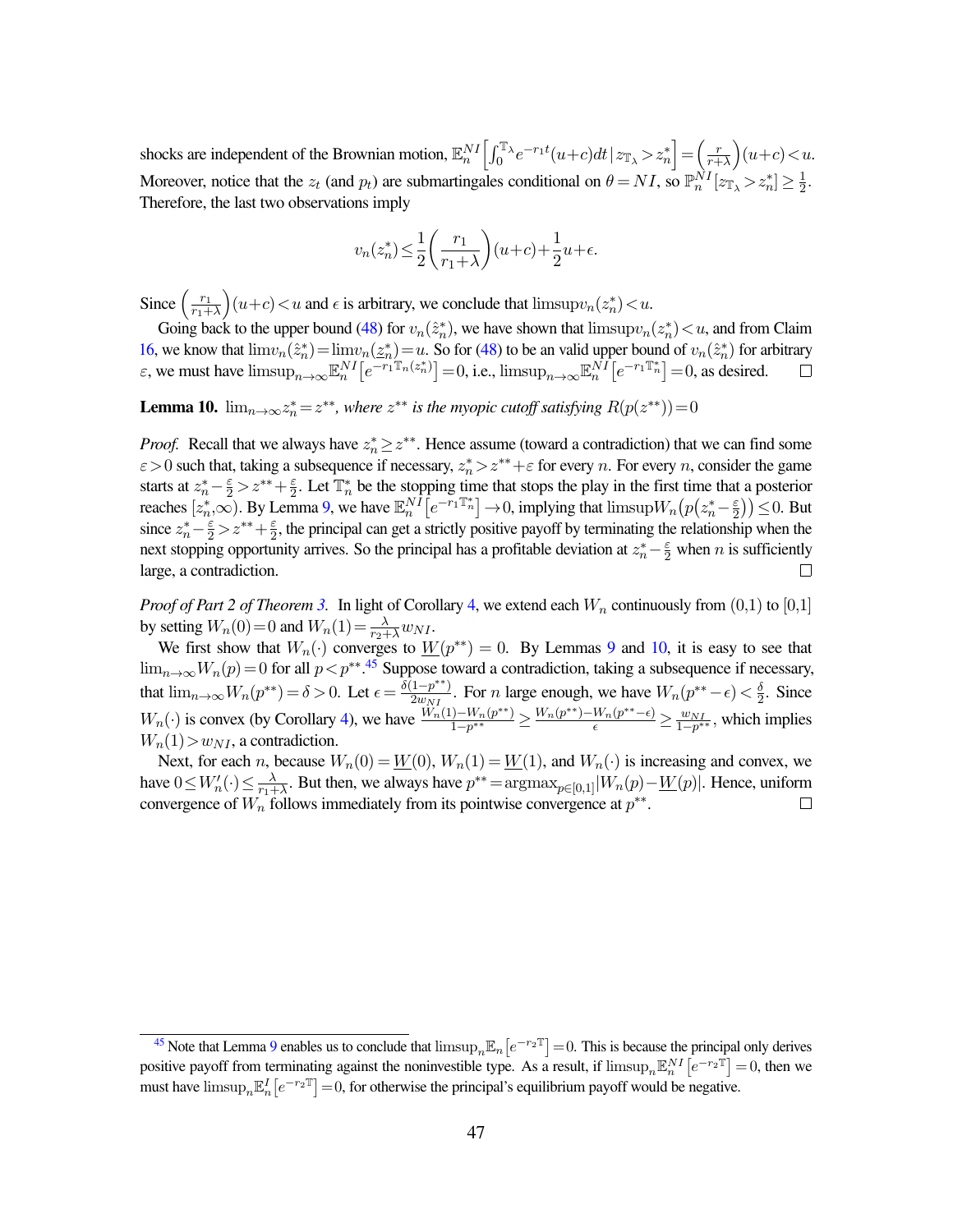### B Online Appendix

#### B.1 Omitted Proofs for Theorem [1](#page-11-0)

#### B.1.1 Proofs of Lemmas [1](#page-10-2) and [2](#page-15-2)

Consider a Markovian equilibrium,  $(\alpha, \beta)$ , and the underlying probability space  $(\Omega, \mathfrak{F}, \mathbb{P})$ . For each  $p \in (0,1)$ , we define  $\Phi(p) := {\omega \in \Omega : \exists t \leq \mathbb{T} \text{ such that } p_t(\omega) = p}$ , where  $\mathbb{T}$  is the random stopping time of the relationship induced by  $(\alpha, \beta)$ . The belief span,  $SP(\alpha)$ , is the set of all p such that  $\mathbb{P}(\Phi(p)) > 0$ . Clearly,  $SP(\alpha)$  is a connected set because the sample path of  $X_t$  is almost surely continuous. Let  $p := \inf SP(\alpha)$ , and  $\bar{p}:=\sup \text{SP}(\alpha)$ . Define the principal's value function W as in the main text on the domain of  $\text{SP}(\alpha)$ . The function W is continuous because the agent's equilibrium policy function  $a \in \mathcal{P}$ .

**Claim OA.1.**  $SP(\alpha)$  *is an open interval. That is,*  $SP(\alpha) = (p,\bar{p})$ *.* 

*Proof.* Since  $SP(\alpha)$  is a connected set, we only need to show that  $\bar{p}, p \notin SP(\alpha)$ . Suppose, toward a contradiction, that  $\bar{p}$ ∈SP( $\alpha$ ). Then, consider a history that leads to the belief  $\bar{p}$  and the continuation play starting from this history. Since the belief process is a martingale, we must have  $p_t = \bar{p}$  for all  $t \leq T$  and almost all sample paths. Agent's optimality then implies  $a(\bar{p})=0$ , and thus the diffusion coefficient of the belief process at  $\bar{p}$  is strictly positive. This contradicts  $p_t = \bar{p}$  for all  $t \leq T$  and almost all sample paths. The same argument proves that  $p \notin SP(\alpha)$ . □

**Claim OA.2.** *The principal's equilibrium policy function b has a cutoff structure on*  $SP(\alpha)$ *. That is, there exists a unique*  $p^* \in [p,\bar{p}]$  *such that*  $p \in (p,p^*)$  *implies*  $b(p) = 0$  *and*  $p \in (p^*,\bar{p})$  *implies*  $b(p) = 1$ *.* 

*Proof.* Recall that  $R(p) := pw_{NI} + (1 - p)w_I$  is the principal's expected payoff if the relationship is terminated when her belief is p. For any  $p \in SP(\alpha)$ , define  $F(p) := W(p) - R(p)$ . At any time t such that the stopping opportunity arrives, given her belief  $p_t=p\in SP(\alpha)$ , if the principal terminates the relationship, her expected payoff is  $R(p)$ ; if the principal continues the relationship, her continuation value is  $W(p)$ . Thus, principal's optimality requires that  $b(p)=1$  if  $F(p)<0$  and that  $b(p)=0$  if  $F(p)>0$ .

We first establish two useful properties of F.

**Property 1:** If  $F(\tilde{p})>0$  at some  $\tilde{p} \in SP(\alpha)$ , then  $F(p)>0$  for all  $p < \tilde{p}$ .

To see this, suppose that  $F(\tilde{p})>0$  at some  $\tilde{p} \in SP(\alpha)$ . Let  $(p_a, p_b)$  be the largest interval containing  $\tilde{p}$  such that  $F(p) > 0$  for all  $p \in (p_a, p_b)$ . We want to show that  $p_a = p$ . Suppose, toward a contradiction, that  $p_a > p$ . Since W is continuous, we have  $F(p_a)=0$ , i.e.,  $W(p_a)=R(p_a)$ . Moreover, principal's optimality requires that  $b(p)=0$  for all  $p \in (p_a, p_b)$ . We consider two cases, and will reach a contradiction in each of these cases. **Case 1:**  $p_b < \bar{p}$ .

In this case, continuity of W also implies that  $F(p_b)=0$ , i.e.,  $W(p_b)=R(p_b)$ . Consider now a history that leads to the belief  $\tilde{p}$  and the continuation play starting from this history. Let  $\mathbb{T}^{\dagger}$  be the first time that the posterior belief reaches  $(p_a, p_b)^c$  (setting  $\mathbb{T}^\dagger = \infty$  if this event is not reached in finite time). Let  $\varphi$  represent the probability measure (from the principal's perspective) induced by the distribution of  $p_{\uparrow\uparrow}$ . Then,

$$
\begin{split} R(\tilde{p})\!<\!W(\tilde{p})\!=\!\int_{p_a}^{p_b}\!\!W(p)\mathbb{E}\!\left[e^{-r_2\mathbb{T}^\dagger}\left|p_{\mathbb{T}^\dagger}\!=\!p\right]\!\varphi(dp)\\ =\!\int_{p_a}^{p_b}\!\!R(p)\mathbb{E}\!\left[e^{-r_2\mathbb{T}^\dagger}\left|p_{\mathbb{T}^\dagger}\!=\!p\right]\!\varphi(dp)\!<\!\int_{p_a}^{p_b}\!\!R(p)\varphi(dp)\!=\!R(\tilde{p}). \end{split}
$$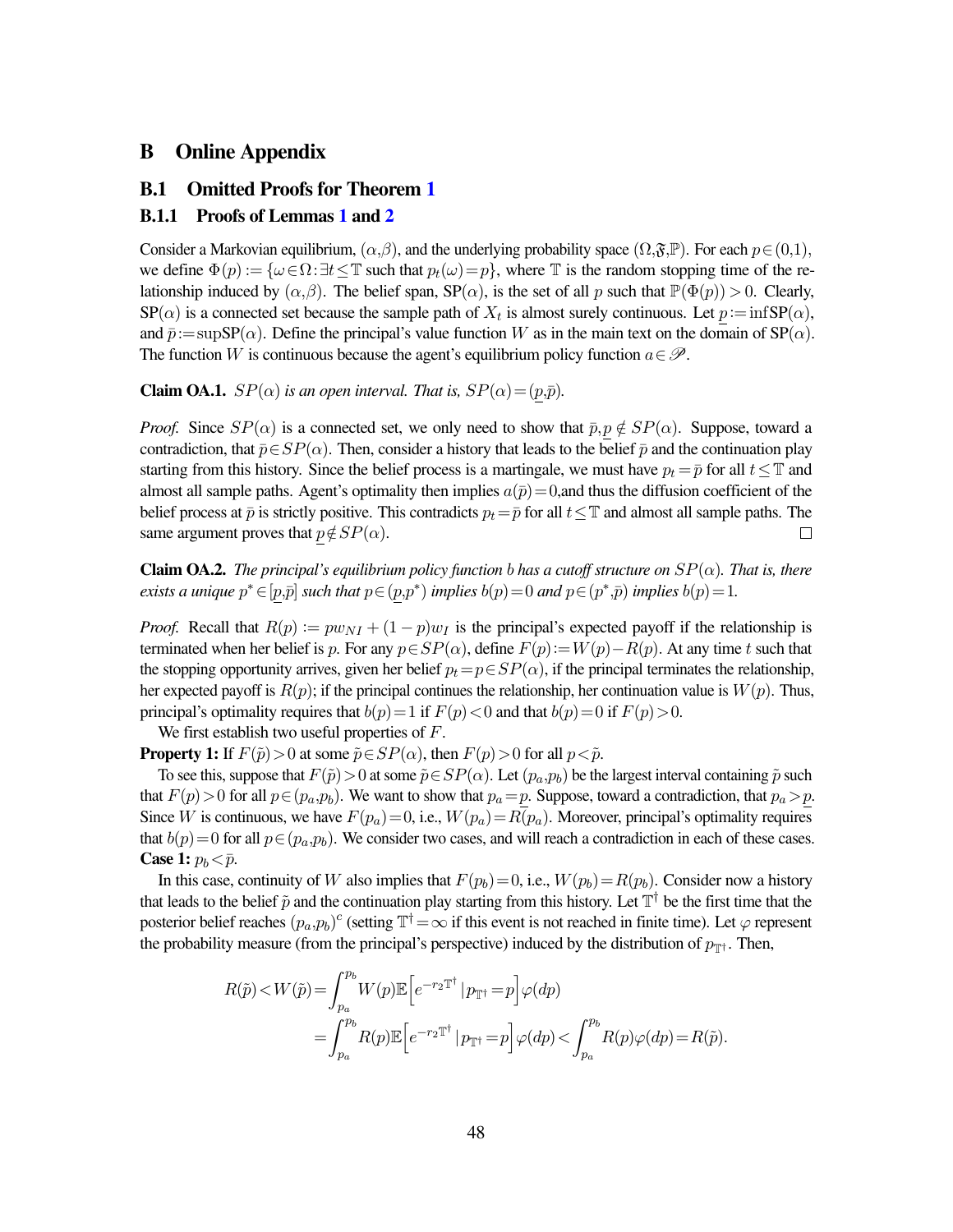The second equality trivially holds if  $\mathbb{E}\big[e^{-r_2\mathbb{T}^\dagger}\,|p_{\mathbb{T}^\dagger}=p\big]=0,$  and otherwise if  $\mathbb{T}^\dagger<\infty,$  then it holds because  $W(p_{\text{int}}) = R(p_{\text{int}})$ . The last inequality uses the facts that  $0 \le W(p_a) = R(p_a)$  implies  $R(p) > 0$  for all  $p > p_a$ , and that  $\mathbb{T}^{\dagger} > 0$  almost surely. The final equality holds because  $p_t$  is a bounded martingale and  $R(\cdot)$ is an affine function. But then, we have an obvious contradiction. **Case 2:**  $p_b = \bar{p}$ .

In this case, we have  $b(p) = 0$  for all  $p \in (p_a, \bar{p})$ . Consider again a history that leads to the belief  $\tilde{p}$ and the continuation play starting from this history. Let  $\mathbb{T}^{\dagger}$  be the first time that the posterior reaches  $p_a$ (setting  $\mathbb{T}^{\dagger}=\infty$  if this event is not reached in finite time). Let  $\varphi$  represent the probability measure (from the principal's perspective) induced by the distribution of  $p_{\text{T}^{\dagger}}$ . Then,

<span id="page-49-2"></span>
$$
R(\tilde{p}) < W(\tilde{p}) = W(p_a) \mathbb{E}\left(e^{-r\mathbb{T}^\dagger}\right) < R(p_a),
$$

which contradicts  $R$  being increasing.

**Property 2:** Let  $p^* := \sup\{p \in SP(\alpha) : F(p) > 0\}$ .<sup>[46](#page-49-0)</sup> Then,  $F(p) < 0$  for all  $p > p^*$ .

By definition of  $p^*$ , we know that  $F(p) \le 0$  for all  $p \ge p^*$ , i.e.,  $W(p) \le R(p)$  for all  $p \ge p^*$ , so it is weakly optimal for the principal to terminate the relationship whenever  $p \in (p^*, \bar{p})$ . Suppose, toward a contradiction, that  $F(\tilde{p}) = 0$  for some  $\tilde{p} > p^*$ . Consider a history that leads to the belief  $\tilde{p}$  and the continuation play starting from this history. Let  $\mathbb{T}^{\dagger}$  be the first time that the stopping opportunity arrives or the posterior reaches  $p^*$ (setting  $\mathbb{T}^{\dagger}=\infty$  if this event is not reached in finite time). Let  $\varphi$  represent the probability measure (from the principal's perspective) induced by the distribution of  $p_{\text{TH}}$ . Then,

$$
R(\tilde{p}) = W(\tilde{p}) = \int_{p^*}^{\bar{p}} W(p) \mathbb{E}\left[e^{-r_2 \mathbb{T}^\dagger} \, | \, p_{\mathbb{T}^\dagger} = p\right] \varphi(dp)
$$
  
\n
$$
\leq \int_{p^*}^{\bar{p}} R(p) \mathbb{E}\left[e^{-r_2 \mathbb{T}^\dagger} \, | \, p_{\mathbb{T}^\dagger} = p\right] \varphi(dp) < \int_{p^*}^{\bar{p}} R(p) \varphi(dp) = R(\tilde{p}).
$$

The first equality follows from the contradiction assumption that  $F(\tilde{p})=0$ , the first inequality follows from the definition of  $p^*$  such that  $F(p) \le 0$  for all  $p \ge p^*$ , the last inequality holds because  $0 \le W(p^*) \le R(p^*)$ implies that  $R(p) > 0$  for all  $p > p^*$ , and the final equality holds because  $p_t$  is a bounded martingale and  $R(\cdot)$  is an affine function. But then, we have an obvious contradiction, establishing Property 2.

These two properties of F immediately deliver our result. Specifically, let  $p^* := \sup\{p \in SP(\alpha) : F(p) >$ 0. Then, Property 1 implies that  $F(p) > 0$  (and thus  $b(p) = 0$ ) for all  $p \in (p, p^*)$ , and Property 2 implies that  $F(p) < 0$  (and thus  $b(p) = 1$ ) for all  $p \in (p^*, \bar{p})$ .  $\Box$ 

<span id="page-49-3"></span>We continue with a technical result that will be later used.

**Claim OA.3.** *Fix a positive integer* T. *For any*  $\varepsilon > 0$  *there exists*  $\eta > 0$  *satisfying the following property:* Take any pair of adapted processes  $dY_t^1 = \mu_{1,t}dt + \sigma dB_t$  and  $dY_t^2 = \mu_{2,t}dt + \sigma dB_t$  such that  $\mu_{j,t} \in [0,1]$ *for*  $j = 1,2$  *and for every t. Let*  $\mathbb{P}_1$  *and*  $\mathbb{P}_2$  *be the probability distributions over*  $(C([0,T]),B(C([0,T]))^{47}$  $(C([0,T]),B(C([0,T]))^{47}$  $(C([0,T]),B(C([0,T]))^{47}$ generated by such stochastic processes. If  $A\!\in\!\mathbb{B}(C([0,T]))$  is such that  $\mathbb{E}_{\mathbb{P}_1}[\mathbb{I}_A]\!<\!\eta$  then  $\mathbb{E}_{\mathbb{P}_2}[\mathbb{I}_A]\!<\!\widehat{\varepsilon}.$ 

*Proof.* Dividing both processes by  $\sigma$  and subtracting the same drift from both processes if necessary we may assume that  $dY_t^1 = dB_t$  and  $dY_t^2 = \mu_{2,t}dt + dB_t$  with  $\mu_{2,t} \in [-\sigma^{-1}, \sigma^{-1}]$ . Since the drift is bounded

<span id="page-49-0"></span><sup>&</sup>lt;sup>[46](#page-49-2)</sup> By convention, if  $\{p \in SP(\alpha) : F(p) > 0\} = \emptyset$ , we set  $\sup\{p \in SP(\alpha) : F(p) > 0\} = p$ .

<span id="page-49-1"></span> $^{47}$  $^{47}$  $^{47}$  B stands for the Borel sigma-field, and  $C([0,T])$  is the set of continuous functions over  $[0,T]$ .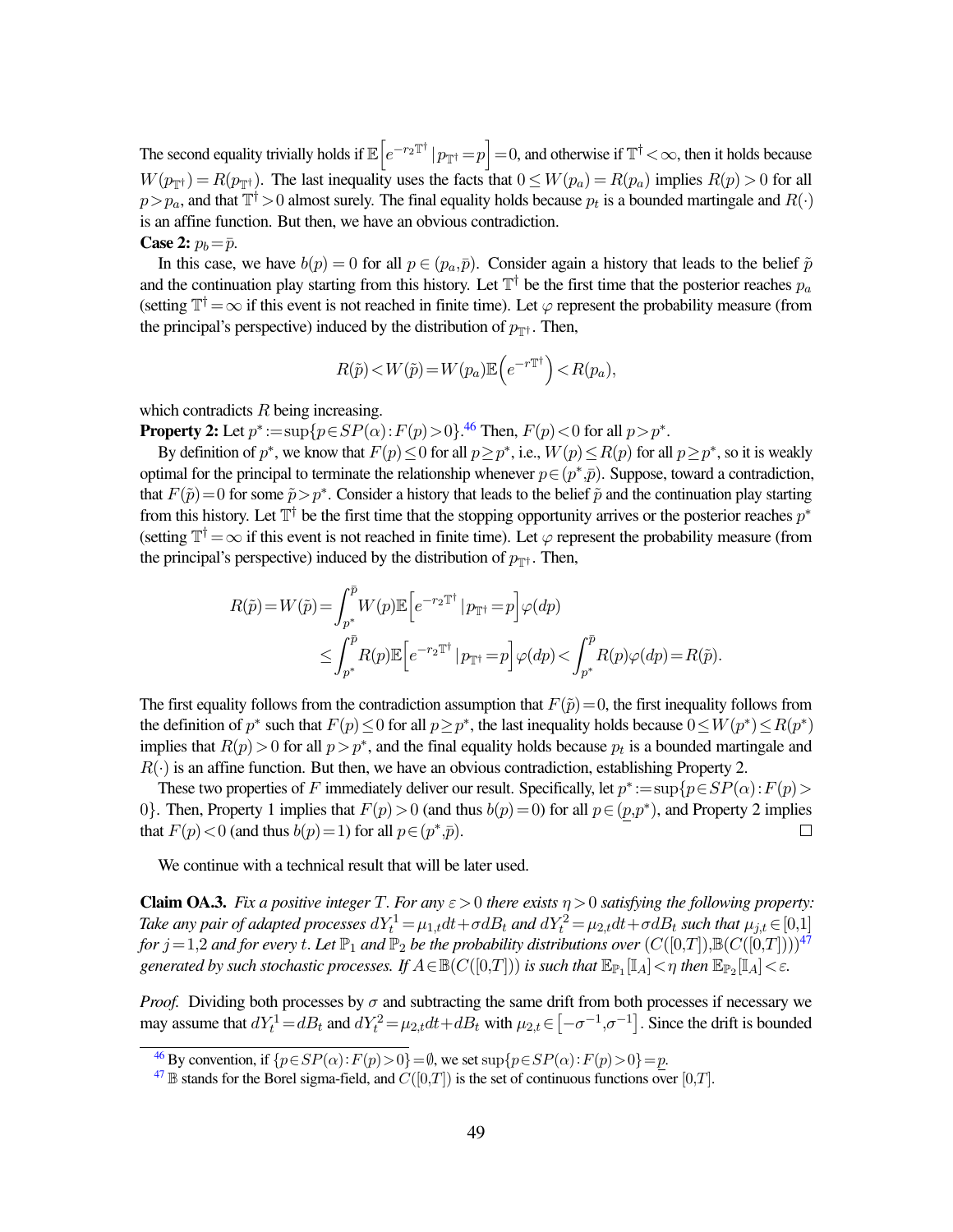we can invoke Girsanov's theorem to obtain

$$
\mathbb{E}_{\mathbb{P}_2}[\mathbb{I}_A] = \mathbb{E}_{\mathbb{P}_1}[\mathbb{I}_A M_T],
$$

where  $M_T = \exp\left(\int_0^T \mu_{2,t} dB_t - \frac{1}{2}\right)$  $\frac{1}{2} \int_0^T \mu_{2,t}^2 dt$ . Notice that  $M_T \le F_{\mu_2} := \exp\left(\int_0^T \mu_{2,t} dB_t\right)$ . Since this class of processes is uniformly integrable we can take  $n^* \in \mathbb{N}$  such that  $\mathbb{E}_{\mathbb{P}_1} \left[ F_{\mu_2} \mathbb{I}_{\{F^{\mu_2} > n^*\}} \right] < \frac{\varepsilon}{2}$  $\frac{\varepsilon}{2}$  (holding for every process in this class) and consequently $\mathbb{E}_{\mathbb{P}_1}\big[M_T \mathbb{I}_{\{M_T>n^*\}}\big] \leq \mathbb{E}_{\mathbb{P}_1}\Big[F_{\mu_2}\mathbb{I}_{\{F_{\mu_2}>n^*\}}\Big]$  $\Big\vert < \frac{\varepsilon}{2}$  $\frac{\varepsilon}{2}$ .

Therefore, taking  $\eta = \frac{\varepsilon}{2n^*}$ , we obtain that

$$
\mathbb{E}_{\mathbb{P}_2}[\mathbb{I}_A] = \mathbb{E}_{\mathbb{P}_1} \left[ \mathbb{I}_A M_T \mathbb{I}_{\{M_T \le n^* \}} \right] + \mathbb{E}_{\mathbb{P}_1} \left[ \mathbb{I}_A M_T \mathbb{I}_{\{M_T > n^* \}} \right] \le \mathbb{E}_{\mathbb{P}_1} \left[ \mathbb{I}_A M_T \mathbb{I}_{\{M_T \le n^* \}} \right] + \frac{\varepsilon}{2} < \varepsilon.
$$

#### Claim OA.4.  $\bar{p}=1$

*Proof.* Assume towards a contradiction that  $\bar{p}$  < 1.

Case 1:  $\bar{p} > p^*$ .

The belief process  $p_t$  is a martingale, so for every  $\varepsilon > 0$  there exists an  $\epsilon > 0$  such that if  $p_t > \bar{p}-\epsilon$ , then  $\mathbb{P}(\inf_{s>t} p_s > p^* + \varepsilon \mid \theta = NI) > 1-\varepsilon$ . This implies that  $\mathbb{P}(\mathbb{T}=\mathbb{T}_\lambda \mid \theta = NI) > 1-\varepsilon$  where  $\mathbb{T}_\lambda$  is the arrival of the next Poisson-shock. Notice that for every  $\eta > 0$  we can take  $\varepsilon_{\eta} > 0$  such that the agent's payoff at  $p_t$  is no more than  $(u+c)\left(\frac{r_1}{r_1+c}\right)$  $r_1+\lambda$  $(+\eta)$ . This implies that for every  $\nu > 0$  we can take  $\eta$  small enough (taking  $\varepsilon_{\eta}$  to satisfy the condition above) so that  $\mathbb{E}\left(\int_{t}^{\min\{t+1,\mathbb{T}\}}(a(p_t))dt \mid \theta = NI\right) < \nu$ . Hence, there exists  $\varpi > 0$ such that  $\mathbb{E}\left(\int_t^{\min\{t+1,\mathbb{T}\}}(1-a(t))dt \mid \theta = NI\right) > \varpi$ .

Consider the law of motion [\(7\)](#page-15-1) when  $p_t \in [p^*, \bar{p}]$ . Observe that the instantaneous variance of the belief process when the (noninvestible type) agent plays  $a(\cdot)$  is bounded below by a positive constant times  $(1-a_t)^2 \min \{p^*(1-p^*), \bar{p}(1-\bar{p})\}^2 > 0$ . Because  $\bar{p} < 1$  and because  $p_t - p_0 = \int_0^t dp_t$ , we obtain that  $\mathbb{E}\Big[|p_{\min\{t+1,\mathbb{T}\}}\!-\!p_t|$  $\mathbb{E}^2$  ≥  $\delta$  for some positive constant  $\delta$ , hence  $\mathbb{E} [ |p_{\min\{t+1,\mathbb{T}\}} - p_t| ] \geq \delta$ . Because  $(p_{\min\{t+1,\mathbb{T}\}}-p_t)$  has mean zero, we obtain that  $\mathbb{E}\left[\left(p_{\min\{t+1,\mathbb{T}\}}-p_t\right)^+\right] \geq \frac{\delta}{2}$  $\frac{\delta}{2}$ . Taking  $\varepsilon < \frac{\delta}{4}$  we conclude that  $\mathbb{P}(p_{\min\{t+1,\mathbb{T}\}}\!>\!\bar{p}\!+\!\frac{\varepsilon}{2})$  $\left(\frac{\varepsilon}{2}\right)$  > 0, which is a contradiction. Case 2:  $\bar{p} \leq p^*$ .

Assume  $\bar{p} \le p^*$ . Then,  $b(p) = 0$  for all  $p \in SP(\alpha, \beta)$ . Claim OA.3 implies that, for every  $T > 0$ , if the noninvestible agent plays  $a_t=0$  for every  $t\in[0,T]$ , then the relationship terminates before T with probability zero, which implies that the agent's best response must satisfy  $a_t=0$  for every  $t>0$ . This contradicts the assumption that  $\bar{p}$  is never reached.  $\Box$ 

#### **Claim OA.5.**  $p=0$ .

*Proof.* Assume towards a contradiction that  $p > 0$ .

Case 1:  $p < p^*$ .

**Step 1:** For every  $\eta \in \left(0, \frac{p^* - p}{2}\right)$  $\frac{-p}{2}$  there exists  $\epsilon > 0$  such that if  $p_t < \underline{p} + \epsilon$  then  $\mathbb{P}(\sup_{s>t} p_s \ge p^* \mid \theta = NI) < \eta$ , and consequently  $\mathbb{P}(\sup_{s>t} p_s \geq p^*) < \eta$ .

This follows from the martingale property of the belief process.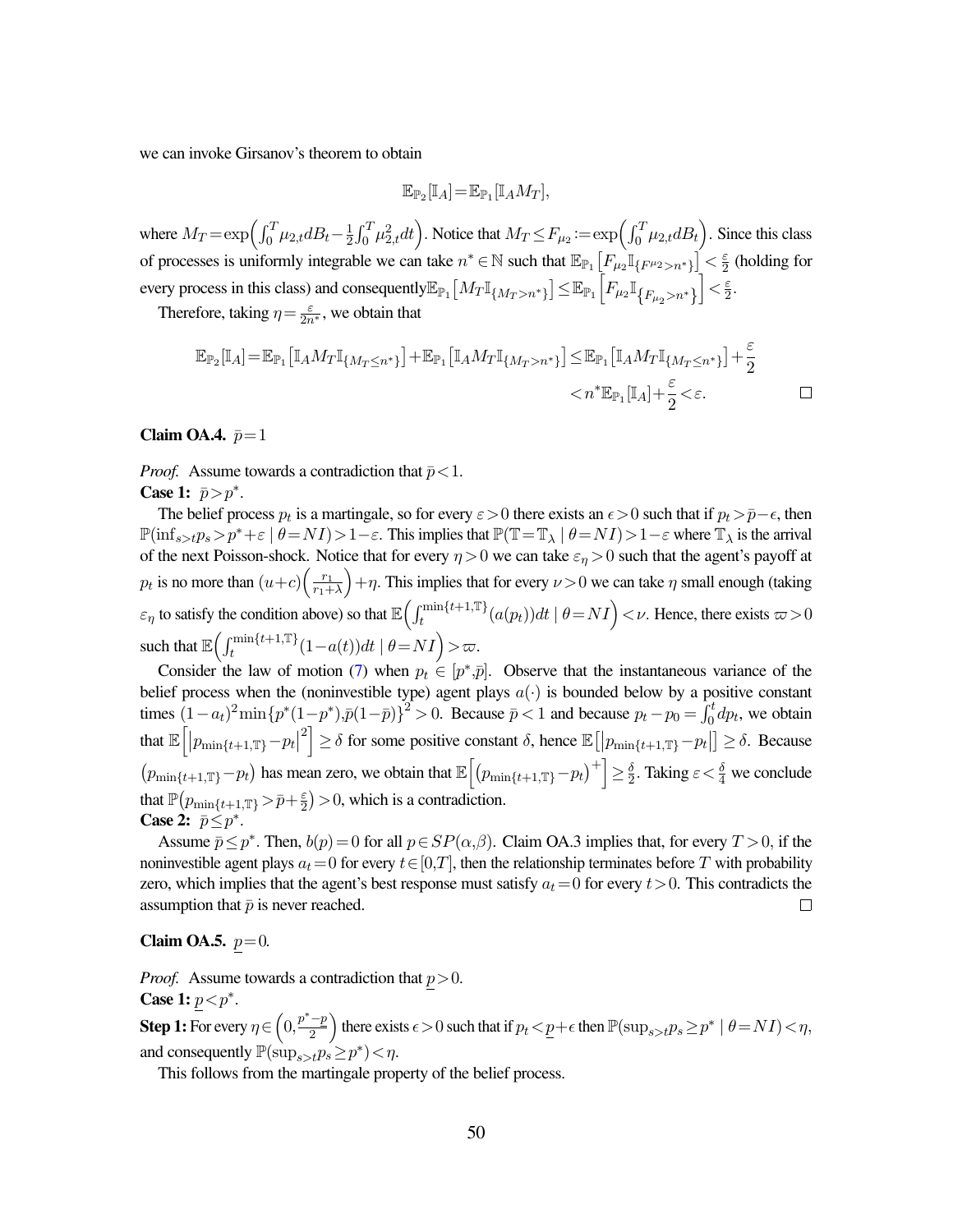Step 2: For every  $\varepsilon > 0$  and  $T \in \mathbb{N}$  there exists  $\epsilon > 0$  such that if  $p_t < p + \epsilon$  and if the agent plays a strategy  $\tilde{\sigma}$  that plays  $a_t = 0$  for all  $t > 0$ , then  $\mathbb{P}^{\tilde{\sigma}}(\{\mathbb{T} < T\}) < \varepsilon$ .

This follows from Step 1 and Claim OA.3.

**Step 3:** There exists  $T^* \in \mathbb{N}$  and  $\varepsilon > 0$  such that if  $\mathbb{P}^{\tilde{\sigma}}(\{\mathbb{T} < T^*\}) < \varepsilon$ , then

$$
\mathbb{E}\Biggl(\int_{t}^{\min\{t+T^*,\mathbb{T}\}} (1-a_t)dt\mid \theta = NI\Biggr) \geq 1.
$$

To see this, take an arbitrary  $T \in \mathbb{N}$ . If  $\mathbb{E}\Big(\int_t^{\min\{t+T,\mathbb{T}\}}(1-a_t)dt\,|\,\theta=NI\Big)<1,$  then agent gets no more than

$$
(u+c)\left(\int_0^1 r_1e^{-r_1t}ds\right)+u\left(\int_1^T r_1e^{-r_1t}ds\right)+(u+c)\left(\int_T^\infty r_1e^{-r_1t}ds\right) < (u+c)\left(\int_0^T r e^{-r_1t}ds\right)
$$

for T large enough. We can thus let  $T^*$  be the smallest positive integer satisfying the inequality above and then pick  $\varepsilon$  so that

$$
(u+c)\left(\int_0^1 r_1 e^{-r_1 t} ds\right) + u\left(\int_1^{T^*} r_1 e^{-r_1 t} ds\right) + (u+c)\left(\int_{T^*}^{\infty} r_1 e^{-r_1 t} ds\right) < (1-\varepsilon)(u+c)\left(\int_0^{T^*} r_1 e^{-r_1 t} ds\right),
$$

in which case  $\mathbb{E} \left( \int_t^{\min\{t+T^*,\mathbb{T}\}}$  $\sum_{t}^{\min\{t+T^*,\mathbb{T}\}}(1-a_t)dt\,|\,\theta\!=\!NI\Bigr)<1$  and  $\mathbb{P}^{\tilde{\sigma}}(\{\mathbb{T}<\!T^*\})<\varepsilon$  would imply that  $\tilde{\sigma}$  is a profitable deviation.

**Step 4:** There exists  $\epsilon^* > 0$  and  $\epsilon^* > 0$  such that if:

- 1.  $p_t < p + \epsilon^*$ ,
- 2.  $\mathbb{P}(\sup_{s>t} p_s \geq p^*) < \varepsilon^*$ ,
- 3.  $\mathbb{E} \left( \int_t \min\{t+T^*, \mathbb{T}\}\right)$  $t^{\min\{t+T^*,\mathbb{T}\}}(1-a(t))dt \mid \theta = NI$   $\geq$  1,

then  $\mathbb{P}(\inf_{s>t} p_s < p) > 0$ .

The argument is analogous to that used in the Case 1 of Claim OA.4's proof, and is thus omitted.

**Step 5:** Step 3 guarantees that we can find  $\varepsilon^* > 0$  and  $T^*$  such that if  $\mathbb{P}^{\tilde{\sigma}}(\{\mathbb{T} < T^*\}) < \varepsilon^*$  then  $\mathbb{E}\left(\int_t^{\min\{t+T^*,\mathbb{T}\}}$  $\sum_{t}^{\min\{t+T^*,\mathbb{T}\}}(1-a_t)dt\,|\,\theta=NI\Big)\geq 1.$  Steps 1 and 2 guarantee that we can find  $\epsilon^*>0$  such that if  $p_t < p + \epsilon^*$  then  $\mathbb{P}^{\tilde{\sigma}}(\{\mathbb{T} < T^*\}) < \varepsilon^*$ . Therefore, using Step 4, we conclude that  $\mathbb{P}(\inf_{s>t} p_s < p) > 0$ , which contradicts the definition of p.

**Case 2:**  $p^* \leq p$ . This case is analogous to the Case 2 of Claim OA.4's proof, and is thus omitted.  $\Box$ 

**Claim OA.6.** *In any Markovian equilibrium policy profile*  $(a,b)$ ,  $\lim_{p\to 1} a(p) < 1$ .

*Proof.* Assume towards a contradiction that  $\lim_{p\to 1} a(p) = 1$ . Fix an  $\varepsilon > 0$ . Take  $T_{\varepsilon} \in \mathbb{N}$  such that  $e^{-r_1T_\varepsilon} < \varepsilon$  and  $\mathbb{P}(\mathbb{T}_\lambda > T_\varepsilon) < \varepsilon$  where  $\mathbb{T}_\lambda$  is the random time that the next stopping opportunity arrives. Let  $Z(p) := \ln(p/(1-p))$ , for  $p \in (0,1)$ . Under the contradiction assumption, take  $\mathcal{Z} > Z(p^*)$  such that  $z > \mathcal{Z}$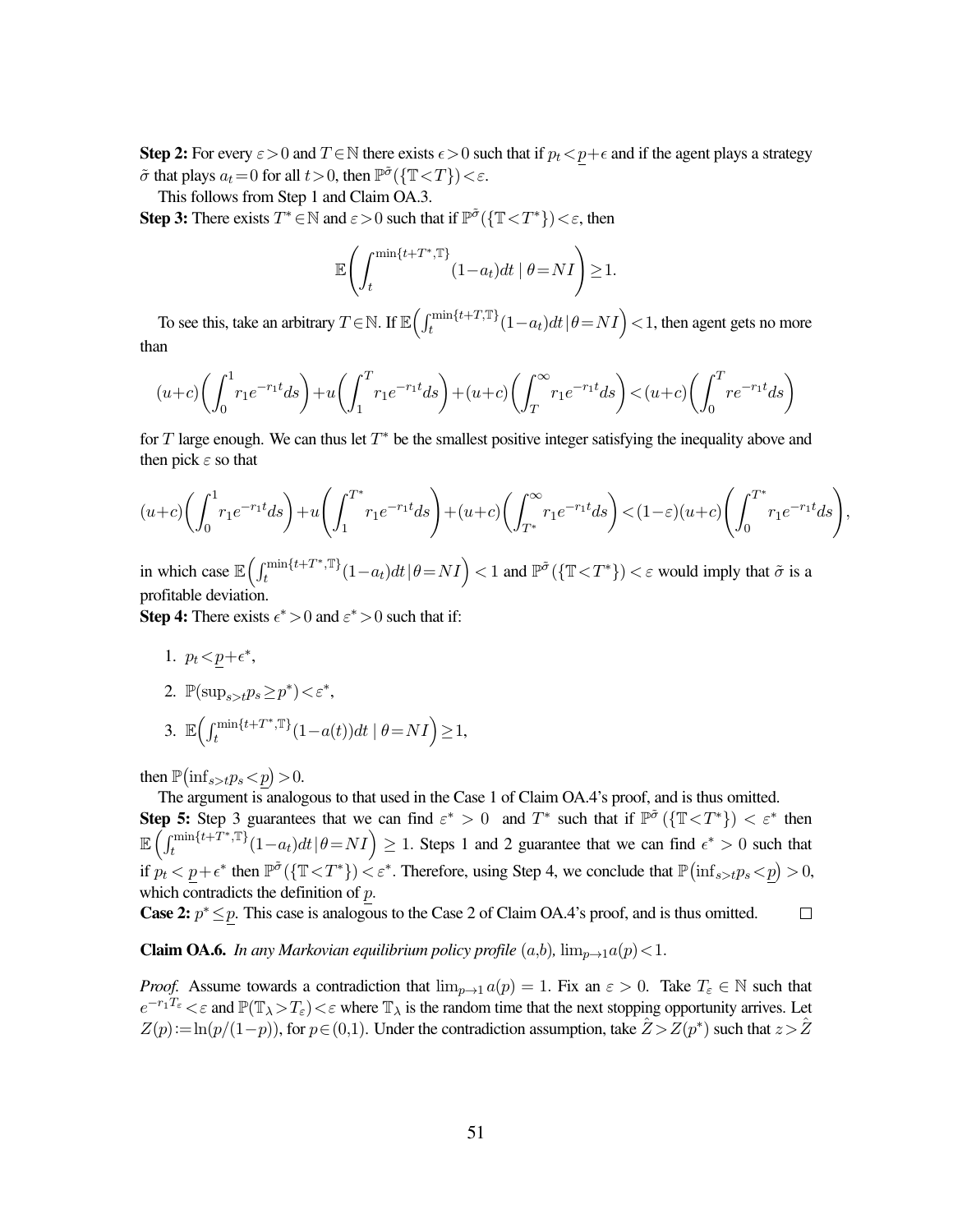implies  $a(z) > \frac{1}{2}$  $\frac{1}{2}$ .<sup>[48](#page-52-0)</sup> Recall from the law of motion [\(9\)](#page-30-5) that  $Z_t$  has bounded drift. So there exists  $Z_{\varepsilon} > \hat{Z}$ such that  $Z_0 \geq Z_\varepsilon$  implies  $\mathbb{P}\left(\inf_{t < T_\varepsilon} Z_t \! < \! \hat{Z} \,|\, \theta\!=\! N I\right) \! < \! \varepsilon.$ 

<span id="page-52-2"></span>Under the contradiction assumption, if  $Z_0 \geq Z_{\varepsilon}$ , the payoff of the agent is no greater than

$$
\mathbb{P}(\mathbb{T}_{\lambda} \leq T_{\varepsilon}) \Bigg[ + \mathbb{P}\Big(\inf_{t < T_{\varepsilon}} Z_t < \hat{Z} \mid \theta = NI\Big)(u+c) \n+ \mathbb{P}(\mathbb{T}_{\lambda} \leq T_{\varepsilon}) \Big( u+c) \n+ \mathbb{P}(\mathbb{T}_{\lambda} > T_{\varepsilon})(u+c) \n< (1-\varepsilon)^2 \Big( \frac{r_1}{r_1+\lambda} \Big) \Big( \frac{1}{2}u + \frac{1}{2}(u+c) \Big) + \Big[ 1 - (1-\varepsilon)^2 \Big](u+c) \n< \Big( \frac{r_1}{r_1+\lambda} \Big)(u+c)
$$

for  $\varepsilon$  small, where the expression in the first line uses the fact that  $a(z) > \frac{1}{2}$  $\frac{1}{2}$  for  $z > \hat{Z}$ . This leads to a contradiction as the agent can guarantee him a payoff of  $\left(\frac{r_1}{r_1+1}\right)$  $(u+c)$  by never mimicking.  $\Box$  $\overline{r_1+\lambda}$ 

**Claim OA.7.** *In any Markovian equilibrium policy profile*  $(a,b)$ ,  $\lim_{p\to 0} a(p) < 1$ .

*Proof.* Assume towards a contradiction that  $\lim_{p\to 0} a(p) = 1$ . Fix an  $\varepsilon > 0$ . Under the contradiction assumption, take  $\hat{Z} < Z(p^*)$  such that  $Z < \hat{Z}$  implies  $a(Z) > \frac{1}{2}$  $\frac{1}{2}$ .<sup>[49](#page-52-1)</sup> By Claim OA.3 and because  $Z_t$ has bounded drift, there exists  $Z_\varepsilon < \hat{Z}$  such that  $Z_0 < Z_\varepsilon$  implies  $\mathbb{P}\Bigl(\sup_{t < T_\varepsilon} Z_t \geq \hat{Z} \,|\, \theta\!=\!NI\Bigr) < \varepsilon$  and  $\mathbb{P}^{\tilde{\sigma}}\Big(\sup_{t\leq T_{\varepsilon}}Z_t\geq \hat{Z}\,\vert\,\theta=NI\Big)<\varepsilon$  where  $\tilde{\sigma}$  is the strategy that prescribes  $a_t=0$  for every  $t>0$ .

Under the contradiction assumption, if  $Z_0 < Z_{\varepsilon}$ , the payoff of the agent is no greater than

<span id="page-52-3"></span>
$$
\mathbb{P}\left(\sup_{t< (1-\varepsilon)\left(\varepsilon \left[ \left(\frac{1}{2}\right)(u+c) + \left(\frac{1}{2}\right)u\right] + (1-\varepsilon)(u+c)\right) + \varepsilon(u+c).
$$

On the other hand, the strategy  $\tilde{\sigma}$  yields a payoff at least as large as  $(1-\varepsilon)^2(u+c)$ . So taking  $\varepsilon$  such that

$$
(1-\varepsilon)\left(\varepsilon\left[\left(\frac{1}{2}\right)(u+c) + \left(\frac{1}{2}\right)u\right] + (1-\varepsilon)(u+c)\right) + \varepsilon(u+c) < (1-\varepsilon)^2(u+c),
$$

we conclude that the agent can profitably deviate by playing  $\tilde{\sigma}$ .

*Proof of Lemma [1.](#page-10-2)* That  $SP(\alpha) = (0,1)$  follows directly from Claims OA.4 and OA.5. Consequently,  $a(p)$  < 1 for all  $p \in (0,1)$ , for otherwise there would be an absorbing state, contradicting  $SP(\alpha) = (0,1)$ .

 $\Box$ 

<span id="page-52-0"></span><sup>&</sup>lt;sup>[48](#page-52-2)</sup> Here,  $p^*$  is the principal's equilibrium termination threshold delivered by Claim OA.2. It satisfies  $p^*$  < 1, for otherwise the principal would never stop the game and the agent would choose  $a_t = 0$ , to which the principal's best reply would be to stop when  $p$  is close to 1.

<span id="page-52-1"></span><sup>&</sup>lt;sup>[49](#page-52-3)</sup> Note that  $p^* \ge p^{**} > 0$ .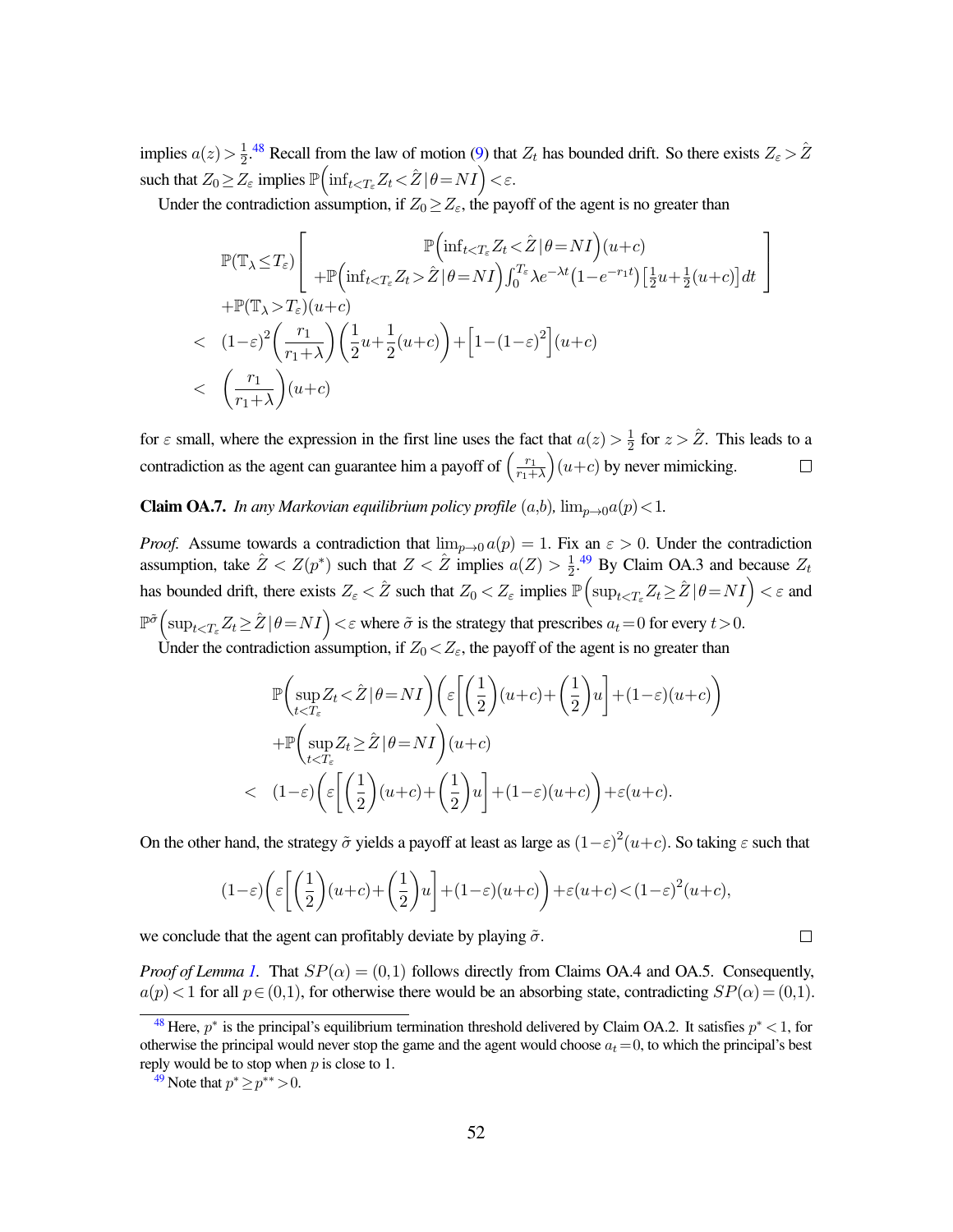By definition of an Markovian equilibrium,  $a(\cdot)$  is piecewise Lipschitz, so  $a(\cdot)$  only has finite discontinuities and its one-sided limit always exists. Hence,  $\sup_{p\in(0,1)} a(p) < 1$  if and only if  $\lim_{p\to 1} a(p) < 1$  and  $\lim_{p\to 0}a(p)<1$ , so by Claims OA.6 and OA.7 we are done.  $\Box$ 

*Proof of Lemma* [2.](#page-15-2) Take any Markov equilibrium  $(a,b)$ . By Claim OA.2 and Lemma [1,](#page-10-2) b has a cutoff structure on  $(0,1)$ . So we only need to argue that the cutoff belief  $p^*$  satisfies  $0 < p^* < 1$ . First, since  $R(p) < 0$  for all  $p \in (0, p^{**})$ , principal's optimality requires that  $b(p) = 0$  for all such p, and so  $p^* \ge p^{**} > 0$ . Moreover, since W is bounded above by  $\frac{\lambda}{r_2 + \lambda} w_{NI}$ ,<sup>[50](#page-53-0)</sup>  $R(p) > W(p)$  for all  $p \in (p_H, 1)$ , so principal's optimality requires that  $b(p) = 1$  for all  $p \in (p_H, 1)$ , and thus  $p^* \leq p_H < 1$ .

# **B.1.2** Properties of  $a^*_+(x)$  and  $a^*_-(x)$

*Proof of Claim [9.](#page-37-4)* Recall the definition of  $a^*_{-}(\cdot)$  and  $a^*_{+}(\cdot)$  in [\(38\)](#page-37-1) and [\(39\)](#page-37-2). In this proof, we focus on the properties of  $a^*_+(\cdot)$ , which is the more difficult case. The properties of  $a^*_{-}(\cdot)$  can be established analogously.

For ease of notation, define  $q := \frac{x - \frac{r_1}{r_1 + \lambda}u}{\sqrt{\kappa_R}}$  and  $q_R := \frac{v_R - \frac{r_1}{r_1 + \lambda}u}{\sqrt{\kappa_R}}$ . Consequently, we can rewrite  $a^*_+(\cdot)$  as

<span id="page-53-2"></span>
$$
a_{+}^{*}(x(q)) = 1 - \frac{\frac{\sqrt{2(r_{1}+\lambda)}}{\psi}\phi(q)}{\frac{\sqrt{2(r_{1}+\lambda)}}{\psi}\phi(q_{R}) + \Phi(q_{R}) - \Phi(q)}
$$

First, notice that

<span id="page-53-1"></span>
$$
q_R = \sqrt{\frac{2}{r_1 + \lambda}} \left( 1 - \frac{r_1 + \lambda}{\xi_R \psi^2} \right) \psi = \sqrt{\frac{2}{r_1 + \lambda}} \left( 1 - \frac{1 + \xi_R}{2} \right) \psi > \frac{\psi}{\sqrt{2(r_1 + \lambda)}},\tag{49}
$$

.

where the first equality uses the definition of  $v_R$  in [\(29\)](#page-36-1) and the fact that  $\kappa_R = \frac{r_1^2 c^2}{2(r_1 + \lambda)\psi^2}$ , and the rest follows from the fact that  $\xi_R$  is the positve root of  $\xi^2 + \xi = \frac{2(r_1 + \lambda)}{\psi^2}$  so that  $\frac{r_1 + \lambda}{\xi_R \psi^2} = \frac{1 + \xi_R}{2} < \frac{1}{2}$  $\frac{1}{2}$ .

Next, notice that given [\(49\)](#page-53-1), we have

<span id="page-53-3"></span>
$$
\left[\frac{\sqrt{2(r_1+\lambda)}}{\psi}\phi(q)+\Phi(q)\right]' = \phi(q)\left[1-\frac{\sqrt{2(r_1+\lambda)}}{\psi}q\right] < 0, \forall q \in [q_R,\infty).
$$
 (50)

Now, let us take derivative of  $1-a^*_+(x(q))$  with respect to q. Using the fact that  $\phi'(q) = -q\phi(q)$ , we have

$$
\left[\frac{\frac{\sqrt{2(r_1+\lambda)}}{\psi}\phi(q)}{\frac{\sqrt{2(r_1+\lambda)}}{\psi}\phi(q_R)+\Phi(q_R)-\Phi(q)}\right] = \frac{-\frac{\sqrt{2(r_1+\lambda)}}{\psi}q\phi(q)\left[\frac{\sqrt{2(r_1+\lambda)}}{\psi}\phi(q_R)+\Phi(q_R)-\Phi(q)\right]+\frac{\sqrt{2(r_1+\lambda)}}{\psi}\phi^2(q)}{\left[\frac{\sqrt{2(r_1+\lambda)}}{\psi}\phi(q_R)+\Phi(q_R)-\Phi(q)\right]^2}
$$

$$
=\frac{\sqrt{2(r_1+\lambda)}}{\psi}\phi(q)\frac{-q\left[\frac{\sqrt{2(r_1+\lambda)}}{\psi}\phi(q_R)+\Phi(q_R)-\Phi(q)\right]+\phi(q)}{\left[\frac{\sqrt{2(r_1+\lambda)}}{\psi}\phi(q_R)+\Phi(q_R)-\Phi(q)\right]^2}.
$$

<span id="page-53-0"></span> $50$  Recall that  $W(p)$  is the principal's value at p conditional on the stopping opportunity *not* arriving.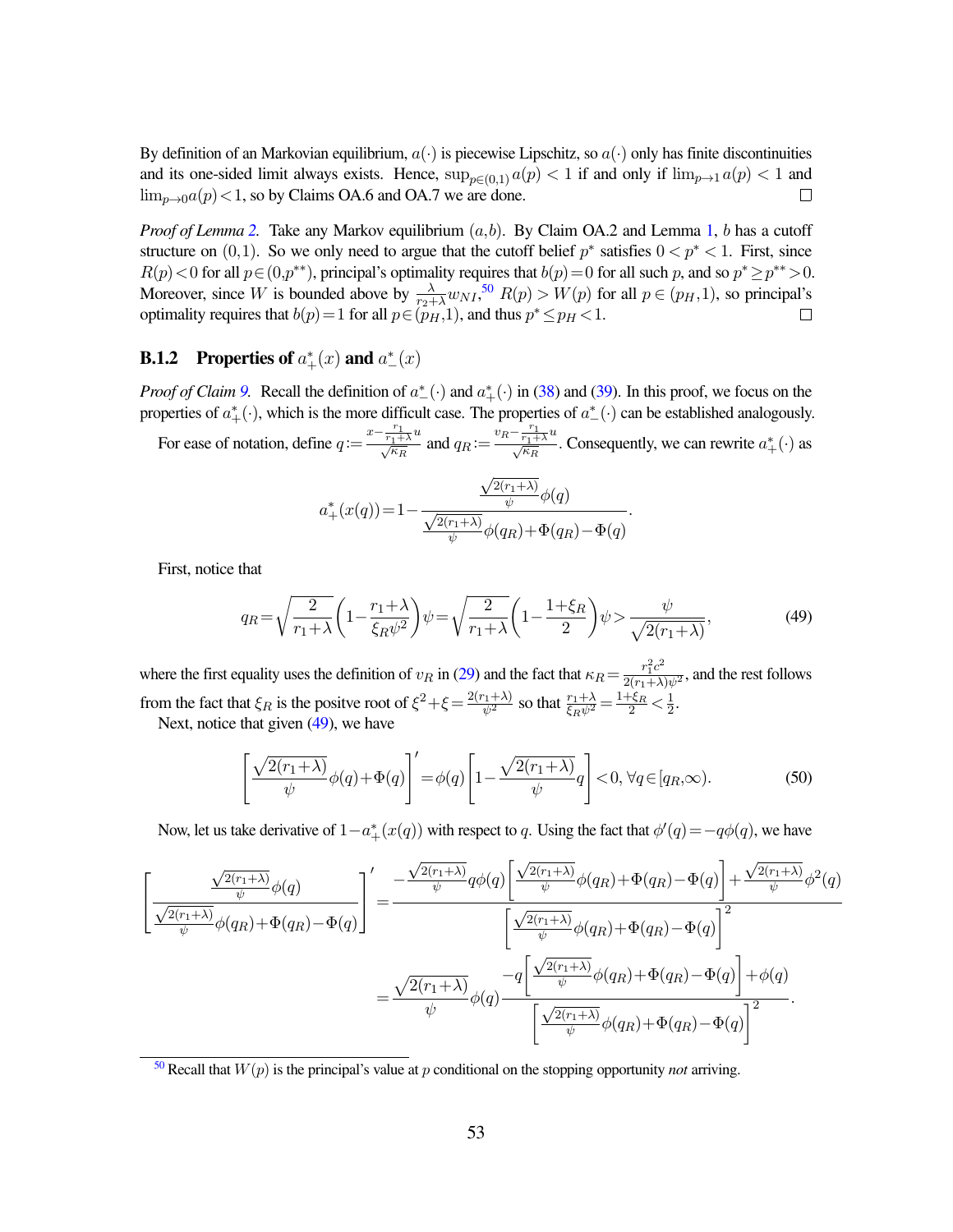So the sign of  $a^*_{+}(x(q))$  is the same as that of

$$
S(q) := q \left[ \frac{\sqrt{2(r_1 + \lambda)}}{\psi} \phi(q_R) + \Phi(q_R) - \Phi(q) \right] - \phi(q).
$$

Note that, given condition [\(49\)](#page-53-1), we have  $S(q_R) = \left[\frac{\sqrt{2(r_1+\lambda)}}{\sqrt{2(r_1+\lambda)}}\right]$  $\sqrt{\frac{r_1+\lambda}{\psi}}q_R-1\bigg]\Phi(q_R)$  > 0. Moreover, given condition [\(50\)](#page-53-3), we have  $S'(q) = \left[\frac{\sqrt{2(r_1+\lambda)}}{r} \right]$  $\frac{\overline{r_1+\lambda}}{\psi}\phi(q_R)+\Phi(q_R)-\Phi(q)\Big] > 0.$  Therefore,  $S(q) > 0$  for all  $q \ge q_R$ , implying  $a^*_+(\cdot)$  is strictly increasing on  $[v_R, v_L]$ .

Finally, inspecting [\(39\)](#page-37-2) we have  $a^*_{+}(v_R) = 0$ ; applying condition [\(50\)](#page-53-3) we have  $0 < a^*_{+}(v_R) < 1$ .  $\Box$ 

#### B.1.3 Translation Invariance

The analysis in Claim [8](#page-34-3) implies that value function and pseudo-best reply of the agent is *translation-invariant*: Should the principal displace her threshold from  $z^*$  to say  $z^* + \epsilon$ , then the agent's previous value and mixing behavior at z would coincide with the new value and mixing behavior at  $z + \epsilon$ . More formally, this an implication of the (more general) translation invariance of agent's payoff function in the z-space.

**Lemma OA.1** (Translation Invariance). *Fix an arbitrary strategy profile*  $(\alpha, \beta)$  *and some*  $\epsilon \in \mathbb{R}$ *. Consider a* new profile  $(\alpha', \beta')$ , defined by  $\alpha'_t := \alpha_t \Big| \{Z_s - \epsilon\}_{s \leq t}$  and  $\beta'_t := \beta_t \Big| \{Z_s - \epsilon\}_{s \leq t}$ . Then, the payoff of the *noninvestible agent satisfies*

$$
\mathbb{E}\{U_1(t,\alpha,\beta)|Z_0=z\}=\mathbb{E}\big\{U_1(t,\alpha',\beta')\big|Z_0=z+\epsilon\big\},\
$$

*almost surely, for all*  $t > 0$  *and*  $z \in \mathbb{R}$ *.* 

*Proof.* The law of motion of the process  $\{Z_t\}_{t\geq 0}$  from the perspective of the noninvestible agent is:

$$
dZ_t = \frac{1}{2}\psi^2(1-\alpha_t)^2dt + \psi(1-\alpha_t)dB_t.
$$

This means that, if the principal perturbs her strategy using a constant displacement, the agent can maintain his distribution of payoffs intact by imitating the perturbation.  $\Box$ 

The payoff of the principal is not translation-invariant in the  $z$ -space. Note, however, that we can write her payoff conditioning on the type of the agent:

$$
U_2(t,\alpha,\beta) = p_t \mathbb{E}\{U_2(t,\alpha,\beta)|\theta = NI\} + (1-p_t)\mathbb{E}\{U_2(t,\alpha,\beta)|\theta = I\}.
$$

The conditional payoff inside the outer expectation satisfy a *conditional* translation invariance property.

**Lemma OA.2** (Conditional Translation Invariance). *Fix an arbitrary strategy profile*  $(\alpha, \beta)$  *and some*  $\epsilon \in \mathbb{R}$ . *Consider a new profile*  $(\alpha', \beta')$ *, defined by*  $\alpha'_t := \alpha_t | \{Z_s - \epsilon\}_{s \leq t}$  and  $\beta'_t := \beta_t | \{Z_s - \epsilon\}_{s \leq t}$  for all  $t \geq 0$ . *Then, the conditional payoffs of the principal satisfy*

$$
\mathbb{E}\{U_2(t,\alpha,\beta)|\theta = NI, Z_t = z\} = \mathbb{E}\{U_2(t,\alpha',\beta')|\theta = NI, Z_t = z + \epsilon\},
$$
  

$$
\mathbb{E}\{U_2(t,\alpha,\beta)|\theta = I, Z_t = z\} = \mathbb{E}\{U_2(t,\alpha',\beta')|\theta = I, Z_t = z + \epsilon\},
$$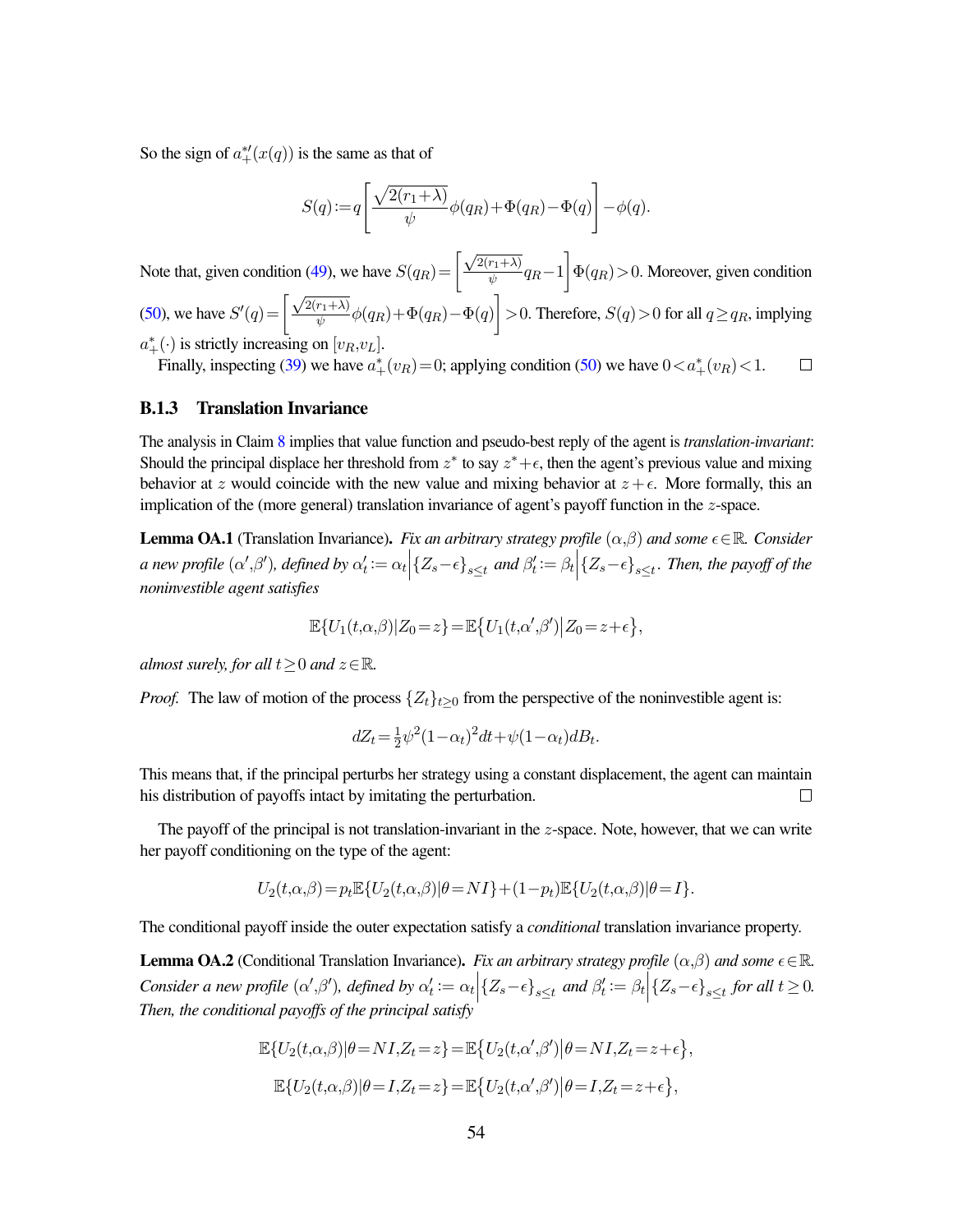*almost surely, for all*  $t \geq 0$  *and*  $z \in \mathbb{R}$ *.* 

*Proof.* In the case of conditioning on  $\theta = NI$ , the law of motion of  $\{Z_t\}_{t>0}$  is as in the proof of Lemma OA.1. In the case of conditioning on  $\theta = I$ , the dynamics of  $\{Z_t\}_{t\geq 0}$  satisfies

$$
dZ_t = -\frac{1}{2}\psi^2(1-\alpha_t)^2dt + \psi(1-\alpha_t)dB_t.
$$

In both cases the dynamics are linear given  $\alpha$ , so if the agent perturbs his strategy using a constant displacement in z−space, the principal can maintain her payoff distribution intact by imitating the perturbation.  $\Box$ 

#### B.1.4 Monotonicity and Curvature of Value Functions

*Proof of Corollary* [4.](#page-39-0) We first establish the claimed properties of  $W(\cdot)$ . From the law of motion of  $p_t$  given by [\(4\)](#page-14-2), we know that the diffusion coefficient converges to 0 as  $p \to 0$  or  $p \to 1$ . So it is easy to verify that  $\lim_{p\to 0} W(p) = 0$  and  $\lim_{p\to 1} W(p) = \frac{\lambda}{r_2 + \lambda} w_{NI}$ . Also, since the principal can always ignore any information,  $W(p)$  is bouneded below by  $\underline{W}(p) \equiv \frac{\lambda}{r_2 + \lambda} \max\{0, R(p)\}\.$  Then, from the principal's HJB given by [\(8\)](#page-16-2), we always have  $W''(p) \ge 0$  no matter whether  $W(p) > R(p)$  or  $W(p) < R(p)$ ; that is,  $W(\cdot)$ is convex on (0,1). Since  $\lim_{p\to 0} W(p) = 0$  and  $W(\cdot) \ge 0$ ,  $W(\cdot)$  must be (weakly) increasing at 0, and because it is convex,  $W(\cdot)$  is increasing on  $(0,1)$ .

Now we turn to  $v(\cdot)$ . Suppose first that  $r_1 \geq r^*$ , so that in equilibrium  $a(\cdot) \equiv 0$ . From Claim [2](#page-31-9) and conditions [\(34\)](#page-36-2) and [\(36\)](#page-36-5),  $v(\cdot)$  is strictly decreasing and concave on  $(-\infty, z^*)$ , with  $\lim_{z\to -\infty} v(z) = u+c$ . From Claim [3](#page-31-10) and conditions [\(35\)](#page-36-6) and [\(37\)](#page-36-3),  $v(\cdot)$  is strictly decreasing and convex on  $(z^*, \infty)$ , with  $\lim_{z\to\infty} v(z) = \frac{r_1}{r_1 + \lambda} (u+c)$ . Suppose now that  $r_1 < r^*$ , so that in equilibrium  $a(\cdot)$  is hump-shaped. In light of Claims [2](#page-31-9) and [3](#page-31-10) and conditions [\(22\)](#page-35-0), [\(25\)](#page-35-4), [\(28\)](#page-35-5) and [\(31\)](#page-36-7), it suffices to show that  $v(\cdot)$  is strictly decreasing and concave on  $(z_L, z^*)$ , and strictly decreasing and convex on  $(z^*, z_R)$ . But these properties follow immediately from Claim [1](#page-30-6) and the fact that  $a(\cdot)$  is hump-shaped with  $0 < a(z) < 1$  for  $z \in (z_L, z_R)$ .  $\Box$ 

#### B.2 Omitted Proofs for Theorem [2](#page-18-0)

*Proof of Lemma* [7.](#page-42-1) Recall from the proof of Claim [8](#page-34-3) that  $r_1 < r^*$  implies  $v_R < v_L$ . Then by Claim [10](#page-42-2) and Corollary [6,](#page-41-2) we are done if we can find an  $\lambda_2 \geq \lambda_1$  and an r such that  $\lambda > \lambda_2$  and  $r_1 < r$  imply that  $a_{-}^{*}(u;r_{1}) < a_{+}^{*}(u;r_{1},\lambda).$ 

Using  $(38)$  and  $(39)$ , we have

$$
a_{-}^{*}(u;r_{1}) < a_{+}^{*}(u;r_{1},\lambda)
$$
\n
$$
\iff \frac{\frac{\sqrt{2}}{\psi}\phi(0)}{\frac{\sqrt{2r_{1}}}{\psi}\phi\left(\frac{v_{L}-u}{\sqrt{\kappa_{L}}}\right)+\Phi\left(\frac{v_{L}-u}{\sqrt{\kappa_{L}}}\right)-\Phi(0)} > \frac{\frac{1}{\sqrt{r_{1}}}\phi\left(\sqrt{\frac{2}{r_{1}+\lambda}}\frac{\lambda\psi}{r_{1}c}u\right)}{\phi\left(\frac{v_{R}-\frac{r_{1}}{r_{1}+\lambda}u}{\sqrt{\kappa_{R}}}\right)+\frac{\psi}{\sqrt{2(r_{1}+\lambda)}}\left[\Phi\left(\frac{v_{R}-\frac{r_{1}}{r_{1}+\lambda}u}{\sqrt{\kappa_{R}}}\right)-\Phi\left(\sqrt{\frac{2}{r_{1}+\lambda}}\frac{\lambda\psi}{r_{1}c}u\right)\right]} (51)
$$

Since  $\phi\left(\frac{v_L-u}{\sqrt{\kappa_L}}\right)$  $\sum \phi(0)$  and  $\Phi\left(\frac{v_L - u}{\sqrt{\kappa_L}}\right)$  $\log(51)$  $\log(51)$  we can find a lower bound for the LHS of (51) whenever  $r_1 < 1$ :

<span id="page-55-0"></span>
$$
\frac{\frac{\sqrt{2}}{\psi}\phi(0)}{\frac{\sqrt{2}r_1}{\psi}\phi\left(\frac{v_L-u}{\sqrt{\kappa_L}}\right)+\Phi\left(\frac{v_L-u}{\sqrt{\kappa_L}}\right)-\Phi(0)} \ge \frac{\frac{\sqrt{2}}{\psi}\phi(0)}{\frac{\sqrt{2}}{\psi}\phi(0)+1-\Phi(0)}.
$$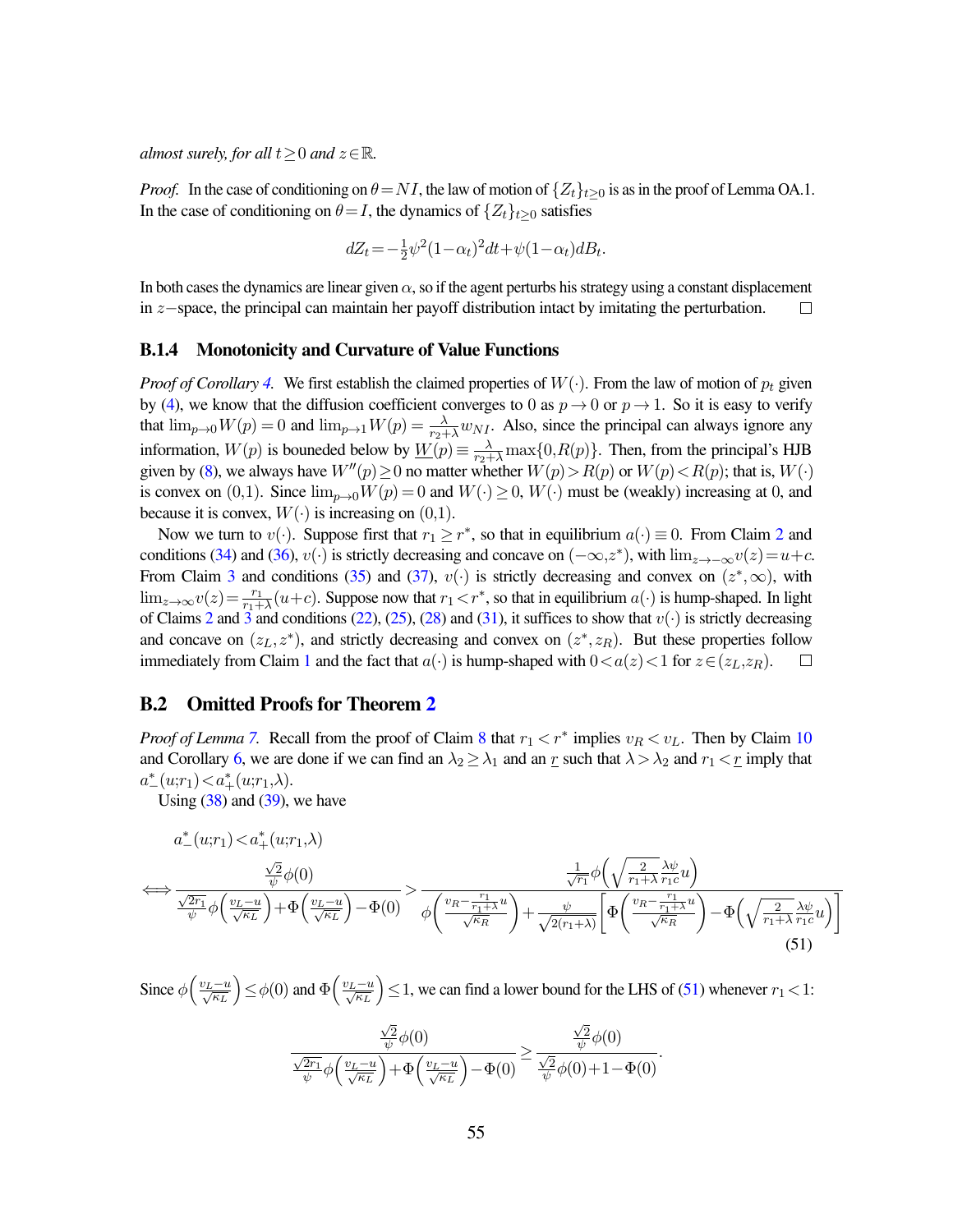Now let us find an upper bound for the RHS of [\(51\)](#page-55-0). First, when  $\lambda \geq 1$ , we know

<span id="page-56-0"></span>
$$
\frac{1}{\sqrt{r_1}}\phi\left(\sqrt{\frac{2}{r_1+\lambda}}\frac{\lambda\psi}{r_1c}u\right) \le \frac{1}{\sqrt{r_1}}\phi\left(\sqrt{\frac{2}{r_1+1}}\frac{\psi}{r_1c}u\right). \tag{52}
$$

Second, by direct calculation we have

$$
\frac{v_R-\frac{r_1}{r_1+\lambda}u}{\sqrt{\kappa_R}}=\frac{\sqrt{2}\psi}{4}\bigg(\frac{3}{\sqrt{\lambda+r_1}}+\sqrt{\frac{1}{r_1+\lambda}+\frac{8}{\psi^2}}\bigg),
$$

and when  $\lambda \geq 1$ , we have

$$
\frac{v_R - \frac{r_1}{r_1 + \lambda}u}{\sqrt{\kappa_R}} \le \frac{\sqrt{2}\psi}{4}\bigg(\frac{3}{\sqrt{1 + 0}} + \sqrt{\frac{1}{1 + 0} + \frac{8}{\psi^2}}\bigg) = \frac{\sqrt{2}}{4}\bigg(3\psi + \sqrt{\psi^2 + 8}\bigg).
$$

Then

<span id="page-56-1"></span>
$$
\phi\left(\frac{v_R - \frac{r_1}{r_1 + \lambda}u}{\sqrt{\kappa_R}}\right) \ge \phi\left(\frac{\sqrt{2}}{4}\left(3\psi + \sqrt{\psi^2 + 8}\right)\right). \tag{53}
$$

Third,

$$
\frac{\psi}{\sqrt{2(r_1+\lambda)}}\bigg[\Phi\bigg(\frac{v_R-\frac{r_1}{r_1+\lambda}u}{\sqrt{\kappa_R}}\bigg)-\Phi\bigg(\sqrt{\frac{2}{r_1+\lambda}}\frac{\lambda\psi}{r_1c}u\bigg)\bigg]\geq-\frac{\psi}{\sqrt{2\lambda}}(1-\Phi(0)).
$$

Apparently, there exists  $\lambda \geq \lambda_1$ , such that for all  $\lambda > \lambda$ , we have

<span id="page-56-2"></span>
$$
\phi\left(\frac{\sqrt{2}}{4}\left(3\psi+\sqrt{\psi^2+8}\right)\right)-\frac{\psi}{\sqrt{2\lambda}}(1-\Phi(0))\geq\frac{1}{2}\phi\left(\frac{\sqrt{2}}{4}\left(3\psi+\sqrt{\psi^2+8}\right)\right). \tag{54}
$$

Defining  $\lambda_2 = \max\{1,\lambda\}$  and applying conditions [\(52\)](#page-56-0), [\(53\)](#page-56-1) and [\(54\)](#page-56-2), we know that whenever  $\lambda > \lambda_2$ , we have the following upper bound for the RHS of [\(51\)](#page-55-0):

$$
\frac{\frac{1}{\sqrt{r_1}}\phi\left(\sqrt{\frac{2}{r_1+\lambda}}\frac{\lambda\psi}{r_1c}u\right)}{\phi\left(\frac{v_R-\frac{r_1}{r_1+\lambda}u}{\sqrt{\kappa_R}}\right)+\frac{\psi}{\sqrt{2(r_1+\lambda)}}\left[\Phi\left(\frac{v_R-\frac{r_1}{r_1+\lambda}u}{\sqrt{\kappa_R}}\right)-\Phi\left(\sqrt{\frac{2}{r_1+\lambda}}\frac{\lambda\psi}{r_1c}u\right)\right]}\leq \frac{\frac{1}{\sqrt{r_1}}\phi\left(\sqrt{\frac{2}{r_1+\lambda}}\frac{\psi}{r_1c}u\right)}{\frac{1}{2}\phi\left(\frac{\sqrt{2}}{4}\left(3\psi+\sqrt{\psi^2+8}\right)\right)}.
$$

Now we compare the lower bound for the LHS of  $(51)$  with the upper bound for the RHS of  $(51)$ . Taking limit  $r_1 \rightarrow 0$ , we have

$$
\lim_{r_1\to 0} \frac{\frac{1}{\sqrt{r_1}}\phi\Bigl(\sqrt{\frac{2}{r_1+1}}\frac{\psi }{r_1c}u\Bigr)}{\frac{1}{2}\phi\Bigl(\frac{\sqrt{2}}{4}\Bigl(3\psi +\sqrt{\psi^2+8}\Bigr)\Bigr)}\!=\!0\!<\!\frac{\frac{\sqrt{2}}{\psi}\phi(0)}{\frac{\sqrt{2}}{\psi}\phi(0)+1-\Phi(0)},
$$

recalling that  $\phi$  is the pdf of the standand normal distribution. So there exists  $r' > 0$  such that for all  $r < r'$ ,

$$
\frac{\frac{1}{\sqrt{r_1}}\phi\left(\sqrt{\frac{2}{r_1+1}}\frac{\psi}{r_1c}u\right)}{\frac{1}{2}\phi\left(\frac{\sqrt{2}}{4}\left(3\psi+\sqrt{\psi^2+8}\right)\right)}<\frac{\frac{\sqrt{2}}{\psi}\phi(0)}{\frac{\sqrt{2}}{\psi}\phi(0)+1-\Phi(0)}.
$$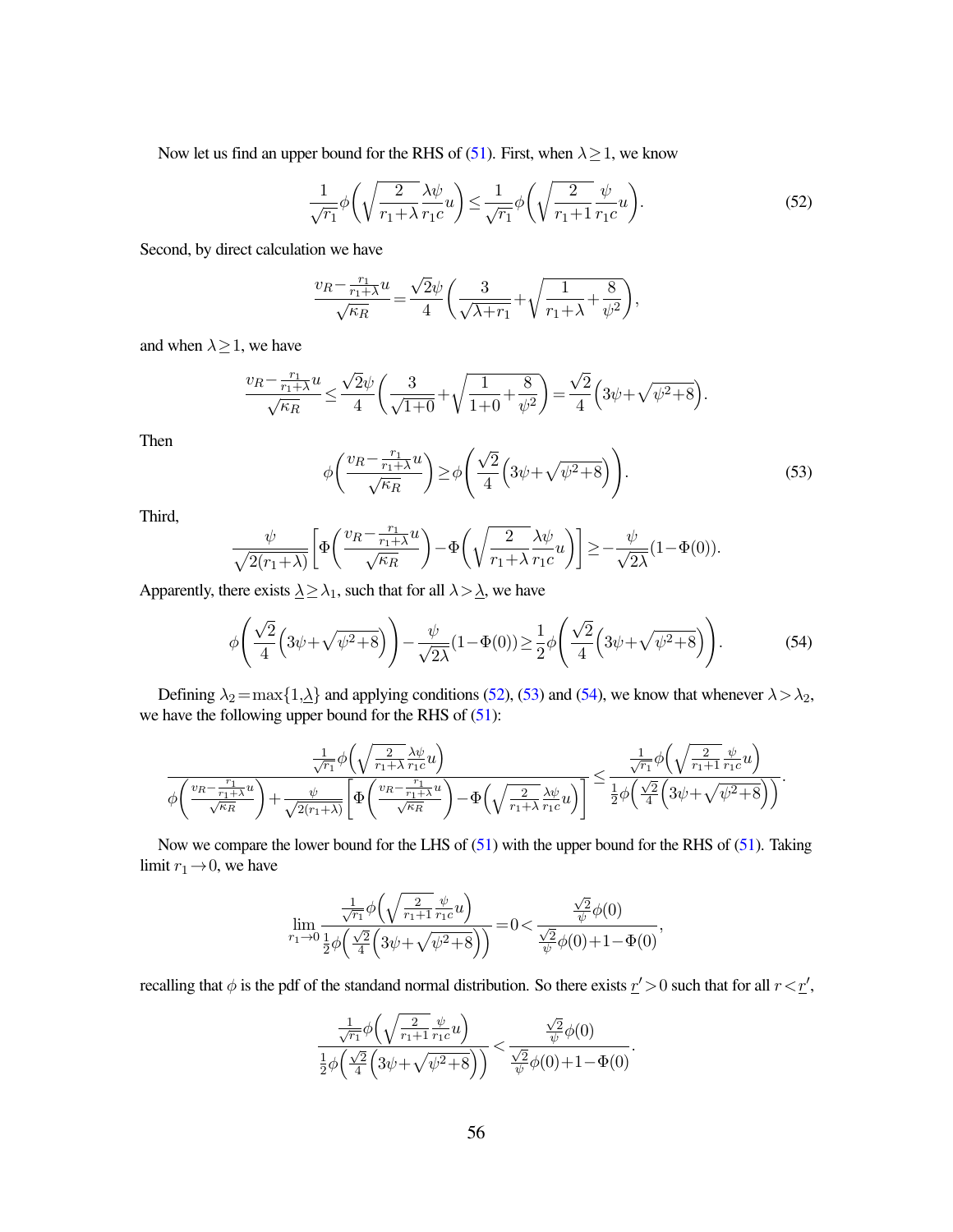Letting  $\underline{r} = \min\{1,\underline{r}',r^*\}$ , we have  $a^*(u;r_1) < a^*(u;r_1,\lambda)$  whenever  $\lambda > \lambda_2$  and  $r_1 < \underline{r}$ , as desired.  $\Box$ *Proof of Claim [11.](#page-43-0)* Note that

<span id="page-57-2"></span>
$$
a_{+}^{*}(u;r_{1},\lambda) = 1 - \frac{1}{\phi\left(\frac{v_{R} - \frac{r_{1}}{r_{1} + \lambda}u}{\sqrt{\kappa_{R}}}\right) + \frac{\psi}{\sqrt{2(r_{1} + \lambda)}} \left[\Phi\left(\frac{v_{R} - \frac{r_{1}}{r_{1} + \lambda}u}{\sqrt{\kappa_{R}}}\right) - \Phi\left(\sqrt{\frac{2}{r_{1} + \lambda}}\frac{\lambda\psi}{r_{1}c}u\right)\right]} \frac{1}{\sqrt{2\pi}}e^{-\frac{\lambda^{2}}{\lambda + r_{1}}\frac{\psi^{2}}{r_{1}^{2}c^{2}}u^{2}}.
$$
\n(55)

Note also that, for all  $\lambda > \lambda_1$ ,

$$
\frac{v_R-\frac{r_1}{r_1+\lambda}u}{\sqrt{\kappa_R}}=\frac{\sqrt{2}\psi}{4}\bigg(\frac{3}{\sqrt{\lambda+r_1}}+\sqrt{\frac{1}{\lambda+r_1}+\frac{8}{\psi^2}}\bigg)\leq \frac{\sqrt{2}\psi}{4}\bigg(\frac{3}{\sqrt{\lambda_1}}+\sqrt{\frac{1}{\lambda_1}+\frac{8}{\psi^2}}\bigg)
$$

Thus for all  $\lambda > \lambda_1$ ,

$$
\phi\left(\frac{v_R - \frac{r_1}{r_1 + \lambda}u}{\sqrt{\kappa_R}}\right) + \frac{\psi}{\sqrt{2(r_1 + \lambda)}} \left[\Phi\left(\frac{v_R - \frac{r_1}{r_1 + \lambda}u}{\sqrt{\kappa_R}}\right) - \Phi\left(\sqrt{\frac{2}{r_1 + \lambda}}\frac{\lambda\psi}{r_1 c}u\right)\right]
$$
\n
$$
\geq \phi\left(\frac{\sqrt{2}\psi}{4}\left(\frac{3}{\sqrt{\lambda_1}} + \sqrt{\frac{1}{\lambda_1} + \frac{8}{\psi^2}}\right)\right) - \frac{\psi}{\sqrt{2\lambda}}.\tag{56}
$$

Let  $A'$  to be such that

$$
\frac{1}{\sqrt{2\pi}A'} = \frac{1}{2}\phi \left( \frac{\sqrt{2}\psi}{4} \left( \frac{3}{\sqrt{\lambda_1}} + \sqrt{\frac{1}{\lambda_1} + \frac{8}{\psi^2}} \right) \right).
$$

Since  $\lim_{\lambda \to \infty} \frac{\psi}{\sqrt{2\lambda}} = 0$ , there must exist  $\lambda'_3 \ge \lambda_1$ , such that for all  $\lambda > \lambda'_3$ ,

<span id="page-57-4"></span>
$$
\phi\left(\frac{\sqrt{2}\psi}{4}\left(\frac{3}{\sqrt{\lambda_1}}+\sqrt{\frac{1}{\lambda_1}+\frac{8}{\psi^2}}\right)\right)-\frac{\psi}{\sqrt{2\lambda}}>\frac{1}{\sqrt{2\pi}A'}.\tag{57}
$$

Finally, let  $A = \max\{A', 2\}$ . Conditions [\(55\)](#page-57-2), [\(56\)](#page-57-3) and [\(57\)](#page-57-4) then tell us that whenever  $\lambda > \lambda'_3$ , we have

$$
a_{+}^{*}(u;r_{1},\lambda) > 1 - A' e^{-\frac{\lambda^{2}}{\lambda + r_{1}}\frac{\psi^{2}}{r_{1}^{2}c^{2}}u^{2}} \geq 1 - A e^{-\frac{\lambda^{2}}{\lambda + r_{1}}\frac{\psi^{2}}{r_{1}^{2}c^{2}}u^{2}},
$$

as desired.

### <span id="page-57-0"></span>B.3 Omitted Proofs for Theorem [3](#page-20-0)

*Proof of Claim [17.](#page-45-0)* The proof is almost identical to Lemma OA.5's proof in the next section, and is thus omitted.  $\Box$ 

### <span id="page-57-1"></span>B.4 Patient Limit: Toward a Proof of Theorem [4](#page-26-0)

In this section, we prove Theorem [4](#page-26-0) which is about the convergence of equilibrium value functions when players get arbitrarily patient at comparable rates.

For each  $n \in \mathbb{N}$ , take the unique Markov equilibrium  $(a_n, b_n)$  associated with the discount factor  $r_{i,n}$ for  $i=1,2$ . Assume that  $\lim_{n\to\infty}r_{i,n}=0$  and  $\lim_{n\to\infty}(r_{2,n}/r_{1,n}):=\chi\in(0,\infty)$ . Let  $V_n(\cdot)$  be the agent's

<span id="page-57-3"></span> $\Box$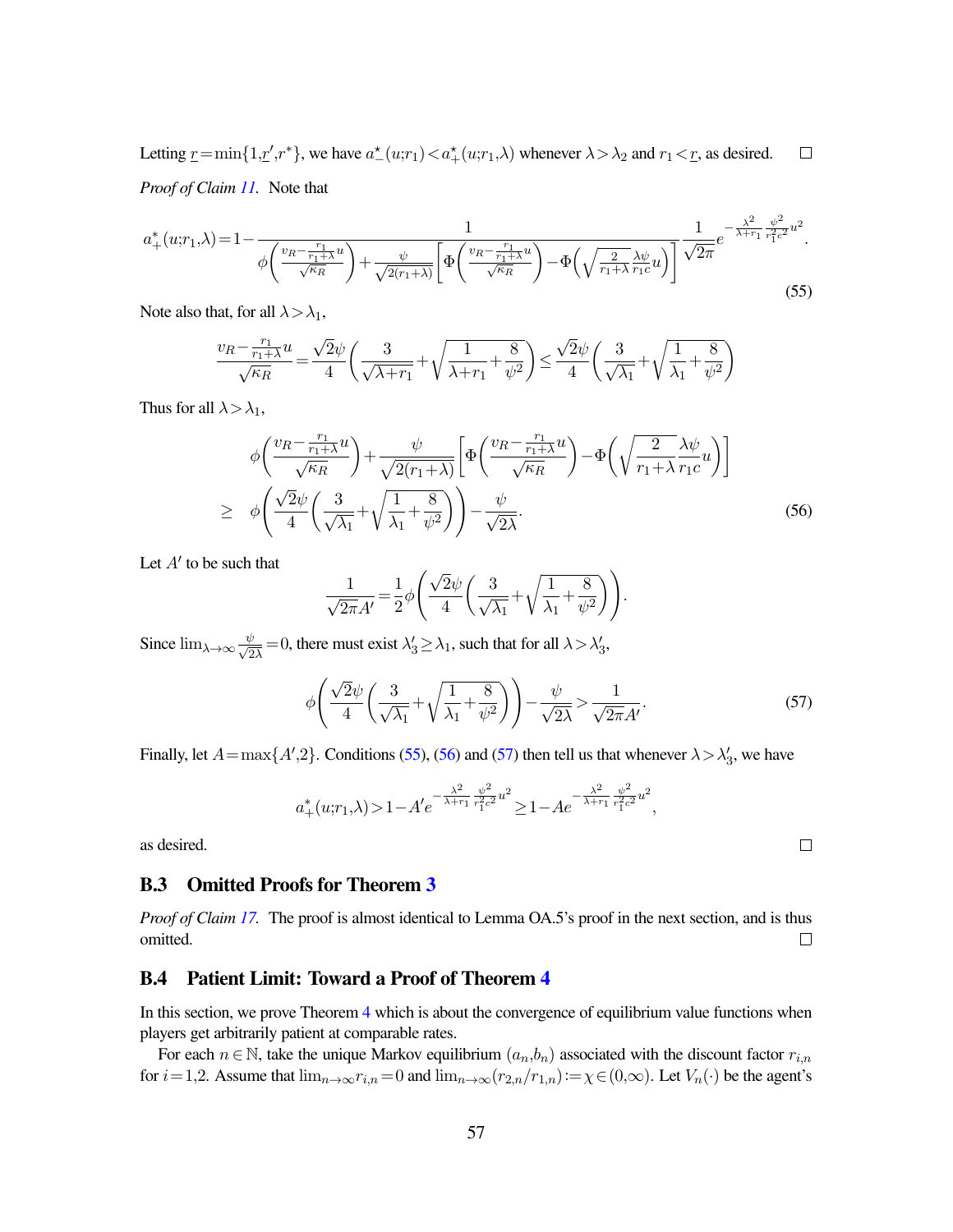value function in the equilibrium  $(a_n, b_n)$  and  $W_n(\cdot)$  be the principal's value function. We will often use  $z \equiv \log(p/1-p)$  as state variable when analyzing the agent's behavior. When doing so, we denote by  $v_n(z) := V_n(p(z))$  the agent's value function in the z-space. Write  $z_n^*$  for the principal's equilibrium cutoff. Write  $z_{L,n}$  for the infimum belief z at which the agent plays  $a_n(z) > 0$  and write  $z_{R,n}$  for the supremum. Write T for the equilibrium stopping time that stops the play of the game. *Without labeling explicitly, we* note that the distribution of  $\mathbb T$  depends on n and the current state z. For  $i = 1, 2$ , let  $\mathbb E_n^{\theta} \{e^{-r_{i,n}\mathbb T}\}$  be the expected discount factor when the stopping action is taken in the equilibrium  $(a_n,b_n)$  discounted at rate  $r_{i,n}$ and given the equilibrium strategy of type  $\theta \in \{NI,I\}$ .<sup>[51](#page-58-0)</sup> When the game starts at state z, let

$$
\mathbb{E}_n\Big\{e^{-r_{i,n}\mathbb{T}}\Big\} \!:=\! p(z)\mathbb{E}_n^{NI}\Big\{e^{-r_{i,n}\mathbb{T}}\Big\}\!+\!(1\!-\!p(z))\mathbb{E}_n^I\Big\{e^{-r_{i,n}\mathbb{T}}\Big\}.
$$

**Claim OA.8.** *Take*  $(r_1,r_2) \in \mathbb{R}^2_{++}$  *and let*  $\tau$  *be any stopping time. Assume that*  $\mathbb{E}\lbrace e^{-r_1\tau}\rbrace = \xi \in (0,1)$ *. i*) If  $r_2 \leq r_1$  *then* 

<span id="page-58-1"></span>
$$
\xi \leq \mathbb{E}\left\{e^{-r_2\tau}\right\} \leq \xi^{(r_2/r_1)}.
$$

*ii*) If  $r_2 > r_1$  *then* 

$$
\xi^{(r_2/r_1)} \leq \mathbb{E}\left\{e^{-r_2\tau}\right\} \leq \xi.
$$

*Moreover, for each* ξ∈(0,1) *and any inequality above, there exists a distribution over stopping times for which this inequality is tight.*

*Proof.* Assume that  $\mathbb{E}\{e^{-r_1\tau}\} = \xi \in (0,1)$ . Let F be the CDF of  $\tau$ . Let  $y = e^{-r_1\tau}$  and H be its CDF. We have  $\tau = -(\log y)/r_1$  and hence  $\int_0^\infty e^{-r_2t} dF(t) = \int_0^1 y^{(r_2/r_1)} dH(y)$ .

i) Suppose that  $r_2 \le r_1$ . On the one hand, since  $y^{(r_2/r_1)}$  is concave, we have

$$
\int_0^1 y^{(r_2/r_1)} dH(y) \le \left(\int_0^1 y dH(y)\right)^{(r_2/r_1)} = \xi^{(r_2/r_1)},
$$

with equality if  $H$  has an atom of mass one.

On the other hand,  $y^{(r_2/r_1)} \ge y$  for every  $y \in [0,1]$  and hence  $\int_0^1 y^{(r_2/r_1)} dH(y) \ge \int_0^1 y dH(y)$ , with equality if the support of H is  $\{0,1\}$ .

ii) Suppose that  $r_2 \ge r_1$ . On the one hand, since  $y^{(r_2/r_1)}$  is convex, we have

$$
\int_0^1 y^{(r_2/r_1)} dH(y) \ge \left(\int_0^1 y dH(y)\right)^{(r_2/r_1)} = \xi^{(r_2/r_1)},
$$

with equality if  $H$  has an atom of mass one.

On the other hand,  $y^{(r_2/r_1)} \leq y$  for every  $y \in [0,1]$  and hence  $\int_0^1 y^{(r_2/r_1)} dH(y) \leq \int_0^1 y dH(y)$ , with equality if the support of H is  $\{0,1\}$ .  $\Box$ 

**Claim OA.9.** For every  $\varepsilon > 0$  there exists  $z^{\dagger} \in \mathbb{R}$  and  $\tilde{n}_1 \in \mathbb{N}$  such that, if  $z \geq z^{\dagger}$  and  $n \geq \tilde{n}_1$ , then the *continuation payoff of the agent at* z *is less than*  $\varepsilon$  *in the equilibrium*  $(a_n, b_n)$ *.* 

*Proof.* Otherwise we can find a sequence of equilibria  $(a_n, b_n)$  starting at  $(z_n) \to +\infty$  in which the agent obtains a payoff weakly greater than  $\varepsilon$ . Since the agent's equilibrium payoff is bounded above by

<span id="page-58-0"></span><sup>&</sup>lt;sup>[51](#page-58-1)</sup> Here, we interpret the strategy of the investible type as always setting  $a=1$ .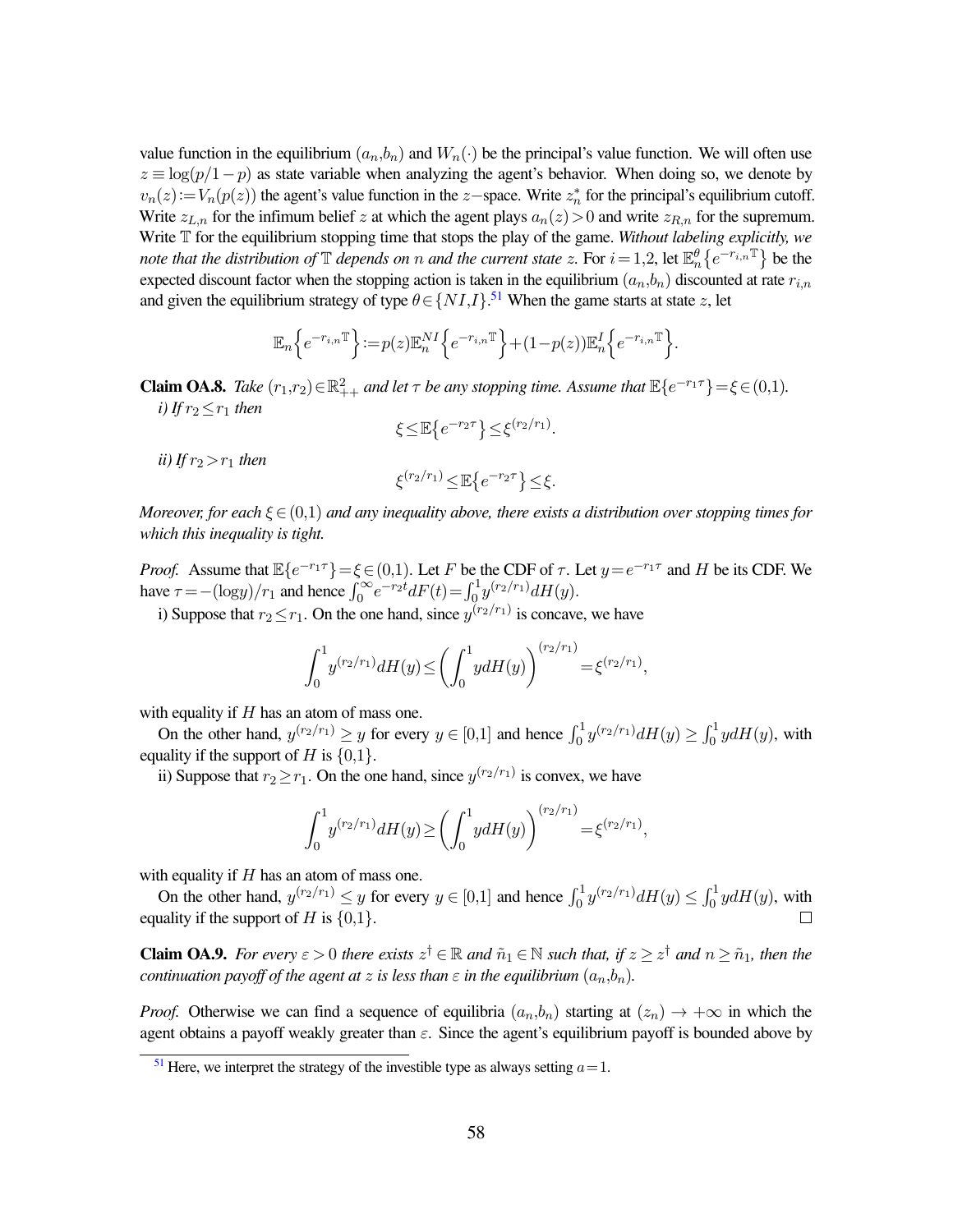$(u+c)\left[1-\mathbb{E}_{n}^{NI}\left(e^{-r_{1,n}\mathbb{T}}\right)\right]$ , we have

$$
(u+c)\Big[1-\mathbb{E}_n^{NI}\Big(e^{-r_{1,n}\mathbb{T}}\Big)\Big]\geq \varepsilon\quad \Rightarrow \quad \mathbb{E}_n^{NI}\Big(e^{-r_{1,n}\mathbb{T}}\Big)\leq \Big(1-\tfrac{\varepsilon}{u+c}\Big),
$$

and hence the principal's payoff in equilibrium  $(a_n, b_n)$  at  $z_n$  is at most

$$
\max\left\{\left(1-\frac{\varepsilon}{u+c}\right),\left(1-\frac{\varepsilon}{u+c}\right)^{(r_{2,n}/r_{1,n})}\right\}p(z_n)w_{NI},
$$

which is always strictly less than  $w_{NI}$ . Meanwhile, since  $r_{2,n} \to 0$  and  $z_n \to \infty$  as  $n \to \infty$ , the principal's payoff at  $z_n$  by terminating the relationship in the first opportunity satisfies

$$
\lim_{n \to \infty} \left( \frac{\lambda}{r_{2,n} + \lambda} \right) \left[ (1 - p(z_n)) w_I + p(z_n) w_{NI} \right] = w_{NI}.
$$

So the principal has a profitable deviation when  $n$  is sufficiently large.

We assume that  $n \geq \tilde{n}_1$  for the remainder of this proof.

**Claim OA.10.** *For every fixed*  $z_0$ *, we have*  $\limsup_{n\to\infty}v_n(z_0)\leq u$ *.* 

*Proof.* Take any small  $\varepsilon \in (0, u/2)$ . For each  $n \in \mathbb{N}$ , let  $z_{\varepsilon}^n := \inf\{z | a_n(z) = 1 - \varepsilon\}$ . There are two cases to consider. Let  $z^{\dagger}$  be defined and delivered by Claim OA.9. Every sequence can be split into (at most) two subsequence, each one of them satisfying one of the cases below.

**Case 1**  $z_{\varepsilon}^n \leq z^{\dagger}$  for every  $n \in \mathbb{N}$ .

In this case, take  $m \in \mathbb{N}$  such that  $z^{\dagger} - m < z_0$  and let  $z_0^n := z_{\varepsilon}^n - m$ . Since  $v_n(\cdot)$  is decreasing, it suffices to show that  $\limsup_{n\to\infty}v_n(z_0^n)\leq u$ .

Take any  $\zeta > 0$ . Suppose that the game starts at  $z_0^n$  and consider the stopping time  $\hat{\mathbb{T}}_n$  that stops the play of the game at the first time  $Z_n(t) = z_\varepsilon^n$  (setting  $\hat{T}_n = +\infty$  if this event does not happen in finite time). Note that  $Z_n(t)$  is a submartingale under the strategy of the noninvestible type and that  $a_n(z) \leq 1-\varepsilon$  with probability one before  $\hat{\mathbb{T}}_n$ . Using this observation and  $Z_n(t)$ 's law of motion [\(9\)](#page-30-5), it is straightforward to show that  $\hat{\mathbb{T}}_n$  <  $+\infty$  with probability one under the strategy of the noninvestible type and that  $\mathbb{E}_n^{NI}\left[e^{-r_{1,n}\hat{\mathbb{T}}_n}\right] \to 1$ . Take  $n^{**} \in \mathbb{N}$  for which  $n > n^{**}$  implies  $\mathbb{E}_n^{NI}\left[e^{-r_{1,n}\hat{\mathbb{T}}_n}\right] > 1 - \varepsilon$ . Next notice that, at the state  $z_{\varepsilon}^n$ ,  $v_n$  is decreasing and concave (by Corollary [4\)](#page-39-0), and hence

$$
r_{1,n}v_n(z_{\varepsilon}^n) = r_{1,n}[u + (1 - a_n(z_{\varepsilon}^n))c] + \frac{1}{2}\psi^2[1 - a_n(z_{\varepsilon}^n)]^2[v'(a_n(z_{\varepsilon}^n)) + v''(a_n(z_{\varepsilon}^n))]
$$
  

$$
\leq r_{1,n}[u + (1 - a_n(z_{\varepsilon}^n))c],
$$

which implies  $v_n(z_n^{\varepsilon}) \le u + \varepsilon c$ , because  $a_n(z_n^{\varepsilon}) = 1 - \varepsilon$ . It follows that the payoff of the noninvestible type converges to a number not greater than  $(1-\varepsilon)(u+\varepsilon c)+\varepsilon(u+c)$ , which proves the result as  $\varepsilon$  is arbitrary.

**Case 2**  $z_{\varepsilon}^n > z^{\dagger}$  for every  $n \in \mathbb{N}$ .

We may assume that  $z_0 \lt z^{\dagger}$  for every n as otherwise the claim follows from Claim OA.9. Suppose that the game starts at  $z_0$  and consider the stopping time  $\hat{\mathbb{T}}_n$  that stops the play of the game at  $z^{\dagger}$ . As in Case 1, we have  $\hat{\mathbb{T}}_n < +\infty$  with probability one under the noninvestible-type's strategy and  $\mathbb{E}_n^{NI} \Big\{ e^{-r_{1,n} \hat{\mathbb{T}}_n} \Big\} \to 1$ . Since  $\limsup_{n\to\infty}v_n(z^{\dagger})\leq \varepsilon < u/2$ , the rest of the proof follows the same argument as in Case 1.  $\Box$ 

 $\Box$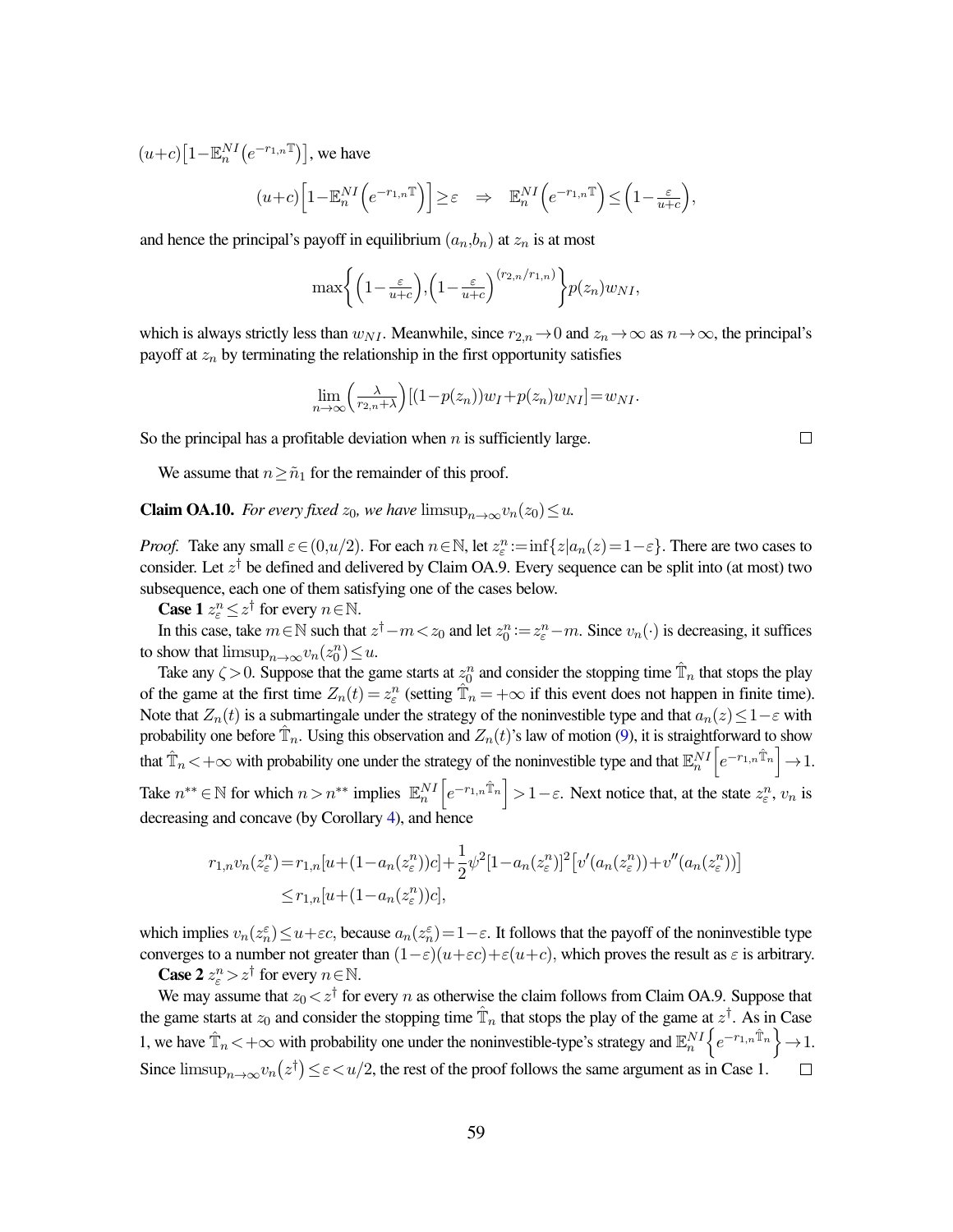Claim OA.11.  $\lim_{n\to\infty}z_{L,n}=-\infty$ .

*Proof.* The proof follows verbatim from Claim [14'](#page-45-2)s proof.

**Lemma OA.3.** For every  $z_0 <$  liminf $z_n^*$ , we have  $\lim_{n\to\infty} a_n(z_0) = 1$ .

*Proof.* By Claim OA.11,  $z_0 \in (z_{L,n}, z_n^*)$  for n sufficiently large. Then from condition [\(18\)](#page-32-3), we know that  $a_n(\cdot)$  eventually satisfies the following differential equation

<span id="page-60-0"></span>
$$
a'_n(z) = 1 - a_n(z) - 2\left(\frac{v_n(z) - u}{c}\right).
$$
\n(58)

Assume toward a contradiction that we can find a subsequence such that  $\lim_{n\to\infty}a_n(z_0)=\bar{a}<1$ . Take  $m \in \mathbb{N}$  such that  $\frac{1-\bar{a}}{4}m > 2$ . Claim OA.11 implies that  $[z_0-m, z_0] \subset (z_{L,n}, z_n^*)$  for *n* sufficiently large. Claim OA.10 and the monotonicity of  $v_n(\cdot)$  imply that we can find  $n^{\dagger} \in \mathbb{N}$  such that for every  $n \geq n^{\dagger}$ , for every  $z \in [z_0 - m, z_0]$ , we have  $2\left(\frac{v_n(z) - u}{c}\right)$  $\left(\frac{z}{c}\right)$   $\lt \frac{1-\bar{a}}{4}$  $\frac{-\bar{a}}{4}$ . Given the contradiction assumption, we can find  $n^{\dagger} \in \mathbb{N}$ such that for every  $n \geq n^{\dagger}$  we have  $a_n(z_0) < \frac{1+\overline{a}}{2}$  $\frac{1}{2}$ . Since  $a_n(\cdot)$  is strictly increasing on  $[z_0-m,z_0]$ , this implies  $a_n(z) < \frac{1+\bar{a}}{2}$  $\frac{1}{2}$  for all  $z \in [z_0 - m, z_0]$ . So [\(58\)](#page-60-0) implies  $a'_n(z) > \frac{1-\bar{a}}{4}$  $\frac{-\bar{a}}{4}$  for all  $z \in [z_0-m, z_0]$  and hence

$$
a_n(z_0 - m) < a_n(z_0) - \frac{1 - \bar{a}}{4}m < a_n(z_0) - 2 < 0,
$$

which leads to a contradiction as  $a_n$  is bounded below by 0.

**Lemma OA.4.** For every  $z_0 < \liminf_{n \to \infty} z_n^*$ , we have  $\lim_{n \to \infty} v_n(z_0) = u$ .

*Proof.* By Claim OA.11,  $z_0 \in (z_{L,n}, z_n^*)$  for *n* sufficiently large. Take  $\vartheta > 0$  such that  $z_0 + 2\vartheta < \liminf z_n^*$ and, taking a subsequence if necessary, assume that  $z_0 + \vartheta < z_n^*$  for each one of its elements.

Assume toward a contradiction, taking a subsequence if necessary, that  $\lim_{n\to\infty}v_n(z_0)\lt u-\varepsilon$ , for some  $\varepsilon > 0$ . Because  $v_n(\cdot)$  is strictly decreasing, we may take  $n^*$  such that  $n \geq n^*$  implies  $v_n(z) < u - \frac{\varepsilon}{2}$  $rac{\varepsilon}{2}$  for all  $z \in \left[z_0, z_0 + \frac{\vartheta}{2}\right]$  $\frac{\vartheta}{2}$ . In this case, we have

$$
a'_n(z) = 1 - a_n(z) - 2\left(\frac{v_n(z) - u}{c}\right) \ge \frac{\varepsilon}{c}
$$

for every  $z \in [z_0, z_0 + \frac{\vartheta}{2}]$  $\frac{\vartheta}{2}$ . This implies that  $\limsup_{n} a_n(z_0) \leq 1 - (\frac{\vartheta}{2})$  $\frac{\vartheta}{2}$ ) $\frac{\varepsilon}{c}$  $\frac{\varepsilon}{c}$ , contradicting Lemma OA.3.  $\Box$ 

**Lemma OA.5.** *Fix a prior*  $p_0 \in (0,1)$  *and some*  $\bar{p} \in (p_0,1)$ *. For each*  $r > 0$ *, consider an adapted Markov function*  $\alpha_r(\cdot)$  *and a belief process defined by substituting*  $\alpha_r(\cdot)$  *into* [\(7\)](#page-15-1). Take  $\varepsilon > 0$  *and let*  $\mathbb{T}$  *be the random time that stops the play in the first time that*  $p \geq \overline{p}$ *. Then we have:* 

$$
\limsup_{r\downarrow 0} \mathbb{E}^{NI} \left\{ r \int_0^{\bar{\mathbb{T}}} e^{-rt} \mathbb{I}_{\{\alpha_r(p_t)\leq 1-\varepsilon\}} dt \right\} = 0.
$$

*Proof.* Take a small  $\epsilon > 0$ . Next, take  $\zeta > 0$  and let  $\mathbb{T}^{\zeta}$  be the stopping time that stops the play in the first time that the posterior reaches  $(\zeta,\bar{p})^c$ . Using the margingale property of beliefs whose law of motion is given by [\(7\)](#page-15-1), it is straightforward to show that we can take  $\zeta$  small enough so that

$$
\mathbb{P}^{NI}\Big\{\mathbb{T}^\zeta\!<\!\infty,\!p(\mathbb{T}^\zeta)\!=\!\zeta\Big\}\!<\!\frac{\epsilon}{2}.
$$

 $\Box$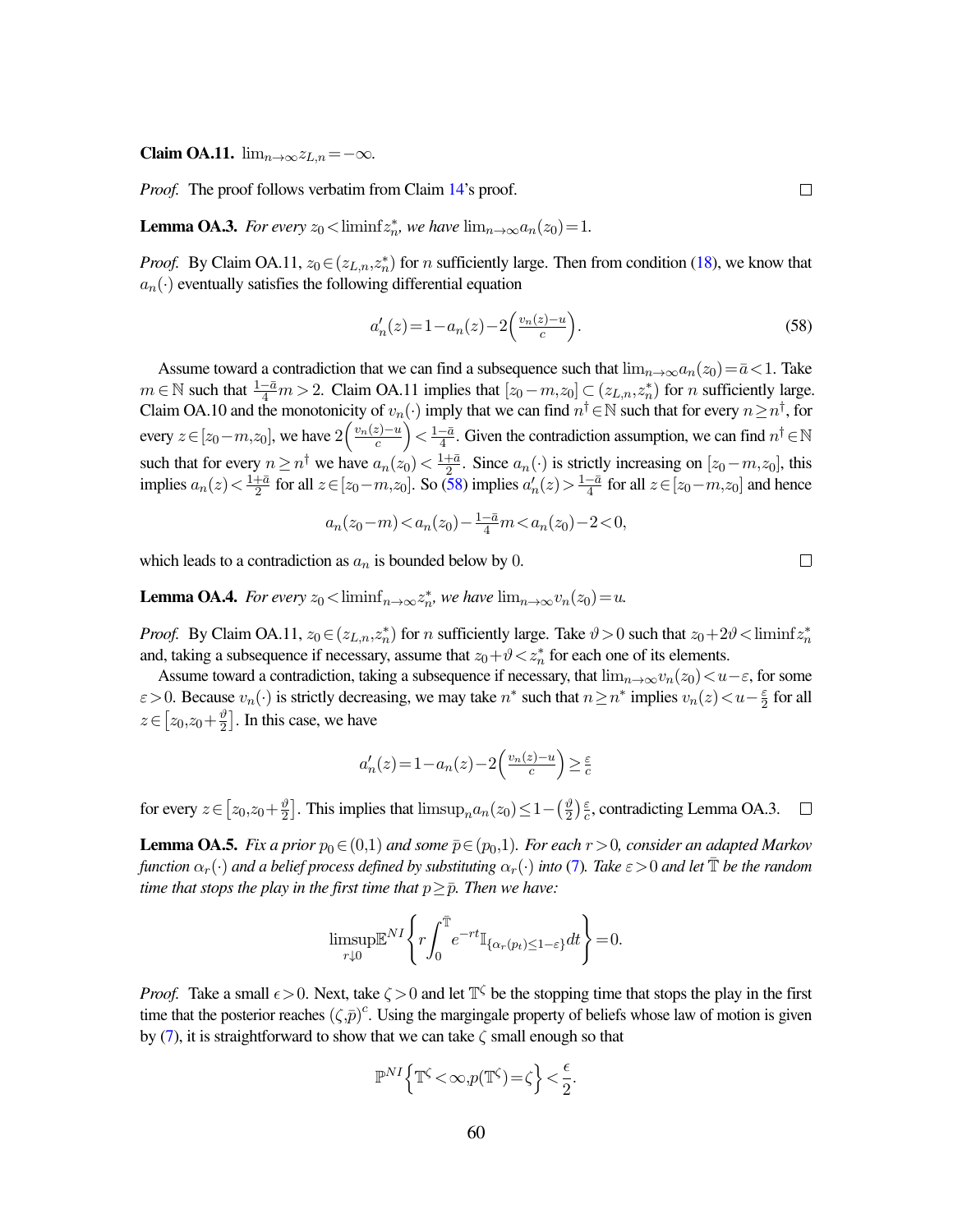Therefore, we have:

$$
\mathbb{E}^{NI}\left\{r\int_{0}^{\overline{\mathbb{T}}}e^{-rt}\mathbb{I}_{\{\alpha_{r}(p_{t})\leq1-\varepsilon\}}dt\right\}=\mathbb{E}^{NI}\left\{r\int_{0}^{\overline{\mathbb{T}}}e^{-rt}\mathbb{I}_{\{\inf_{t\leq\overline{\mathbb{T}}}p_{t}\leq\zeta\}}\mathbb{I}_{\{\alpha_{r}(p_{t})\leq1-\varepsilon\}}dt\right\}\n+\mathbb{E}^{NI}\left\{r\int_{0}^{\overline{\mathbb{T}}}e^{-rt}\mathbb{I}_{\{\inf_{t\leq\overline{\mathbb{T}}}p_{t}>\zeta\}}\mathbb{I}_{\{\alpha_{r}(p_{t})\leq1-\varepsilon\}}dt\right\}\n\leq\frac{\epsilon}{2}+\mathbb{E}^{NI}\left\{r\int_{0}^{\overline{\mathbb{T}}}e^{-rt}\mathbb{I}_{\{\inf_{t\leq\overline{\mathbb{T}}}p_{t}>\zeta\}}\mathbb{I}_{\{\alpha_{r}(p_{t})\leq1-\varepsilon\}}dt\right\}\n\leq\frac{\epsilon}{2}+\mathbb{E}^{NI}\left\{r\int_{0}^{\overline{\mathbb{T}}'}e^{-rt}\mathbb{I}_{\{\alpha_{r}(p_{t})\leq1-\varepsilon\}}dt\right\}\n\leq\frac{\epsilon}{2}+\mathbb{E}^{NI}\left\{r\int_{0}^{\overline{\mathbb{T}}'}e^{-rt}\mathbb{I}_{\{\alpha_{r}(p_{t})\leq1-\varepsilon\}}dt\right\}\n\leq\frac{\epsilon}{2}+\mathbb{E}^{NI}\left\{r\int_{0}^{\overline{\mathbb{T}}'}\mathbb{I}_{\{\alpha_{r}(p_{t})\leq1-\varepsilon\}}dt\right\}.
$$

We must then show that  $\limsup_{r\downarrow 0}$   $\mathbb{E}^{NI}\left\{ r\int_{0}^{\mathbb{T}^{\zeta}}$  $\left\{ \sup_{0}^{T\zeta} \mathbb{I}_{\{\alpha_{r}(p_{t})\leq1-\varepsilon\}}dt\right\}<\frac{\varepsilon}{2}$  $\frac{\epsilon}{2}$ . Let  $\xi_r(t)$  be a function that is 1 whenever  $a_r(p_t) \leq 1 - \varepsilon$  and 0 otherwise. It suffices to show that  $\limsup_{r \downarrow 0} r \mathbb{E}^{NT} \left\{ \int_0^{T \zeta}$  $\left\{ \frac{1}{2} \sum_{i=1}^{n} \xi_i(t) dt \right\} < \frac{\epsilon}{2}$  $\frac{\epsilon}{2}$ .

For that we will consider a different stopping time  $\mathbb{T}^*$  and a new process  $\xi_r^*(t)$  which are built from  $\mathbb{T}^\zeta$  and  $\xi_r(t)$  in the following way. Whenever  $\mathbb{T}^{\zeta} < \infty$  and  $\int_0^{\mathbb{T}^{\zeta}}$  $\int_0^{\mathbb{T}^{\varsigma}} \xi_r(t) dt \in (m-1,m)$  for some  $m \in \mathbb{N}$ , we will set

$$
\xi_r^*(t) := \begin{cases} \xi_r(t) & t \leq \mathbb{T}^\zeta, \\ 1 & t > \mathbb{T}^\zeta. \end{cases}
$$

We will also set  $\mathbb{T}^* := \mathbb{T}^{\zeta} + \tilde{t}$ , where  $\tilde{t}$  is defined by  $\int_0^{\mathbb{T}^{\zeta}}$  $\int_0^{\pi\varsigma} \xi_r(t)dt + \tilde{t} = m$ . Whenever  $\mathbb{T}^{\varsigma} < +\infty$  and  $\int_{0}^{\mathbb{T}^{\zeta}}$  $\sum_{0}^{T\zeta} \xi_r(t)dt = m-1$  for some  $m \in \mathbb{N}$ , we set  $\xi_r^*(t) := \xi_r(t)$  and  $\mathbb{T}^* := \mathbb{T}^{\zeta}$ . Clearly it suffices to show that

$$
\underset{r \downarrow 0}{\text{limsup}} \mathbb{E}^{NI} \left\{ r \int_0^{\mathbb{T}^*} \xi_r^*(t) dt \right\} < \frac{\epsilon}{2}.
$$

Next, we build a family of stochastic processes  $\{\xi_{r,m}^*(t)\}_{m\in\mathbb{N}}$  from  $\xi_r^*(t)$  by setting

$$
\xi_{r,m}^*(t)\!:=\!\begin{cases} \xi_r^*(t) & \int_0^t\!\xi^*(t)dt\!\in\!(m\!-\!1\!,\!m],\\ 0 & \text{otherwise.} \end{cases}
$$

This immediately implies that  $r \mathbb{E}^{NI} \left\{ \int_0^{\mathbb{T}^*}$  $\left\{ \mathbf{r}^*_{0}\mathbf{r}^*(t)dt\right\} =r\sum_{m=1}^{\infty}\mathbb{E}^{NI}\left\{ \int_{0}^{\mathbb{T}^*}dt\right\}$  $\left\{ \mathbf{c}_{0}^{\mathbf{r}_{*}}\xi_{r,m}^{*}(t)dt\right\} .$ Next, observe that, conditional on  $\theta = NI$ ,  $p_t$  is a bounded submartingale. Thus, for any adapted function

61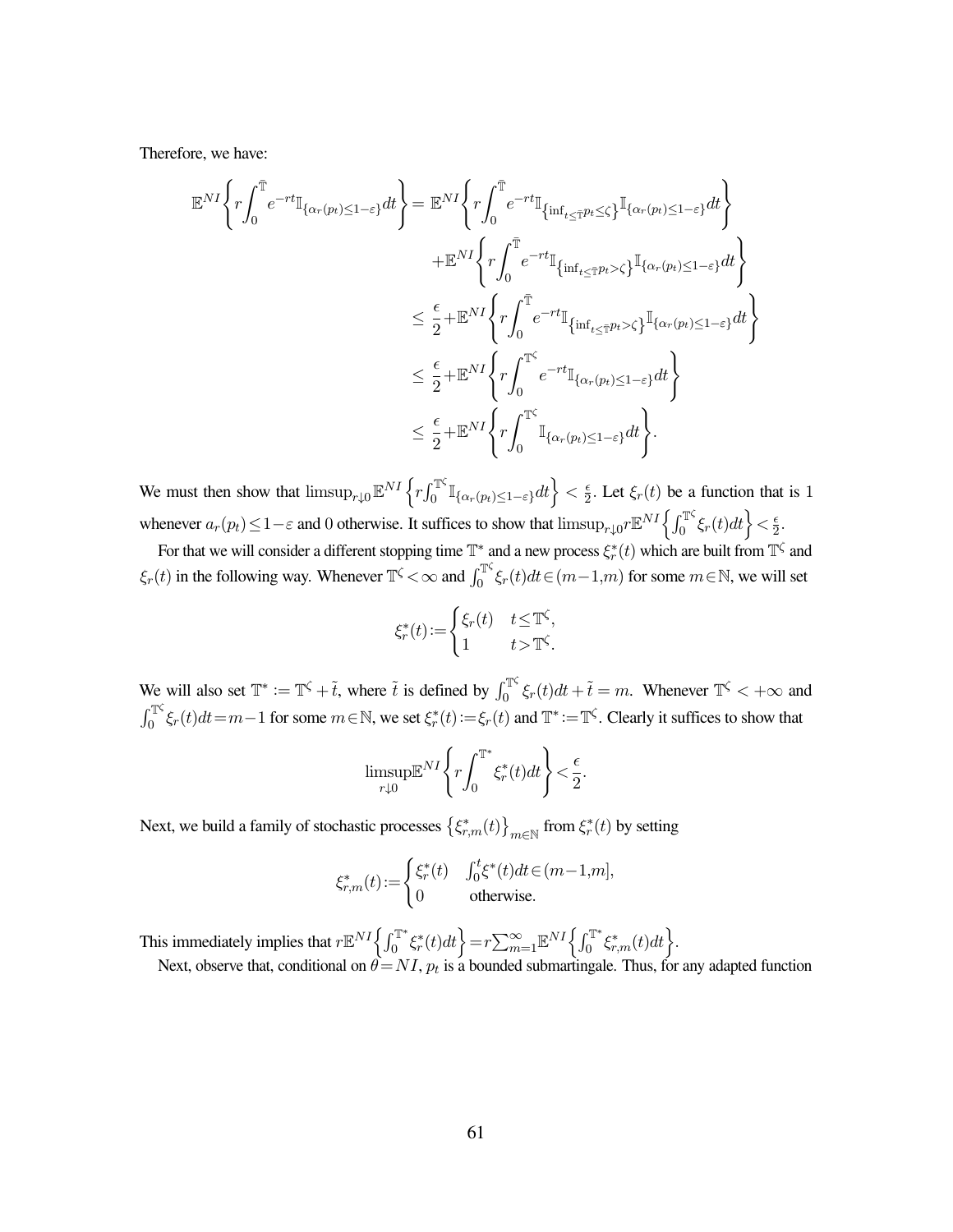$\tilde{\xi}(t) \in \{0,1\}$  and any stopping time  $\tilde{\mathbb{T}}$ , we have

$$
1 \ge p_{\mathbb{T}} - p_0 = \mathbb{E}^{NI} \left[ \int_0^{\mathbb{T}} dp_t \right] = \mathbb{E}^{NI} \left[ \int_0^{\mathbb{T}} \tilde{\xi}(t) dp_t \right] + \mathbb{E}^{NI} \left[ \int_0^{\mathbb{T}} \left( 1 - \tilde{\xi}(t) \right) dp_t \right]
$$

$$
\geq \mathbb{E}^{NI} \left[ \int_0^{\mathbb{T}} \tilde{\xi}(t) dp_t \right]
$$

because  $\left(1-\tilde{\xi}(t)\right)$  being an adapted process and  $p_t$  being a submartingale jointly imply that  $\mathbb{E}^{NI}\Big[\int_0^\mathbb{T}\Big(1-\tilde{\xi}(t)\Big)dp_t\Big]\geq 0$ 0. As a result, we have

<span id="page-62-0"></span>
$$
1 \geq \mathbb{E}^{NI} \left[ \int_0^{\mathbb{T}} \xi_r^*(t) dp_t \right] = \sum_{m=1}^{\infty} \mathbb{E}^{NI} \left[ \int_0^{\mathbb{T}} \xi_{r,m}^*(t) dp_t \right]. \tag{59}
$$

Next, since  $0 < \zeta < \bar{p} < 1$ , from condition [\(7\)](#page-15-1) it is straightforward to show that there exists a positive constant  $\vartheta > 0$  such that, for any  $m \in \mathbb{N}$ , we have

<span id="page-62-1"></span>
$$
\mathbb{E}^{NI}\left\{\int_0^{\mathbb{T}^*}\xi_{r,m}^*(t)dp_t\right\} \ge \vartheta \mathbb{E}^{NI}\left\{\int_0^{\mathbb{T}^*}\xi_{r,m}^*(t)dt\right\}.
$$
\n(60)

Therefore, combining  $(59)$  and  $(60)$  we have

$$
\sum_{m=1}^{\infty} \mathbb{E}^{NI} \left\{ \int_0^{\mathbb{T}^*} \xi^*_{r,m}(t) dt \right\} \leq \frac{1}{\vartheta} \sum_{m=1}^{\infty} \mathbb{E}^{NI} \left\{ \int_0^{\mathbb{T}^*} \xi^*_{r,m}(t) dp_t \right\} \leq \frac{1}{\vartheta},
$$

implying that  $\sum_{m=1}^{\infty} r \mathbb{E}^{NI} \left\{ \int_{0}^{\mathbb{T}^{*}}$  $\left\{\zeta_{r,m}^*(t)dt\right\}\leq \frac{r}{\vartheta}$  $\frac{r}{\vartheta}$ , which is smaller than  $\frac{\epsilon}{2}$  when r is sufficiently small.

**Lemma OA.6.**  $\lim_{n\to\infty} z_n^* = z^{**}$ .

*Proof.* Suppose toward a contradiction that we can find a subsequence for which  $\lim_{n\to\infty} z_n^* := \overline{z} > z^{**}$ . Let  $z^m$  be the midpoint between  $\overline{z}$  and  $z^{**}$ . Take  $\varepsilon > 0$ . Consider the game starting at  $z^m$ . Notice that Lemma OA.4 implies that  $\lim_{n\to\infty} v_n(z^m) = u$ , while Lemma OA.5 implies that, for each  $\nu > 0$ , we have

$$
\lim_{n\to\infty} \mathbb{E}_n^{NI} \bigg\{ r_{1,n} \int_0^{\mathbb{T}} e^{-r_{1,n}t} \mathbb{I}_{\{a_n(z_t)\leq 1-\nu\}} dt \bigg\} = 0.
$$

These two observations imply that  $\lim_{n\to\infty} \mathbb{E}_n^{NI} (e^{-r_1 n^T}) = 0$ , which, by the same argument as Claim OA.8's proof, implies that  $\lim_{n\to\infty} \mathbb{E}_n^{NI} (e^{-r_{2,n}\mathbb{T}}) = 0$ ; that is, conditional on  $\theta = NI$ , the principal derives zero discounted payoff from the game. It follows that the principal obtains a limit payoff bounded above by zero at  $z^m$ . But then, for n sufficiently large, if the stopping opportunity arrives at  $z=z^m$ , the principal can profitably deviate by stopping the game to obtain  $p(z^m)w_{NI} + (1-p(z^m))w_I > 0$ , a contradiction.

**Lemma OA.7.** For every  $z_0 > z^{**}$  and  $i = 1, 2$ , we have  $\lim_{n \to \infty} \mathbb{E}_n \{e^{-r_{i,n}\mathbb{T}}\} = 1$ .

*Proof.* Fix  $z_0 > z^{**}$ . By Claim OA.8, it suffices to show that  $\lim_{n\to\infty} \mathbb{E}_n\left\{e^{-r_{2,n}\mathbb{I}}\right\} = 1$ . Taking a subsequence if necessary, assume toward a contradiction that  $\lim_{n\to\infty} \mathbb{E}_n\left\{e^{-r_{2,n}\mathbb{T}}\right\} < 1$ .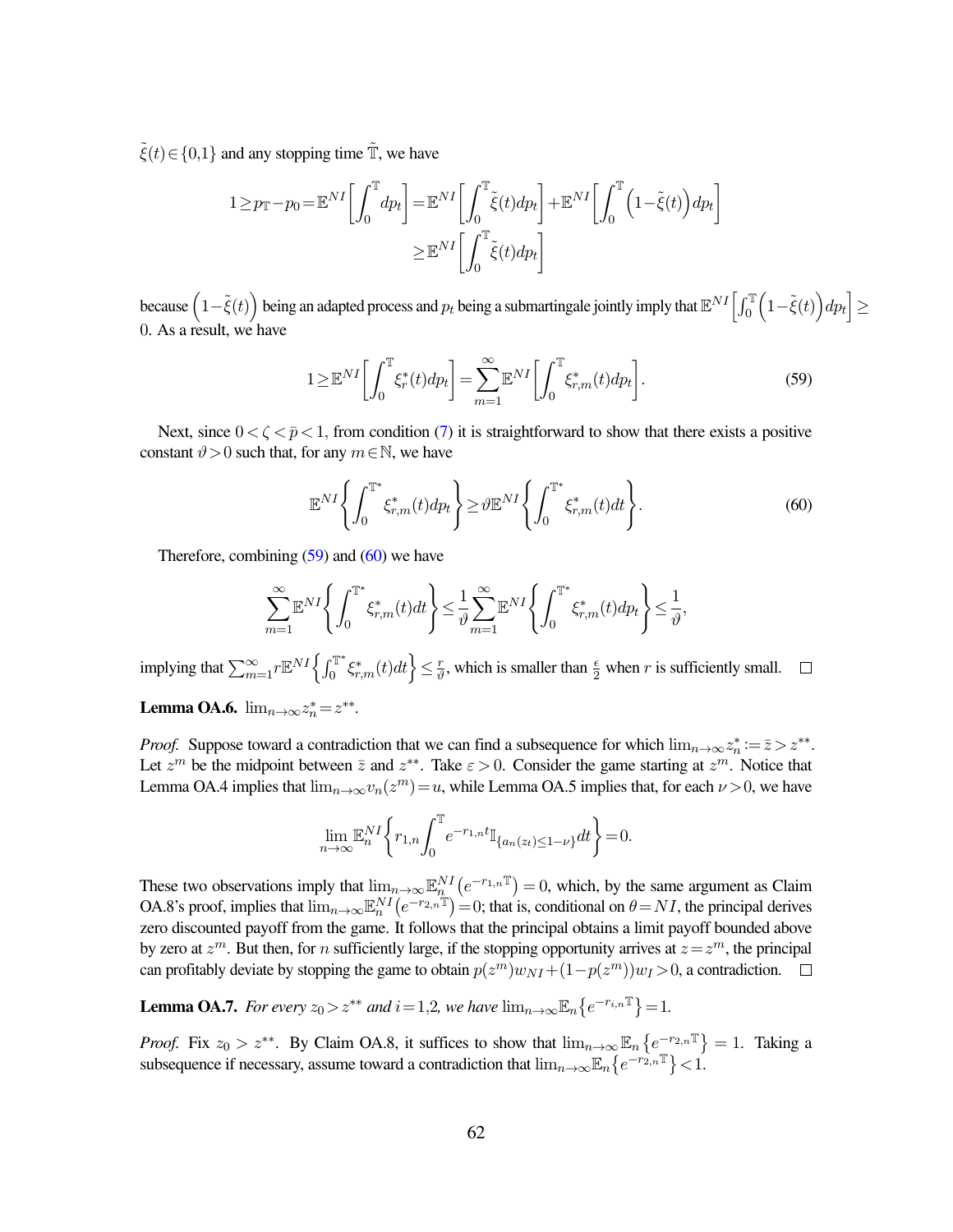Let  $\tilde{\tau}$  be the stopping time that stops the play in the first time that either the state reaches  $[0,p(z_n^*)]$  or when Thappens. Let  $x=e^{-r_{2,n}t}$ . Let  $Q_n$  be the distribution of  $p_{\tilde{\tau}}$  and  $H_n(\cdot|p_{\tilde{\tau}})$  be the conditional distribution of x given  $p_{\tilde{\tau}}$ .

Step 1. We show that the contradiction assumption implies that, the discounted amount of time that the relationship continues with beliefs close to  $p(z_n^*)$  is nonnegligible (i.e., condition [\(63\)](#page-63-0) holds).

Note that

$$
W_n(p(z_0)) = \int_{p(z_n^*)}^1 \int_0^1 x \big[ \mathbb{I}_{\{p_{\tilde{\tau}} > p(z_n^*)\}} R(p_{\tilde{\tau}}) + \mathbb{I}_{\{p_{\tilde{\tau}} \le p(z_n^*)\}} W_n(p(z_n^*)) \big] H_n(dx \, | \, p_{\tilde{\tau}}) dQ_n(dp_{\tilde{\tau}}).
$$

Because  $\lim_{n\to\infty} W_n(p(z_n^*)) = \lim_{n\to\infty} R(p(z_n^*)) = 0$ , we have

<span id="page-63-1"></span>
$$
\limsup_{n \to \infty} W_n(p(z_0)) = \limsup_{n \to \infty} \int_{p(z_n^*)}^1 \int_0^1 x R(p_{\tilde{\tau}}) H_n(dx | p_{\tilde{\tau}}) Q_n(dp_{\tilde{\tau}}).
$$
 (61)

Moreover, since  $R(p^{**}) = 0$  and  $p(z_n^*) \to p^{**}$  (by Lemma OA.6), for every  $\varepsilon > 0$  there exists  $\zeta > 0$  such that when *n* is sufficiently large,  $R(p) > \zeta$  for every  $p > p(z_n^*) + \varepsilon$ . Combining this observation with condition [\(61\)](#page-63-1), it is easy to show that, for every  $\varepsilon > 0$ , if

$$
\limsup_{n \to \infty} \int_{p(z_n^*)+\varepsilon}^{1} \int_0^1 (1-x) H_n(dx \, | \, p_{\tilde{\tau}}) Q_n(dy_{\tilde{\tau}}) > 0,
$$

then we would have  $\limsup_{n\to\infty} W_n(p(z_0)) < R(p(z_0))$ , which contradicts  $b_n(z_0) = 1$  (principal's optimality) when *n* is sufficiently large. Hence, for every  $\varepsilon > 0$ , we have

<span id="page-63-2"></span>
$$
\limsup_{n \to \infty} \int_{p(z_n^*) + \varepsilon}^{1} \int_0^1 (1 - x) H_n(dx \mid p_{\tilde{\tau}}) Q_n(dy_{\tilde{\tau}}) = 0. \tag{62}
$$

Therefore, the assumption that  $\lim_{n\to\infty} \mathbb{E}_n(e^{-r_{2,n}\mathbb{T}}) < 1$  implies that, for every  $\varepsilon > 0$ , we have

<span id="page-63-0"></span>
$$
\limsup_{n \to \infty} \int_{p(z_n^*)}^{p(z_n^*) + \varepsilon} \int_0^1 (1 - x) H_n(dx | p_{\tilde{\tau}}) Q_n(dy_{\tilde{\tau}}) > 0.
$$
 (63)

For the remainder of this proof, we take  $\varepsilon > 0$  such that  $p(z_n^*) + \varepsilon < \left(\frac{z_0 + z^{**}}{2}\right)$  $\frac{+z^{**}}{2}$ .

Step 2. We show that condition [\(63\)](#page-63-0) implies that, the noninvestible type has a profitable deviation by fully mimicking the investible type.

Lemma OA.5 implies that if we let  $\overline{T}_m$  be the random time that stops the play in the first time that the posterior leaves  $(m^{-1},1-m^{-1})$  or that T happens, then for each  $v > 0$ , we have

$$
\lim_{n\to\infty} \mathbb{E}_n^{NI} \Bigg\{ r_{1,n} \int_0^{\bar{\mathbb{T}}_m} e^{-r_{1,n}t} \mathbb{I}_{\{a_n(p_t)\leq 1-\upsilon\}} dt \Bigg\} = 0.
$$

By the martingale property of beliefs we can take  $m\in\mathbb{N}$  large enough to make  $\limsup_{n\to\infty}\mathbb{P}^{NI}\big\{\inf_{t\leq\mathbb{T}}p_t\leq m^{-1}\big\}$ as small as we want. Analogously, we can take  $m$  large enough to guarantee that whenever the posterior starts at  $(1-m^{-1},1)$  then  $\limsup_{n\to\infty} \mathbb{P}^{NI} \{\inf_{t\leq\mathbb{T}} p_t \leq p(z_n^*)+\varepsilon\}$  is as small as we want. These two